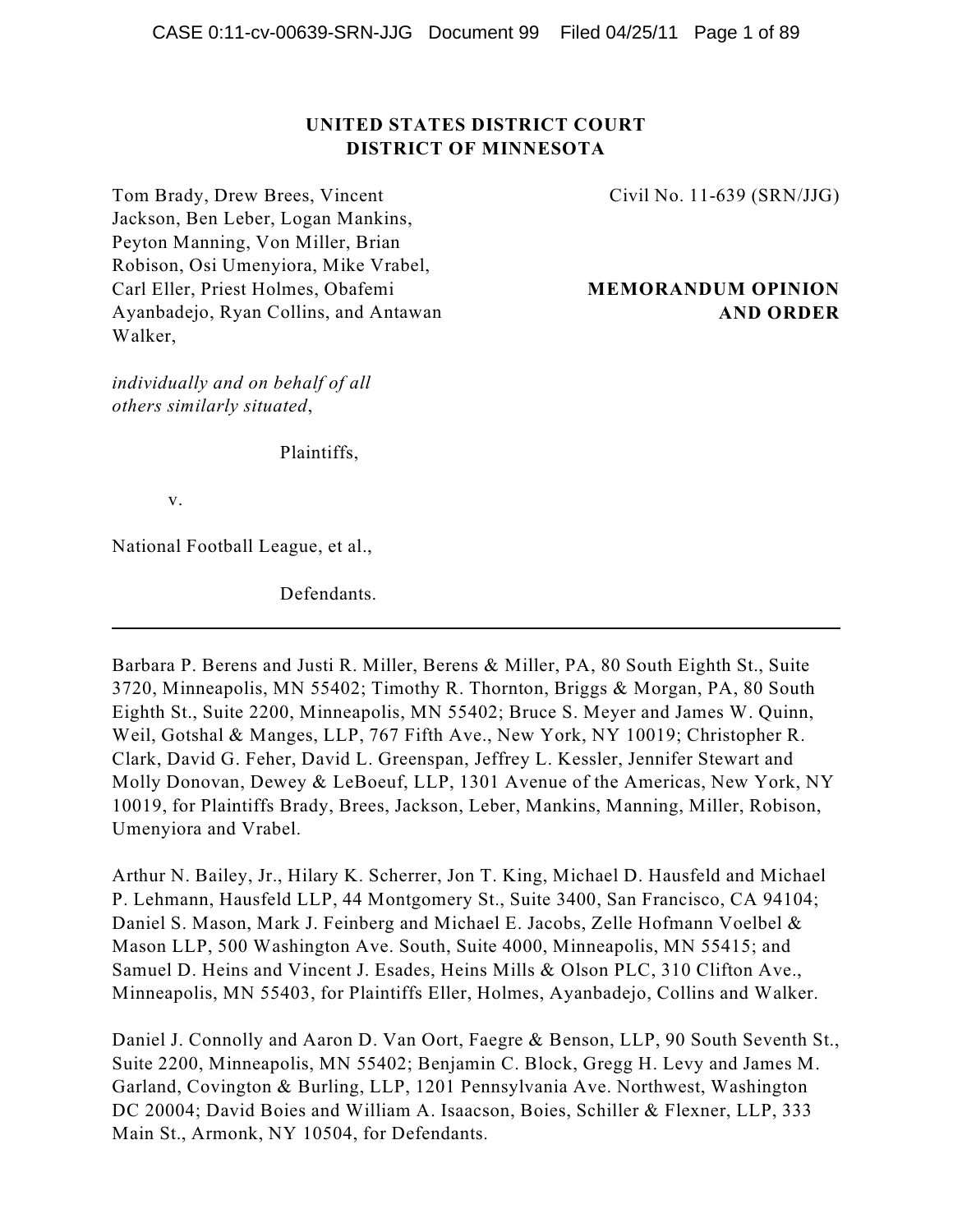### SUSAN RICHARD NELSON, United States District Judge

This matter is before this Court in these consolidated actions on the motions for a preliminary injunction sought by Plaintiff Tom Brady, et al. (the "Brady Plaintiffs") as well as by Plaintiff Carl Eller, et al. (the "Eller Plaintiffs") (Doc. Nos. 2 & 58).<sup>1</sup> For the reasons stated below, this Court grants the Brady Plaintiffs' motion. This ruling renders moot the Eller Plaintiffs' motion, which seeks identical relief, that is, an injunction lifting the "lockout." See infra notes 52 & 57.

## **I. FACTUAL AND PROCEDURAL BACKGROUND**

The Brady Plaintiffs are nine professional football players and one prospective professional football player who have been or seek to be employed by Defendants, the National Football League ("NFL") and the 32 separately-owned NFL teams (collectively, "the NFL" or "the League"). The Brady Plaintiffs filed this lawsuit on behalf of themselves and similarly situated players, alleging antitrust violations and breach of contract based on Defendants' actions, *inter alia*, in imposing a "lockout" or "group boycott" of the Players. (Doc. No. 1 (Complaint) ¶¶ 116-60.) Plaintiffs seek a

After the Brady Plaintiffs filed this action, No. 11-CV–639, Carl Eller and 1 other retired professional football players filed a similar action also seeking a preliminary injunction. That case was originally docketed as No. 11-CV-648. This Court consolidated the two actions. (Doc. No. 55.) As a result, all of the materials originally filed in No. 11-CV-648 are now part of the docket in this action (as Doc. Nos. 57-87) and will be cited by this Court accordingly. In addition, when citing the various Memoranda, which often include various tables of contents and other prefatory material subject to their own pagination, this Court will cite both the page number of the document as referenced in CM/ECF, as well as the original page number of the memorandum.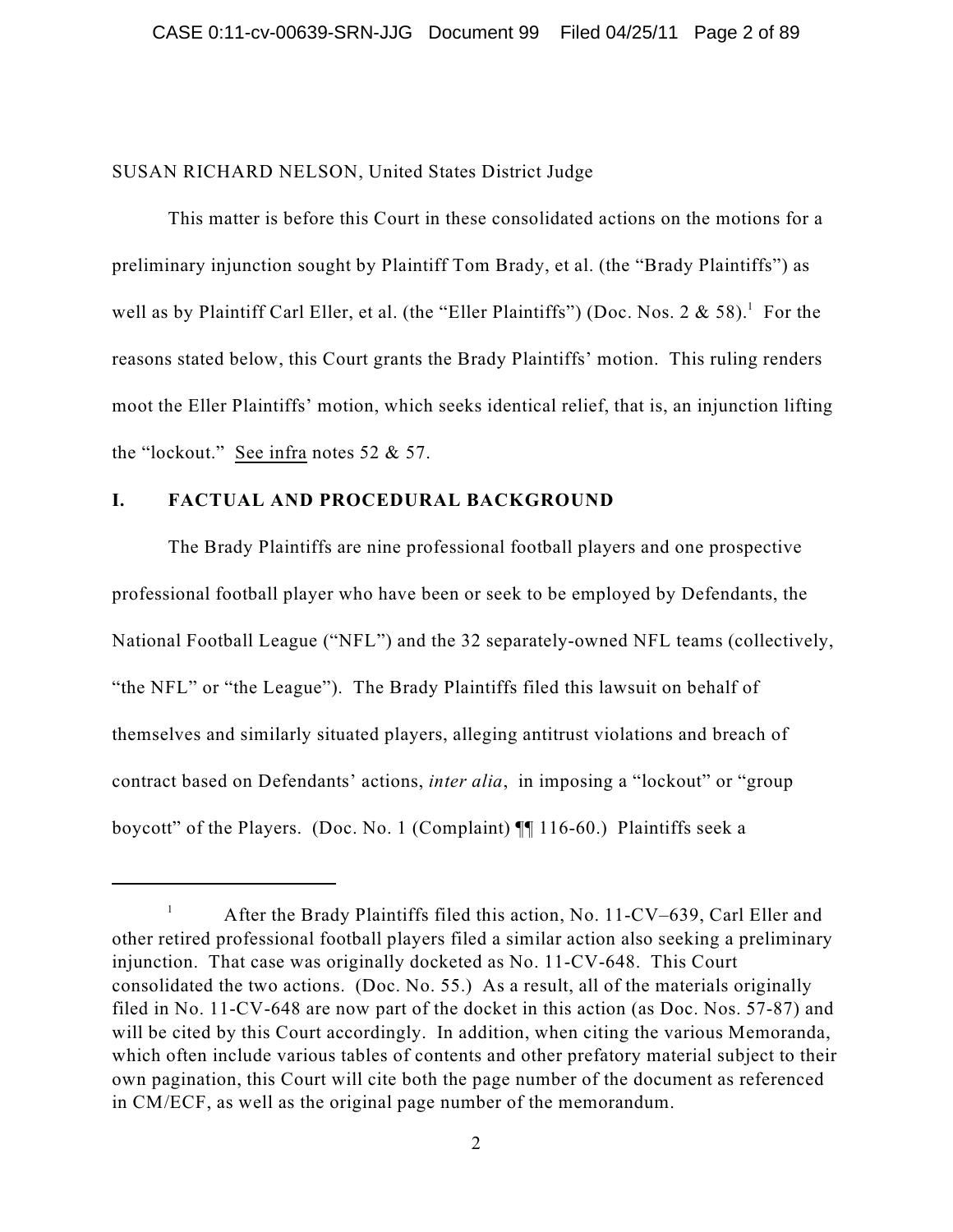declaratory judgment, injunctive relief, and damages. (Id. at 48-50 ("Prayer for Relief").)

The dispute between the NFL and the Players has a long and complex history. Powell v. NFL, 930 F.2d 1293, 1303 ( $8<sup>th</sup>$  Cir. 1989). The present case dates in some respects back to the dispute resolved in Mackey v. National Football League, 543 F.2d 606 ( $8<sup>th</sup>$  Cir. 1976). In Mackey, several players challenged the so-called "Rozelle Rule" as a violation of Section 1 of the Sherman Act. 543 F.2d at 609. In 1963, the League unilaterally adopted the Rozelle Rule, which governed free agency, largely by restricting it. Id. at 610-11. The League defended the Rule as protected from antitrust scrutiny under the nonstatutory labor exemption, which insulates employers and management from antitrust claims where an employer is participating in collective bargaining with a union that represents its employees. Id. at 611-12.

After a lengthy bench trial, the district court ruled that the Rozelle Rule was both a per se violation of Section 1 as well as an invalid restraint of trade under the Rule of Reason. Mackey v. NFL, 407 F. Supp. 1000 (D. Minn. 1975).<sup>2</sup> The Eighth Circuit affirmed based on the Rule of Reason. 543 F.2d at 620-21. In assessing the nonstatutory labor exemption, the Eighth Circuit found that the proper accommodation between the competing interests of the labor laws (which seek to facilitate collective action by employees) and the antitrust statutes (which seek to promote competition and limit

Some restraints of trade, such as horizontal price-fixing, are so obviously 2 impermissible, that they are deemed "per se" violations of the Sherman Act. Id. at 618. The rest are analyzed under the "Rule of Reason," by which a court weighs a restraint's anti-competitive impact against whatever legitimate business purposes might otherwise justify it. Id. at 620.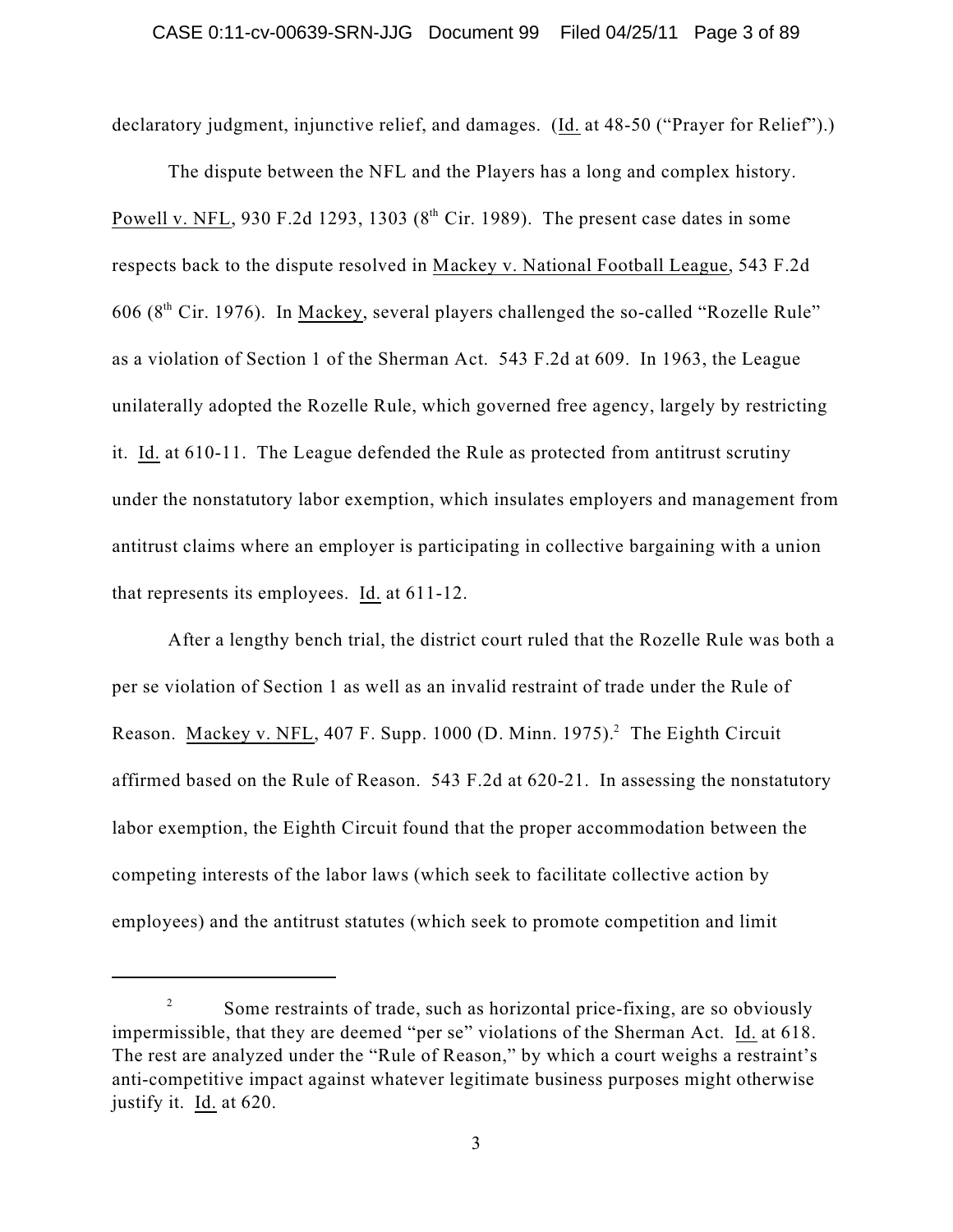## CASE 0:11-cv-00639-SRN-JJG Document 99 Filed 04/25/11 Page 4 of 89

collective action) required, in order for the exemption to apply, (1) that the restraint "primarily affects only the parties to the collective bargaining relationship," (2) that the agreement subject to the protection of the exemption "concerns a mandatory subject of collective bargaining," and (3) that the agreement "is the product of bona fide arm'slength bargaining." Id. at 614. Although the particular agreement at issue there–the Rozelle Rule–satisfied the first two prongs of the test, the court found it was not the product of bona fide arm's-length bargaining. Id. at 615-16. The League later settled the class action for \$13 million in damages.

"The players' initial antitrust victory was short lived, for following the ruling in Mackey the owners used their leverage in collective bargaining to reestablish the status quo, exchanging the Rozelle Rule for similar collectively bargained provisions that were impervious to antitrust attack." White v. NFL, 585 F.3d 1129, 1134 ( $8<sup>th</sup>$  Cir. 2009). The next major battle occurred in the various Powell / McNeil cases. In 1977, the League and the Players entered into a collective bargaining agreement governing free agency. The terms were modified in a successor agreement entered into in 1982. That agreement expired in August 1987. In September 1987, after negotiations for another agreement proved unsuccessful, the Players initiated a strike over veteran free agency and other issues.

After the strike failed to produce a new agreement, the Players filed an action in October 1987, contending that the League's adherence to the expired 1982 agreement violated the antitrust laws. In January 1988, the district court held that after the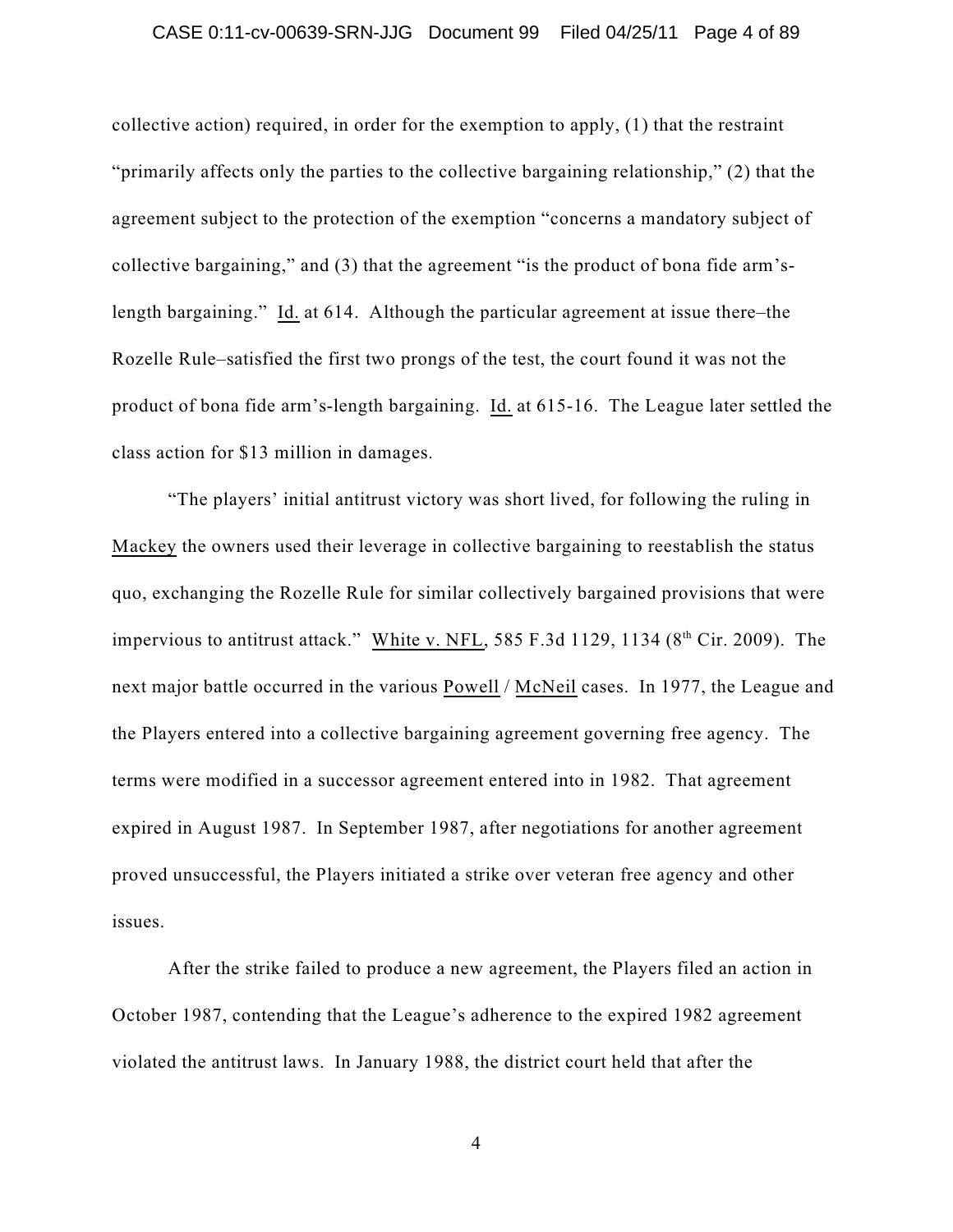### CASE 0:11-cv-00639-SRN-JJG Document 99 Filed 04/25/11 Page 5 of 89

expiration of a bargaining agreement, the labor exemption from the antitrust laws terminates with respect to a mandatory subject of bargaining when employers and a union reach a bargaining impasse as to the contested issue. Powell v. Nat'l Football League, 678 F. Supp. 777, 788 (D. Minn. 1988).

On November 1, 1989, the Eighth Circuit rejected the district court's 1988 ruling that impasse lifted the protection of the exemption from the antitrust laws, noting that in certain circumstances "the nonstatutory labor exemption may be invoked even after a collective bargaining agreement has expired." Powell, 930 F.2d at 1301. The court concluded that the parties had "not yet reached the point in negotiations where it would be appropriate to permit an action under the Sherman Act," explaining that "even after impasse" both a union and management retain certain rights and remain under certain legal obligations. Id. at 1302. The court held that, on the facts presented there, antitrust claims were not appropriate in light of the general labor policy that favors "negotiated settlements rather than intervention by the courts." Id. at 1303.

Moreover, the court declined to "pick a termination point for the labor exemption." Id. But, the court noted that "[i]mportantly, this does not entail that once a union and management enter into collective bargaining, management is forever exempt from the antitrust laws." Id. Thus the Eighth Circuit expressly declined to "hold that restraints on player services can never offend the Sherman Act." Id. The court then also noted that "[t]he League concedes that the Sherman Act could be found applicable, depending on the circumstances," in certain situations including (as most relevant here) "if the affected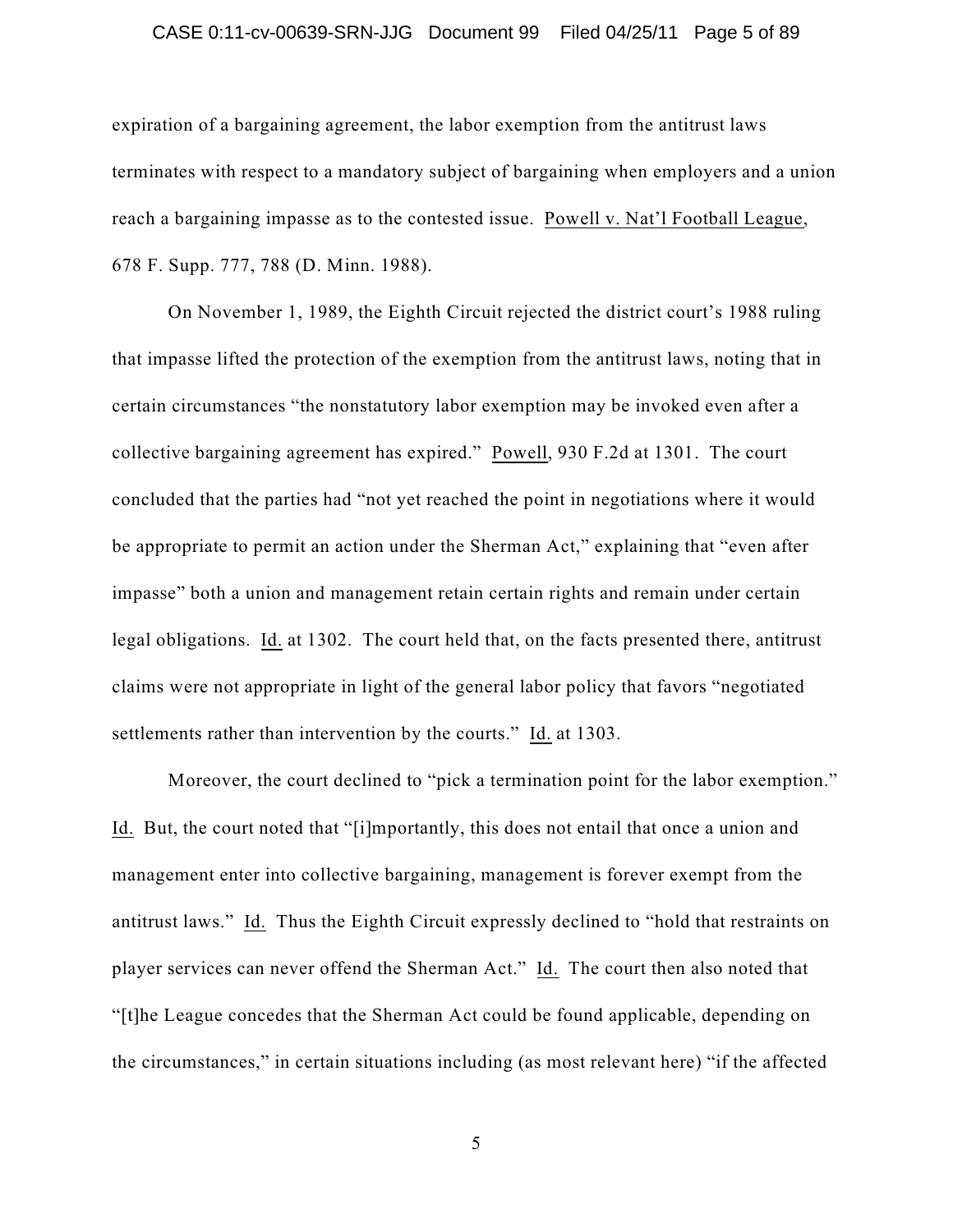employees ceased to be represented by a certified union." Id. at 1303 n.12.<sup>3</sup>

In the interim, the district court, having concluded that the impasse triggered the application of the antitrust laws, proceeded to hold, in July 1988, that the "presence of a bargaining impasse" nevertheless does not signify "the end of a 'labor dispute'" so as to preclude the application of the Norris-LaGuardia Act's prohibition against injunctions in cases "'involving or growing out of labor disputes.'" 690 F. Supp. 812, 814-15 (D. Minn. 1988) ("Indeed, a bargaining impasse is by definition a 'labor dispute.'"). The court noted that "where the bargaining relationship and the collective bargaining process remains intact, a controversy regarding terms or conditions of employment constitutes a labor dispute." Id. at 815.4

In the face of the Eighth Circuit's November 1989 ruling that a negotiating impasse did not permit the Players to pursue antitrust claims–and recognizing that the court did not identify any particular point when they could seek such relief–the Players faced a difficult choice between (1) continuing to engage in a collective bargaining

Judge Heaney dissented, contending, among other things, that although the 3 majority purported to reject an indefinite exemption from the antitrust laws, the "practical effect" of its decision "is just that–because the labor exemption will continue until the bargaining relationship is terminated either by a NLRB decertification proceeding or by abandonment of bargaining rights by the union." Powell, 930 F.2d 1293, 1303, 1305 ( $8<sup>th</sup>$ Cir. 1993). As neither side would likely file a decertification proceeding, in Judge Heaney's view, "[i]t follows that the end result of the majority opinion is that once a union agrees to a package of player restraints, it will be bound to that package forever unless the union forfeits its bargaining rights." Id. at 1306.

Unlike the district court's earlier ruling that impasse triggered the 4 application of the Sherman Act, which was reversed by the Eighth Circuit, this second ruling regarding the Norris-LaGuardia Act was not reviewed on appeal.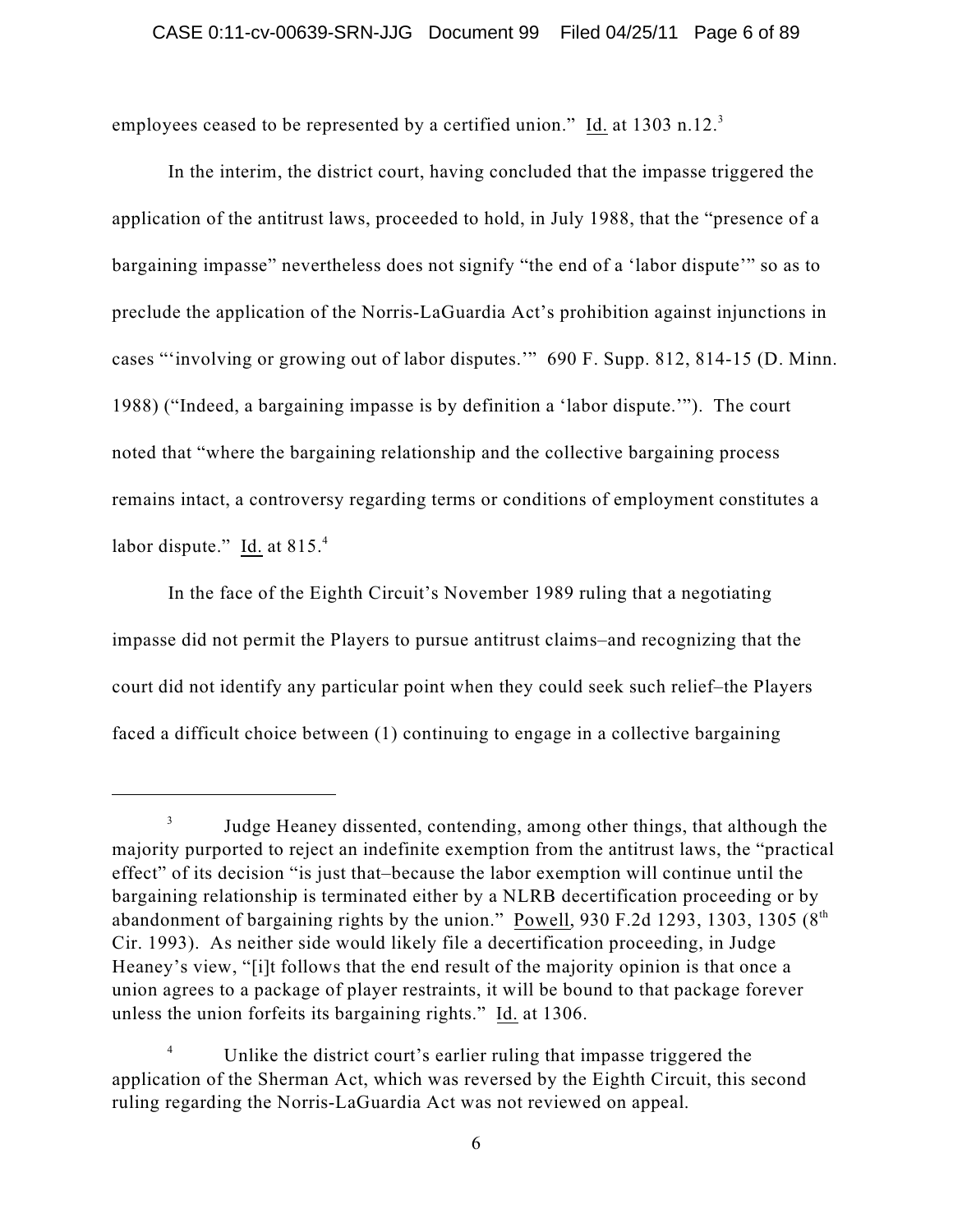### CASE 0:11-cv-00639-SRN-JJG Document 99 Filed 04/25/11 Page 7 of 89

process that had failed to accord them any true negotiating power, see Brown v. NFL, 50 F.3d 1041, 1057 (D.C. Cir. 1995) ("We recognize that the history of bargaining between the NFL and the NFLPA, which includes a failed strike by the players during the 1987 season, has prompted some commentators to conclude that '[t]he union cannot effectively strike.'"), and (2) jettisoning the entire collective bargaining apparatus–and the rights and benefits it provided to them–in order to assert claims under the Sherman Act against the League. The Players elected to take the risk of the latter option and disclaimed the Union.

In 1990, eight individual players alleged that "Plan B"–a new proposed system of player restraints–constituted a violation of Section 1. The League again asserted the nonstatutory labor exemption. In May 1991, the district court granted the plaintiffs' motion for summary judgment, concluding that the exemption terminated where no "ongoing collective bargaining relationship" continued to exist because the union elected to dissolve itself. McNeil v. Nat'l Football League 764 F. Supp. 1351, 1358 (D. Minn. 1991). 5

The court explained that the Union's executive committee decided, in light of the Eighth Circuit's ruling–and in particular the Eighth Circuit's recognition of the League's concession "that the nonstatutory labor exemption would necessarily end 'if the affected

The reported decision is captioned in terms of both Powell v. NFL and 5 McNeil v. NFL, but the court denied the NFL's motion to consolidate the two cases because, among other reasons, the McNeil case was brought by individual players in 1990 in the wake of the Eighth Circuit's decision in Powell and after "the players had voted to end their union status and the NFLPA had renounced its collective bargaining rights," whereas the Powell case was a class action filed in 1987 that challenged issues "entirely absent from McNeil." 764 F. Supp. at 1359.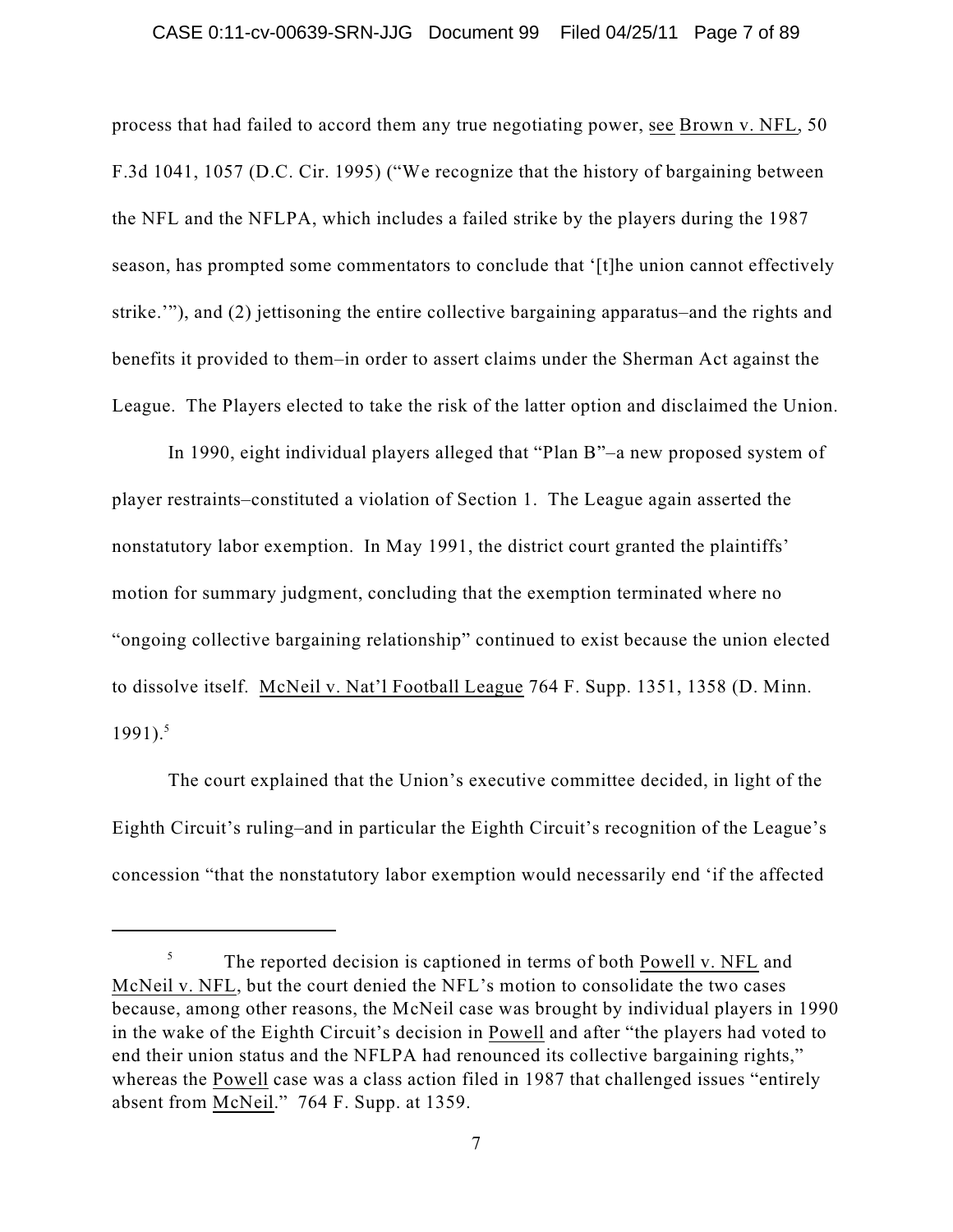## CASE 0:11-cv-00639-SRN-JJG Document 99 Filed 04/25/11 Page 8 of 89

employees ceased to be represented by a certified union'"–"to abandon all collective bargaining rights in an effort to end the labor exemption defense to the NFL defendants' system of player restraints." Id. at 1354, 1356. The court observed that the player representatives of each team unanimously voted to end the Union's "status as the players' collective bargaining representative and to restructure the organization as a voluntary professional association." Id. at 1354. The reconstituted association filed a labor organization termination notice with the labor department and procured from the IRS a reclassification of its tax-exempt status from that of a labor organization to that of a business league. Perhaps most importantly, the association promptly ceased all collective bargaining on behalf of any of the Players. Id. It also ceased other functions it had previously performed as a union. Id.

The League nonetheless claimed that the labor exemption continued in effect and further contended that the Union "must first obtain a determination from the NLRB 'that its certification is no longer operative.'" Id. at 1356. The district court rejected this position, however, stating that "[t]he [League's] position regarding decertification . . . finds no support in the labor law." Id. at 1356-57.

The court then explained that although a union may obtain certification from the NLRB, certification is not necessary to participate in a collective bargaining relationship under the labor laws. The only requirement is that a "majority of the employees in a bargaining unit supports a particular union as their bargaining representative." Id. at 1357. Certification, however, provides certain additional "'special privileges which are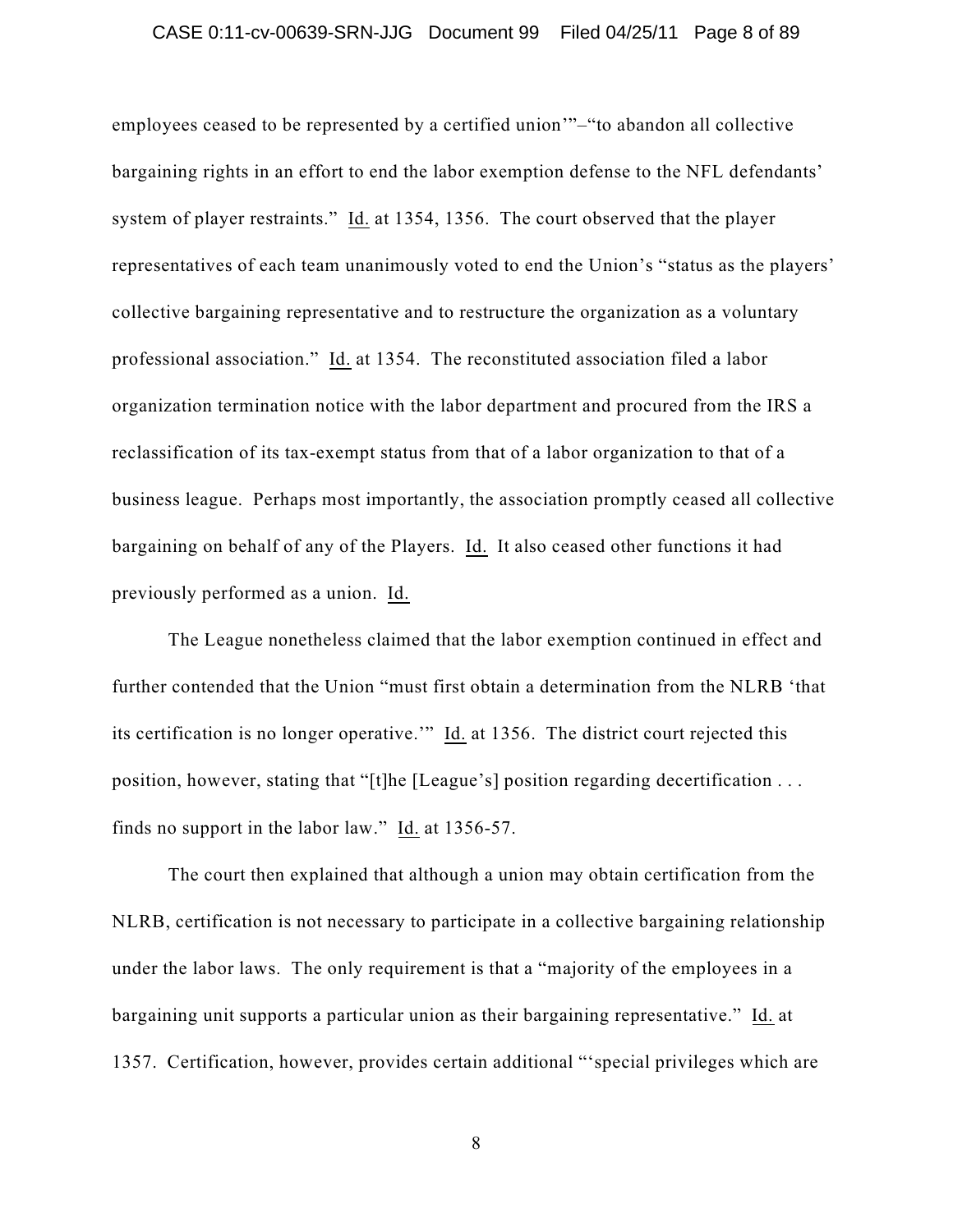### CASE 0:11-cv-00639-SRN-JJG Document 99 Filed 04/25/11 Page 9 of 89

not accorded unions recognized voluntarily or under a bargaining order.'" Id. (quoting Gissel Packaging Co., 395 U.S. 575, 598-99 (1969)). Moreover, employees have the same right to withdraw from a bargaining relationship as do employers (although subject to different conditions and standards). Id. at 1357-58 (citing Section 7 of the NLRA).

The court further explained that "[j]ust as certification is not required to create a collective bargaining relationship, a decertification proceeding is not required to end it." Id. at 1358. Decertification election proceedings are appropriate where "an employer or a competing union seeks to contest a union's majority status" over the union's objection. Id. But where, as the court in McNeil faced, "a majority of players have voted to end collective bargaining" and the Union "concedes it has lost its majority status," such that it "may no longer bargain on the players' behalf," "there is no need for the NLRB to decertify the NFLPA." Id.

Finally, the court recognized that "a union may end its duty to bargain by disclaiming interest in representing the employees as long as it does so in good faith." Id. at 1357 n.6. That good faith requirement is met where "a majority of the players clearly have indicated their wish not to be represented by any entity, including the NFLPA, during collective bargaining." Id. The district court thus concluded that because (1) the Union "no longer engages in collective bargaining and has also refused every overture by the NFL defendants to bargain since November of 1989," and (2) the Union "has abandoned its role in all grievance arbitrations and has ceased to regulate agents," no "ongoing collective bargaining relationship" remains. Id. at 1358-59. The court further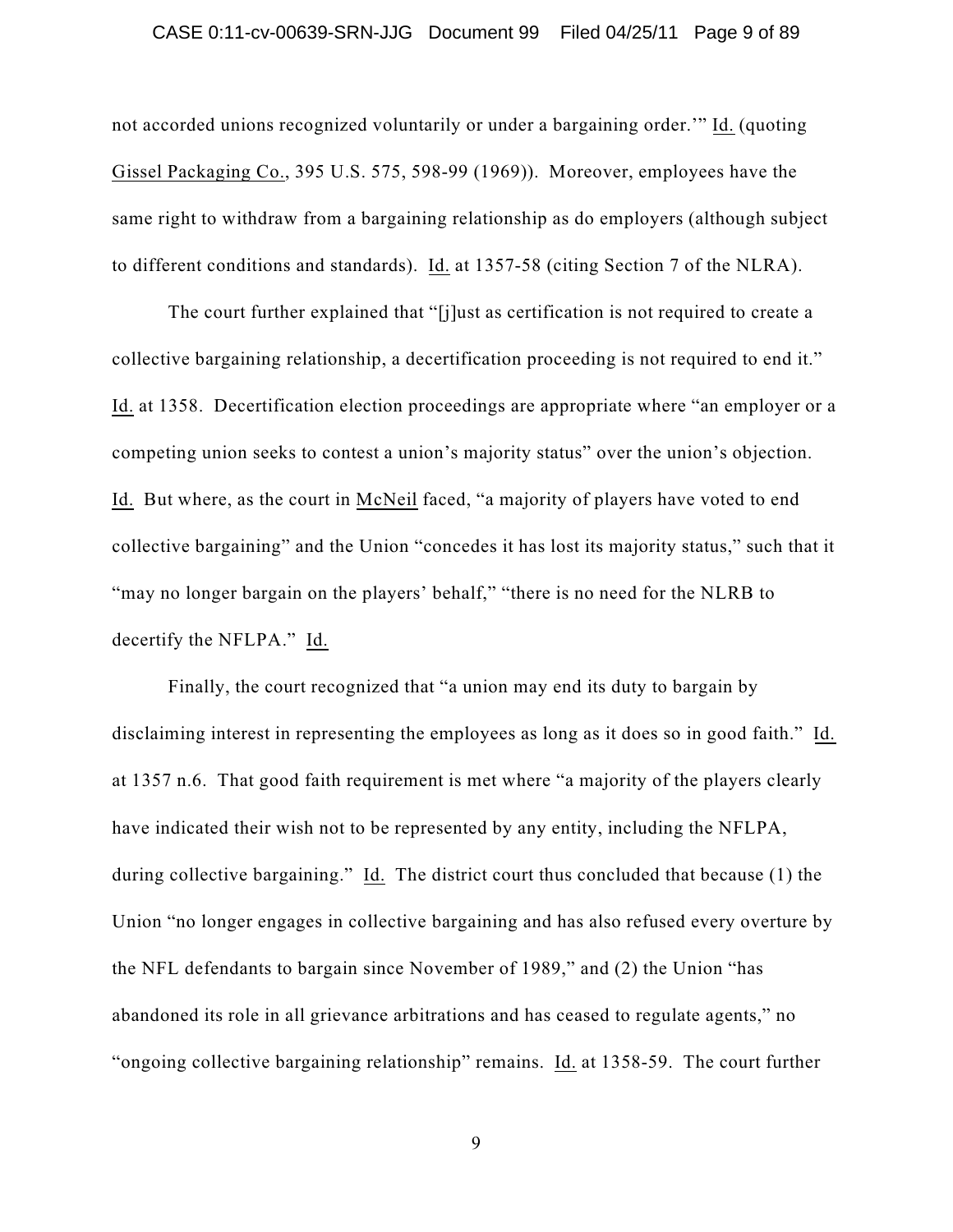### CASE 0:11-cv-00639-SRN-JJG Document 99 Filed 04/25/11 Page 10 of 89

observed that, with the dissolution of their Union, the players have "paid a price for the loss of their collective bargaining representative because the NFL defendants have unilaterally changed insurance benefits and lengthened the season without notifying the NFLPA." Id. at 1359. Because the collective bargaining relationship had ended, the plaintiffs also lost, for example, their labor law rights to institute "an NLRB proceeding for failure to bargain in good faith" as well as their right to strike. Id.

The McNeil plaintiffs then moved for partial summary judgment on their claim for an injunction under Section 16 of the Clayton Act, seeking to permanently bar the NFL from implementing "Plan B." 790 F. Supp. 871, 876 (D. Minn. 1992). The court denied that motion as premature, however, as it was not then clear that the League would institute that plan. Id. at 877. Because the court also denied the League's summary judgment motion on that claim, id., the case proceeded to trial. In September 1992, the jury in the McNeil action found that the Plan B restraints violated Section 1 of the Sherman Act and inflicted economic injury on the plaintiffs. McNeil v. Nat'l Football League, 1992 WL 315292, \*1 (D. Minn. Sept. 10, 1992) (publishing the special verdict form).

Shortly after that September 1992 verdict, a group of players seeking to become free agents brought suit complaining that the same restraints injured them. Jackson v. NFL, 802 F. Supp. 226, 228 (D. Minn. 1992). Based on the McNeil verdict, the court granted their motion for a temporary restraining order, finding that they would suffer irreparable injury each week they remained restricted under the NFL-imposed system of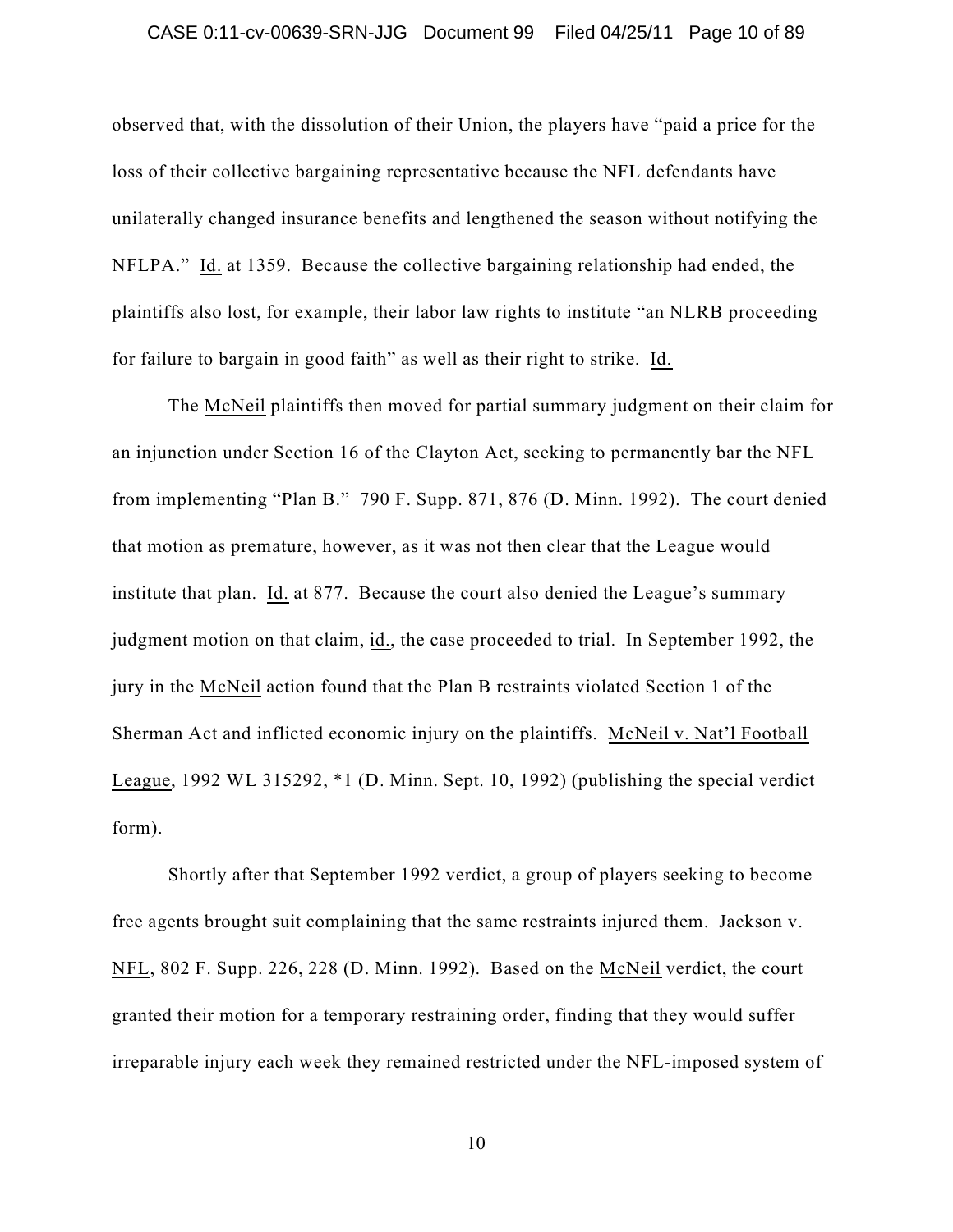player restraints. Id. at 230-31.

The result of these actions quickly led to the White v. NFL litigation. In 1992, several players brought an antitrust class action seeking an injunction requiring total or modified free agency. White v. Nat'l Football League, 822 F. Supp. 1389 (D. Minn. 1993). The court then certified a settlement class for damages and injunctive relief.

Finally, the League and the Players entered into the White Stipulation and Settlement Agreement ("SSA"), which the court approved on April 30, 1993. They also entered into a Collective Bargaining Agreement ("CBA"), at the insistence of the NFL, that mirrors the SSA. The SSA "allowed for recertification of the [NFLPA] and the resumption of the collective bargaining relationship between the players and owners." Id. at 1134.

Since 1993, the Players and the League have operated under the SSA. Among the negotiated terms of the SSA, the Players, who had de-certified their union in order to bring antitrust claims, acceded to the NFL's demand that they re-certify their union within 30 days. As an apparent form of quid pro quo for that accession, the NFL agreed to waive any right in the future to assert the non-statutory labor exemption, after the expiration of the CBA, on the ground that the Players' disclaimer was a sham or otherwise ineffective to end the labor exemption. (See Doc. No. 43-1 (Declaration of Barbara P. Berens, Ex. A (Amended SSA)) Art. XVIII § 5(b).) In fact, Eugene Upshaw, who had served as the Executive Director of the NFLPA since 1983, has stated that the "only reason" he "agreed to recommend that the NFLPA be converted from a trade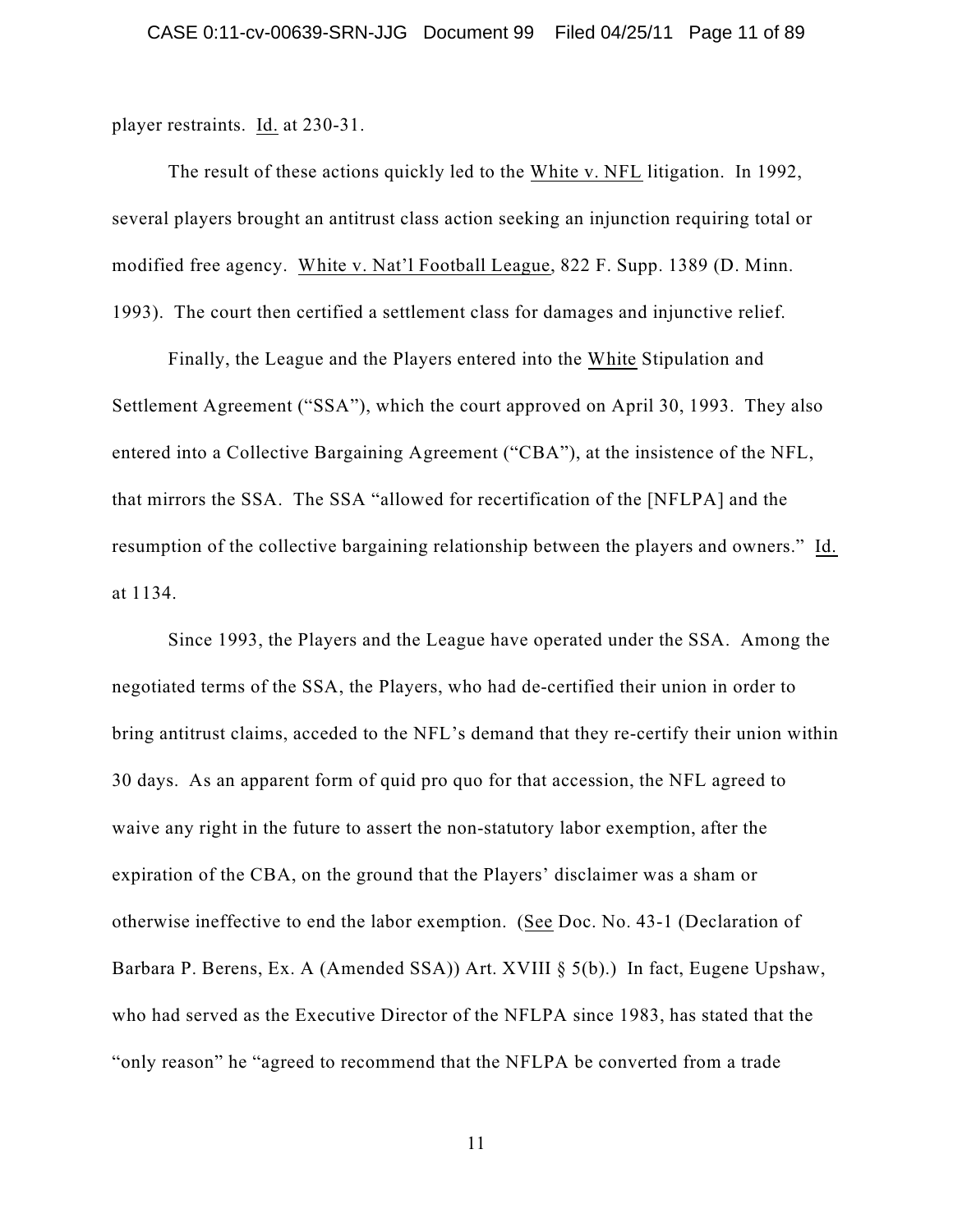association back into a union" was "because the owners demanded that as a condition for the Settlement Agreement," but only in exchange for the owners' agreement that they would not challenge any subsequent election to again decertify the NFLPA as their collective bargaining representative. (Doc. No. 7-1 (Declaration of Richard A. Berthelsen), ¶ 8 (emphasis in original).)

Consequently, the Players reconstituted the National Football League Players' Association ("NFLPA") as their exclusive bargaining authority, and, together with the NFL, entered into a Collective Bargaining Agreement ("CBA") that mirrored the SSA. The parties amended and extended the CBA in 1996 and 1998 and, in 2006, renegotiated the CBA for the period from 2006-2012 (that is, through the 2012 season, which would terminate at the end of February 2013). See White v. NFL, CV 4-92-906 (DSD), 2011 WL 706319, \*1 (D. Minn. Mar. 1, 2011).

In the meantime, the "impasse" issue addressed in Powell eventually reached the Supreme Court, on review of a separate action in Brown v. Pro Football, Inc., 518 U.S. 231 (1996). In Brown, players on "developmental squads" alleged that the NFL's unilateral imposition in June 1989 (when the parties reached an impasse in negotiations to replace the collective bargaining agreement that had expired in 1987) of a fixed salary for such players violated the antitrust laws. Id. at 234-35. The Supreme Court ruled that an impasse in the course of labor negotiations did not operate to lift the protection of the non-statutory antitrust exemption. Id. at 250.<sup>6</sup>

Finally, the history of litigation between the NFL and the Players (continued...)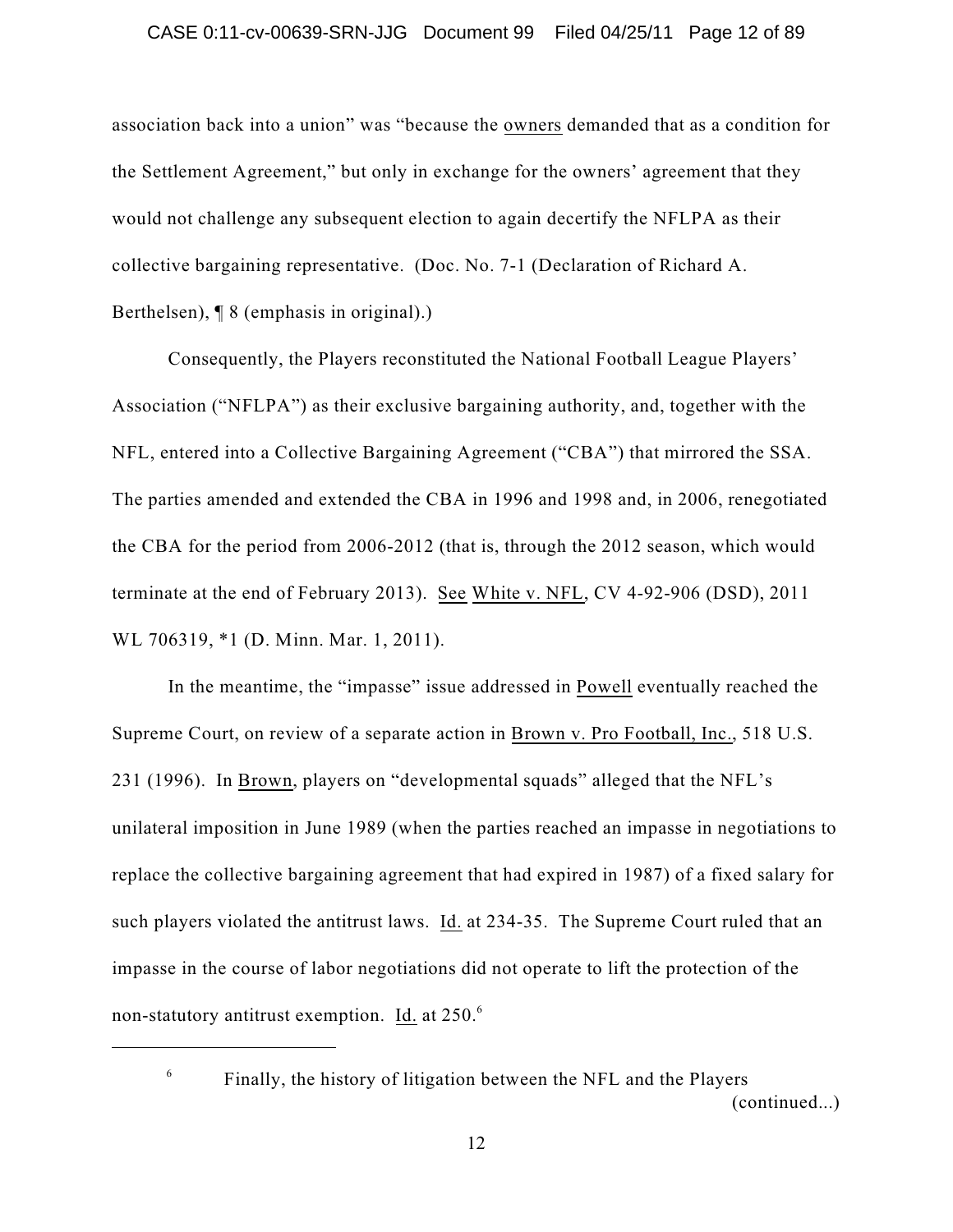The most recent SSA and CBA provided players with approximately 50% of all NFL revenues with a salary cap set at 57.5% of "Total Revenues," as defined in the CBA, after the deduction of approximately \$1 billion in expenses. (Doc. No. 1 (Complaint) ¶ 47.) In May 2008, however, the NFL opted out of the last two years of the operative SSA and CBA for various reasons, including a desire to seek a greater share of revenues, and to impose new restraints, such as a rookie wage scale. (Id. ¶ 49.) Since that time, the NFLPA and the NFL have attempted to negotiate a new CBA, but their efforts have proven to be unsuccessful. During this process, the NFL warned the Players that they might use a "lockout" as a means to achieve an agreement more favorable to their interests. White, 2011 WL 706319, at \*1. A lockout occurs when an employer lays off or 'locks out' its unionized employees during a labor dispute to bring economic pressure in support of the employer's bargaining position. See American Ship Bldg. Co. v. N.L.RB., 380 U.S. 300, 301-302 (1965) (permitting management lockouts as a collective bargaining negotiating tool, as a counterpart to a union's right to strike).

The most recent SSA and CBA was due to expire at 11:59 p.m. on March 11, 2011. (Compl. ¶¶ 50-51.) As of that date, the Players had determined that "it would not be in their interest to remain unionized if the existence of such a union would serve to

 $\mathrm{^6}$ (...continued)

concludes, as relevant here, with a case somewhat tangential to the present dispute between these parties. The Supreme Court recently ruled, for purposes of the prohibition under Section 1 of the Sherman Act against combinations or conspiracies in restraint of trade, that the NFL, that is, the thirty-two individual teams, cannot evade Section 1 simply by forming a single corporate entity to develop, license and market their intellectual property (apparel with individual team logos, etc.). American Needle, Inc. v. Nat'l Football League, \_\_\_ U.S. \_\_\_, 130 S. Ct. 2201 (2010).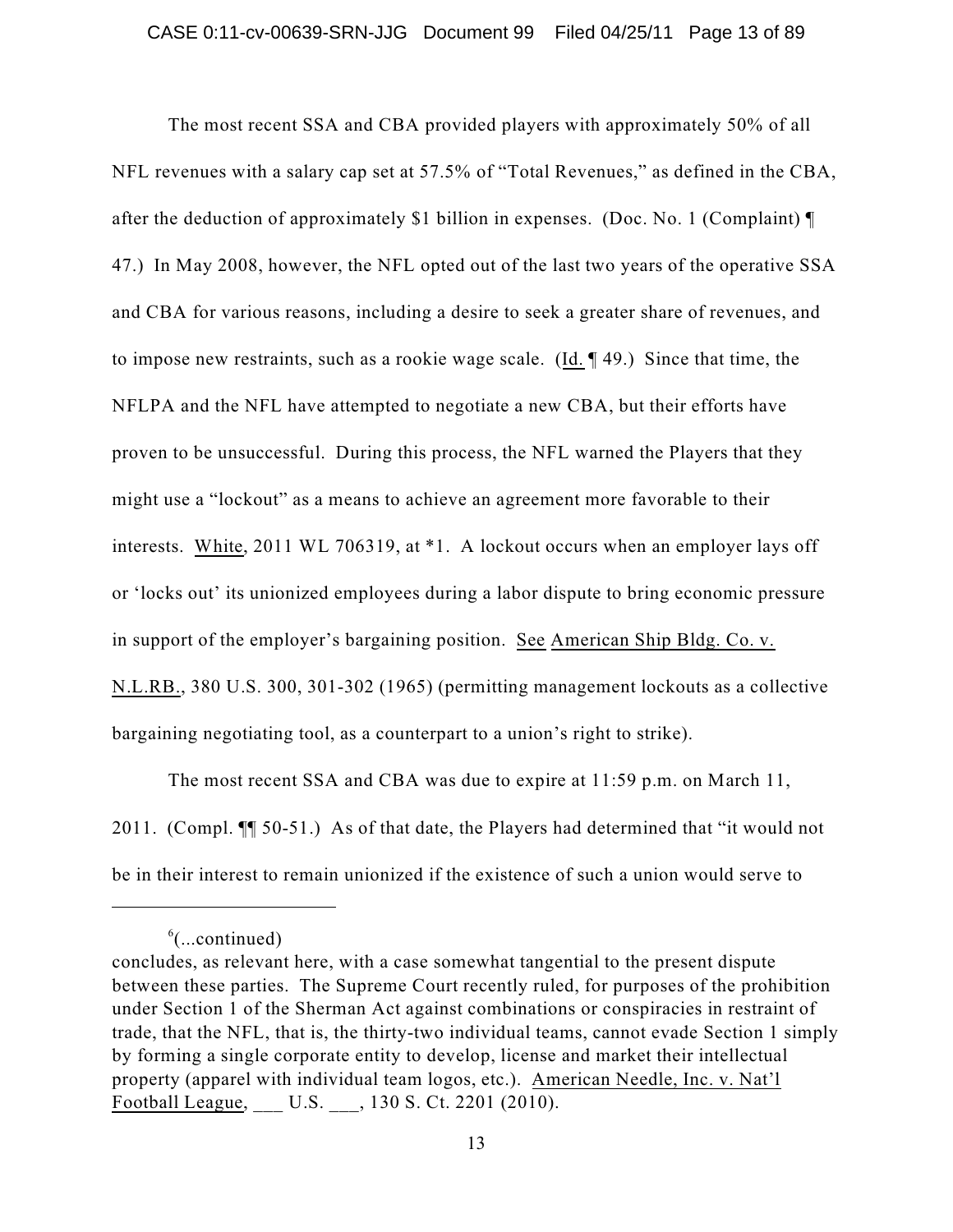### CASE 0:11-cv-00639-SRN-JJG Document 99 Filed 04/25/11 Page 14 of 89

allow the NFL to impose anticompetitive restrictions with impunity." (Id. ¶ 54.) A substantial majority of the Players voted to end the collective bargaining status of their Union, and the player representatives of the Union then voted to restructure the organization as a professional association rather than as a union. (Id. ¶¶ 55-56.)

Accordingly, at approximately 4:00 p.m. on that day, the NFLPA informed the NFL that it disclaimed any interest in representing the Players in further negotiations. (Id.  $\P$  57; Doc. No. 91, Ex. B.)<sup>7</sup> In addition, as of that time, the NFLPA amended its bylaws to prohibit it or its members from engaging in collective bargaining with the NFL, the individual teams, or their agents. (Doc. No. 1, ¶ 58.) The NFLPA also filed notice with the Department of Labor to terminate its status as a labor organization. (Id. ¶ 59; Doc. No. 91, Ex. E.) Similarly, it filed an application with the IRS to be reclassified for tax purposes as a professional association rather than a labor organization. (Doc. No. 1, ¶ 60.) And on March 11, it also informed the NFL that it no longer would represent players in grievances under the soon-to-expire CBA, so that the players would have to pursue or defend on an individual basis any grievance with the NFL or the individual teams. (Id. ¶ 61; Doc. No. 91, Ex. C.)

The Brady Plaintiffs filed the present Complaint that same day. It alleges several antitrust claims under Section 1 of the Sherman Act as well as breach of contract and related tort claims. (Doc. No. 1.) They allege that the NFL and its thirty-two separately-

The NFL then amended an unfair labor charge that it had filed in February 7 2011 (alleging that the NFLPA was not bargaining in good faith) to add the charge that the NFLPA's disclaimer was invalid.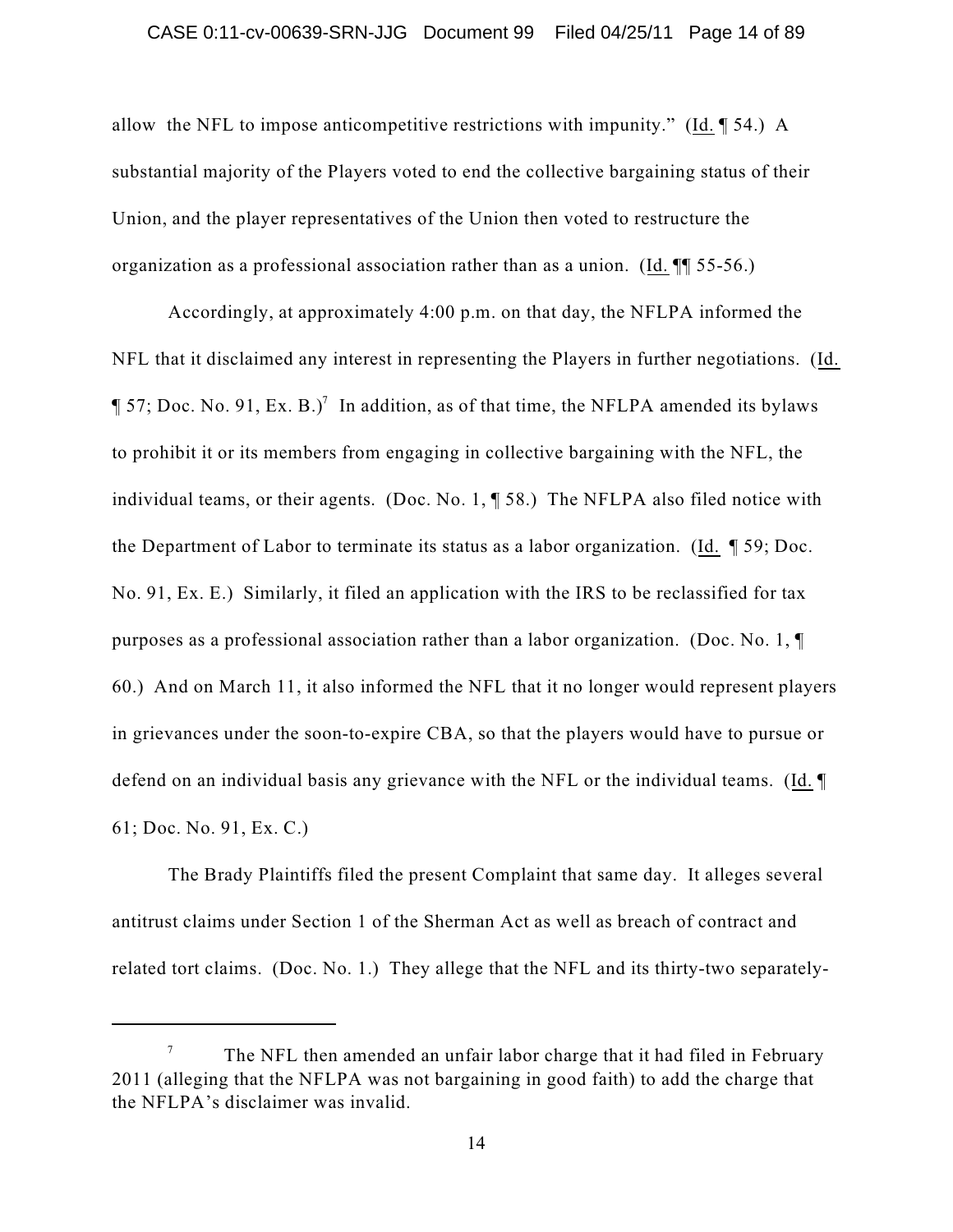owned and independently-operated teams have jointly agreed and conspired–"through a patently unlawful group boycott and price-fixing arrangement" or "a unilaterally-imposed set of anticompetitive restrictions on player movement, free agency, and competitive market freedom"–to coerce the Players "to agree to a new anticompetitive system of player restraints" that will economically harm the Plaintiffs. (Id. ¶¶ 2-3.) One of the alleged anticompetitive agreements is the "so-called 'lockout' aimed at shutting down the entire free agent marketplace," "as well as a boycott of" rookies and players currently under contract." (Id. 13.) Thus, they moved for a preliminary injunction the same day, seeking to enjoin the NFL from perpetuating the "lockout" or group boycott. (Doc. No. 2.) The Eller Plaintiffs filed a similar action on March 28, 2011. (Doc. No. 57.) They too promptly moved for essentially the same preliminary injunctive relief. (Doc. No. 58.)

After the CBA expired at the end of that day, the League instituted its "lockout" effective March 12, 2011.

The Brady Plaintiffs present affidavit evidence to this Court regarding their irreparable harm. Richard Berthelsen, the NFLPA's General Counsel, contends that, due to the relatively short careers of most NFL players, damages could not fully compensate the Players. (Doc. No. 7-1 (Berthelsen Decl.) ¶ 29.) He argues further that the players' unique abilities and circumstances compound the difficulty in determining the salary and benefits that each player might have earned in a competitive market. (Id.) Numerous affidavits underscore that the careers of NFL players are of short duration, typically less than four years. (Doc. No. 5 (Decl. of Frank Bauer) ¶ 11; Doc. No. 6 (Decl. of Anthony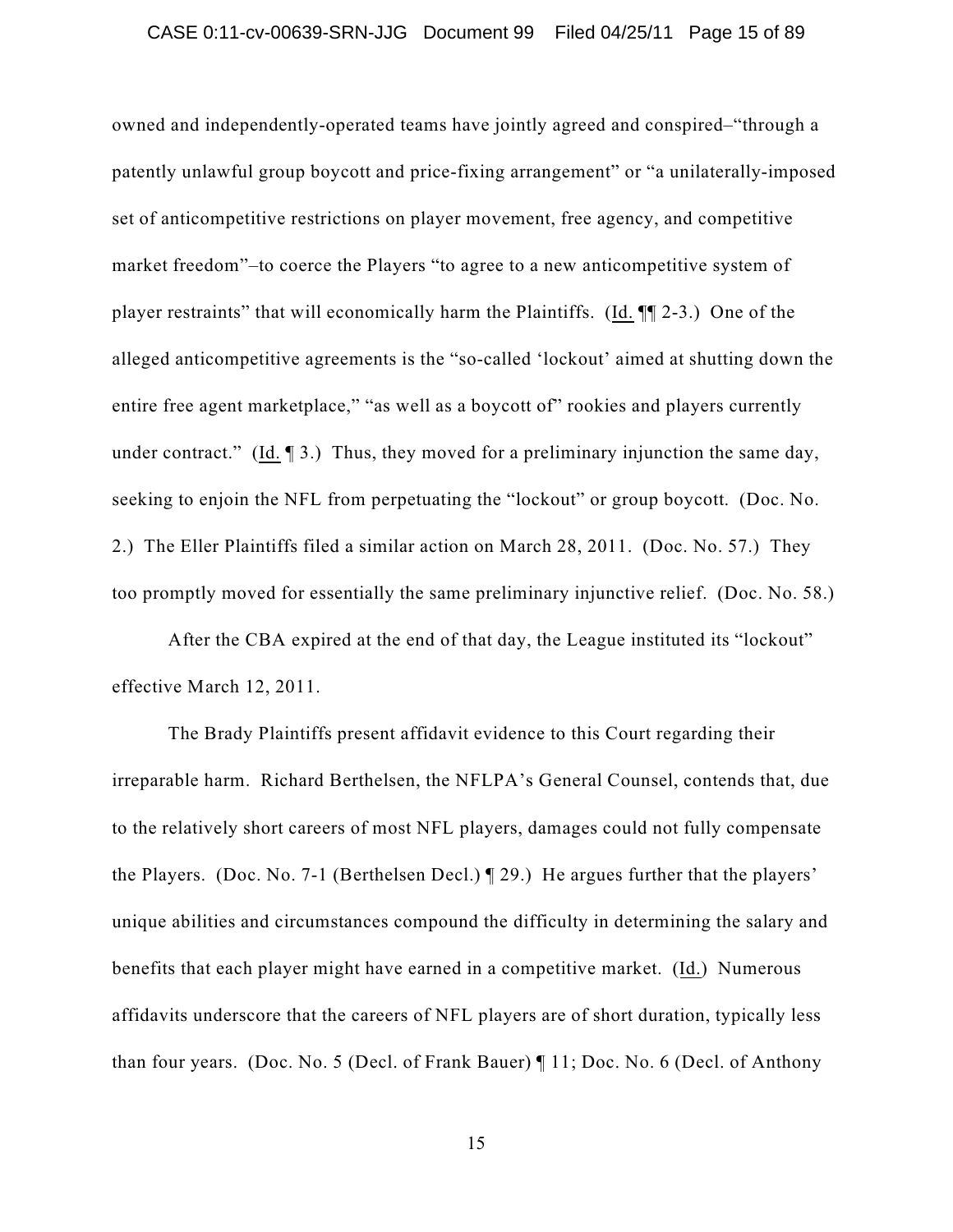Agnone) ¶ 9; Doc. No. 7 (Berthelsen Decl.) ¶ 30; Doc. No. 9 (Decl. of Tom Condon) ¶ 12; Doc. No. 10 (Decl. of Neil Cornrich) ¶ 7; Doc. No. 11 (Decl. of William Vann McElroy) ¶ 13; Doc. No. 12 (Decl. of Neil Schwartz) ¶ 14.)

These affidavits note that the short careers of NFL players are due to both the everpresent risk of career-ending injury and the constant physical wear and tear on players' bodies – risks faced by every NFL player. (Id.) The Brady Plaintiffs also maintain that they must constantly demonstrate their skill and value on the practice and playing fields. (Bauer Decl. ¶ 12; Agnone Decl. ¶ 10; Berthelsen Decl. ¶ 31; Condon Decl. ¶ 13; Cornrich Decl. ¶ 8; McElroy Decl. ¶ 14; Schwartz Decl. ¶ 15.) Because of this constant pressure to prove their physical and economic worth, the Brady Plaintiffs submit that the loss of an entire year in a short professional athletic career cannot be recaptured and, therefore, cannot be adequately compensated by damages. (Bauer Decl. ¶ 12; Agnone Decl. ¶ 10; Berthelsen Decl. ¶¶ 31, 35; Condon Decl. ¶ 13; Cornrich Decl. ¶ 8; McElroy Decl. ¶ 14; Schwartz Decl. ¶ 15; Doc. No. 13 (Decl. of Donald Yee) ¶ 8.) Moreover, they argue, time spent off the playing and practice fields diminishes players' skills. (Bauer Decl. ¶ 12; Agnone Decl. ¶ 10; Berthelsen Decl. ¶ 31; Condon Decl. ¶ 13; Cornrich Decl. ¶ 8; Schwartz Decl. ¶ 15; Yee Decl. ¶ 8.) As a result of sitting out a season, they argue, this diminishment in skills could shorten or end the careers of some players. (Agnone Decl. ¶ 10; Condon Decl. ¶ 13; Cornrich Decl. ¶ 8; McElroy Decl. ¶ 14; Schwartz Decl. ¶ 15.)

As a result, the Players–having made the decision to dissolve the NFLPA as their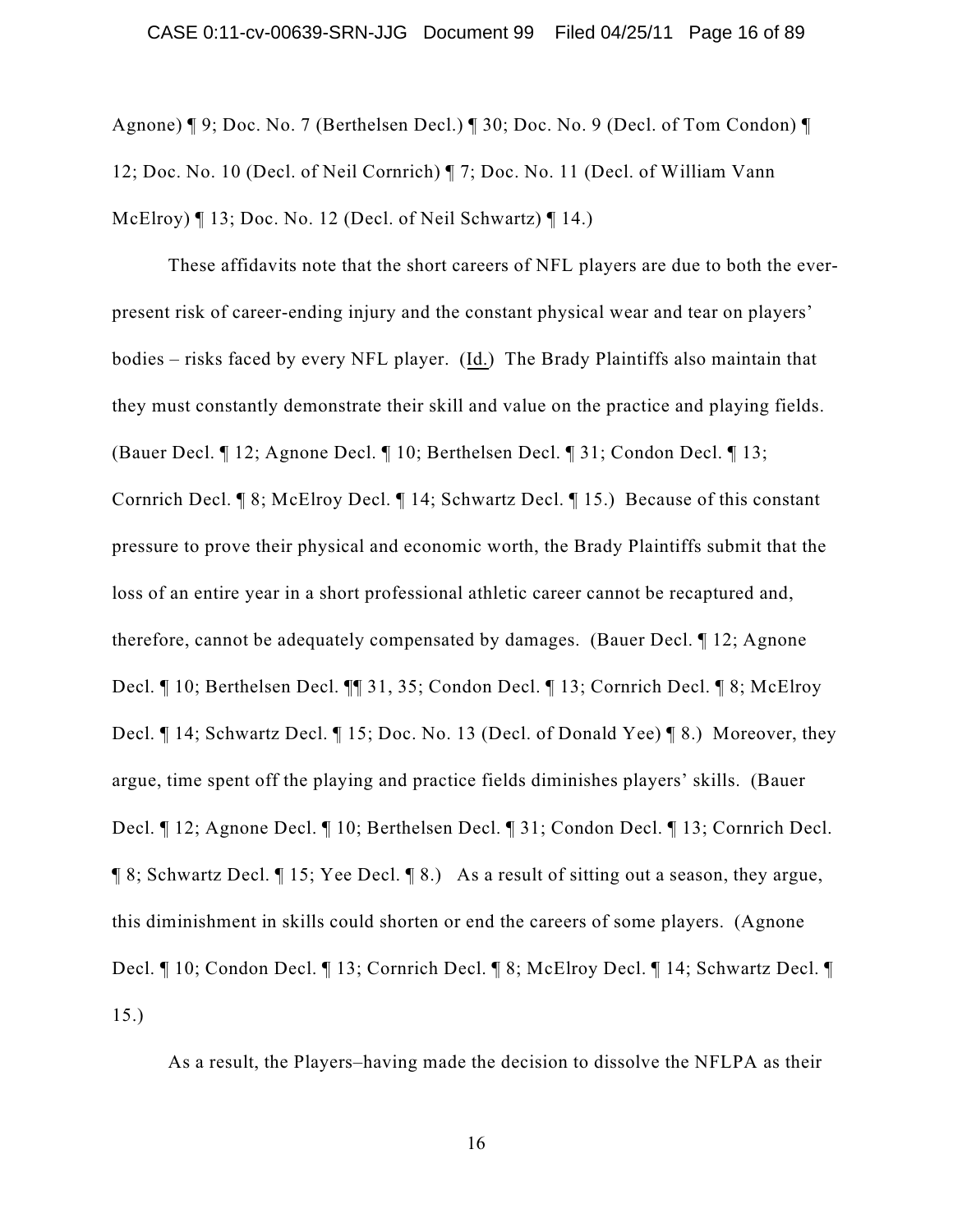collective bargaining agent–allege that they immediately began to suffer the consequences of the NFL's lockout. Significantly, in previous battles in this long-running dispute between the Players and the League, this Court has recognized that the threat of harm shown by Plaintiffs here, including lost playing time, constitutes irreparable harm. Nat'l Football League Players Ass'n v. Nat'l Football League, 598 F. Supp.2d 971, 982 (D. Minn. 2008); Jackson v. Nat'l Football League, 802 F. Supp. 226, 230-31 (D. Minn. 1992); see also Powell v. Nat'l Football League, 690 F. Supp. 812, 818 (D. Minn. 1988) (denying injunctive relief for unrestricted free agency rules, but finding that at least some of the players would likely suffer irreparable injury as a result of the NFL's restriction). "The existence of irreparable injury is underscored by the undisputed brevity and precariousness of the players' careers in professional sports, particularly in the NFL." Jackson, 802 F. Supp. at 231 (citing Linseman v. World Hockey Ass'n, 439 F. Supp. 1315, 1319 (D. Conn. 1977) ("[T]he career of a professional athlete is more limited than that of persons engaged in almost any other occupation. Consequently the loss of even one year of playing time is very detrimental.").

After consolidating the two actions (Doc. No. 55), this Court heard oral argument on both motions.

### **II. DISCUSSION**

Plaintiffs seek a preliminary injunction under Rule 65 against the "lockout" that Plaintiffs contend is an illegal "group boycott and price-fixing agreement" by the NFL and its owners. (Doc. No. 4, at 9 (Mem. at 1).) In response, the NFL claims this Court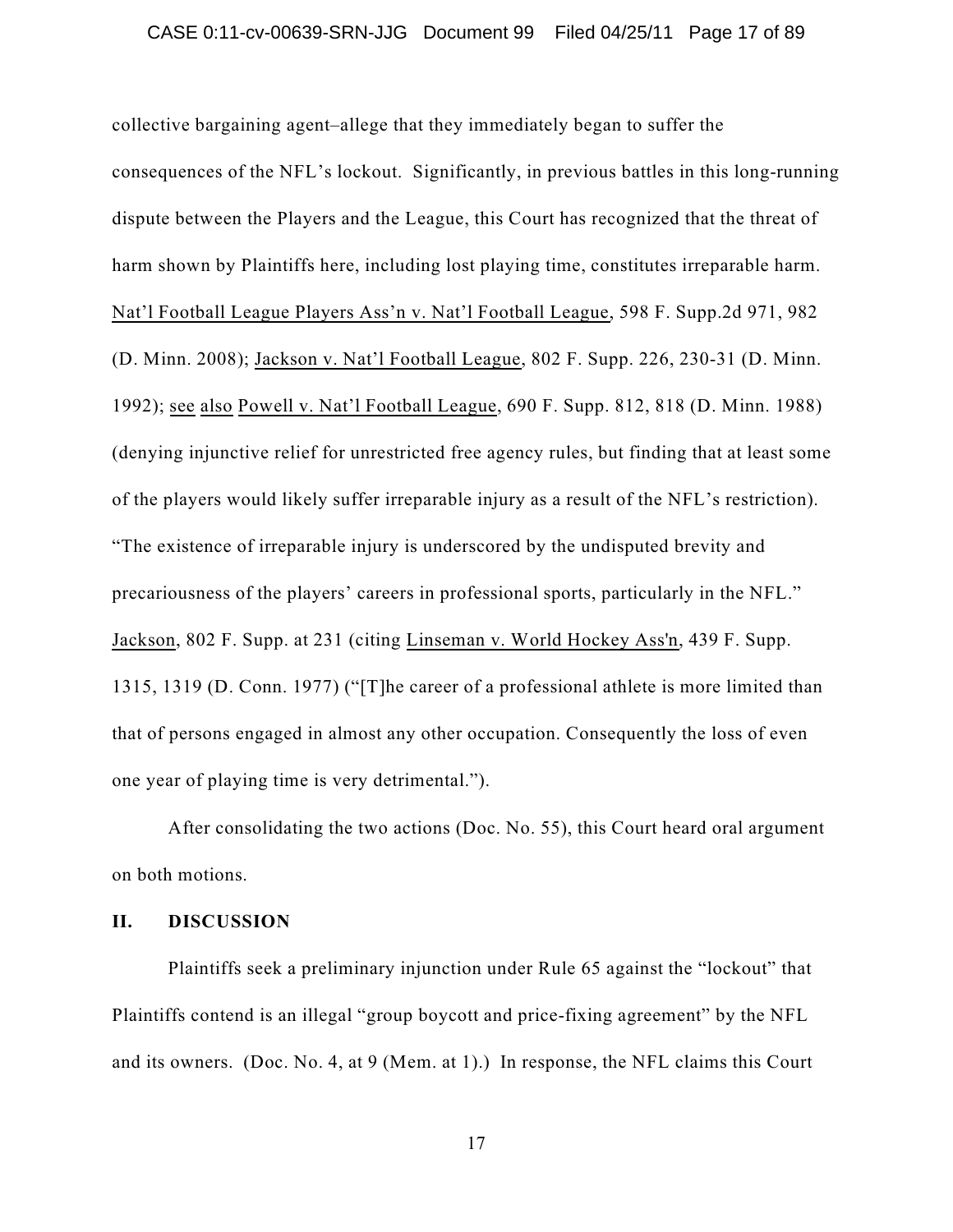### CASE 0:11-cv-00639-SRN-JJG Document 99 Filed 04/25/11 Page 18 of 89

may not enjoin their "exercise of their labor law *right* to lock out their player-employees" as the lockout "is unquestionably lawful and permitted by federal labor law." (Doc. No. 34, at 9 (Mem. at 1) (emphasis in original).)

Before this Court may address whether a preliminary injunction is warranted, however, it must first address the NFL's argument that the Norris-LaGuardia Act precludes any injunctive relief here, as well as its argument that this Court should defer this matter, or at least a portion of it, to the National Labor Relations Board under the doctrine of primary jurisdiction–issues that the NFL contends are jurisdictional. (Id. at 9- 10, 36 (Mem. at 1-2, 28) (characterizing these two issues as "jurisdictional").)

## **A. The Threshold "Jurisdictional" Issues**

Both of the NFL's jurisdictional arguments appear to rest on the premise that this dispute is governed by labor law–chiefly the National Labor Relations Act of 1935 ("NLRA"), 49 Stat. 449, and the Norris-LaGuardia Act of 1932, 47 Stat.  $90$ . $8$  This premise, in turn, assumes that the Players are still represented by their former Union. (Doc. No. 34, at 9-10, 36 (Mem. at 1-2, 28) (contending that the Players' Union, as a "party to a collective bargaining relationship," "cannot, by a tactical declaration akin to the flip of a switch," unilaterally and "instantaneously oust federal labor law" and thereby "transform a multiemployer bargaining unit's lawful use of economic tools afforded it under the labor laws into an antitrust violation").)

The NLRA (also known as the Wagner Act), is codified as subchapter II of 8 Chapter 7 of Title 29, that is, 29 U.S.C. §§ 151-69. (The rest of Chapter 7, exclusive of subchapter II, codifies the Labor Management Relations Act, 1947.) The Norris-LaGuardia Act is codified as Chapter 6 of Title 29, that is, 29 U.S.C. §§ 101-13.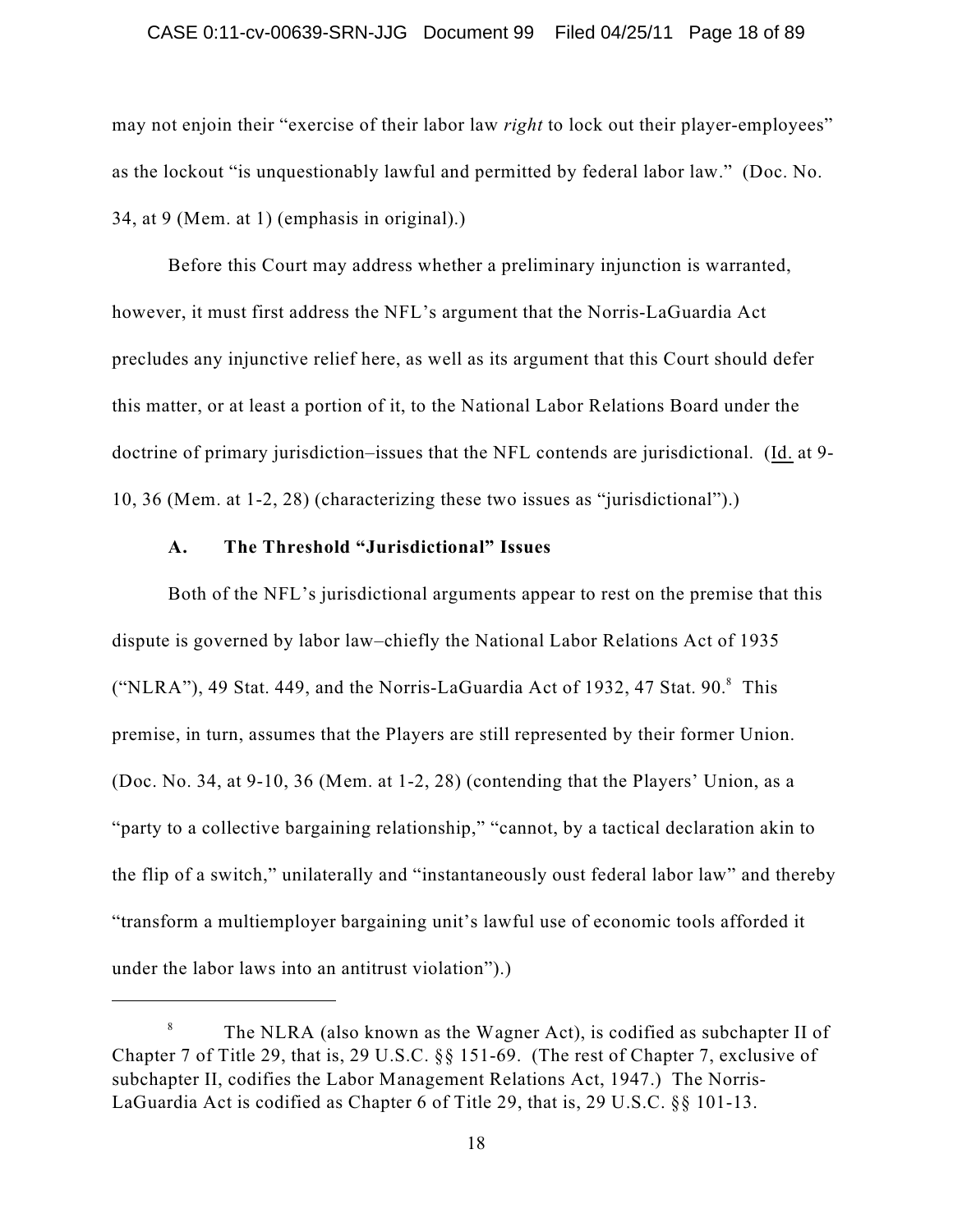It is necessary then to determine, as an initial matter, whether this Court has jurisdiction to rule whether the Players' disclaimer was effective or not, or whether this Court must refer that issue to the National Labor Relations Board ("NLRB"). The Court thus turns to the critical question of what general body of law governs this dispute in its present factual context. This antecedent issue is best approached by first addressing the League's contention that this dispute, or at least a portion of it, must be referred to the NLRB under the doctrine of "primary jurisdiction" for resolution of the question of whether the Union's disclaimer was valid and effective.<sup>9</sup>

## **1. Exercising Its Discretion, This Court Declines to Refer This Matter To The NLRB**

The NFL argues that this Court "cannot consider" the issue of "whether the nonstatutory labor exemption protects the NFL's conduct from antitrust challenge" "without first determining (1) whether the NFLPA's purported disclaimer is valid and effective and, if so, (2) whether such disclaimer immediately ended the exemption's applicability." (Doc. No. 34, at 25 (Mem. at 17).) The League contends that the validity of the disclaimer, however, "is unquestionably within the NLRB's primary jurisdiction."

The Players contend that the NFL has waived its right to contest the 9 Union's disclaimer. (Doc. No. 41, at 13-14 (Mem. at 8-9).) As noted above, this is not the first time that the Players' Union has disclaimed its status and role as their negotiating agent in collective bargaining. When the parties resolved their earlier dispute in 1993, the SSA (and the resulting CBA) into which they entered required the Players to reconstitute the NFLPA as a union, and stated that the NFL would not challenge any subsequent election to once again "de-unionize." The NFL now contests the waiver, arguing that it is inapplicable, but in any event, despite its earlier agreement, against public policy. This court need not reach the issue of waiver.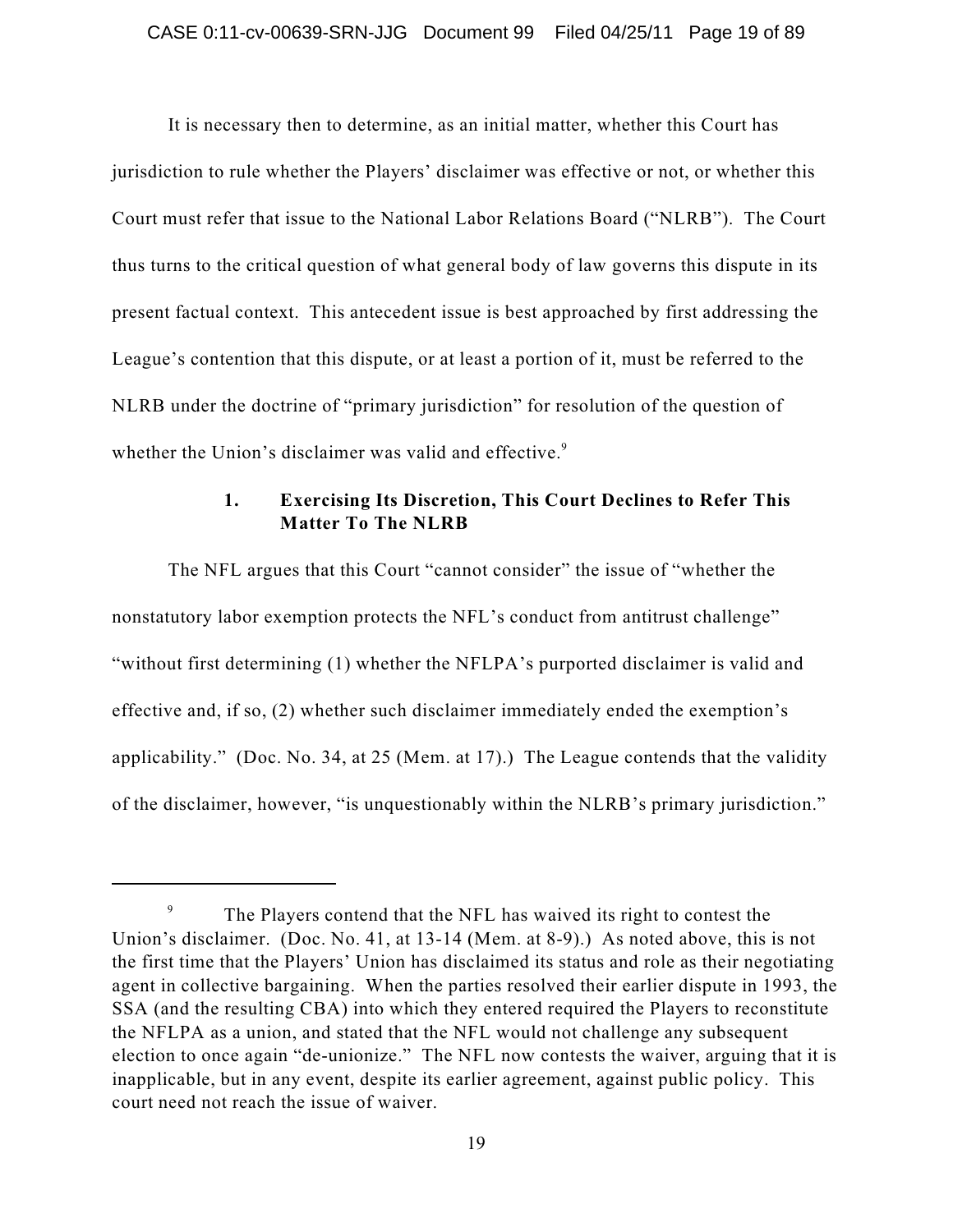$(\underline{Id.})^{10}$  Thus the League expressly argues that "the Court must stay this case pending the outcome of the Board proceedings." (Id. at 10 (Mem. at 2).) $^{11}$ 

### **(a) The Doctrine of "Primary Jurisdiction"**

Under the doctrine of primary jurisdiction, a court having jurisdiction to hear an action that involves a particular issue on which an agency has particular expertise may "refer" that issue to the agency for its views or resolution. Reiter v. Cooper, 507 U.S. 258, 268 (1993) (explaining that doctrine applies where the "claims are properly cognizable in court" and that "[r]eferral of the issue to the administrative agency does not deprive the court of jurisdiction"). Thus the issue is solely whether this Court should stay this action to await the ruling of the NLRB on the NFL's outstanding unfair labor practice charge that accuses the Players of a "sham," and therefore ineffective, disclaimer.

This Court does not understand the NFL to suggest that this Court should 10 refer (or must defer) to the Board to decide the ultimate issue of whether the nonstatutory labor exemption continues to apply here, because the Supreme Court has ruled that the issue of any implied antitrust exemption is generally one for the courts and that even in the exceptional case where referral to the relevant agency might be warranted, "[t]he decision in the end . . . is for the courts." Gordon v. New York Stock Exchange, 422 U.S. 659, 686 (1975).

Application of the doctrine of primary jurisdiction usually requires that the 11 court stay, rather than dismiss, the judicial proceedings pending an agency's resolution of an issue within its particular specialized expertise. Thus this issue, unlike that regarding the Norris-LaGuardia Act, is not truly "jurisdictional," as it does not raise any true bar to a federal court's authority to hear a particular dispute as would a lack of subject-matter jurisdiction, which of course would require dismissal of the entire action. "Despite the name, the doctrine of primary jurisdiction does not involve jurisdictional questions. It is a common law doctrine used to coordinate administrative and judicial decisionmaking." Red Lake Band of Chippewa Indians v. Barlow, 846 F.2d 474, 476 (8<sup>th</sup> Cir. 1988). Because the doctrine generally requires abstention pending agency resolution of the issue entrusted to it, "[c]ourt jurisdiction is not thereby ousted, but only postponed." United States v. Philadelphia Nat'l Bank, 374 U.S. 321, 353 (1963).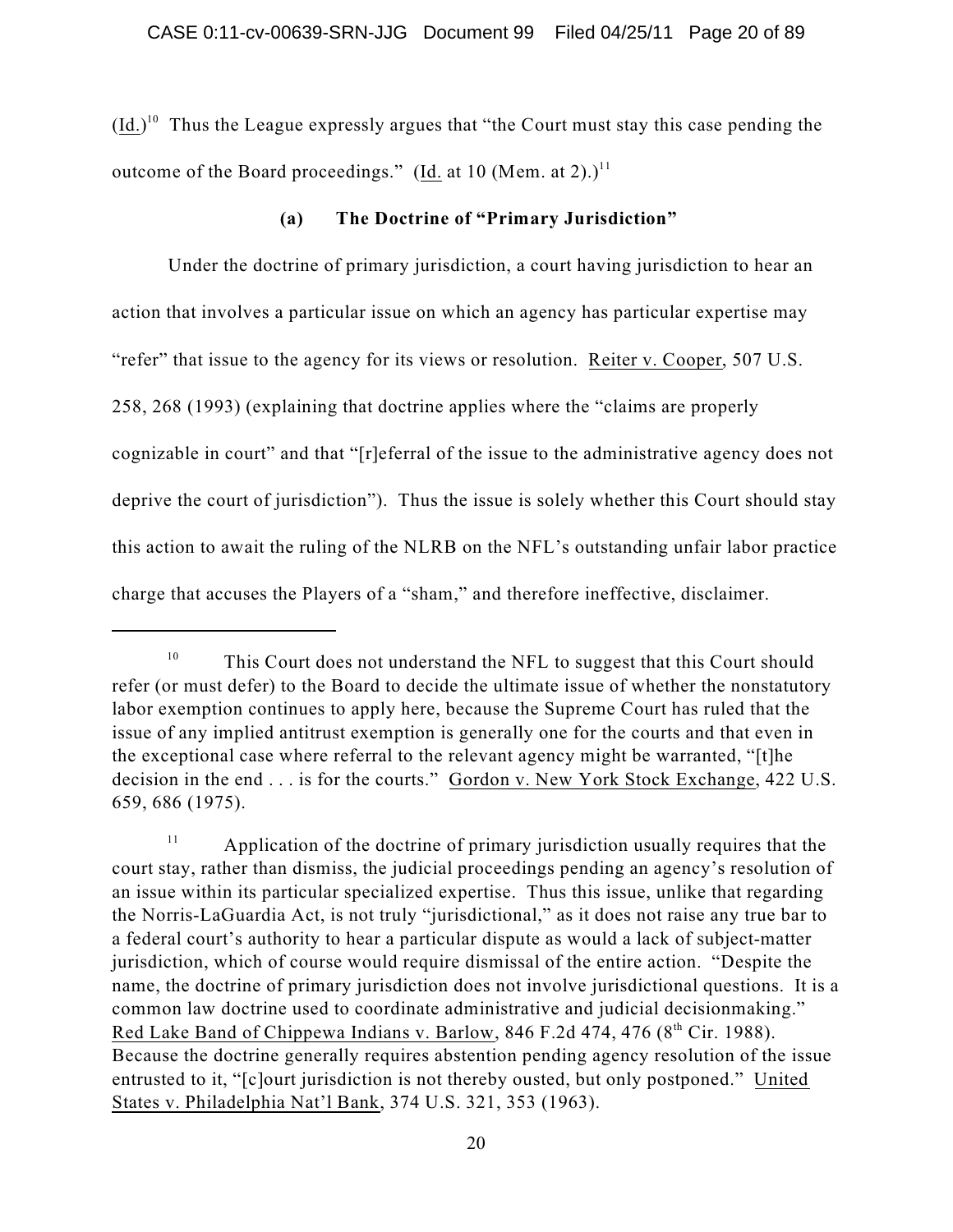# **(b) There Is No Issue Within The NLRB's Exclusive Statutory Jurisdiction**

At the outset, this Court must clarify the distinction between the doctrine of primary jurisdiction and the question of an agency's statutory jurisdiction. When Congress creates an agency, it often accords to it the authority to adjudicate disputes within its particular realm of expertise. 2 Richard J. Pierce Jr., Administrative Law Treatise § 14.2, at 1185 (5<sup>th</sup> ed. 2010) ("An agency has the power to resolve a dispute or an issue only if Congress has conferred on the agency statutory jurisdiction to do so."). That "statutory jurisdiction" is often exclusive of that of the federal (and state) courts.<sup>12</sup>

Due to the related nature of the two doctrines, sometimes even the "courts confuse primary jurisdiction with exclusive statutory jurisdiction." 2 Pierce, supra, § 14.2, at  $1191<sup>13</sup>$  The issue of primary jurisdiction must be kept separate from issues of an

Agency jurisdiction may also be concurrent with that of the courts. 2 12 Pierce, supra, § 14.2, at 1190 ("Sometimes Congress confers concurrent jurisdiction on both an agency and the courts to resolve a class of disputes.").

For example, in United States v. Western Pacific Railroad Co., the Supreme 13 Court stated that the issues were "within the *exclusive primary jurisdiction*" of the Interstate Commerce Commission. 352 U.S. 59, 63 (1956) (emphasis added). And here, the NFL relies on the First Circuit's decision in Newspaper Guild of Salem, Local 105 v. Ottaway Newspapers, Inc., 79 F.3d 1273 ( $1<sup>st</sup>$  Cir. 1996), to support its argument that a preliminary injunction should not issue where the agency has not yet articulated its view. (Doc. No. 34, at 26-27 (Mem. at 18-19).) In Newspaper Guild of Salem, the court, confusing statutory jurisdiction with primary jurisdiction, stated that "[i]t is well settled that the NLRB enjoys primary jurisdiction over disputes involving unfair labor practices or representational issues." 79 F.3d at 1283. Here, however, the NFL's unfair labor practice charge is properly pending before the Board and the present judicial action involves no such charges or representational issues, which are questions within the NLRB's exclusive statutory jurisdiction. Similarly, in Atchison, Topeka & Santa Fe Ry. v. Wichita Bd. of Trade, also relied upon by the NFL, the Supreme Court addressed two (continued...)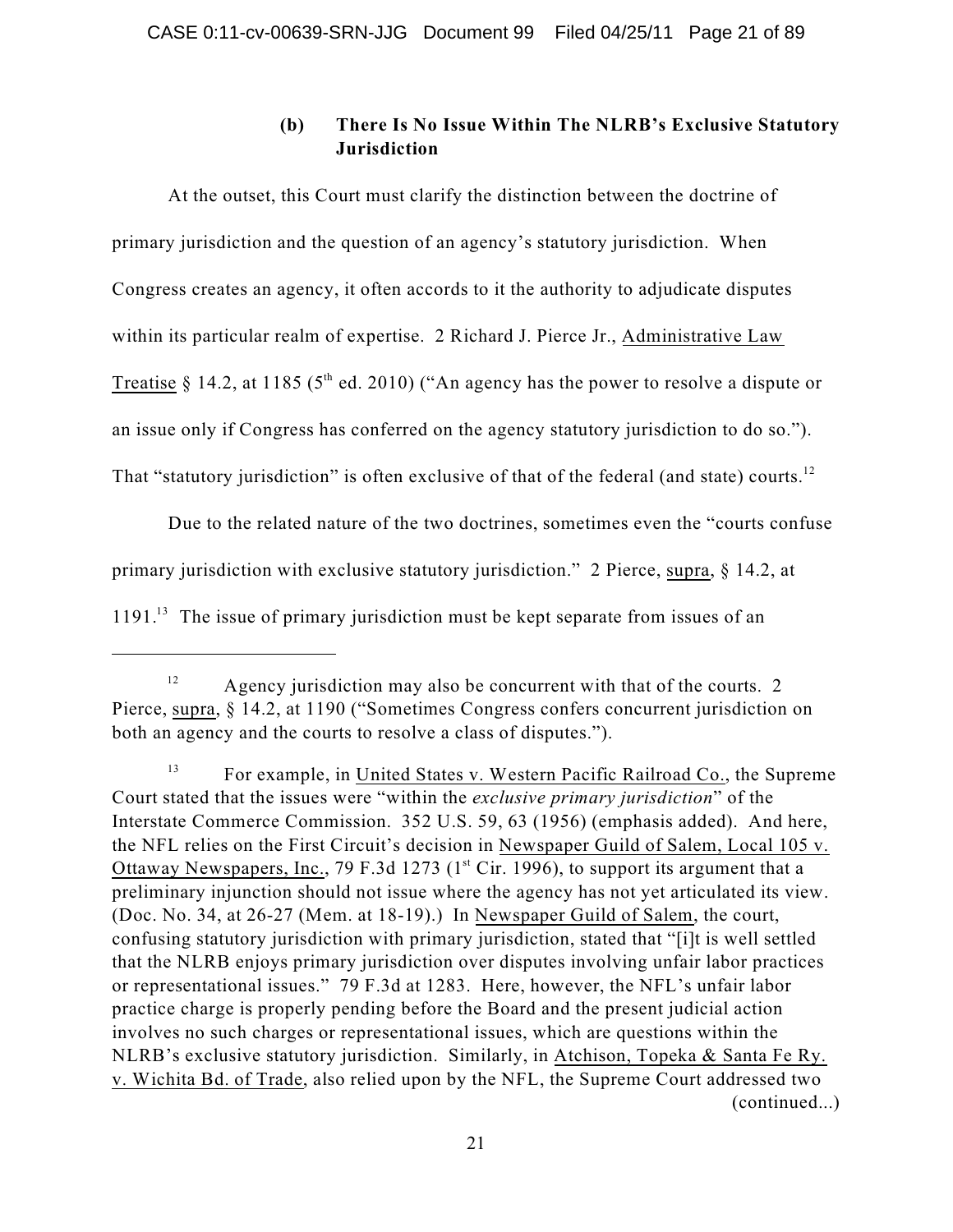agency's exclusive statutory jurisdiction. Id., § 14.1, at 1162 ("The question of whether an issue is within the agency's primary jurisdiction is different from the question of whether the agency actually has exclusive statutory jurisdiction to resolve an issue.").<sup>14</sup>

With respect to the present dispute, the National Labor Relations Act declared it to be the policy of the United States to encourage "the practice and procedure of collective bargaining" and to protect "the exercise by workers of full freedom of association, selforganization, and designation of representatives of their own choosing, for the purpose of negotiating the terms and conditions of their employment or other mutual aid or protection." 29 U.S.C. § 151 ("Findings and declaration of policy."). The key provisions

 $13$ (...continued)

issues regarding judicial review of agency decisions. 412 U.S. 800, 802 (1973). Regarding the second issue, "what sort of error must" the reviewing court "find in the proceedings of the" Interstate Commerce Commission "in order to enjoin a proposed rate increase after a final order by" that agency, the Court cautioned the reviewing court that because an injunction against agency action entails an assessment of the merits, the reviewing court should avoid indicating its view of "national transportation policy, prior to an expression by the Commission of its view." Id. at 821. Here, of course, this Court is not reviewing any agency determination, much less enjoining that decision, and the NLRB already has clearly and consistently stated its standard for assessing union disclaimers.

Because the NFL requests a stay pending the outcome of the Board 14 proceedings, this Court does not understand the NFL to be contending that this entire action falls within the agency's "exclusive statutory jurisdiction" over certain issues and disputes, that is, that the Board could somehow consider and rule upon the antitrust and other underlying claims of the Plaintiffs. Rather, where primary jurisdiction is invoked, initial decision-making responsibility is allocated between agencies and courts where jurisdiction to resolve disputes and issues overlaps. 2 Richard J. Pierce, Jr., Administrative Law Treatise § 14.1, at 1161 (5<sup>th</sup> ed. 2010). And even where a case presents issues within the Board's statutory jurisdiction, "federal courts on occasion have decided [NLRA] questions that emerged as collateral issues in suits brought under other federal statutes." 2 John E. Higgins, Jr., The Developing Labor Law 2221 ( $5<sup>th</sup>$  ed. 2006).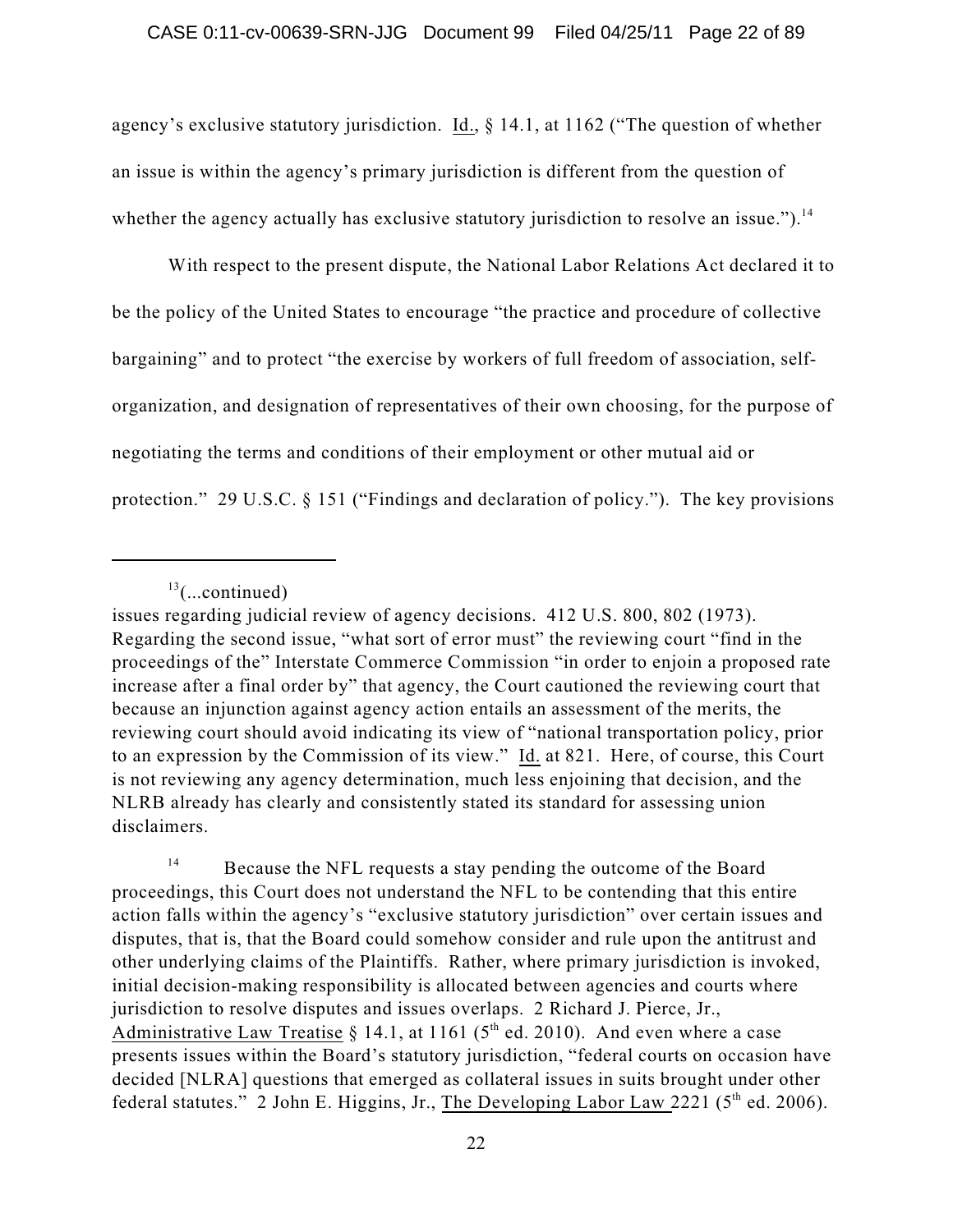#### CASE 0:11-cv-00639-SRN-JJG Document 99 Filed 04/25/11 Page 23 of 89

for present purposes are: (1) Section 7, which provides for the rights of employees to organize as a union and then collectively bargain with their employers, 29 U.S.C. § 157; (2) Section 8, which delineates unfair labor practices (ULPs), 29 U.S.C. § 158, both those by the employer, id.  $\S 158(a)$ , and those by "labor organizations," id.  $\S 158(b)$ ; and (3) Section 9, which provides procedures regarding elections of representatives for purposes of collective bargaining and the powers of such representatives, id. § 159. See generally 1 Higgins, supra, at 473 ("Section 9 vests in the Board 'the broad duty of providing election procedures and safeguards.").

For present purposes, Section 7 merits additional attention as it provides not only that employees shall have rights to organize and bargain collectively, but that they "shall also have the right *to refrain from any or all of such activities* except to the extent that such right may be affected by an agreement requiring membership in a labor organization as to a condition of employment as authorized in section 158(a)(3) of this title." 29 U.S.C. § 157 (emphasis added).

The Wagner Act also created the NLRB ("the Board") and the position of the General Counsel of the Board. 29 U.S.C. § 153. As the NFL correctly observes, "'[t]he labor laws give the Board, not antitrust courts, primary responsibility for policing the collective-bargaining process.'" (Doc. No. 34, at 25 (Mem. at 17) (quoting Brown v. Pro Football, Inc., 518 U.S. 231, 242 (1996)).) "The Board has two principal functions under the National Labor Relations Act . . . : (1) [t]he prevention of statutorily defined unfair labor practices . . ., and (2) the conduct of secret ballot elections among employees in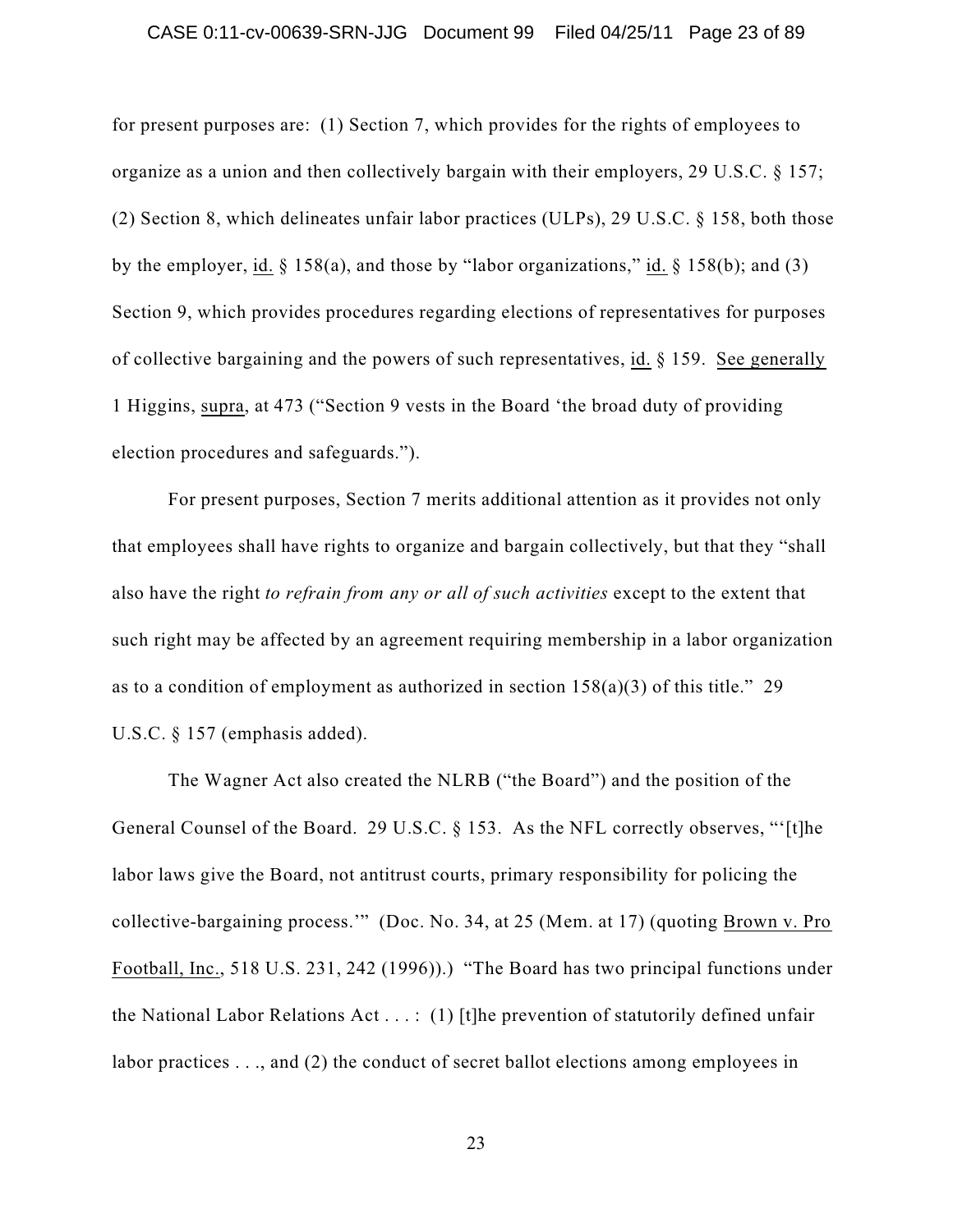### CASE 0:11-cv-00639-SRN-JJG Document 99 Filed 04/25/11 Page 24 of 89

appropriate collective-bargaining units to determine whether or not they desire to be represented by a labor union." See 32 Fed. Reg. 9588, Sec. 201 (July 1, 1967). See generally 2 Higgins, supra, at 2658 ("The Board's principal function is adjudicatory in nature. It determines all unfair labor practice cases brought before it by the general counsel. It also has complete authority over representation matters.").

The Board's central function is to resolve claims of ULPs under Section 8. 29 U.S.C. § 160(a) ("The Board is empowered . . . to prevent any person from engaging in any unfair labor practice (listed in section 158 of this title) affecting commerce."). Under Section 7, the Board also polices situations where employees exercise their rights to form a union and then to engage in collective bargaining. 29 U.S.C. § 157. Finally, under Section 9, the Board addresses questions of the appropriate union representative and defines the appropriate bargaining unit. 29 U.S.C. § 159.

The General Counsel of the NLRB "shall have final authority, on behalf of the Board, in respect of the investigation of charges and issuance of complaints under section 160 of this title, and in respect of the prosecution of such complaints before the Board, and shall have such other duties as the Board may prescribe or as may be provided by law." Id. § 153(d); see also, 32 Fed. Reg. 9588, Sec. 202 (July 1, 1967).

In support of its argument that the NLRB must decide whether the Union's disclaimer was valid and effective, however, the NFL cites Minn-Dak Farmers Cooperative, Employees Organization v. Minn-Dak Farmers Cooperative, 3 F.3d 1199  $(8<sup>th</sup> Cir. 1993)$ , incorrectly conflating the doctrine of primary jurisdiction and exclusive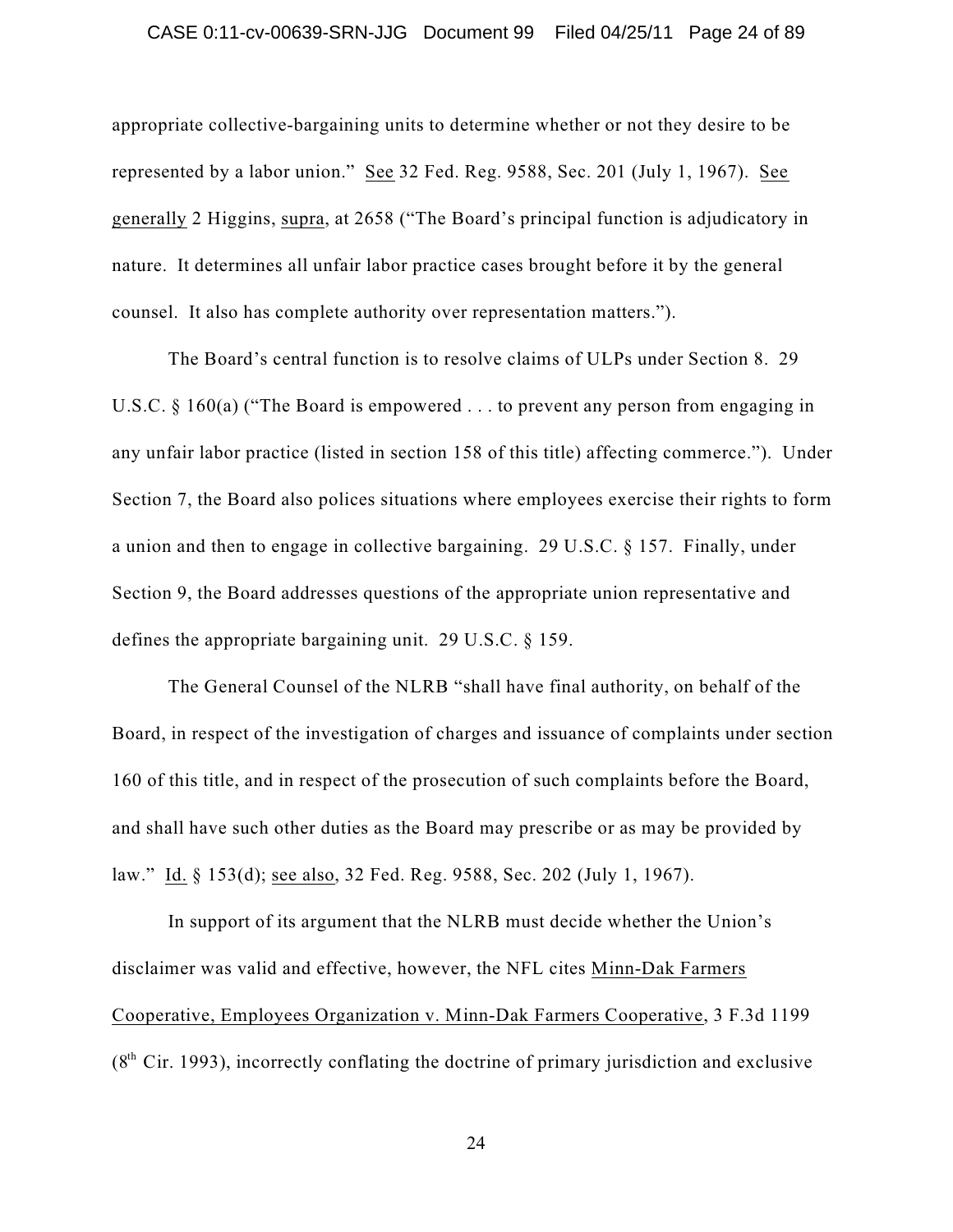statutory jurisdiction.<sup>15</sup> In Minn-Dak, a union brought an action in federal district court against an employer for a declaration that the employer was required to recognize an affiliation vote. The court recognized that the "Board has exclusive jurisdiction to decide questions concerning representation" under Section 9, 29 U.S.C. § 159, concluding that "[t]his case presents a *pure question of representation*, and is within the exclusive jurisdiction of the NLRB." Id. at 1201 (emphasis added).<sup>16</sup> Moreover, Section 9 provides

The NFL's reliance on other Eighth Circuit cases to support its request for 16 a stay is similarly misplaced. In Construction, Building Material, Etc. Workers, Local 682 v. Bussen Quarries, Inc., the court faced the question of whether to *dismiss* an action presenting issues within the Board's exclusive statutory jurisdiction. 849 F.2d 1123, 1125 ( $8<sup>th</sup>$  Cir. 1988) (2-1) (affirming dismissal for "lack of subject matter jurisdiction" where plaintiff "essentially asks this court to review a representational matter" and Section 9 "rests jurisdiction in the NLRB to determine questions of representation"). Likewise, in Morello v. Federal Barge Lines, Inc., the court held that the district court should have *dismissed* the case for lack of subject matter jurisdiction where the union sought an injunction ordering the employers to negotiate the issue of the status of supervisory employees, because such an issue presents a question of representation, for which jurisdiction is vested solely with the NLRB under Section 9. 746 F.2d 1347, 1349- 51 ( $8<sup>th</sup>$  Cir. 1984). Finally, the NFL's reliance on National Labor Relations Board v. Columbia Tribune Publishing Co., is unpersuasive as it was a judicial enforcement action–that is, an appeal directly from the NLRB's decision exercising its exclusive statutory jurisdiction over Section 8 disputes regarding unfair labor practices. 495 F.2d 1384, 1385 ( $8<sup>th</sup>$  Cir. 1974). Where the NLRB decides what is in fact a genuine unfair labor dispute, an issue within its exclusive statutory jurisdiction, it may enforce its order in the appropriate court of appeal. 29 U.S.C. § 160(e). E.g. Hoffman Plastics

(continued...)

The NFL also claims that the Supreme Court's decision in Brown v. Pro 15 Football, Inc. requires "this Court to stay plaintiffs' suit pending the outcome of" the Board proceedings the NFL initiated claiming an unfair labor practice by the Union. (Doc. No. 34, at 25 (Mem. at 17).) But the decision in Brown does not concern primary jurisdiction. Rather, the Supreme Court addressed the process of collective bargaining between the Union and the League and particularly what legal effect, if any, occurs upon an impasse during such negotiations. 518 U.S. 231, 235-50 (1996). Here, the collective bargaining process has ended, and the NFLPA disclaimed its role as the Players' negotiating agent in that process. See infra Section II.A.1(d).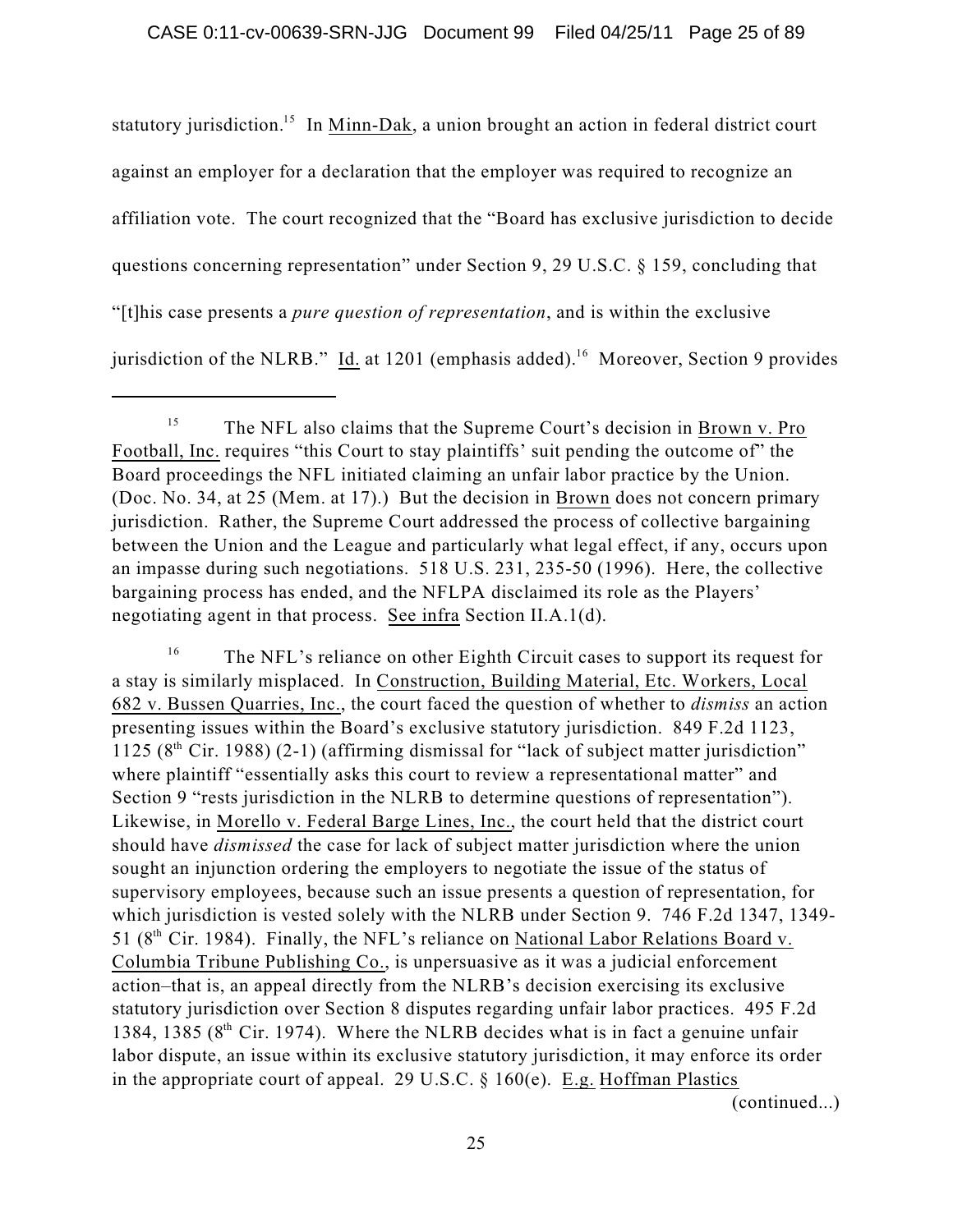### CASE 0:11-cv-00639-SRN-JJG Document 99 Filed 04/25/11 Page 26 of 89

the procedures by which employees exercise their Section 7 right to bargain collectively through representatives of their own choosing," that is, by conducting a representation election. 1 Higgins, supra, at 472-73. It does not govern the dissolution of a union by disclaimer.

This federal antitrust and state-law contract case, however, cannot be deemed either a Section 9 representation action (much less a "pure" one), a Section 8 unfair labor practice action, or a Section 7 action.<sup>17</sup> Rather, the NFL has disputed the Union's disclaimer–which concerns a union's decision to dissolve itself as a labor organization, instead of recognition of a vote to create or join a union–as a defense to the individual Players' antitrust (and related contract and tort) claims. Accordingly, it is difficult to accept the NFL's argument that, in this antitrust action, the question of whether the Union's disclaimer is invalid is a "threshold predicate," rather than a collateral issue, where the Supreme Court has concluded that "the federal courts may decide labor law questions that emerge as *collateral* issues in suits brought under independent federal remedies, *including the antitrust laws*." Connell Constr. Co. v. Plumbers and Steamfitters Local Union No. 100, 421 U.S. 616, 626 (1975) (emphases added). In short, this antitrust

 $16$ (...continued)

Compounds, Inc. v. NLRB, 535 U.S. 137 (2002). See generally 2 Higgins, supra, ch. 33. Columbia Tribune Publishing was not an action originally filed in district court in which a party claimed that a particular issue should be referred to the NLRB. There is no dispute here that the Board has such exclusive jurisdiction over Section 8 actions. This antitrust action, though, is not a Section 8 unfair labor practice case.

Section 9 provides the "administrative machinery" to resolve questions 17 concerning representation and authorizes the Board to certify employee units appropriate for collective bargaining. See generally 1 Higgins, supra, chs. 10 & 11.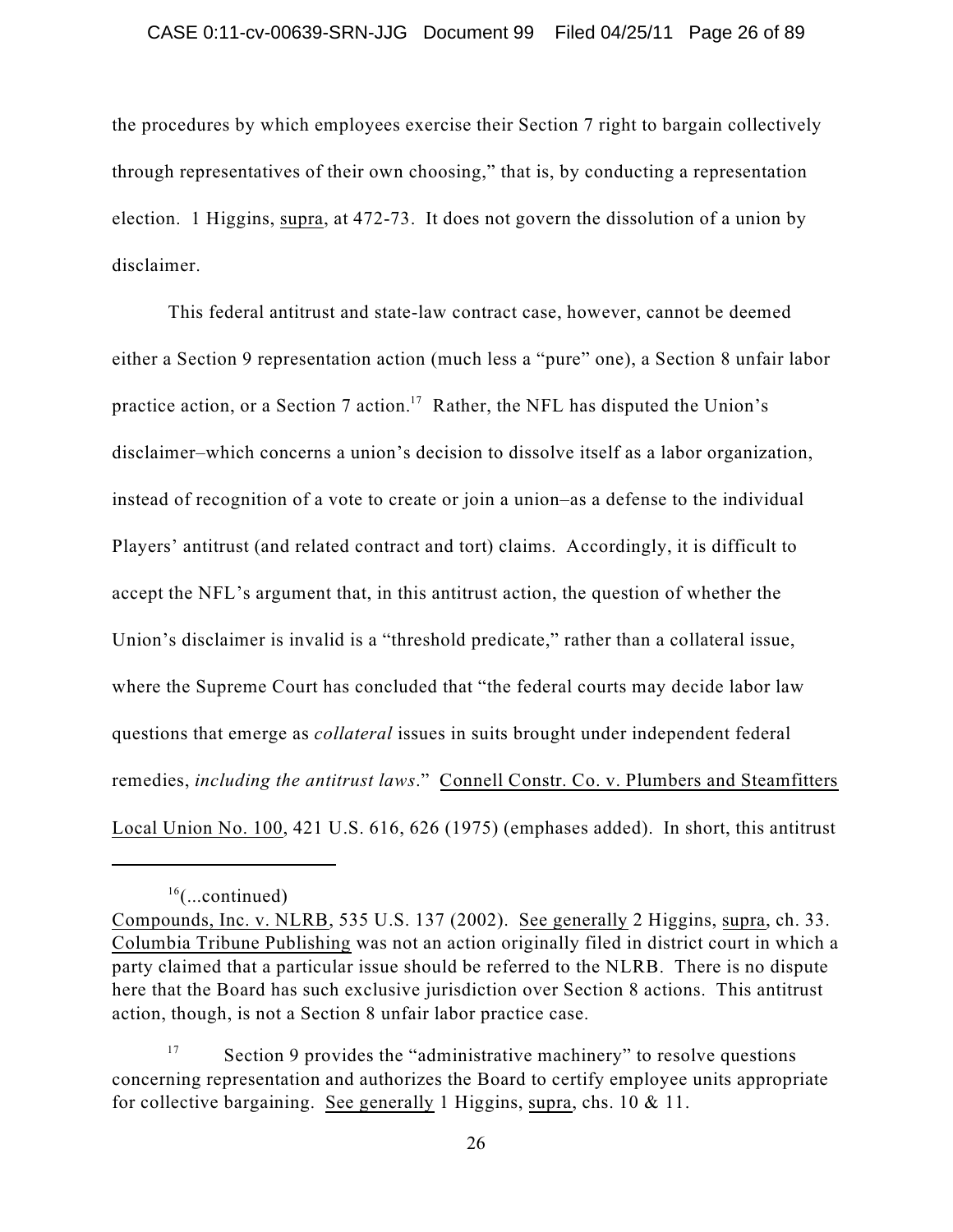action is not within the Board's exclusive statutory jurisdiction.

## **(c) This Federal Antitrust Action Is Not Governed By The Garmon Preemption Doctrine**

Nor is this antitrust action subject to the Garmon preemption doctrine, which is based on an agency's exclusive statutory jurisdiction. The NFL, relying substantially on the Supreme Court's decision in San Diego Bldg. Trades Council v. Garmon, contends that "federal courts generally do not have jurisdiction over activity that is 'arguably subject to' Sections 7 and 8 of the NLRA, . . . and that they '*must defer* to the exclusive competence of the' NLRB." (Doc. No. 34, at 26 (Mem. at 18) (quoting San Diego Building Trades Council v. Garmon, 359 U.S. 236, 245 (1959) (emphasis added)).) But in Garmon, the Supreme Court addressed, on review from the judgment of the California state supreme court, whether a state court could enjoin a union for picketing and award damages for losses sustained. Thus, the issue was federal preemption of state trespass law. Id. at 246 ("[T]he State's jurisdiction is displaced.").

As the Supreme Court explained in Garmon, the enactment of federal labor law "inevitably gave rise to difficult problems of federal-state relations," due in part to the fact that the general statutory language left it to the courts to fill in the details by adjudicating individual cases. 359 U.S. at 239-40. Accordingly, the Eighth Circuit has recognized that the Garmon doctrine "is properly classified as one of preemption, rather than primary jurisdiction." Augspurger v. Brotherhood of Locomotive Engineers, 510 F.2d 853, 857-58 nn.5&7 ( $8<sup>th</sup>$  Cir. 1975) (further noting that where the NLRB exercises its jurisdiction under Garmon, "the jurisdiction of the judiciary is not simply postponed,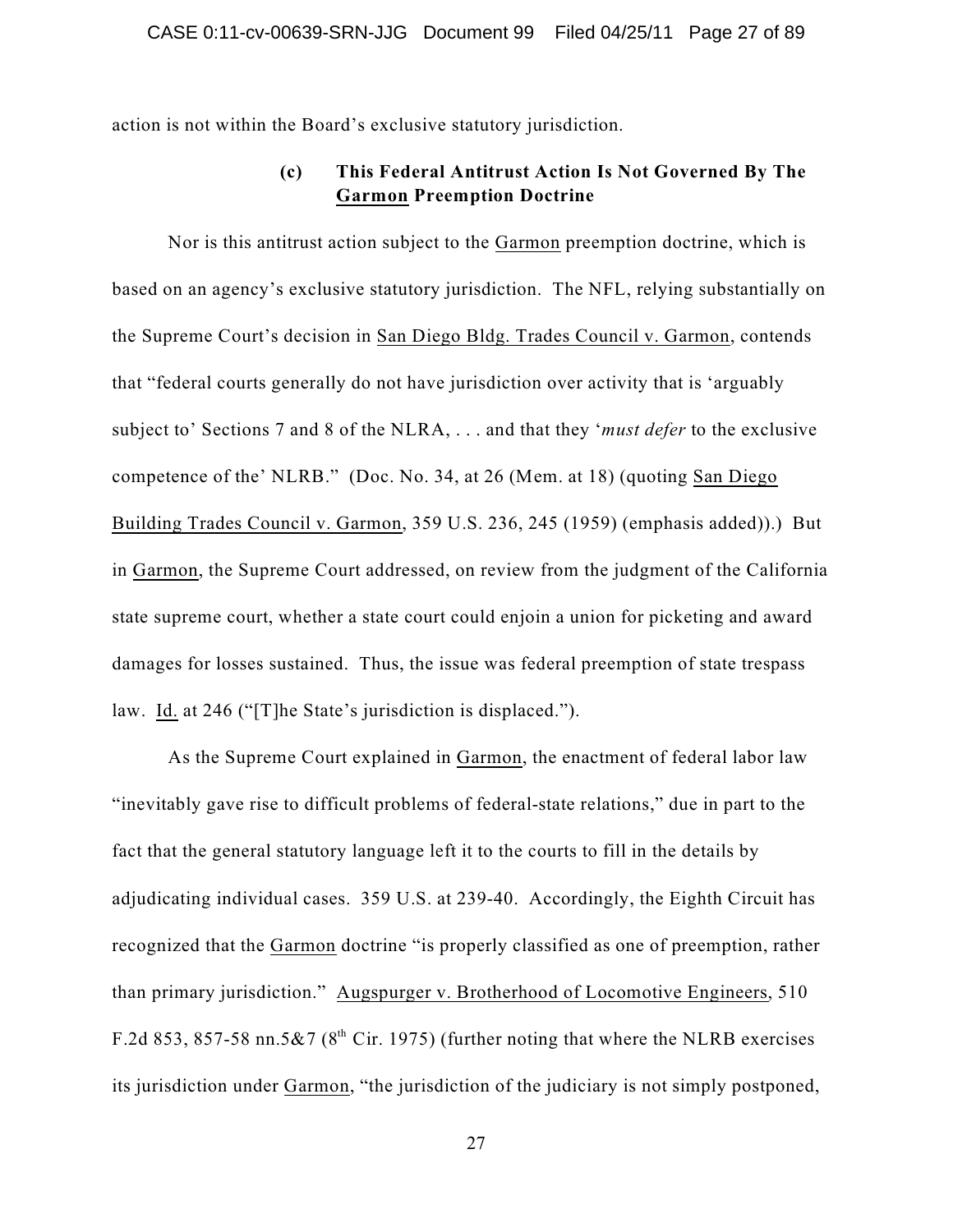but is ousted," whereas under primary jurisdiction, a court's "jurisdiction is not thereby ousted, but only postponed"). There is no comparable question of preemption here, as the present federal antitrust action was properly filed in federal court. 28 U.S.C. §§ 1331,

1337. 18

Moreover, the issue in Garmon did not concern the genuine doctrine of "primary

jurisdiction" at issue here–whether a court otherwise possessing subject matter

jurisdiction should "refer" a particular issue to an agency having expertise in that specific

area of law. As the Supreme Court itself later explained, in Garmon,

the term 'primary jurisdiction' is used to refer to the various considerations articulated in *Garmon* . . . that militate in favor of pre-empting state-court jurisdiction over activity which is subject to the unfair labor practice jurisdiction of the federal Board. This use of the term *should not be confused with the doctrine of primary jurisdiction* [that] has been described by Professor Davis [in his Administrative Law Treatise, now authored by Richard J. Pierce, Jr.].

Sears, Roebuck and Co. v. San Diego County District Council of Carpenters, 436 U.S.

180, 199 n.29 (1978) (emphasis added).

Rather, the issue in Garmon concerned the NLRB's statutory jurisdiction:

Congress did not merely lay down a substantial rule of law to be enforced by any tribunal competent to apply law generally to the parties. *It went on to confide primary interpretation and application of its rules to a specific and specially constituted tribunal* and prescribed a particular procedure for investigation, complaint and notice, and hearing and decision, including judicial relief pending a final administrative order. Congress evidently considered that centralized

Although the Complaints also assert state-law claims for breach of contract 18 (and related tort claims) (e.g. Doc. No. 1, ¶¶ 137-55), this Court has supplemental jurisdiction over such claims. 28 U.S.C. § 1367. And this Court does not understand the NFL's "primary jurisdiction" argument to contend that these state-law claims are somehow preempted.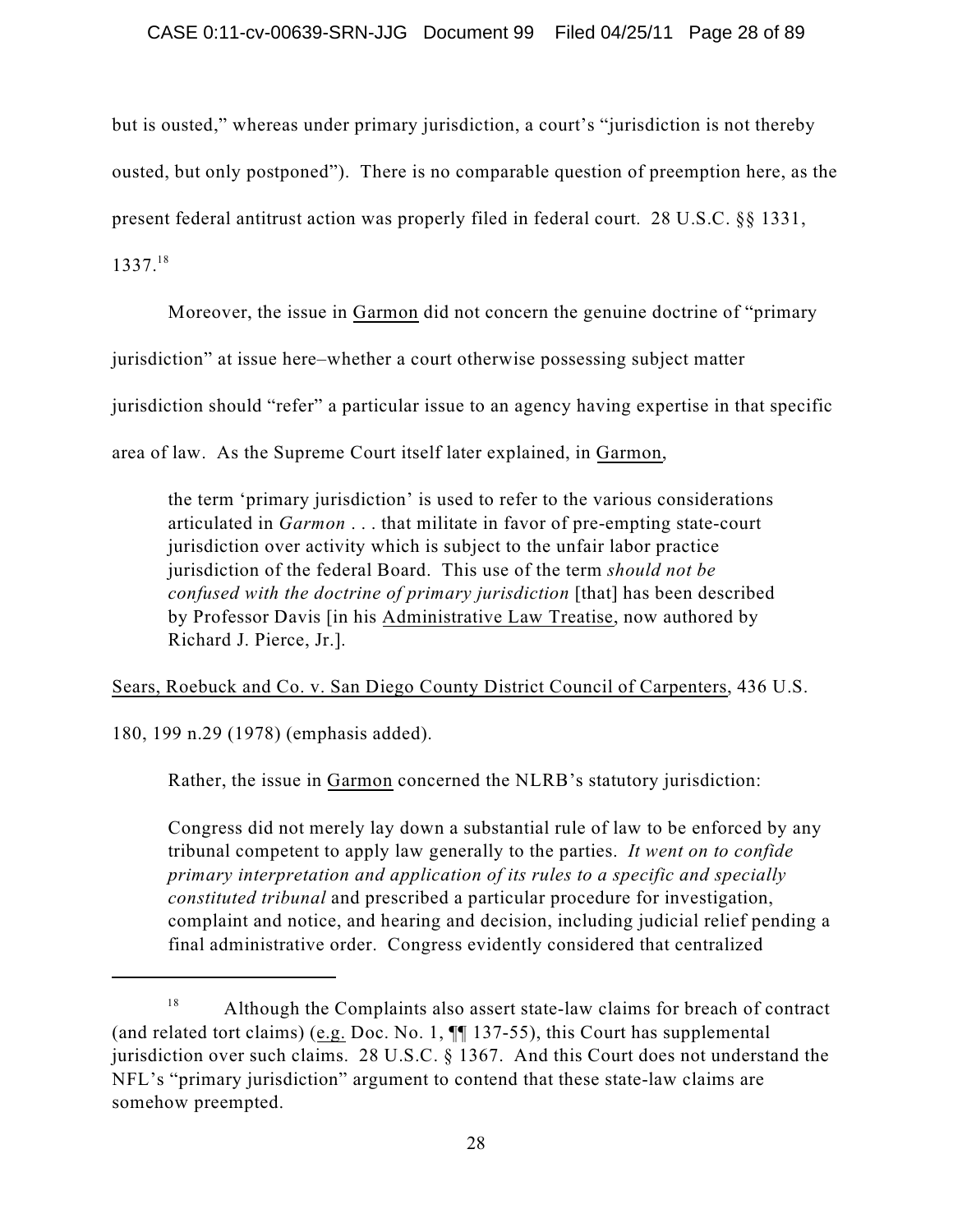administration of specially designed procedures was necessary to obtain uniform application of its substantive rules and to avoid these diversities and conflicts likely to result from a variety of local procedures and attitudes towards labor controversies. . . . A multiplicity of tribunals and a diversity of procedures are quite as apt to produce incompatible or conflicting adjudications as are different rules of substantive law.

359 U.S. at 242 (quoting Garner v. Teamsters, 346 U.S. 485, 490-91 (1953)).

The language on which the NFL relies here to contend that the NLRB's purported

"primary jurisdiction" is broad and mandatory derives, however, from the Supreme

Court's preemption ruling: "When it is clear or may fairly be assumed that the activities

which a State purports to regulate are protected by [Section] 7... or constitute an unfair

labor practice under [Section] 8, due regard for the federal enactment requires that state

jurisdiction must yield." Id. at 244.<sup>19</sup> The Supreme Court thus simply ruled, with respect

to the NLRB's *statutory jurisdiction*, that doubts should be resolved in favor the NLRB:

At times it has not been clear whether the particular activity regulated by the States was governed by [Section] 7 or [Section] 8 or was, perhaps outside both these sections. But courts are not primary tribunals to adjudicate such issues. It is essential to the administration of the Act that these determinations be left in the first instance to the [NLRB].

Id. at 244-45.<sup>20</sup> Moreover, the Supreme Court's broad preemption standard–requiring

Later, in responding to the Eller Plaintiffs' motion, the NFL appears to 19 recognize that Garmon concerned the NLRB's exclusive statutory jurisdiction, not the doctrine of primary jurisdiction. (Doc. No. 75, at 14 (Mem. at 9) (citing Garmon for the proposition that the issue "falls within the *exclusive* jurisdiction of the NLRB" (emphasis in original).) But even so, the NFL does so only to claim that the disclaimer presents an unfair labor practice governed by Section 8. (Id. (characterizing disclaimer as "gamesmanship" that violates the Union's obligation to bargain in good faith).)

The Supreme Court then explained that it was facing just such a case of the 20 preliminary issue of the Board's jurisdiction. Id. at 245 ("The case before us is such a (continued...)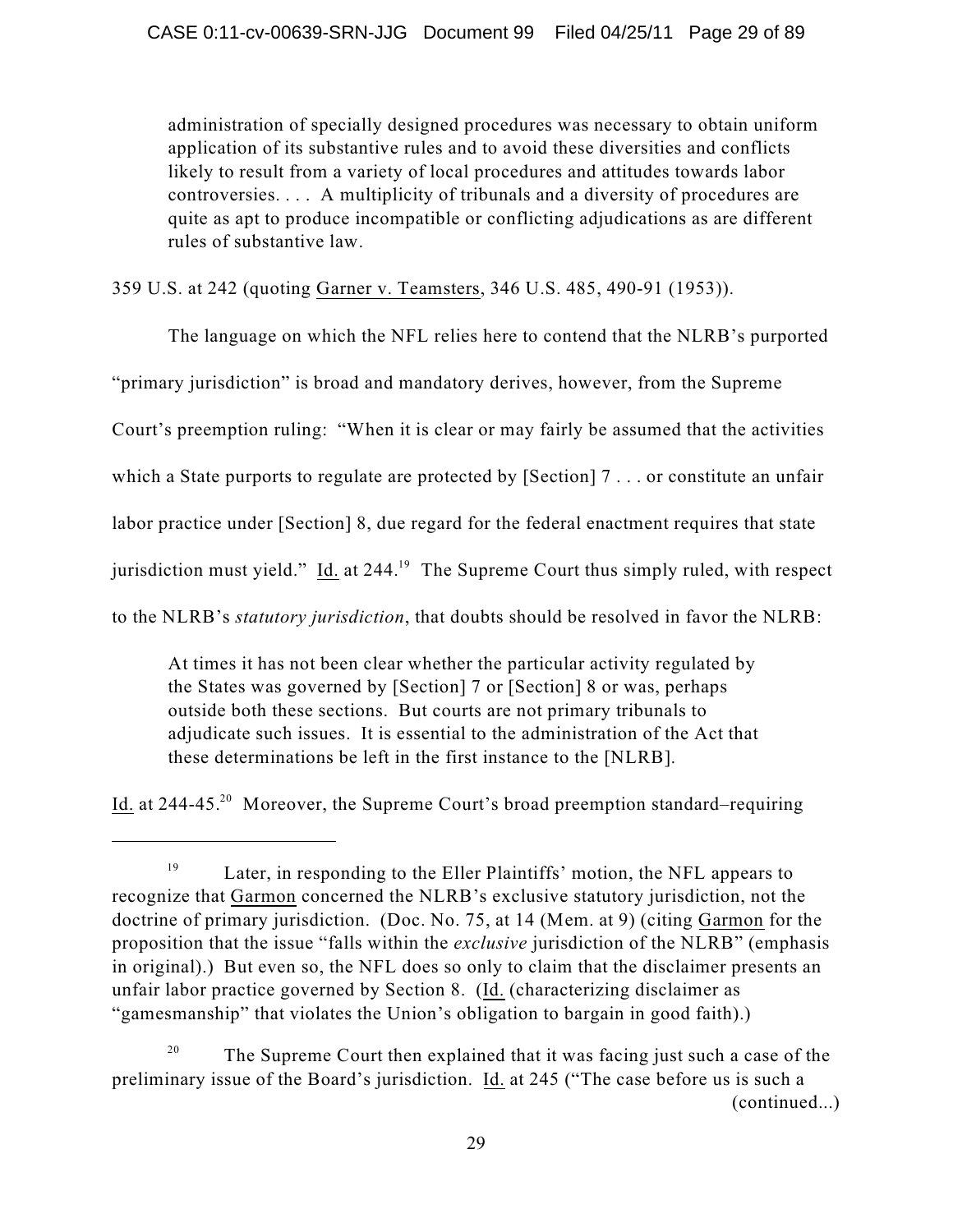deference "to the exclusive competence of the [Board] if the danger of state interference with national policy is to be averted" where "an activity is *arguably* subject to [Section] 7 or [Section] 8 of the Act"–is not implicated here where there is no issue of state law or state court interference with national labor policy. 359 U.S. at 245. As the Supreme Court itself has observed, the preemption question at issue in Garmon differs from the

true "primary jurisdiction" issue:

While the considerations underlying *Garmon* are similar to those underlying the primary-jurisdiction doctrine, the consequences of the two doctrines are therefore different. Where applicable, the *Garmon* doctrine completely pre-empts state-court jurisdiction unless the Board determines that the disputed conduct is neither protected nor prohibited by the federal Act.

Sears, Roebuck & Co., 436 U.S. at 199 n.29 (whereas under primary jurisdiction a court

simply refers an issue to an agency for its initial decision). $^{21}$ 

And even in Garmon itself, where the issue of federal preemption usually 21 dictates greater deference to the federal agency's authority than that appropriate under "primary jurisdiction," the Supreme Court "indicated that if the state court can ascertain the actual legal significance of particular conduct under federal law by reference to 'compelling precedent applied to essentially undisputed facts,' the court may properly do so and proceed to adjudicate the state cause of action." Sears, Roebuck & Co., 436 U.S. at 188 n.13 (quoting Garmon, 359 U.S. at 246)).

 $20$ (...continued)

case."). But the Supreme Court stated it was not for it "to decide whether the [Board] would have, or should, have, decided these questions in the same manner." Id. And even in the context of an agency's statutory jurisdiction, courts may sometimes decide the issue themselves. 2 Richard J. Pierce Jr., Administrative Law Treatise § 14.2, at 1189 (5<sup>th</sup> ed. 2010) ("Of course, it would not be appropriate for courts to refer every question concerning the scope of an agency's statutory jurisdiction to the agency for initial resolution. If the court concludes that the question can be resolved with confidence based solely on judicial analysis of the language and purpose of the statute, the court should resolve the question itself.").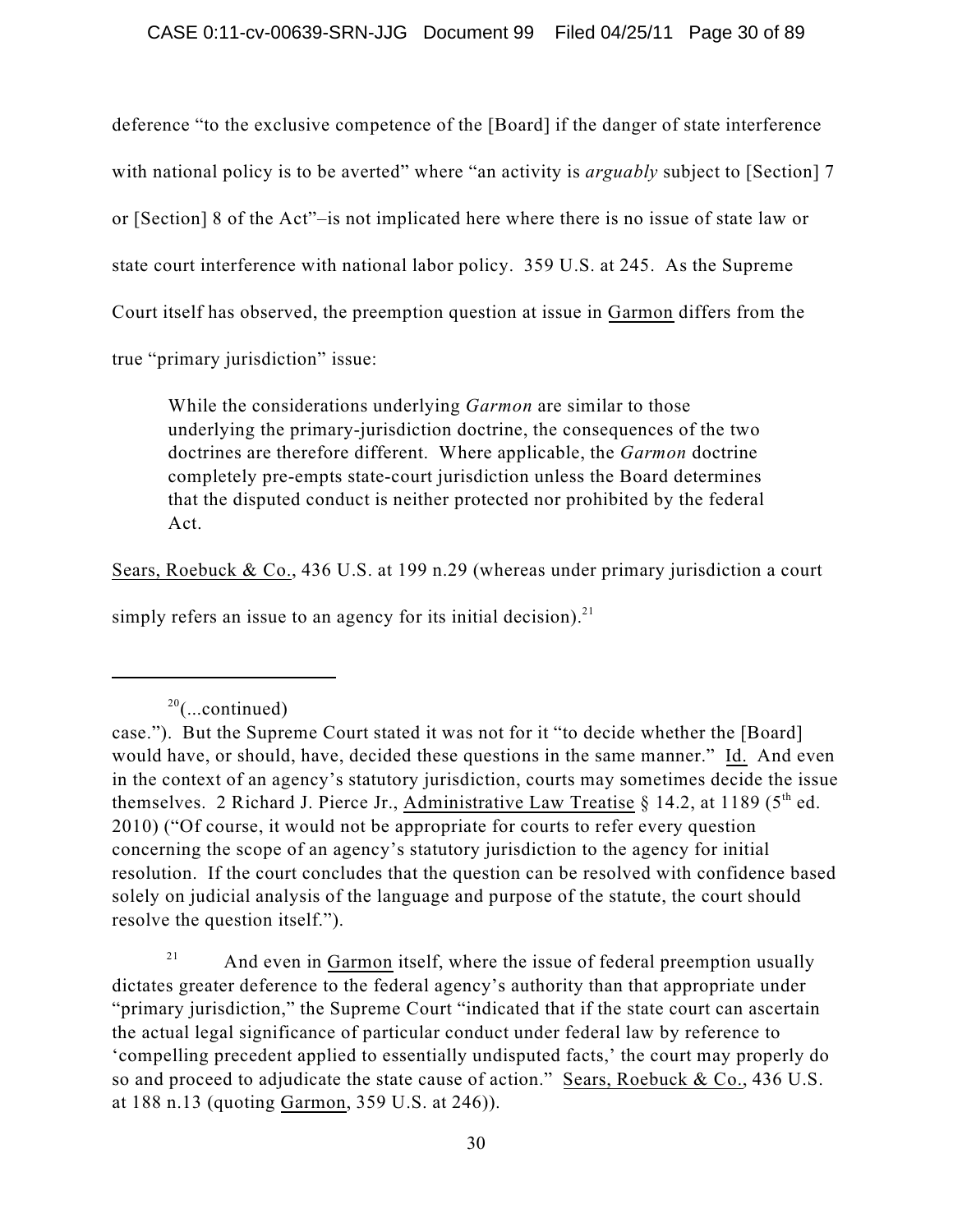### CASE 0:11-cv-00639-SRN-JJG Document 99 Filed 04/25/11 Page 31 of 89

Furthermore, as the Supreme Court's decisions after Garmon demonstrate, "the Court has refused to apply the *Garmon* guidelines in a literal, mechanical fashion." Sears, Roebuck & Co., 436 U.S. at 188; 2 Pierce, supra, § 14.4, at 1203 ("Given the difficulty and frustration the Court has experienced in its attempts to rely on the primary jurisdiction doctrine in the labor relations / federalism context, it is easy to understand why the Court has become less willing to use the doctrine and more willing to resolve close questions itself without the benefit of an initial agency resolution."); see id., § 14.4, at 1201 ("The Garmon doctrine has become riddled with exceptions.").

For example, courts may hear actions where the claims "create no realistic risk of interference with the Labor Board's primary jurisdiction to enforce the statutory prohibition against unfair labor practices." Sears, Roebuck & Co., 436 U.S. at 198. Similarly, in Kaiser Steel Corp. v. Mullins, the Supreme Court stated that "a federal court has a duty to determine whether a contract violates federal law before enforcing it." 455 U.S. 72, 83 (1982) (rejecting argument that "the question of the legality of [a contract clause] under §8(e) of the NLRA was within the exclusive jurisdiction of the [NLRB]"). Accord Pipe Fitters Health and Welfare Trust v. Waldo, 872 F.2d 815, 817 (8<sup>th</sup> Cir. 1989) (rejecting plaintiff's argument that the district court had "no jurisdiction to consider" an unfair-labor-practice defense because Kaiser Steel "gives it the authority to find collective bargaining agreements unenforceable if they violate federal labor law").

In sum, the present issue of "primary jurisdiction" is not truly "jurisdictional" as it does not concern the agency's exclusive statutory jurisdiction, much less whether a state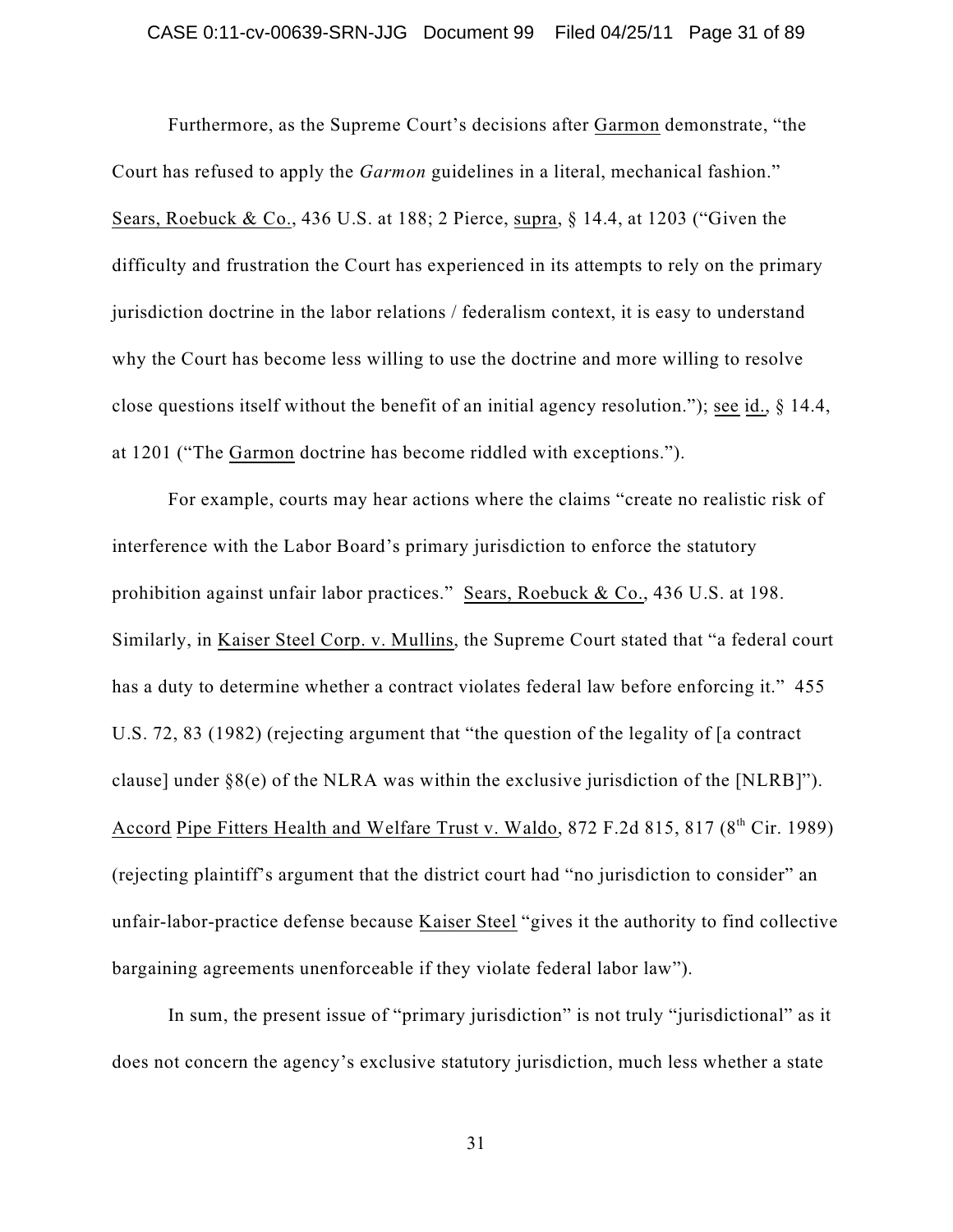court's jurisdiction is thereby preempted. Even assuming that the question of the Union's disclaimer is an issue of labor law, this Court need not refer it to the NLRB because it arises as a question embedded in the larger framework of this antitrust suit.

# **(d) The Minimal, If Any, Benefit That Might Be Derived From Seeking The NLRB's Expertise Here Is Clearly Outweighed By The Delay Involved, Particularly Where The Players Are Incurring Ongoing Irreparable Harm**

Once the issue is properly framed in terms of "primary jurisdiction," rather than exclusive statutory jurisdiction or the Garmon preemption doctrine, the question here is relatively straightforward. But the fact that this Court's jurisdiction is not divested in favor of the "exclusive competence" of the NLRB does not resolve the issue of whether this Court should, in its discretion, nevertheless refer the disclaimer issue to the Board. See Sheet Metal Workers Int'l Ass'n v. Murphy Constr. Co., 191 F.3d 909, 910 (8<sup>th</sup> Cir. 1999) (applying abuse of discretion standard regarding primary jurisdiction). 22

The Eighth Circuit has since stated that its "review [of] the issue of primary 22 jurisdiction" is governed by the de novo standard. United States v. Rice, 605 F.3d 473, 475 (8<sup>th</sup> Cir. 2010). In <u>Rice</u>, the court cited United States v. Henderson, which stated that the court "appears" to apply that standard. 416 F.3d 686, 691 (8<sup>th</sup> Cir. 2005). Henderson, in turn, cites Access Telecommunications v. Southwestern Bell Tel. Co., which expressly stated that it was applying that standard only because "both parties argue based on the assumption that we review de novo the issue of whether the doctrine of primary jurisdiction was properly applied by the District Court."  $137$  F.3d 605, 608 (8<sup>th</sup> Cir. 1998). In fact, the court noted that it was *not* "deciding the standard-of-review question, which is best left to be resolved in a case in which it is contested." Id. Finally, the court noted that both parties had cited the same case from the Second Circuit, namely Nat'l Communications Ass'n v. AT&T, 46 F.3d 20 (2d Cir. 1995). Id. at 608 n.2. Of the eight circuits that had addressed the question as of 2007, the Second Circuit "is apparently the most committed to de novo review." Aaron J. Lockwood, "The Primary Jurisdiction Doctrine: Competing Standards of Appellate Review," 64 Wash. & Lee L. Rev. 707, 722 (Spring 2007). Only three circuits seem to apply the de novo standard, and "it appears (continued...)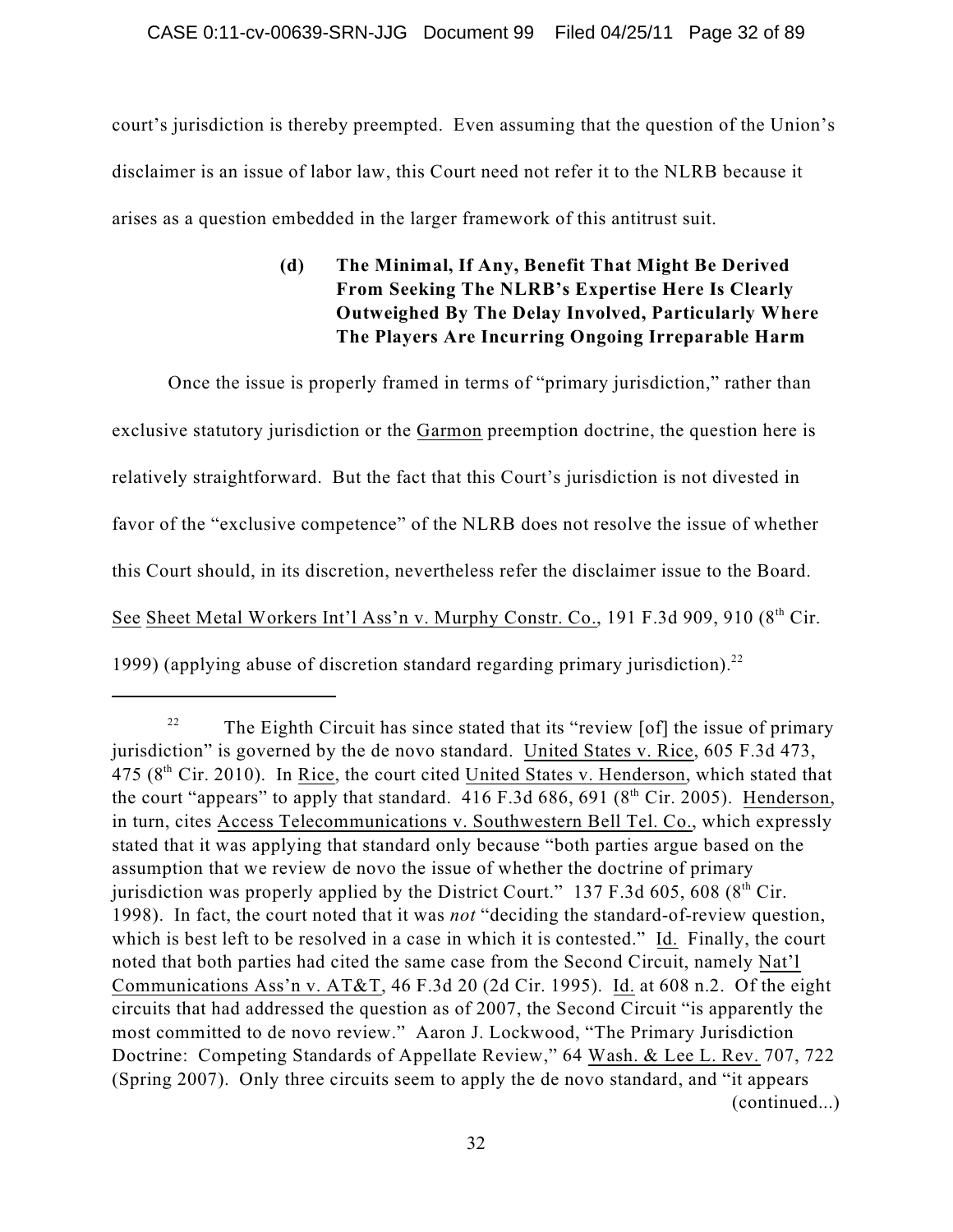### CASE 0:11-cv-00639-SRN-JJG Document 99 Filed 04/25/11 Page 33 of 89

As explained above, the doctrine of primary jurisdiction applies where a court has jurisdiction of the action but faces an issue where an agency's expertise on that issue, not within a court's general competence, might warrant the court staying the action while it refers the issue to that agency. But the Supreme Court also has explained that "[n]o fixed formula exists for applying the doctrine of primary jurisdiction. In every case the question is whether the reasons for existence of the doctrine are present and whether the purposes its serves will be aided by its application in the particular litigation." United States v. Western Pacific Railroad Co., 352 U.S. 59, 64 (1956). Accord Alpharma, Inc. v. Pennfield Oil Co., 411 F.3d 934, 938 ( $8<sup>th</sup>$  Cir. 2005) ("The contours of primary jurisdiction are not fixed by a precise formula.").

Courts "refer" an issue to an agency under the doctrine of primary jurisdiction for two primary reasons: (1) to ensure uniformity of results, and (2) where resolution of the issues requires "the expert and specialized knowledge of the agencies involved." Western Pacific, 352 U.S. at 64. Accord Alpharma, Inc., 411 F.3d at 938. The Eighth Circuit has repeatedly cautioned that the doctrine is to be invoked sparingly, however, as staying the case while the agency addresses or resolves the particular issue within its expertise usually entails substantial delay. E.g., Alpharma, Inc., 411 F.3d at 938 ("The doctrine is

 $22$ (...continued)

that none has adequately justified its choice," although the Ninth as well as the Eighth Circuits have "specifically avoided addressing the standard of review issue." Id. at 723. The First, Sixth, Seventh, and Eleventh Circuits "are unclear as to the standard they apply." Id. at 722. The Third, Fourth, Fifth, Tenth, and D.C. Circuits review for an abuse of discretion." Id. at 721-22. The author concludes that the issue "should be reviewed only for an abuse of discretion." Id. at 709, 749-50.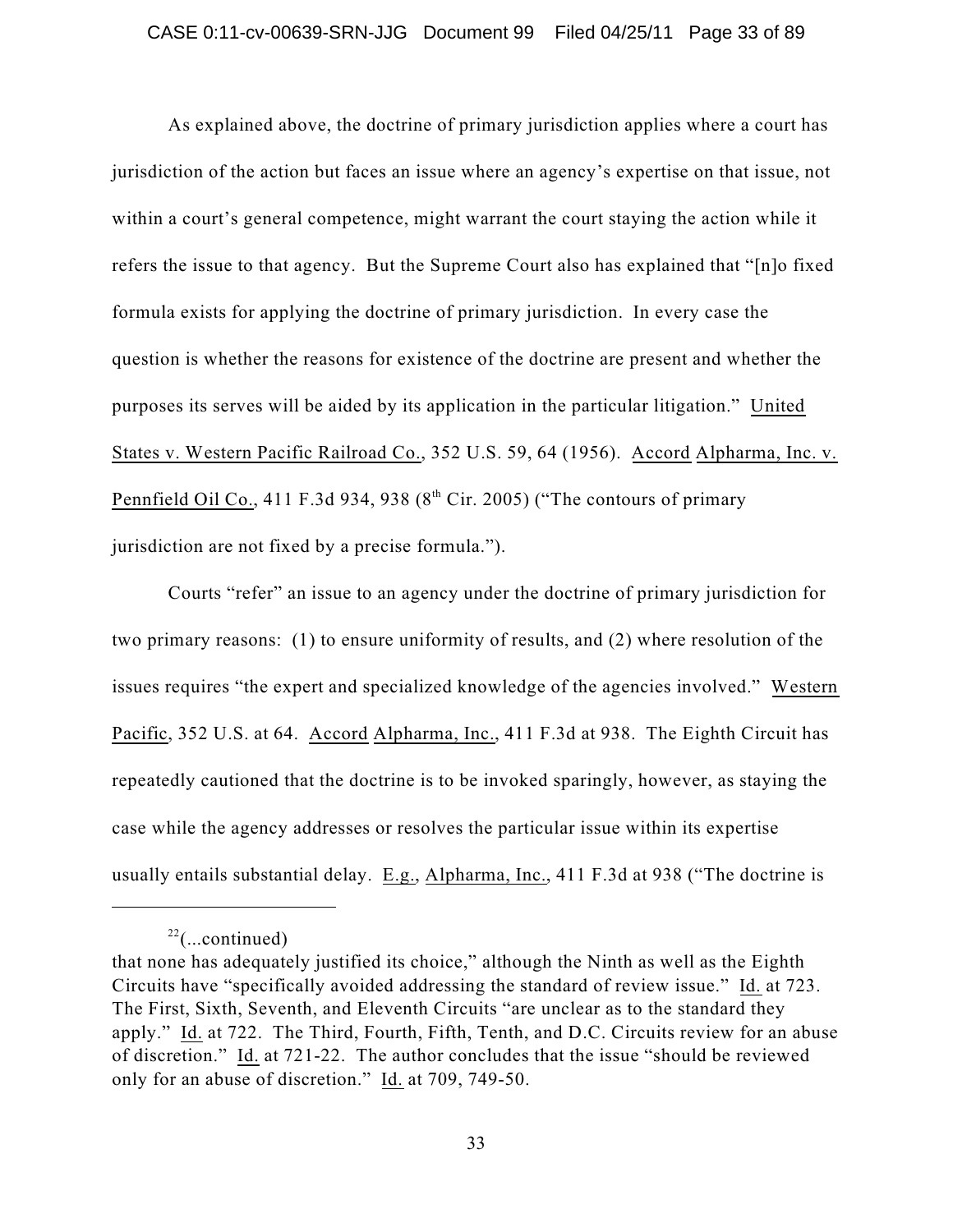### CASE 0:11-cv-00639-SRN-JJG Document 99 Filed 04/25/11 Page 34 of 89

to be 'invoked sparingly, as it often results in added expense and delay.'"). Such concerns are particularly important insofar as most agencies lack any statutory "mechanism whereby a court can on its own authority demand or request a determination from the agency." Reiter v. Cooper, 507 U.S. 258, 268 n.3 (1993) (explaining that "[r]eferral is sometimes [used] loosely" to describe the "process whereby a court" seeks administrative agency input, because one of the parties must file an administrative charge). Although the NFL has filed a charge here, the NLRB has yet to issue any complaint and, in this Court's considered judgment, it is likely that the Board will dismiss the charge.

Here, as in Alpharma, this Court finds that "this is not the rare case requiring 'expert consideration and uniformity of resolution.'" 411 F.3d at 938. This Court is unable to discern much, if any, basis for referring the disclaimer issue to the NLRB. The issue of the Players' disclaimer of the Union as their collective bargaining agent does not require or otherwise merit the Board's specialized expertise. The Board has articulated the standard under which disclaimers must be evaluated in a clear and consistent fashion, and application of that established standard requires no particular specialized expertise. Cf. Alpharma, Inc., 411 F.3d at 938 (refusing to refer issue to agency as issue turns on matters "well within the 'conventional experience of judges'").

The NLRB has addressed the issue of union disclaimers in numerous opinions over the last six decades. As the NFL correctly notes, "a union's disclaimer of interest in collective bargaining is effective only if it was 'unequivocal' and 'made in good faith.'"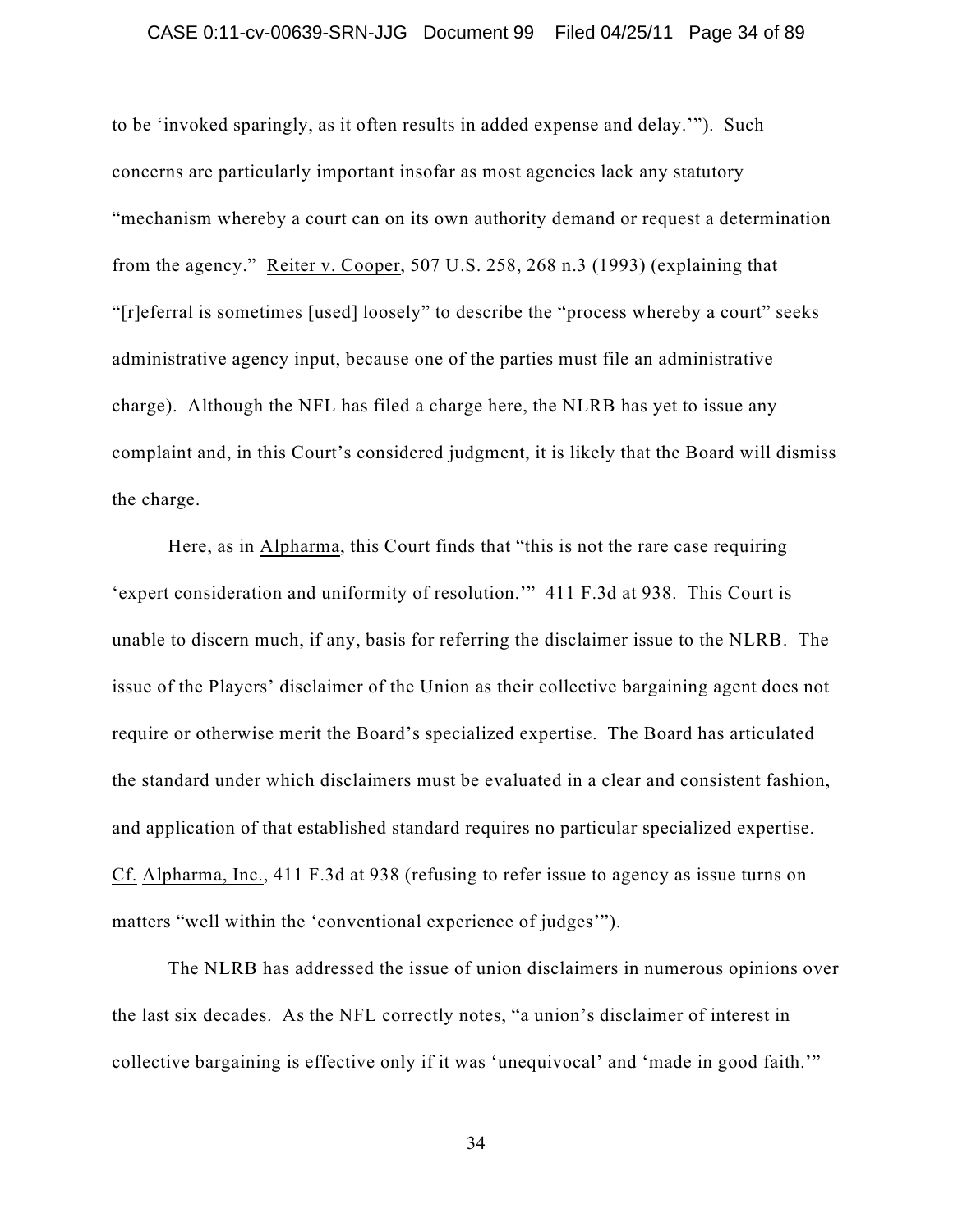(Doc. No. 34, at 29 (Mem. at 21) (quoting In re Int'l Bd. Of Elec. Workers, AFL-CIO, Local 59, 119 N.L.R.B. 1792 (Feb. 28, 1958)).)<sup>23</sup> The NFL suggests that the Union's disclaimer here, though, was made in bad faith because it was a "'tactical maneuver'" or otherwise employed "'only as a measure of momentary expedience, or strategy in bargaining.'" (Id. (quoting In re: Retail Assocs., Inc., 120 N.L.R.B. 388, 394 (1958).) The League also characterizes the disclaimer as a "sham." (Doc. No. 75, at 14 (Mem. at 9) (quoting Capitol Market No. 1, 145 N.L.R.B. 1430 1431 (1964)).) The NFL predicts that "the Board will undoubtedly recognize that the Union's purported disclaimer is not motivated by a desire to abandon unionism permanently." (Doc. No. 34, at 29 (Mem. at 21).) But there is no legal support for any requirement that a disclaimer be permanent. Employees have the right not only to organize as a union but also to refrain from such representation and, as relevant here, to "de-unionize." 29 U.S.C. § 157.

Nor is there any evidence of conduct by the Players which is inconsistent with an unequivocal disclaimer. In Local 59, the NLRB explained that a "bare disclaimer" is one that is inconsistent with its ongoing conduct as a union. 119 N.L.R.B. at 1798-99 (noting,

The reason that the NLRB has issued decisions involving disclaimers is that 23 the issue properly comes before the NLRB in various contexts within its statutory jurisdiction to resolve unfair labor disputes and to decide representation disputes. E.g., In re Pittsburgh Steelers, Case 6-CA-23143, 1991 WL 144468 (June 26, 1991) (addressing disclaimer issue in context of a Section 8(a) unfair labor practice charge). Here, the issue does not arise as part of any action within the NLRB's exclusive statutory jurisdiction, but rather only as a defense in an antitrust and breach of contract action properly filed in this Court. And, of course, Judge Doty of this district assessed and ruled upon an essentially identical disclaimer in a prior dispute between these parties. McNeil v. NFL, 764 F. Supp. 1351, 1356 (D. Minn. 1991). See supra Section I (addressing history of NFL-Player disputes in greater detail).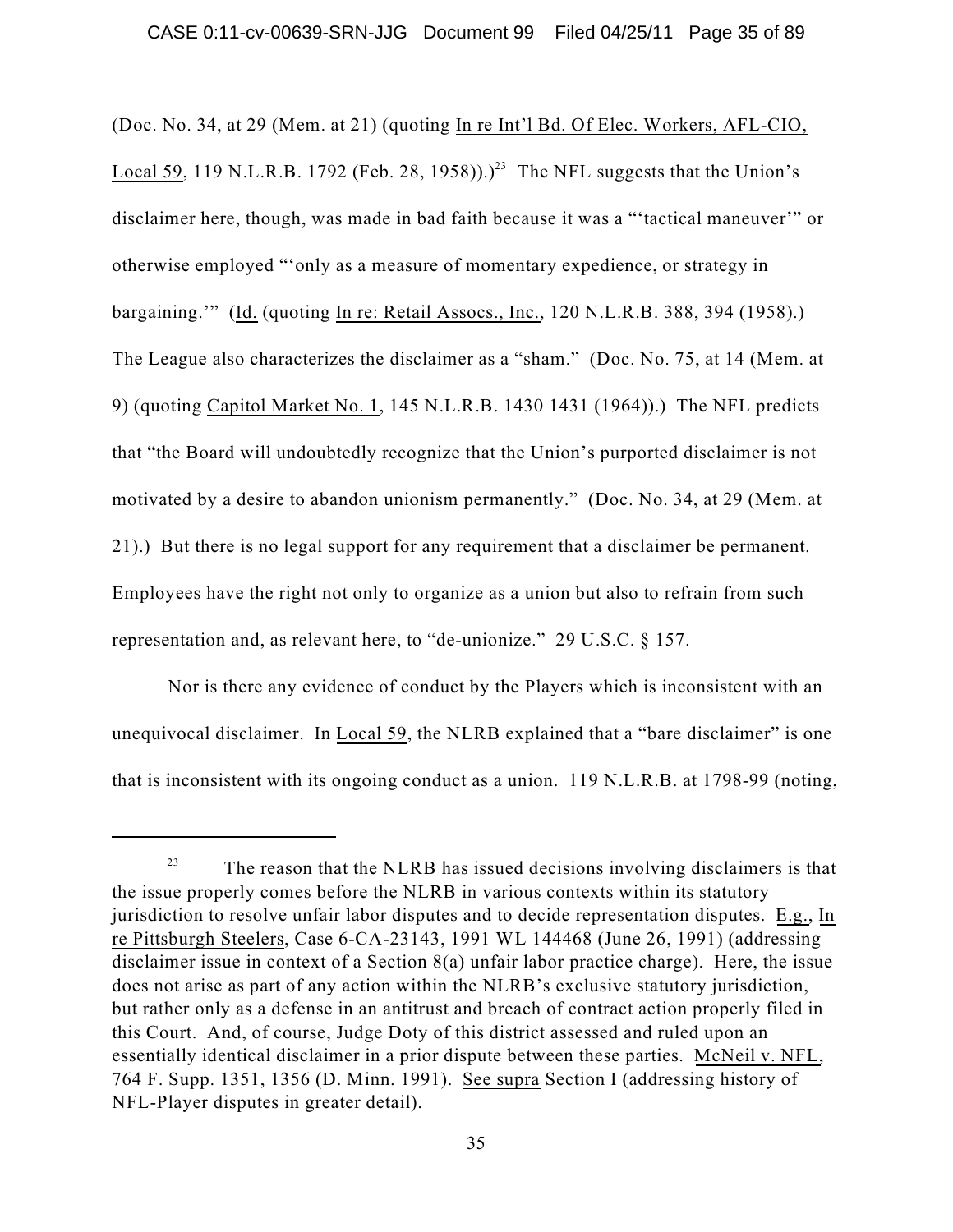among other things, that members of Local 59 "have continued to be members of" the union, and that the union's representative still functioned as the employees' representative). Similarly, in Capitol Market No. 1, the union "continued the picketing without interruption" after notifying the employer of its purported disclaimer. 145 N.L.R.B. 1430, 1431 (1964).<sup>24</sup> The NLRB explained that a "good faith" disclaimer is the opposite of continuing to engage in union activities such as picketing. Id. at 1432. In short, a "good faith" disclaimer is one that is not inconsistent with the union's ongoing actions as its members' bargaining agent. Queen's Table, Inc., 152 N.L.R.B. 1401 (1965) (concluding that disclaimer was not in good faith based on finding "that the Union's entire course of conduct is inconsistent with its disclaimer"); Grand Central Liquors, 155 N.L.R.B. 295 (1965) (same). Likewise, a "bare disclaimer" is one not supported by the union's continuing conduct.

The NFL also relies on several decisions that do not concern a union's 24 disclaimer of its status as such, but rather address withdrawals from multi-employer bargaining. (Doc. No. 34, at 31 (Mem. at 23).) In Detroit Newspaper Publishers Association v. NLRB, 372 F.2d 569 ( $6<sup>th</sup>$  Cir. 1967), the sole issue was not a union's disclaimer of any further representation of its members, but rather whether "two labor unions had the right to withdraw unilaterally from [a] multi-employer bargaining unit." 372 F.2d at 570. In other words, the unions were not seeking to dissolve or de-unionize (so as to allow their employees to negotiate individually); rather, the unions wanted "to bargain on a separate and individual basis with each publisher." Id. Thus, the issue was one under Section 9(b) of the Board's authority and "discretion to determine the appropriate bargaining unit." Id. at 571. In Retail Associates, the Board addressed a similar issue, that is, whether the union could withdraw from multi-employer bargaining. The union notified the employer association "that it no longer wished to bargain with the Association as representative of the department stores in an association-wide unit, but at the same time indicated a willingness and desire to negotiate with the management of each of the stores on an individual basis." 120 N.L.R.B. 388, 391 (1958). Similarly, Charles D. Bonanno Linen Service v. NLRB concerned whether an employer may withdraw from a multi-employer bargaining unit. 454 U.S. 404, 405 (1982).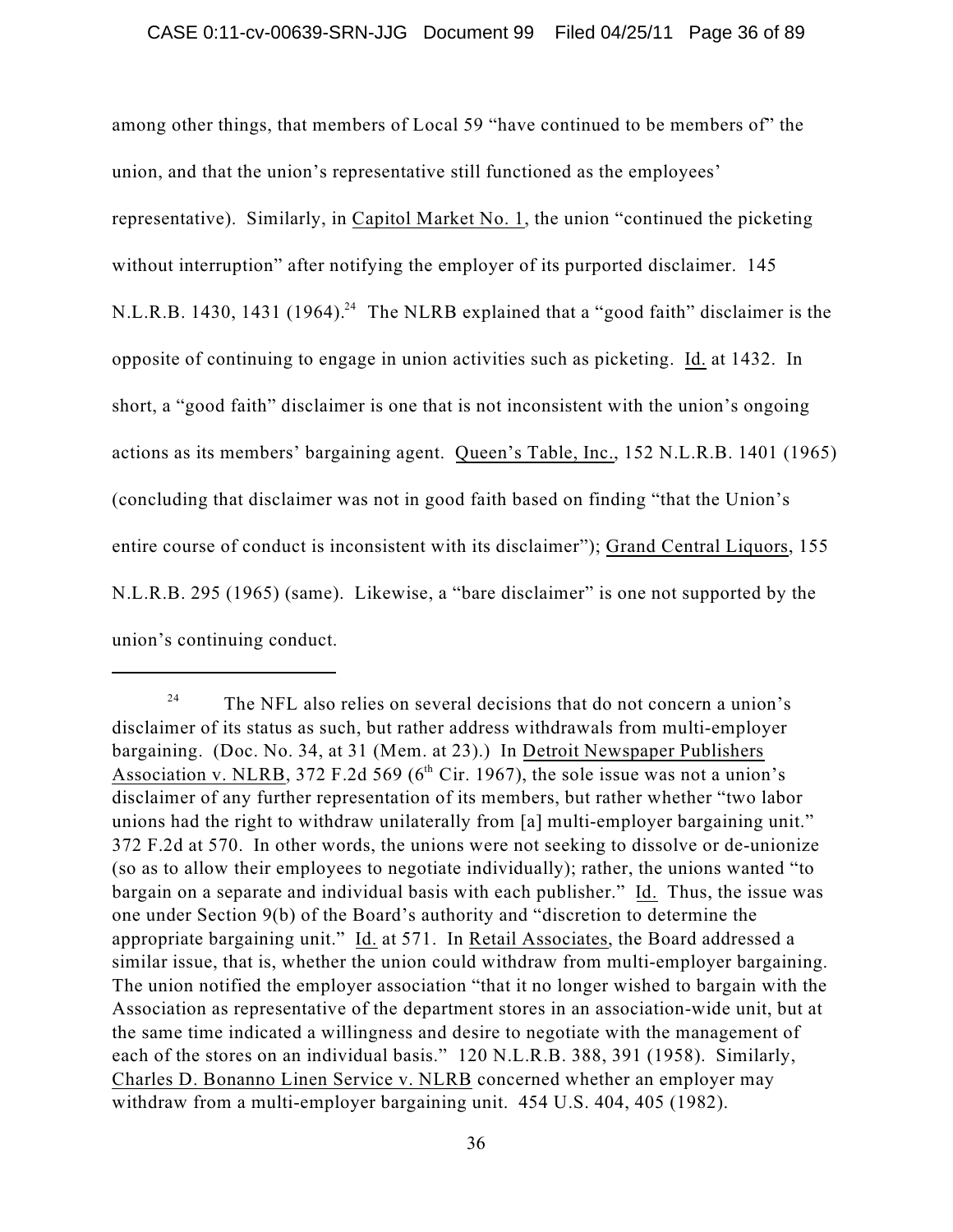Most importantly, in 1991, the NLRB's General Counsel issued an opinion in a factual context remarkably similar to that at issue here. In the wake of the Eighth Circuit's November 1989 decision in Powell v. National Football League, which concluded that the non-statutory labor exemption protected the League's free agency restrictions from any antitrust claims by the Union, "the NFLPA Executive Committee decided to abandon all collective bargaining rights in order to allow player antitrust challenges to" those restrictions "to go forward free of the labor exemption defense." In re Pittsburgh Steelers, Case 6-CA-23143, 1991 WL 144468, \*1 (June 26, 1991).<sup>25</sup>

The General Counsel in the Pittsburgh Steelers matter addressed whether the NFL violated Section 8(a), which prohibits unfair labor practices by employers, by continuing to recognize the NFLPA as the players representative "following the NFLPA's disclaimer and reorganization, where another union is now trying to organize the players."  $\underline{Id.}^{26}$  The NFL had "refused to accept the disclaimer and reorganization," and the rival purported

The General Counsel provided his opinion in response to the request for 25 "advice" from the Regional Director of Region 6. The General Counsel issued an "Advice Memorandum" of the NLRB's General Counsel. The General Counsel responds to a request for advice from any of the Regional Directors by issuing his "'final determination'" via an Advice Memorandum. National Labor Relations Board v. Sears, Roebuck & Co., 421 U.S. 132, 142 (1975).

There, as here, "[t]he NFLPA also amended its bylaws to eliminate all 26 references to collective bargaining and has sought to restructure itself as a voluntary professional 'trade association.' Pursuant to this goal, the NFLPA filed a labor organization 'termination notice' with the Department of Labor, and has also filed forms with the Internal Revenue Service to be reclassified for tax purposes as a 'business league' rather than a labor organization. The NFLPA informed management that it would no longer represent players who had filed grievances under the expired contract." Id. at \*1. This is essentially identical to the Union's recent disclaimer here. (Doc. No. 1 (Complaint) ¶¶ 57-61; Doc. No. 91, Exs. B, C & E.)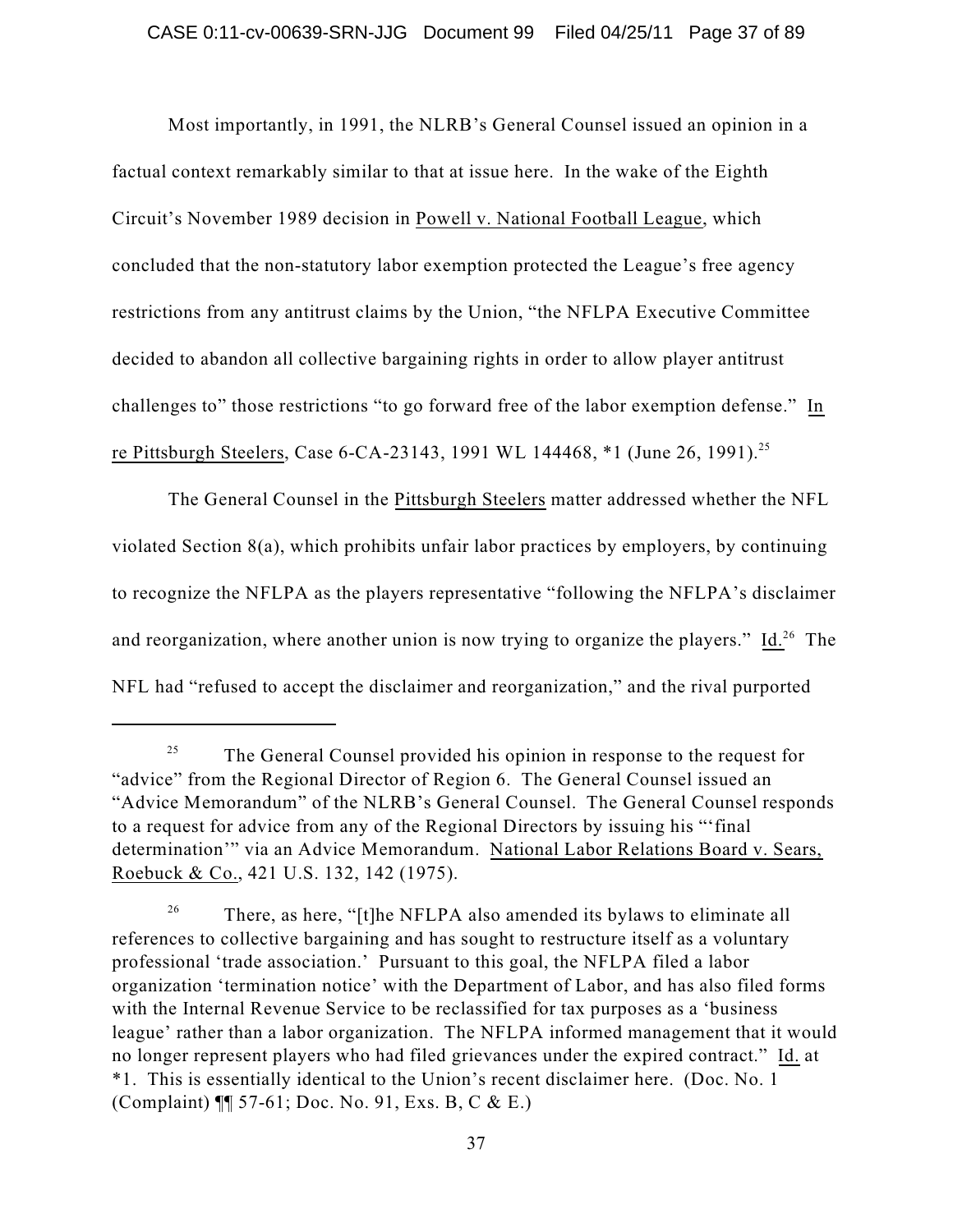### CASE 0:11-cv-00639-SRN-JJG Document 99 Filed 04/25/11 Page 38 of 89

union, the United Players of the NFL (UPNFL), filed a charge that the NFL's statements "created the impression that the NFLPA was still the players' bargaining representative," thereby interfering in the new union's organizing campaign.

Identifying as a "threshold question" the issue of "whether the NFLPA remains the players' collective-bargaining representative," the General Counsel noted that the NFL contended that "the NFLPA's disclaimer and reorganization is a sham and that management has acted properly in continuing to recognize the NFLPA as the incumbent union." Id. at \*2. The General Counsel, however, concluded "that the disclaimer was valid," and that "the NFLPA has not merely disclaimed representative status," but also "restructured itself so that it no longer functions as a collective-bargaining agent." Id. Accordingly, the General Counsel concluded that "the NFLPA is not a labor organization as defined in Section 2(5) of the Act," and thus "there can be no Section  $8(a)(2)$  violation since it cannot be said that the NFL has been attempting to deal with a 'labor organization.'" Id. In the absence of a "labor organization," the General Counsel stated that "[w]e conclude that the [Section  $8(a)(2)$ ] charge should be dismissed." Id. "In summary, we conclude that the Section  $8(a)(2)$  allegation is without merit because the NFLPA has effectively disclaimed its representational rights and has converted itself from a Section 2(5) labor organization to a trade association." Id. at \*4; see In re Cleveland Decals, Inc., 99 N.L.R.B. 745 (1952) (dismissing petition for decertification because "the Union's unequivocal disclaimer of interest in the Employer's employees cancels whatever vitality its certificate as bargaining representative might otherwise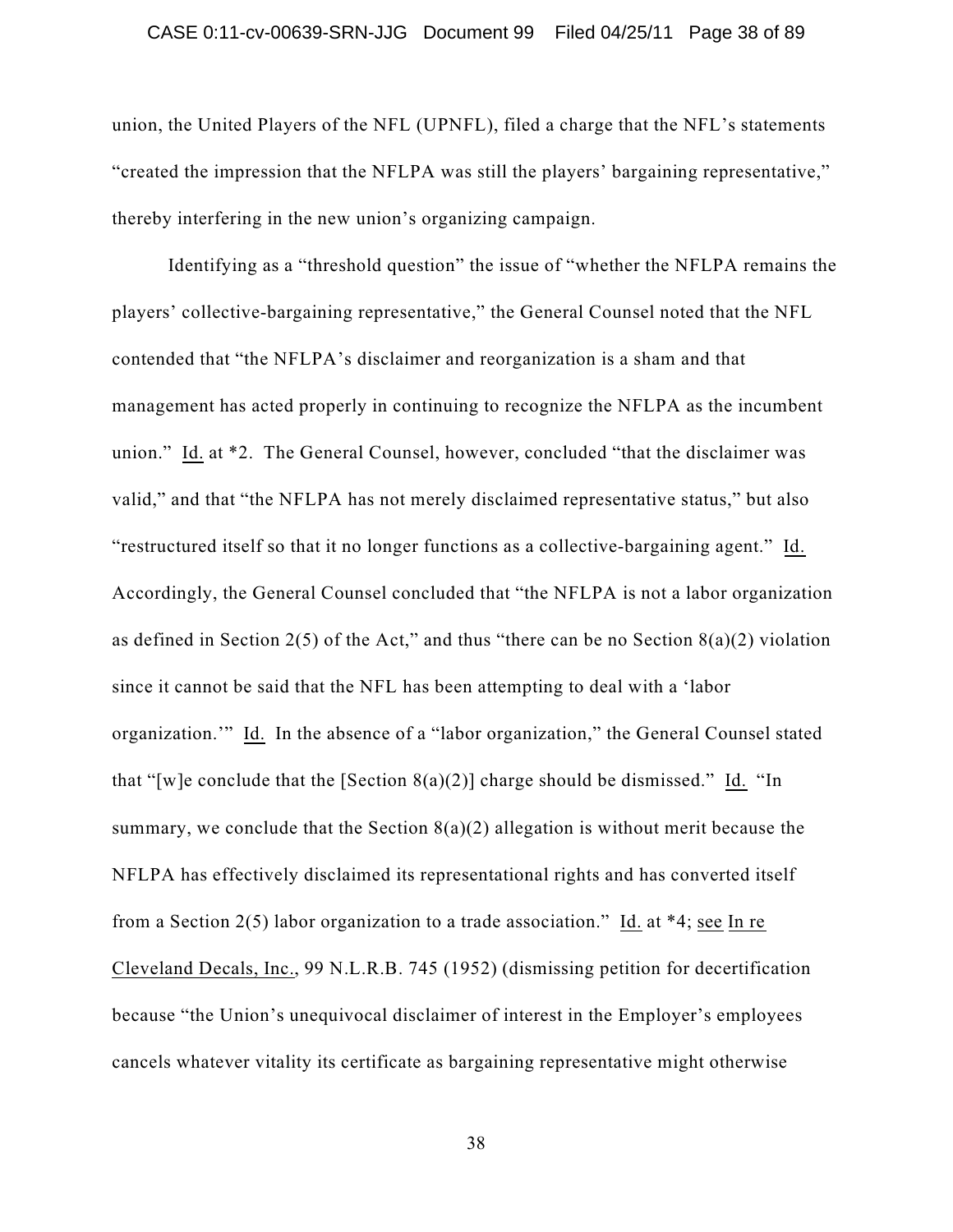possess"); In re Federal Shipbuilding and Drydock Co., 77 N.L.R.B. 463 (1948)

(dismissing petition for decertification and setting aside a previously issued "Direction of Election" after union disclaimed its status as exclusive bargaining representative of the employees because "to direct an election despite the Union's disclaimer, would not only be a waste of Federal funds, but would also almost certainly mean" the Employer could "refuse to engage in collective bargaining with [any union]").

Summarizing the Board's opinions on union disclaimers, the General Counsel provided a succinct standard.<sup>27</sup> "In order for a union's disclaimer in representing a particular unit to be valid, it must be unequivocal, made in good faith, and unaccompanied by inconsistent conduct." In re Pittsburgh Steelers, 1991 WL 144468 at \*4 n.8. "Moreover, when a union has made a valid disclaimer, no question concerning representation exists and a decertification election will not be held because it would be an unnecessary waste of time and resources." Id.

Here, the League contends that the Players' "purported" disclaimer of their collective bargaining agent is a mere tactic that undermines the validity of the disclaimer. (Doc. No. 34, at 29-32 (Mem. at 21-24); Doc. No. 75, at 13-14 (Mem. at 8-9).) The Players deny this, asserting that "[b]y disclaiming their union, the Players have given up the right to strike, to collectively bargain, to have union representation in grievances, to have union representation in benefits determinations, and to have union regulation of

When providing an Advice memorandum to one of the NLRB Regional 27 Directors, the General Counsel's legal position is derived from "prior Board and court decisions and 'prior advice determinations in similar or related cases.'" National Labor Relations Board v. Sears, Roebuck & Co., 421 U.S. at 141.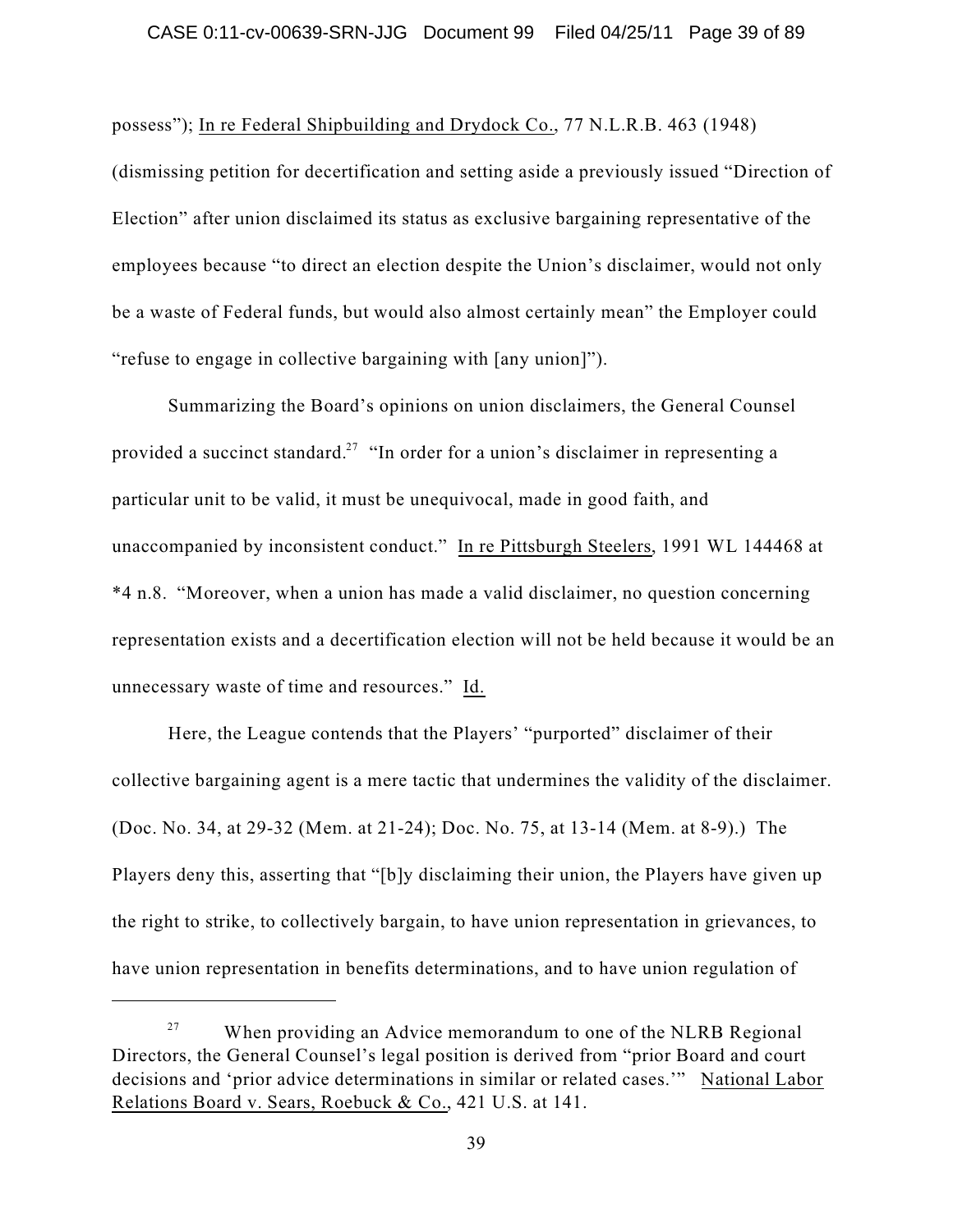### CASE 0:11-cv-00639-SRN-JJG Document 99 Filed 04/25/11 Page 40 of 89

agents." (Doc. No. 41, at 6 (Mem. at 1.).) Moreover, the Players note that the disclaimer does not stand alone. The Union also (1) amended its bylaws to prohibit it or its members from engaging in collective bargaining with the NFL, the individual teams, or their agents, (2) filed notice with the Department of Labor to terminate its status as a labor organization, (3) filed an application with the IRS to be reclassified for tax purposes as a professional association rather than a labor organization, and (4) informed the NFL that it no longer would represent players in grievances under the soon-to-expire CBA, such that the players would have to pursue or defend on an individual basis any grievance with the NFL or the individual teams. This Court finds that the disclaimer is not a mere tactic because it results in serious consequences for the Players.

Moreover, this Court need not resolve the debate about whether their motive was influenced by the expectation of this litigation, because the NLRB's General Counsel has addressed this question too. "[T]he fact that the disclaimer was motivated by 'litigation strategy,' i.e., to deprive the NFL of a defense to players' antitrust suits and to free the players to engage in individual bargaining for free agency, is *irrelevant* so long as the disclaimer is otherwise unequivocal and adhered to." In re Pittsburgh Steelers, 1991 WL 144468, at  $*2$  n.8 (emphasis added).<sup>28</sup> This Court notes that the actions of both sides are no doubt, in part, a litigation strategy, particularly where, as here, the parties have a long

Here, the NFL claims the Union is still functioning as such despite 28 "rebrand[ing]" itself as a "trade association." (Doc. No. 34, at 30  $\&$  n.5 (Mem. at 22  $\&$ n.5) (noting Players' statements that, for example, "we'll be back").) But the offhand, anecdotal comments of individual players are inconclusive. Moreover, it seems beyond dispute that the defining attribute of a union is its function as the collective bargaining agent of its members. This Court is unaware of any such activity still occurring here.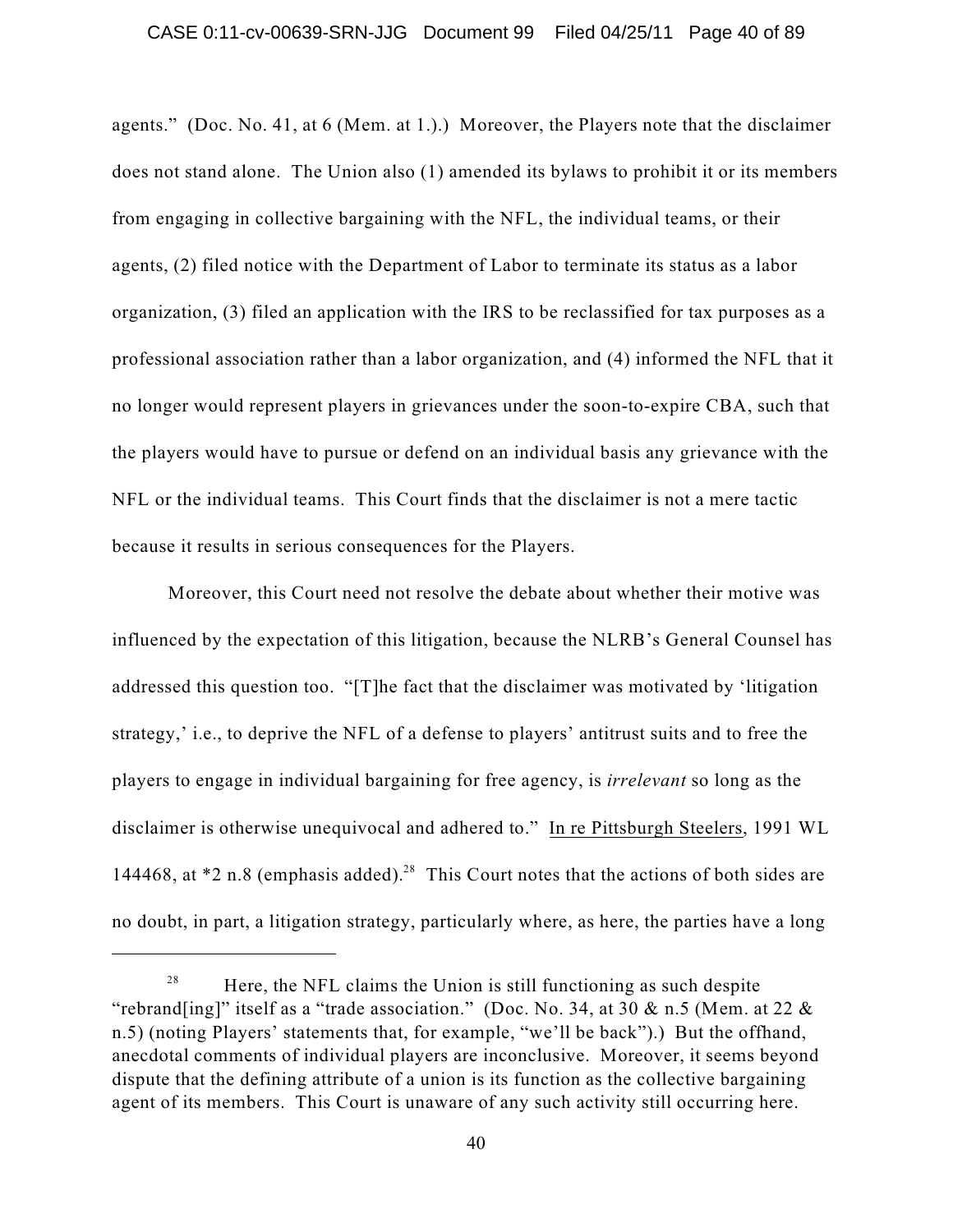history of disagreements punctuated by uneasy and temporary truces. But because the disclaimer was unequivocal, the Union is not continuing to act as the Players' bargaining representative, and because the Players have given up very significant rights in doing so, any subjective motivation for disclaimer is irrelevant, as the Board's General Counsel has previously advised.

In Pittsburgh Steelers, the General Counsel then dismissed the Section  $8(a)(2)$ charge. In fact, the NLRB routinely dismisses petitions where unions no longer exist, because the dispute is no longer within its statutory jurisdiction. E.g. In re Matter of Bonita Ribbon Mills, 88 N.L.R.B. 241 (Jan. 20, 1950). "The Board has repeatedly held . . . that no question concerning representation exists, and no decertification election may be held, when the union sought to be decertified has, as here, disclaimed interest in representing the employees involved." Id.

In fact, the present disclaimer is essentially a repeat of the NFLPA's 1990 disclaimer, which occurred in the wake of the Eighth Circuit's November 1989 decision in Powell. As discussed above, the district court there concluded that labor law no longer applied where no "ongoing collective bargaining relationship" continued to exist after the union elected to dissolve itself. McNeil v. Nat'l Football League 764 F. Supp. 1351, 1358 (D. Minn. 1991). The court rejected, as legally unsupported, the NFL's contention that the court must defer to an NLRB decertification proceeding. Id. at 1356-57. "Just as certification is not required to create a collective bargaining relationship, a decertification proceedings is not required to end it." Id. at 1358. "[A] union may end its duty to

41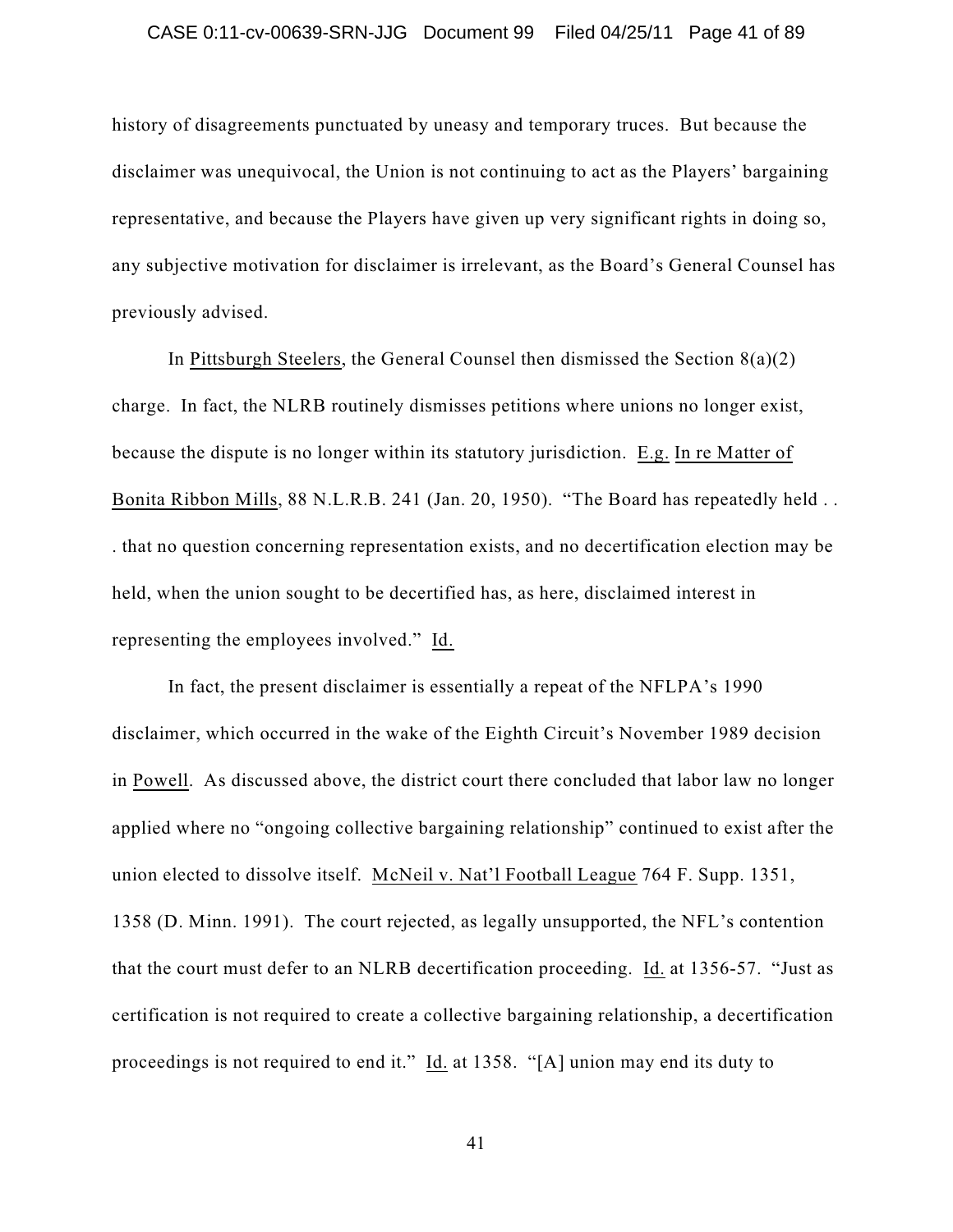### CASE 0:11-cv-00639-SRN-JJG Document 99 Filed 04/25/11 Page 42 of 89

bargain by disclaiming interest in representing the employees as long as it does so in good faith." Id. at 1357 n.6. Here, as in 1990, the good faith requirement is met.

Here, although the League filed an ULP charge in February, and purported to amend that charge immediately following the Union's disclaimer, it is likely, if not inevitable, that the NLRB will dismiss that charge now that the Players have exercised their right to abandon the collective bargaining framework of labor law in order to pursue individual contracts. 29

In addition, in light of, and with respect for the NLRB's workload, delay in receiving a response from the NLRB is likely. See Douglas L. Leslie, Labor Law 13 (4<sup>th</sup> ed. 2000) ("Delay is a major problem in prosecuting unfair labor practice cases."). Any substantial delay here would be particularly problematic if, as Plaintiffs allege, they are incurring ongoing irreparable injury that would only be exacerbated while this Court would await the NLRB's answer.

All of these factors–that there is no fixed formula for application of the doctrine of primary jurisdiction; that in light of the Eighth Circuit's admonition that it should be applied "sparingly," referral to the agency is the exception, not the rule; that the advantages of any referral must be gleaned from the facts of each particular case; and that the court must weigh any such advantages against the possibility and severity of any

In fact, in light of the Board's clear and consistent position on disclaimers, 29 this court might be obligated to adhere to the General Counsel's prior decision regarding a disclaimer of the type at issue here. See Reiter v. Cooper, 507 U.S. 258, 269 (1993) (explaining that where an agency has consistently adhered to a particular position that the court finds to be at least a reasonable one, the court is bound by that agency ruling under Chevron U.S.A. Inc. v. Natural Resources Defense Council, Inc., 467 U.S. 837 (1984)).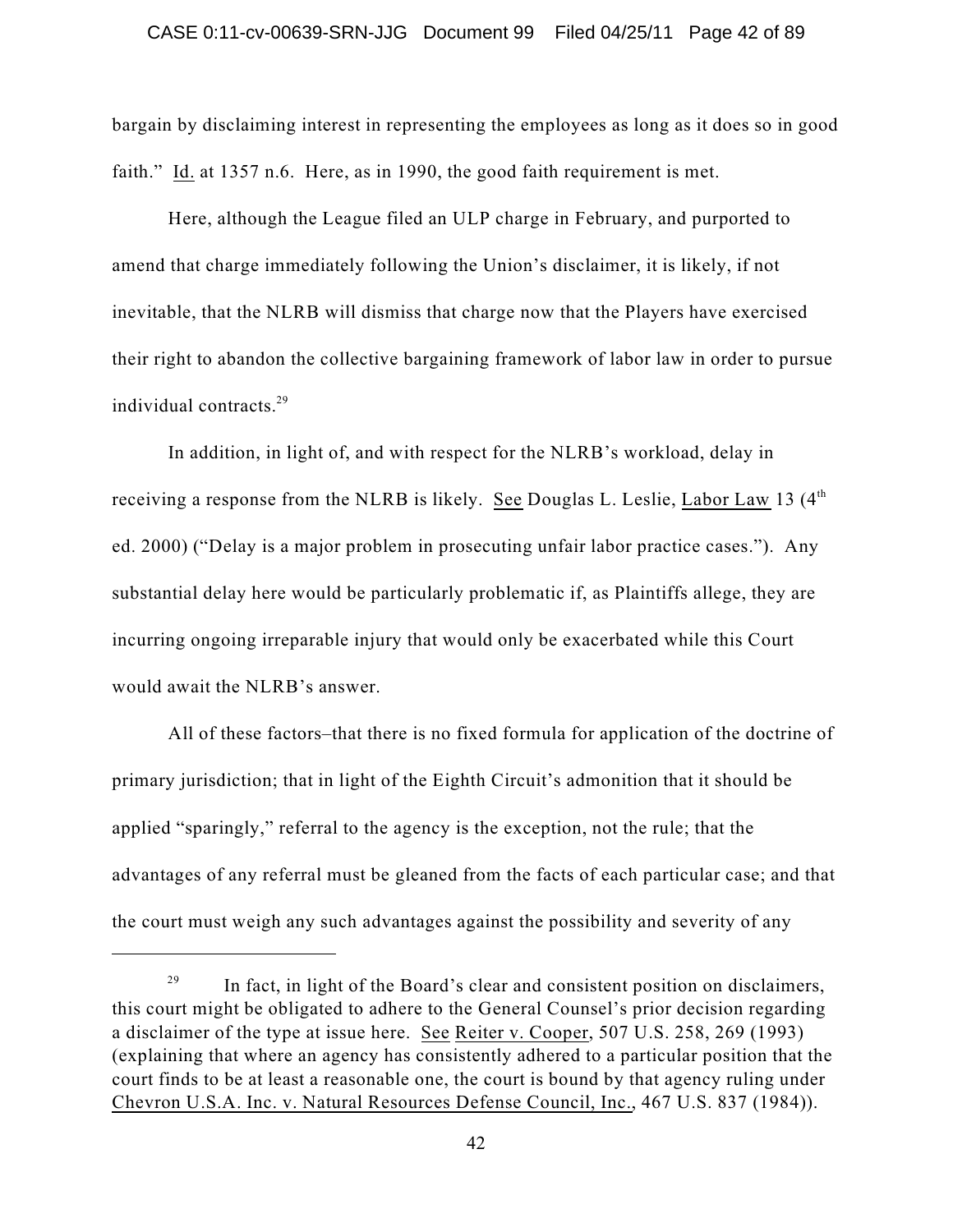resulting delay and hardship–confirm that the inherent nature of this Court's decision in this regard is one implicating its discretion. In exercising that discretion, this Court cannot conclude that it should stay this action because this is an issue on which the NLRB has already provided a clear standard for this Court to apply–and on which it has issued a ruling directly on point in Pittsburgh Steelers. The downside of staying the action plainly outweighs whatever value this Court might derive from an NLRB decision–assuming the General Counsel will in fact proceed to file a Complaint rather than dismiss the League's charge–where the ensuing delay would simply exacerbate the irreparable harm the Players are incurring every day the so-called "lockout" continues.<sup>30</sup>

# **(e) The Union's Disclaimer of Any Further Role As the Players' Agent in Collective Bargaining Presents An Entirely Separate Issue Than A Labor Law Negotiating Impasse**

The NFL relies substantially on the Supreme Court's decision in Brown to argue that this Court must defer to the NLRB on this issue. In Brown, however, the Union still existed as the Players' exclusive bargaining agent, and the parties had reached an "impasse" in on-going negotiations. 518 U.S. 231, 234-35 (1996). As the Court

Here, the NFL states that it filed a charge on February 14, 2011, objecting 30 to the Union's failure to bargain in good faith, and amended the charge after the Union's disclaimer. The NFL thus states that "[p]roceedings before the Board are ongoing." (Doc. No. 34, at 17 (Mem. at 9).) It further contends that "the Board is now considering [the] very question" of the Union's disclaimer. (Id. at 35 (Mem. at 27).) The Players note, however, that the NLRB proceeding "may never be initiated." (Doc. No. 41, at 19 (Mem. at 14).) Under NLRB procedure, a ULP case is initiated by a private party that files a "charge," after which the regional office then investigates and, if in its discretion the charge merits proceeding, issues a "complaint." "Only if a complaint is issued will the case be prosecuted and heard by the Board." Douglas L. Leslie, Labor Law 10 (4<sup>th</sup> ed. 2000). There is no evidence in the record that any Complaint has yet issued.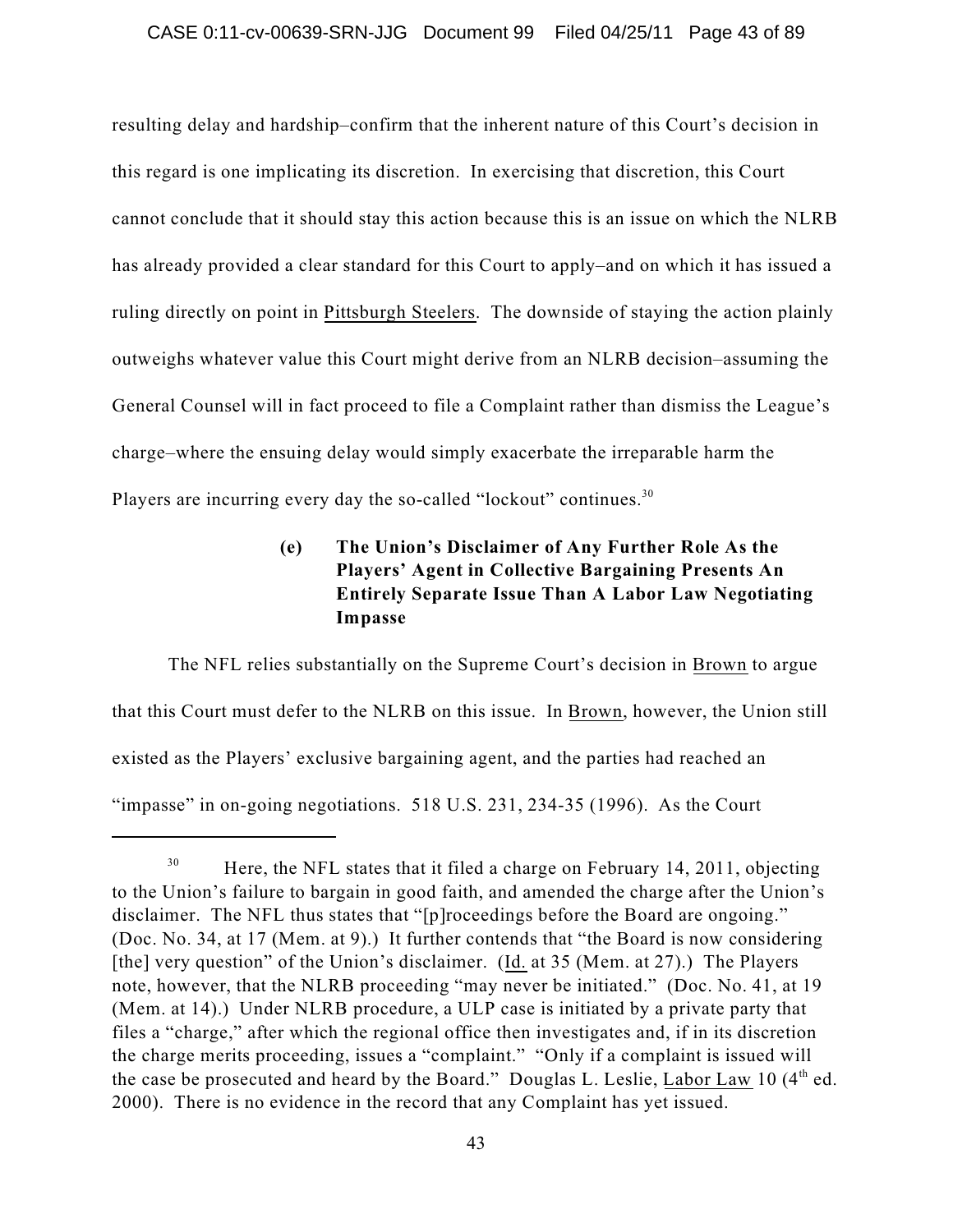## CASE 0:11-cv-00639-SRN-JJG Document 99 Filed 04/25/11 Page 44 of 89

explained, such an impasse is not only common, but "often temporary." Id. at 245. In fact, impasse "may differ from bargaining only in degree" and "may be manipulated by the parties for bargaining purposes." Id. at 246. Perhaps most importantly for present purposes, "it may occur several times during the course of a single labor dispute, since the bargaining process is not over when the first impasse is reached." Id. In short, "impasse" is inherently *part of* the collective bargaining process under labor law–it occurs *within* the process of negotiating between a labor union and management. See id. at 244-45 (explaining that numerous aspects of collective bargaining under labor law still apply after "impasse").

Thus, the Supreme Court rejected the argument that the non-statutory exemption terminates upon "impasse," as impasse usually does not indicate the end of collective bargaining. Id. at 250 (holding that the exemption does not end upon mere "impasse," as such "conduct took place *during and immediately after a collective bargaining negotiation*"). The Court recognized, however, that the non-statutory labor exemption must end at some point. Id. ("Our holding is not intended to insulate from antitrust review every joint imposition of terms by employers, for an agreement among employers could be sufficiently distant in time and in circumstances from the collective bargaining process that a rule permitting antitrust intervening would not significantly interfere with that process."). But having addressed the precise issue on review, the Court refused to issue any advisory opinion or dicta as to where "to draw that line."  $Id.^{31}$ 

31

It is clear, however, that the Supreme Court was only deferring any decision (continued...)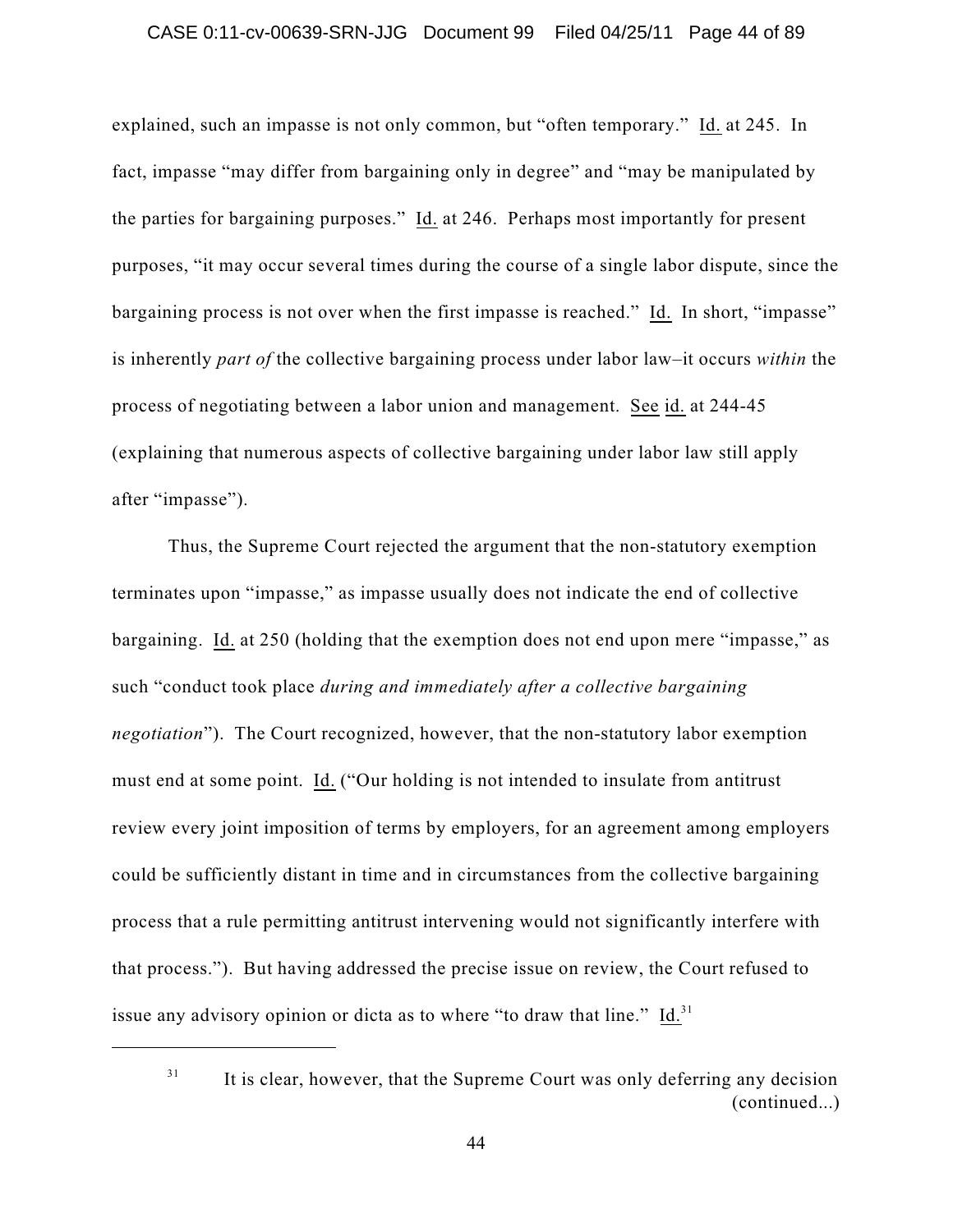Here, however, this Court faces no issue of any impasse occurring within the ongoing, or likely to continue, process of collective bargaining. The parties have moved definitively beyond mere impasse within the bargaining process; they have moved beyond collective bargaining entirely. The CBA expired, with the extensive negotiations between the Union and the League having proved unsuccessful. The Union promptly and unequivocally disclaimed any further role as the Players' bargaining representative. And in contrast to the murky boundaries presented by an impasse that occurs within an ongoing collective bargaining process, the dissolution of the Players' former Union provides a clear boundary demarcating the end of collective bargaining under labor law.<sup>32</sup>

Although the parties often frame the present dispute in terms of whether the 32 non-statutory labor exemption from the antitrust laws has expired, this Court need not, and does not, decide that issue. On these motions for a preliminary injunction, this Court (continued...)

 $31$ (...continued)

on "whether, or where, *within [certain] extreme outer boundaries* to draw that line." Id. (emphasis added). The Court noted that others have suggested two such points delineating that outer boundary. In particular, it cited the D.C. Circuit's suggestion that the exemption lasts until collapse of the collective-bargaining relationship, as evidence by decertification of the union." Id. (citing 50 F.3d at 1057). It also noted the NLRB's suggestion that an "'extremely long' impasse, accompanied by 'instability' or 'defunctness' of multiemployer unit, might justify union withdrawal from group bargaining." Id. (citing El Cerrito Mill & Lumber Co., 316 N.L.R.B. 1005, 1006-07 (1995)). And with respect to the question of whether or where *within* the collective bargaining process it might be appropriate to lift the protection provided by the nonstatutory exemption, the Court recognized that the NLRB's views would likely be necessary. Id. ("Nor would it be appropriate for us to do so without the detailed views of the Board, to whose 'specialized judgment' Congress 'intended to leave' many of the 'inevitable question concerning multiemployer bargaining bound to arise in the future.'"). But again, the Court was addressing where, after impasse but *within* the still-existing collective bargaining framework, it might be appropriate to lift the protection of the nonstatutory exemption. Where the parties are still operating under the collective bargaining umbrella, the views of the NLRB are, of course, at least relevant, if not essential.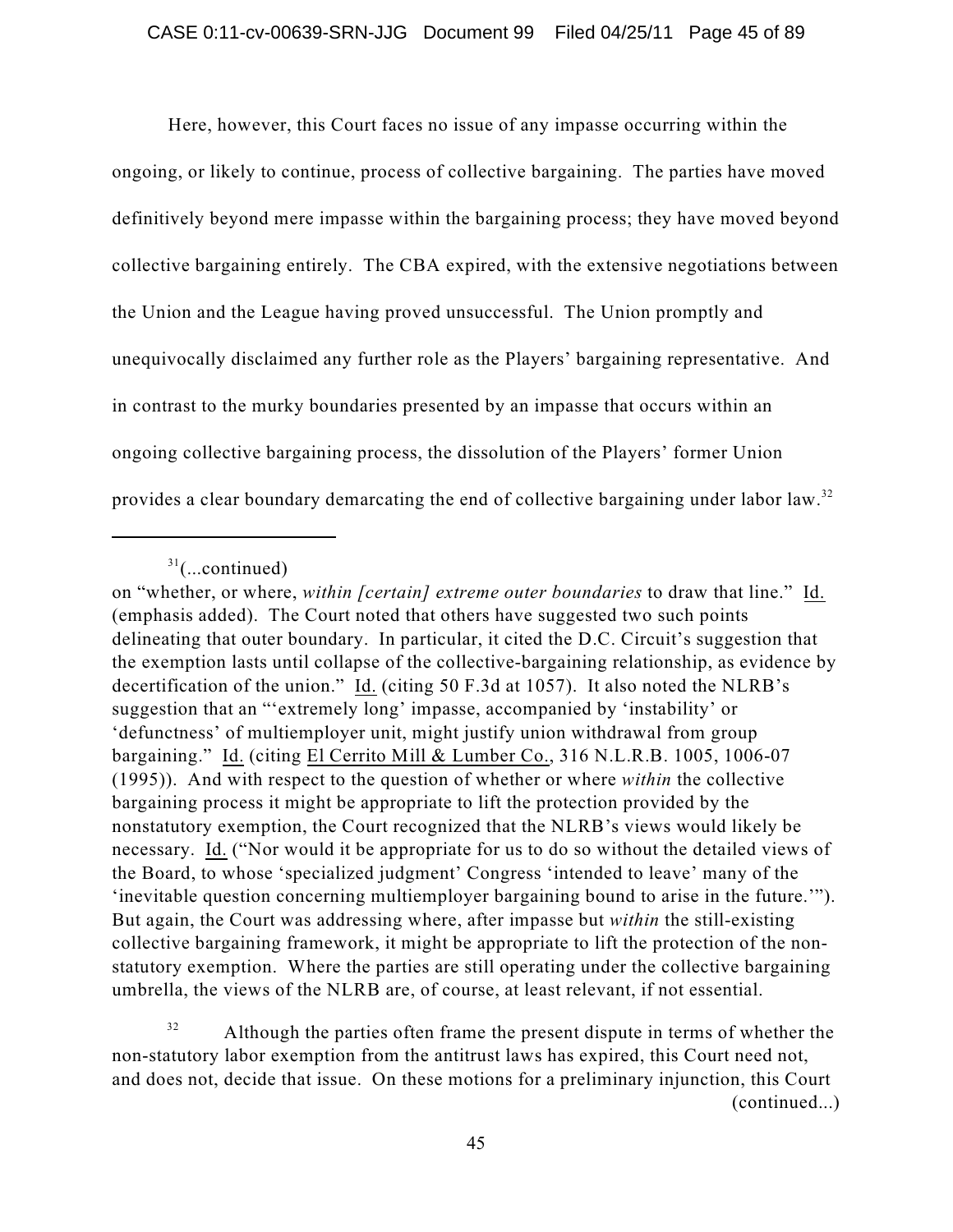The body of labor law governing collective bargaining and impasse–which plainly must be circumscribed by some boundary, a boundary that other courts have defined as the continuing existence of a union that negotiates on behalf of its members–is thus no longer in play. See Stearns v. NCR Corp., 297 F.3d 706, 710 (8<sup>th</sup> Cir. 2002) ("In general, an employment contract between an employer and a non-union employee is governed by state law, not by ERISA or by the federal labor laws."); see also Allen Bradley Co. v Local Union No. 3, 325 U.S. 797, 807 (1945) (rejecting contention that "no labor disputes existed" in light of the fact that "Local No. 3 is a *labor union* and its spur to action related to wages and working conditions") (emphasis added); Brown v. Pro Football, Inc., 50 F.3d 1041, 1057 (D.C. Cir. 1995) ("[W]e hold that the nonstatutory labor exemption waives antitrust liability for restraints on competition imposed through the collective bargaining process, so long as such restraints operate primarily in a labor market characterized by collective bargaining."), aff'd, 518 U.S. 231 (1996).

Moreover, in contrast to an impasse, an effective disclaimer operates as an immediate trigger removing the dispute from the NLRB's jurisdictional scope. There is no need to wait to see if any temporary impasse will be surmounted or prove intractable. An unequivocal disclaimer effects a definitive and immediate renunciation of the labor law framework of collective bargaining. Moreover–as the NLRB itself has demonstrated

 $32$ (...continued)

does not of course decide the merits of the dispute. Rather, it must only assess whether the movants have shown a "fair chance of success." Resolution of the merits of Plaintiffs' Sherman Act claims, including the issue of whether the NFL remains exempt from such claims, must await later proceedings.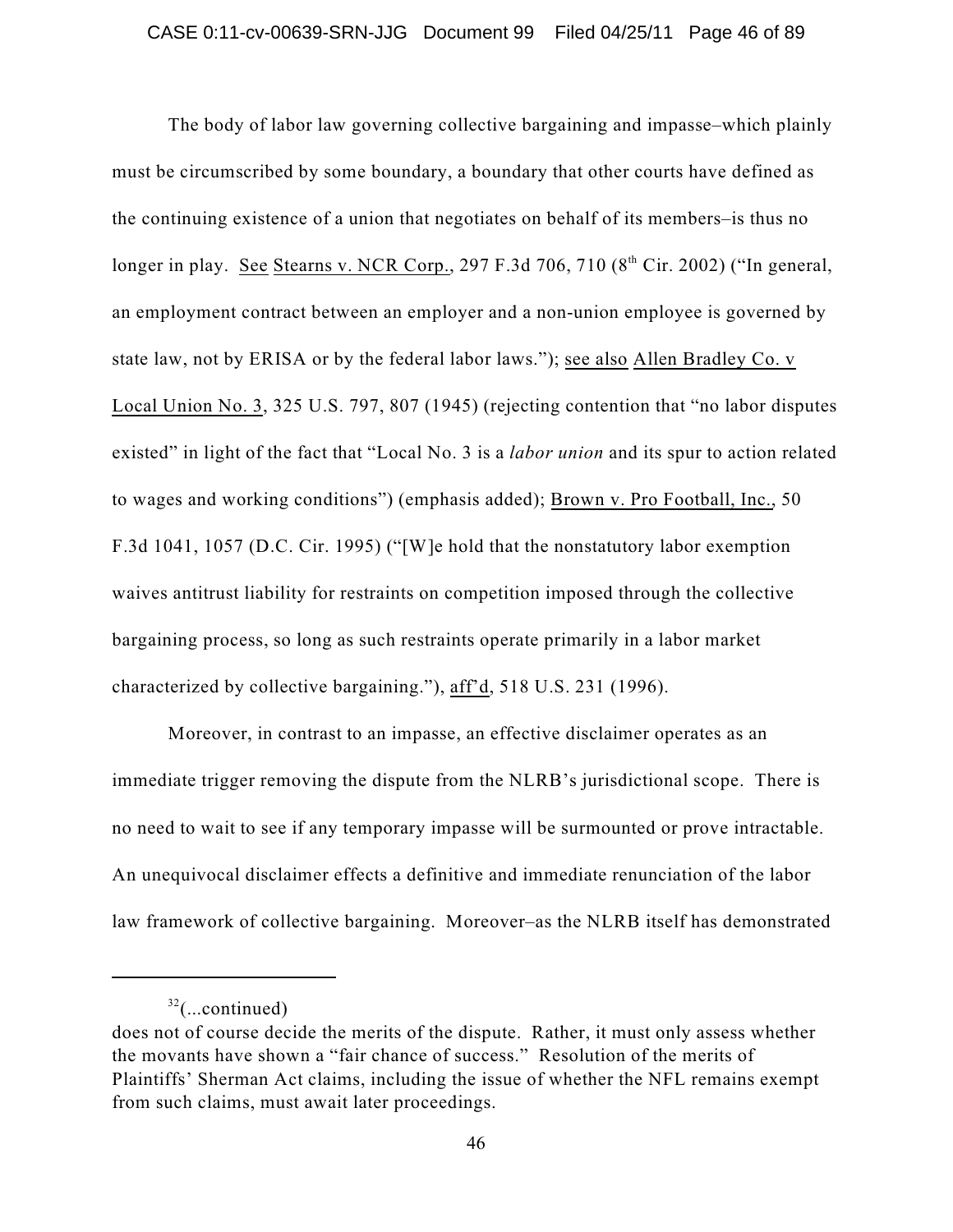## CASE 0:11-cv-00639-SRN-JJG Document 99 Filed 04/25/11 Page 47 of 89

by dismissing complaints otherwise within its statutory jurisdiction upon a union's valid and effective disclaimer of its role as bargaining agent–the NLRB has no further role. The NLRB has provided a clear test that this Court may apply on its own to conclude that the Union here no longer exists as the Players' bargaining agent.<sup>33</sup>

The League objects, arguing that the Players cannot just flip the "light-switch" and disclaim the Union. But again, employees have the right *not* to be a union as much as they have the right to be or organize as a union. Moreover, if negotiating as a union has proven unsuccessful, such organized employees also have the right to terminate the union. There is nothing inherently unfair or inequitable about a disclaimer effecting an immediate termination of the framework of labor  $law.<sup>34</sup>$  Such an election cannot be viewed as mere gamesmanship, because it only comes with serious consequences to the Players making the election. The Players no longer derive the negotiating benefit of collective bargaining or any of the other rights they had enjoyed while they were unionized.<sup>35</sup> Brown, 50 F.3d at 1057 (explaining that choice "to avail themselves of the

This Court, as well as any federal court, often addresses issues of whether 33 statements or actions are "unequivocal" (for example, when assessing a waiver of rights in a criminal action), whether actions are taken in "good faith" (e.g., White v. NFL, F. Supp. 2d\_\_\_, 2011 WL 706319, \*7-\*8 (D. Minn. 2011) (addressing contract law)), and whether statements are "inconsistent" with subsequent actions.

This Court notes that the legal consequences of many actions are as 34 immediate as they are clear–marriage ("I now pronounce you husband and wife."), divorce, executing a will, signing a contract, and entering a guilty plea all have such legal consequences.

For example, unionized employees have the right to strike as the 35 counterpart to management's right to lockout its unionized employees. But once the (continued...)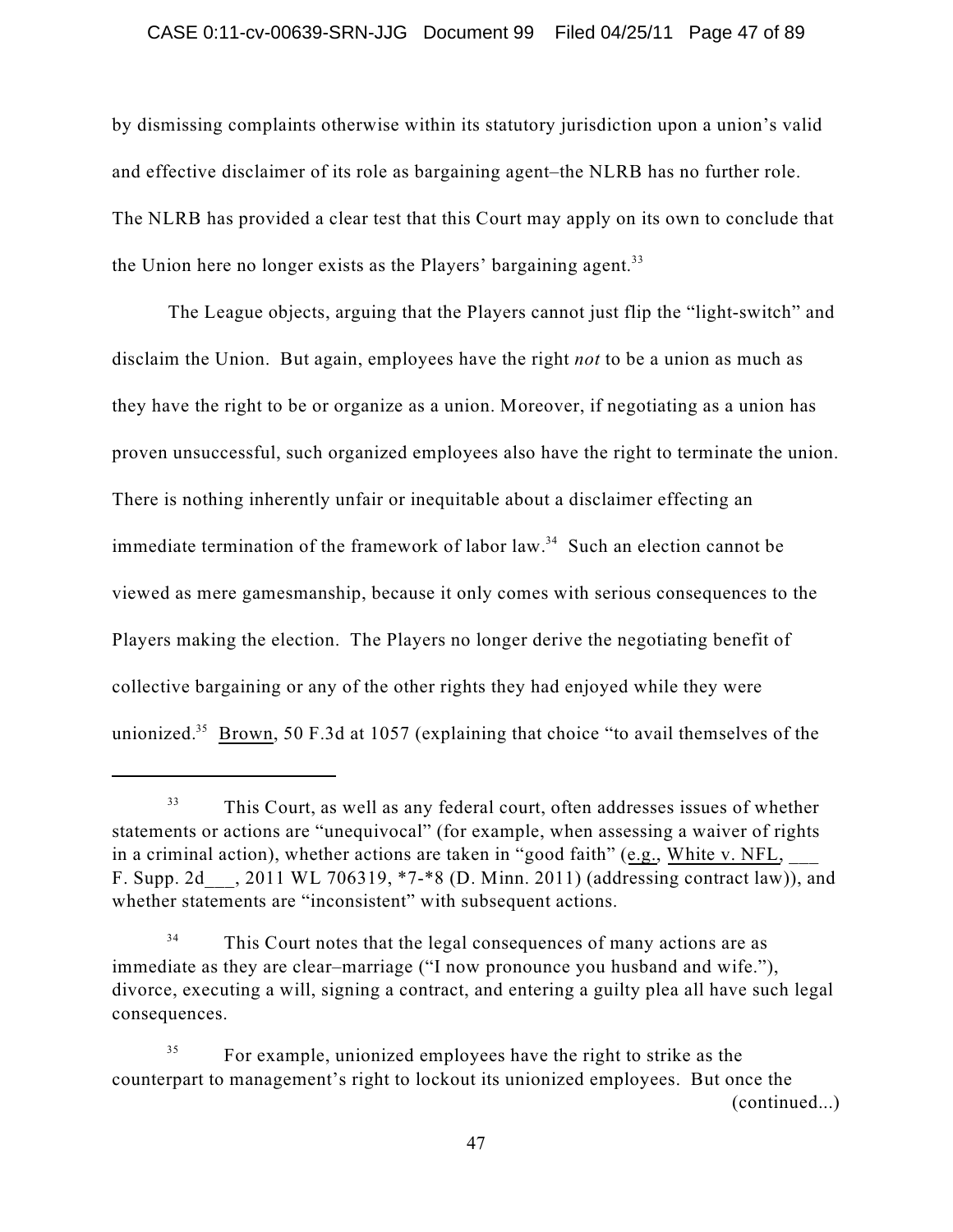advantage of the collective bargain process" results in the various benefits and protections "as defined by the federal labor laws"). The disclaimer is hardly one-sided, of course, as it also relieves the League from the obligations imposed on it in collective bargaining.

# **(f) The Disclaimer Is Unequivocal And The Players Have Effectively Disclaimed the Union As Their Bargaining Agent**

The present issue of the effectiveness of the Union's disclaimer does not require that this Court dismiss this antitrust and contract action in deference to the NLRB's exclusive statutory jurisdiction. Nor is the Garmon preemption doctrine applicable to this federal court action. In addition, the Supreme Court's decision in Brown is not controlling because, unlike impasse–which occurs within the collective bargaining process of negotiations, but frequently amounts to nothing more than a "timeout"–such a disclaimer removes the dispute from the collective bargaining framework.

In exercising its discretion as to whether to apply the doctrine of primary jurisdiction, this Court concludes that resolution of the disclaimer issue is not one of the "rare" instances where the Court would be assisted by referring the issue to the NLRB. The Board already has articulated the governing standard, which is plainly within this Court's competence to apply here. On the present facts–which disclose no inconsistent

 $35$ (...continued)

Players have renounced their Union, they could not engage in any meaningful "strike." The League could simply fire them all for failure to show up for work. Correspondingly, it is similarly difficult to understand how the League now purports to be locking out the individual Players. Such vocabulary and tools of labor negotiations do not translate well into the well-established body of employment law and antitrust law. But for the labor laws, a strike would be an illegal boycott under the antitrust laws and, similarly, a lockout would be an illegal boycott, as well, under the antitrust laws.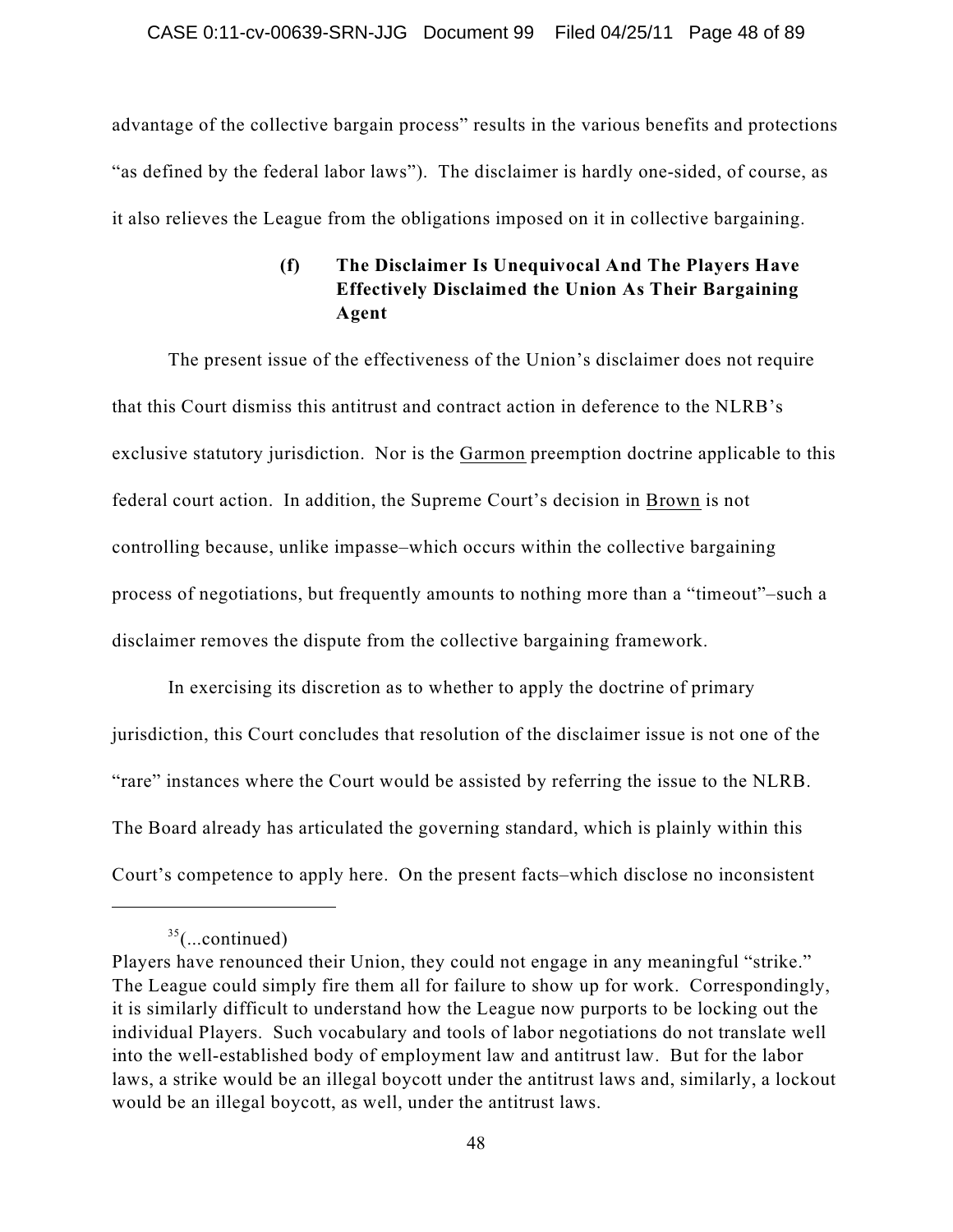conduct following the Union's disclaimer–this Court sees no basis to dispute the validity and effectiveness of the Union's unequivocal disclaimer of any further role as the Players' agent in collective bargaining with the League. As noted above, the Players took a calculated risk in order to pursue their present antitrust claims. The disclaimer was made in good faith as the Players have engaged in no inconsistent conduct. In fact, the Union (1) amended its bylaws to prohibit it or its members from engaging in collective bargaining with the NFL, the individual teams, or their agents, (2) filed notice with the Department of Labor to terminate its status as a labor organization, (3) filed an application with the IRS to be reclassified for tax purposes as a professional association rather than a labor organization, and (4) informed the NFL that it no longer would represent players in grievances under the soon-to-expire CBA, such that the players would have to pursue or defend on an individual basis any grievance with the NFL or the individual teams. As the Fifth Circuit explained in Corrugated Asbestos Contractors, Inc. v. NLRB, this Court "cannot force a union to continue, against its wishes, a relationship that is in its very nature predicated upon voluntariness and consent." 458 F.2d 683, 687  $(5<sup>th</sup> Cir. 1972)$  (denying employer's petition for review of NLRB order dismissing company's unfair labor practice charges upon union's disclaimer that was made in good faith).

# **2. The Norris-LaGuardia Act Does Not Deprive This Court of Jurisdiction To Issue Injunctive Relief**

The League also contends that this Court lacks jurisdiction to issue any injunctive relief against it because the Norris-LaGuardia Act deprives the federal courts from issuing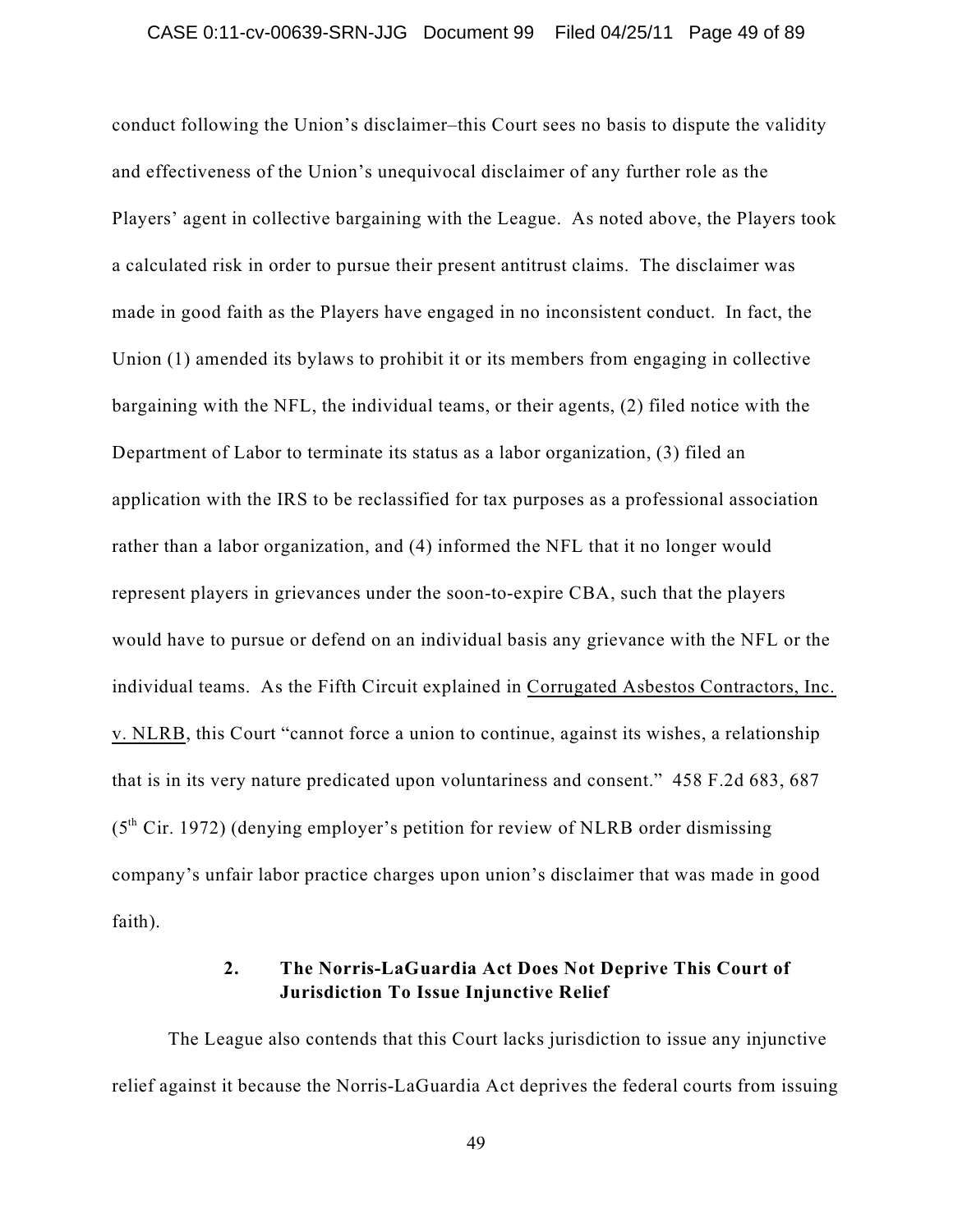any injunction in a case "involving or growing out of a labor dispute," including one sought "by employees challenging a lockout under the antitrust laws." (Doc. No. 34, at 22 (Mem. at 14).) Insofar as this argument presents a matter of subject matter jurisdiction, this Court is obligated to satisfy itself that its jurisdiction is validly established. 36

## **(a) History and Purpose of the Norris-LaGuardia Act**

Some historical perspective on the Norris-LaGuardia Act is necessary and useful to understand the Act's operation. Before the Act was passed in 1932, employers routinely used the Sherman Act's prohibition against the restraint of trade against many union tactics involving organization and economic pressure. E.g. Loewe v. Lawlor (Danbury Hatters case), 208 U.S. 274 (1908) (holding union liable for treble damages for instigating a boycott). "The popularity of injunctive relief among employers stemmed from its unique effectiveness in stifling labor disputes" and "enabled employers to defeat unions instantly by preventing them from using self-help and destroying the momentum of strikes before substantive legal rights were litigated." Burlington Northern Santa Fe

The Norris-LaGuardia Act, while removing some jurisdiction from the 36 federal courts, does not undermine a court's subject-matter jurisdiction entirely as it does not preclude a court from hearing the action, but only from issuing injunctive relief. 29 U.S.C. §§ 101-104. Generally, under the Well-Pleaded Complaint Rule, subject-matter jurisdiction is determined from the face of the complaint, not from any defense. Caterpillar Inc. v. Williams, 482 U.S. 386, 393 (1987). Here, the Complaint plainly discloses federal questions, that is, several claims of antitrust violations under Section 1 of the Sherman Act (with pendent jurisdiction over state-law claims), and the union representation issue is raised only as a defense. Thus, the jurisdictional question here is only whether the Norris-LaGuardia Act removes the jurisdiction this Court otherwise possesses to issue injunctive relief.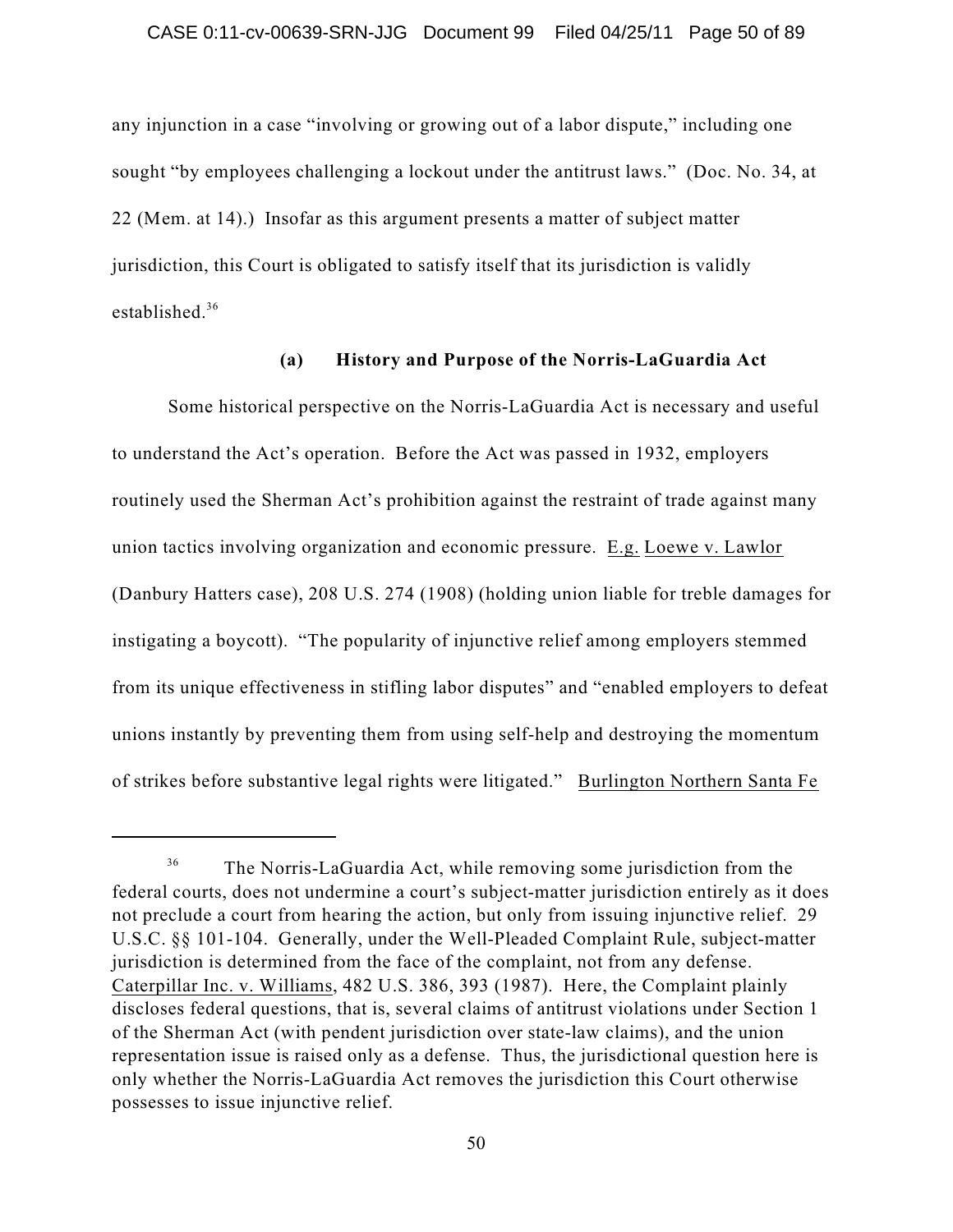R. Co. v. Int'l Brotherhood of Teamsters Local 174, 203 F.3d 703, 707 (9<sup>th</sup> Cir. 2000) (*en banc*). 37

In response, Congress enacted the Clayton Act in 1914, including Section 20, which provides certain substantive and procedural limitations on injunctions sought in any case "involving, or growing out of, a dispute concerning terms or conditions of employment." 38 Stat. 738 (codified at 29 U.S.C. § 52). The Supreme Court, however, gave a narrow reading to the provisions protecting labor. Duplex Printing Press Co. v. Deering, 254 U.S. 443, 469-73 (1921). It confined Section 20 so as to not prohibit injunctions against "secondary boycotts" as opposed to "primary boycotts." Id. at 474- 79.

Accordingly, Congress enacted the Norris-LaGuardia Act, which did not just impose substantive limits on, or procedural conditions for, such injunctions. See generally Burlington Northern Santa Fe R. Co., 203 F.3d at 706-09 (providing extensive historical background of the Norris-LaGuardia Act). Rather, Congress took the "extraordinary step" of withdrawing the jurisdiction of federal courts from issuing injunctions in non-violent labor disputes because it "was necessary to remedy an extraordinary problem" of federal courts refusing "to abide by the clear command of § 20 of the Clayton Act." Burlington Northern R.R. v. Brotherhood of Maintenance of Way Employees, 481 U.S. 429, 437 (1987). The legislative history discloses that it was

Moreover, as collecting damages from unions proved difficult, employers 37 turned to the federal courts to obtain injunctions against various labor activities. Douglas L. Leslie,  $\underline{\text{Labor Law}}$  3 (4<sup>th</sup> ed. 2000).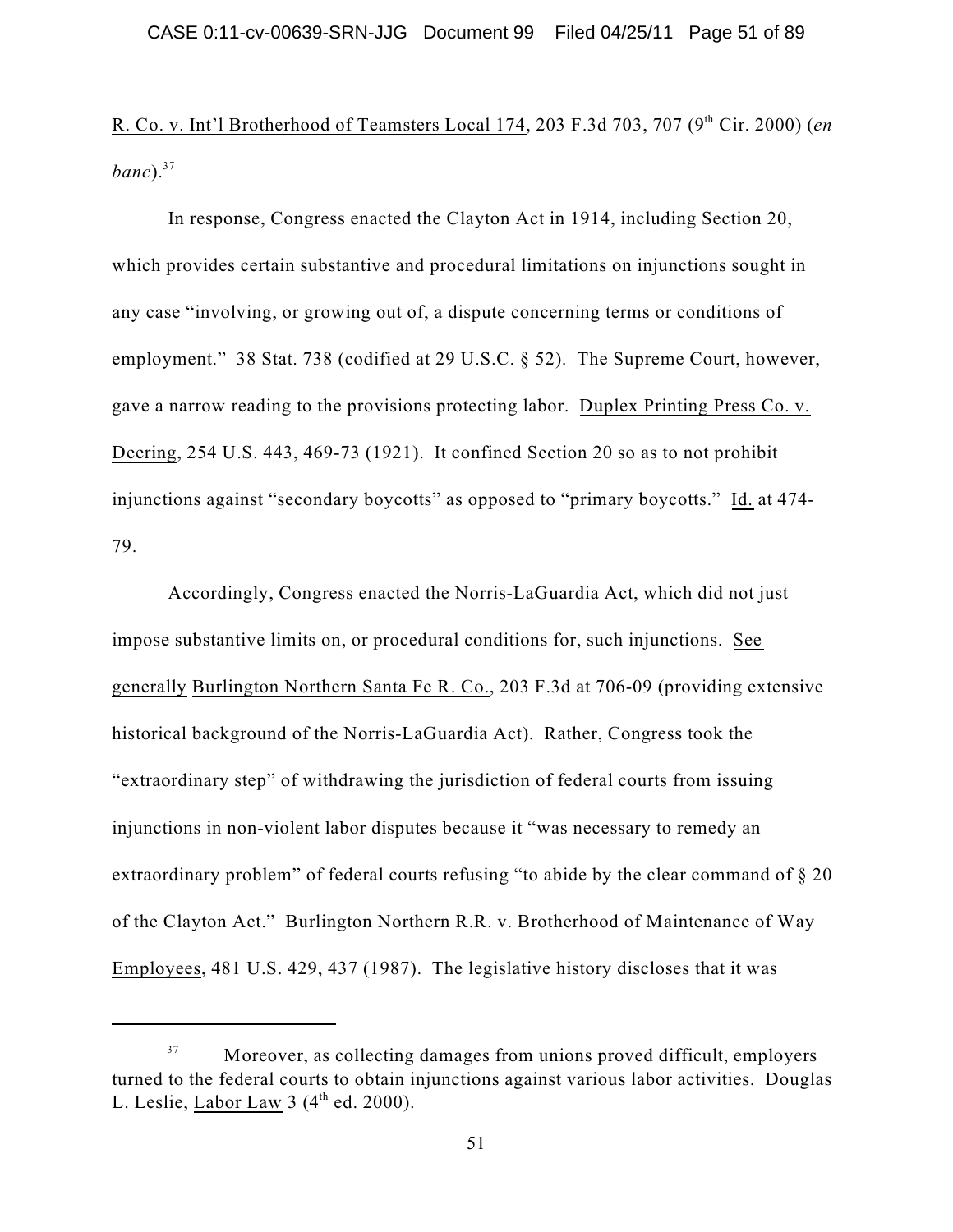necessary to remedy the "'disobedience of the law,'" not on the part of "'organized labor,'" but "'on the part of a few Federal judges'" who refused to administer "even justice to both employers and employees." Id. at 438-39 (quoting 75 Cong. Rec. 5478 (1932)).

## **(b) Prohibitions and Limitations of the Norris-LaGuardia Act**

The Act imposes several different limitations on the authority of federal courts to issue injunctive relief in labor disputes. Section 1 states the general prohibition against federal courts issuing injunctive relief "in a case involving or growing out of a labor dispute, except in a strict conformity with the provisions of this chapter," and also permits injunctions only where not "contrary to the public policy declared in this chapter." 29 U.S.C. § 101. Section 2 then expressly declares the Act's policy–to facilitate employees' ability to organize into unions and bargain collectively with employers:

Whereas . . . the individual unorganized worker is commonly helpless to exercise actual liberty of contract and to protect his freedom of labor, and thereby to obtain acceptable terms and conditions of employment, wherefore, . . . it is necessary that he have full freedom of association, selforganization, and designation of representatives . . . to negotiate the terms and conditions of his employment, and that he shall be free from the interference, restraint, or coercion of employers . . . in . . . concerted activities for the purpose of collective bargaining . . . [certain limitations on federal injunctions] are enacted.

29 U.S.C. § 102. "'The Norris-LaGuardia Act . . . expresses a basic policy against the injunction of activities of labor unions.'" Burlington Northern R.R. v. Brotherhood of Maintenance of Way Employees, 481 U.S. 429, 437 (1987) (quoting Machinists v. Street,

52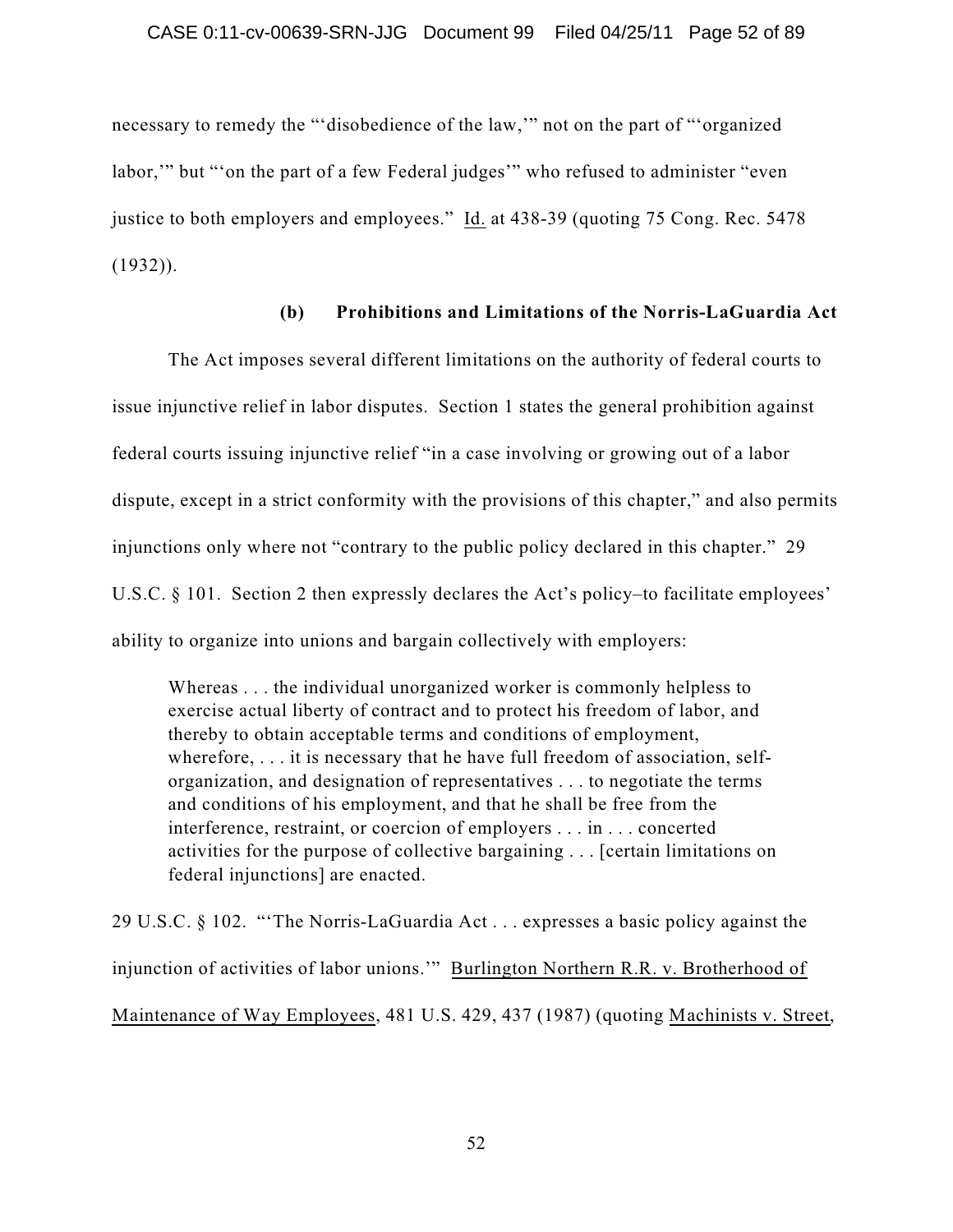367 U.S. 740, 772 (1961)).<sup>38</sup> But this Court need not and does not solely rely on this express pro-labor policy of the Act in order to conclude that it does not preclude an injunction against the League here.

Section 104 of the Act enumerates specific acts that are not subject to restraining

The lower courts too have understood Congress's intent and purpose. "The 38 anti-injunction provisions of the Norris-LaGuardia Act were intended to protect workers in the exercise of organized economic power." In re Crowe & Assocs., Inc., 713 F.2d 211, 216 ( $6<sup>th</sup>$  Cir. 1983). Those provisions are not designed "to bolster management's strength against labor." Int'l Paper Co. v. The Inhabitants of the Town of Jay, 672 F. Supp. 29, 33 (D. Maine 1987) (finding Act inapplicable in action by paper mill that hired temporary replacement workers to enjoin enforcement of ordinances prohibiting hiring of strikebreakers). "The court is unwilling to expand the scope of the Act when such an expansion would thwart Congress' clear intent to aid labor by proscribing the use *by management* of certain bargaining tactics." Id. (emphasis in original). "[I]t is clear that the sole purpose of this Act is to prevent injunctive relief against labor unions or employees who are members of a labor union." Keystone Freight Lines, Inc. v. Pratt Thomas Truck Line, Inc., 37 F. Supp. 635, 642 (W.D. Okla. 1941). In Local 205, United Electrical, Radio and Machine Workers of America v. General Electric Co., however, the court stated that "[r]egardless of what may be said about the general purpose clause, § 102, even though the Norris-LaGuardia Act in fact proved to be and doubtless, was expected to be, of far greater use to unions than to employers, I do not believe it was intended to be a one-way street. On the contrary, in the report of the Senate Judiciary Committee Senator Norris stated quite the opposite." 129 F. Supp. 665, 667 (D. Mass. 1955). Although the court of appeals vacated the district court's judgment, it too noted that "although the Norris-LaGuardia Act is not a 'one-way street' . . . it certainly was intended and has application mainly as a protection for union and employee activities. Where its terms can be read to include employer conduct, that conduct should also be protected." 233 F.2 85, 93 ( $1<sup>st</sup>$  Cir. 1956). Note, however, that the quoted history on which the court relies states that "'[i]t will be observed that this section (106), as do most all of the other prohibitive sections of the bill, applies both to organizations of labor and organizations of capital. The same rule throughout the bill, wherever it is applicable, applies both to employers and employees, and also to organizations of employers and employees.'" 129 F. Supp. at 667 n.2 (quoting legislative history). Section 6, however, unlike Sections 4 and 7, does not address prohibitions against injunctions, but rather vicarious liability. 29 U.S.C. § 106 (providing that "officer[s]" and "member[s]" of "any association or organization," and any "association or organization" shall not be liable for illegal acts of "individual officers, members, or agents" absent proof of actual participation in, or authorization or ratification of, such illegal acts).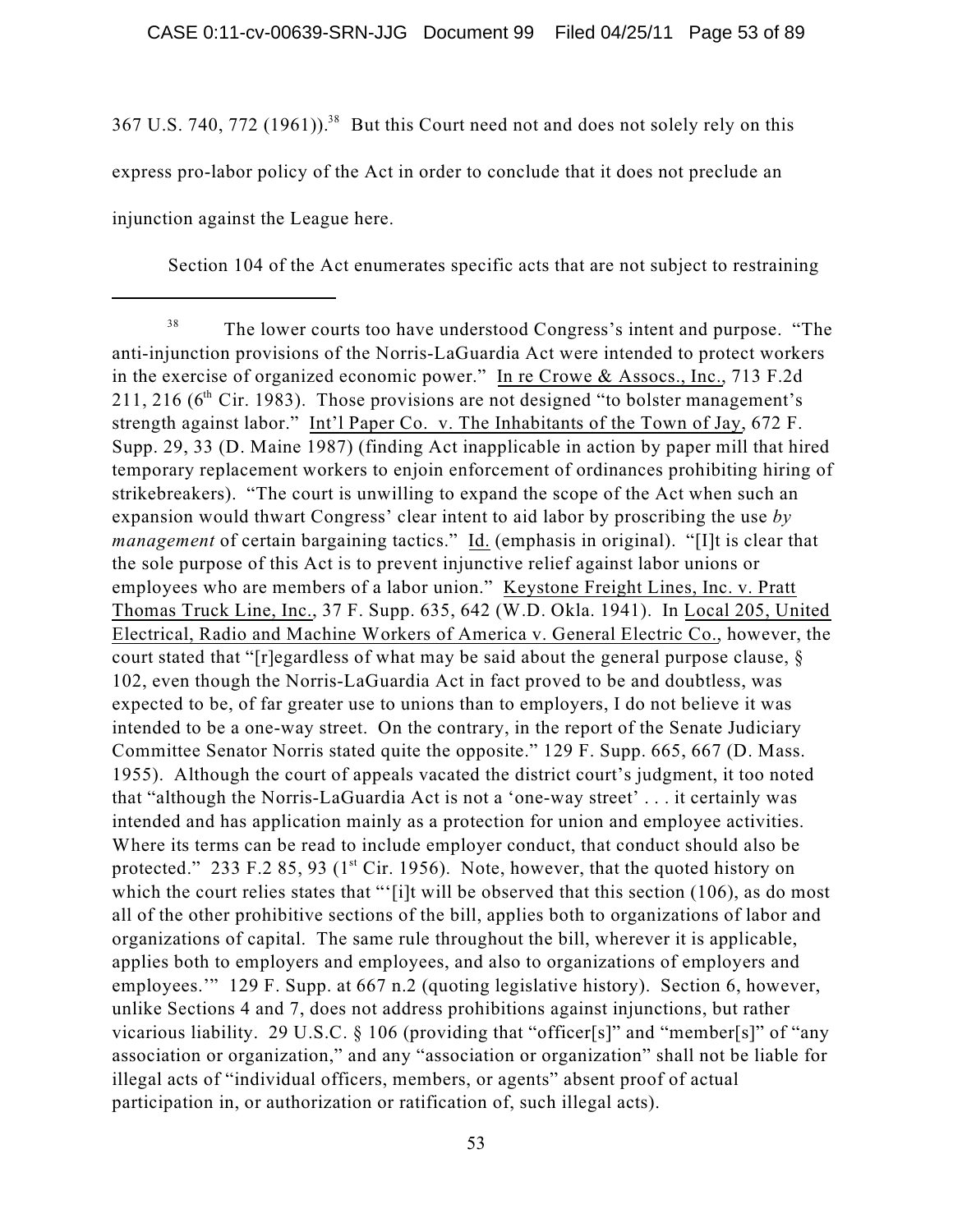orders or injunctions under any circumstances. 29 U.S.C. § 104. Section 104 expressly deprives, from federal courts, jurisdiction to issue any injunctive relief "in any case involving or growing out of any labor dispute to prohibit any person or persons participating or interested in such dispute (as these terms are herein defined) from doing, whether singly or in concert, any of" nine enumerated acts. Id. Of those nine, the League relies on the first: "[c]easing or refusing to perform any work or to remain in any relation of employment." Id.  $\S$  104(a).

As the NFL observes, Section 4(a) of the Norris-LaGuardia Act "'forbids courts to enjoin work stoppages 'in any case involving or growing out of any labor dispute.'" (Doc. No. 34, at 18 (Mem. at 10) (quoting West Gulf Maritime Ass'n v. ILA Deep Sea Local 24, 751 F.2d 721, 726 (5<sup>th</sup> Cir. 1985).)<sup>39</sup> There is no dispute that the plain language of this provision covers employees' right to strike. West Gulf Maritime Ass'n, 751 F.2d at 726 (vacating injunction against work stoppage by longshoreman's union).

It is not as clear that Section 4(a) could also cover, as the NFL argues, an employer's right to lock out its employees. As the Players note, they "are requesting an

The League asserts that "'Section 4 is a flat prohibition of certain types of 39 injunctive orders."" (Id. at 24 n.4 (Mem. at 16 n.4) (quoting Chicago Rock Island & Pac. R.R. v. Switchmen's Union of North America, 292 F.2d 61, 62 (2d Cir. 1961)).) The Players, however, contend that federal courts may issue injunctive relief "'even in some of the circumstances covered by section 4's outright ban.'" (Doc. No. 41, at 17 n.3 (Mem. at 12 n.3) (quoting Camping Const. Co. v. Dist. Council of Iron Workers, 915 F.2d 1333, 1343 ( $9<sup>th</sup>$  Cir. 1990)).) But in Camping Construction Company, the court was addressing the limited exception recognized in Boys Markets, which permits injunctions requiring a party to abide by its agreement to arbitrate, and injunctions permissible under the Railway Labor Act. 915 F.2d at 1243-44. Neither exception appears implicated here. Nevertheless, this Court need not resolve this dispute.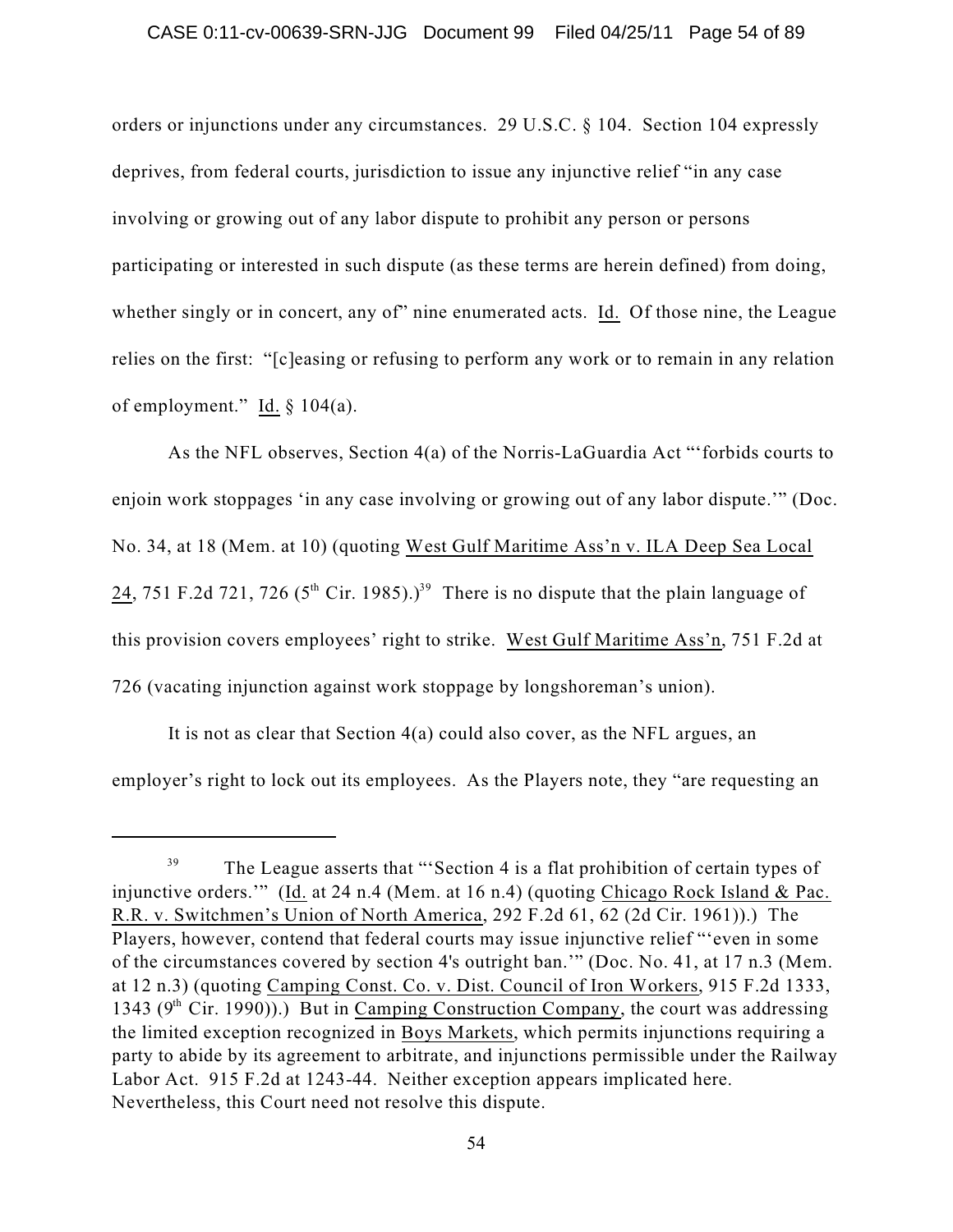injunction so that they can work." (Doc. No. 41, at 17 (Mem. at 12) (emphasis in original).) As the NFL correctly contends, the "Act was meant to 'end the granting of injunctions . . . based upon complaints charging conspiracies to violate the Sherman Antitrust Act.'" (Doc. No. 34, at 18 (Mem. at 10) (quoting Milk Wagon Drivers' Union , Local No. 753 v. Lake Valley Farm Prods., 311 U.S. 91, 101 (1940)).) But in Milk Wagon Drivers Union, the Supreme Court ruled that the Act precluded an injunction against a local union and its officials. 311 U.S. at 93-94. In fact, the Supreme Court recounted the history of some federal courts ignoring Section 20 of the Clayton Act, such that its restrictions "have become more or less valueless to labor." Id. at  $102.^{40}$ 

As Justice Frankfurter ruled in addressing a comparable issue under the National

Labor Relations Act, which was enacted in 1935 just a few years after the Norris-

LaGuardia Act,

[u]nlike mathematical symbols, the phrasing of such social legislation as this seldom attains more than approximate precision of definition. That is why all relevant aids are summoned to determine meaning. Of compelling consideration is the fact that *words acquire scope and function from the history of events which they summarize*.

Phelps Dodge Corp. v. National Labor Relations Board, 313 U.S. 177, 185-86 (1941)

(emphasis added). In rejecting the proposed interpretation offered by the employer, the

Likewise, the other authorities cited by the NFL in support of its reading of 40 the intent of the Norris-LaGuardia Act all concerned actions *against* unions. H.A. Artists & Assocs., Inc. v. Actors' Equity Ass'n, 451 U.S. 704, 710 (1981); Marine Cooks & Stewards, AFL v. Panama Steamship Co., 362 U.S. 365, 365-72 (1960) (reversing order for injunctive relief sought by plaintiffs against the union); Brotherhood of Railroad Trainmen v. Chicago River and Indiana R.R., 353 U.S. 30, 32, 40 (1957) (explaining that railroad sought injunction against union's strike).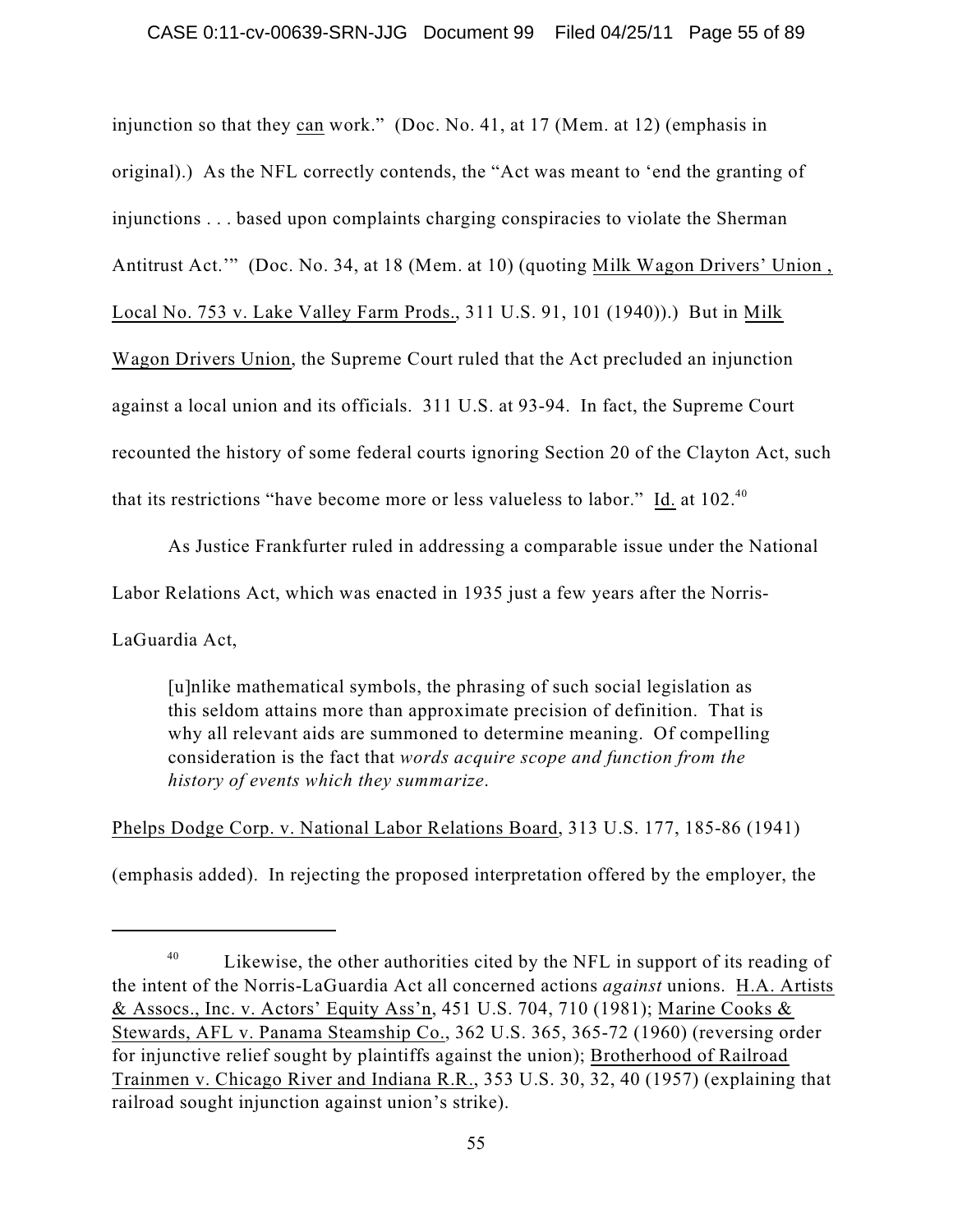## CASE 0:11-cv-00639-SRN-JJG Document 99 Filed 04/25/11 Page 56 of 89

Court stated that "[c]ontemporaneous legislative history, and above all, the background of industrial experience forbid such textual mutilation." Id. at 186. As Judge Doty observed in Jackson, "[i]t would be ironic if a statute that had been enacted to protect the rights of individual employees from improper actions by employers and the courts were turned against those employees and used to justify the continued application of a system found illegal under the Sherman Act." 802 F. Supp. at 233.

Here, as discussed in greater detail above, the Norris-LaGuardia Act was enacted to protect labor from the injunctions that some federal courts were granting to employers despite Section 20 of the Clayton Act. This Court is not convinced that the Act should be extended or interpreted to protect the NFL under its reading of Section 104(a). But this Court need not rely on its reading of the plain language of Section 104(a) to issue the injunction requested by the Players here, because this Court concludes that the Norris-LaGuardia Act does not apply here at all, now that the Union has effectively renounced its status as the Players negotiating agent.<sup>41</sup>

## **(c) The Norris-LaGuardia Act, Although Broad, Governs Labor Disputes**

The League's argument that the Act prohibits the requested injunction is entirely

The League also contends that, even if Section 4 does not flatly prohibit the 41 injunction that the Players seek, the Players must still meet the requirements of Section 7, which governs the issuance of all remaining injunctions "in any case involving or arising out of a labor dispute." 29 U.S.C. § 107 (requiring a testimonial hearing and findings that essentially parallel those required to establish the basis for any injunction issued under Rule 65). But this issue is moot in light of this Court's conclusion that the Act in its entirety does not apply here. And as will be discussed below, the Players have met the standards for the issuance of a preliminary injunction under Rule 65. See infra Section II.B.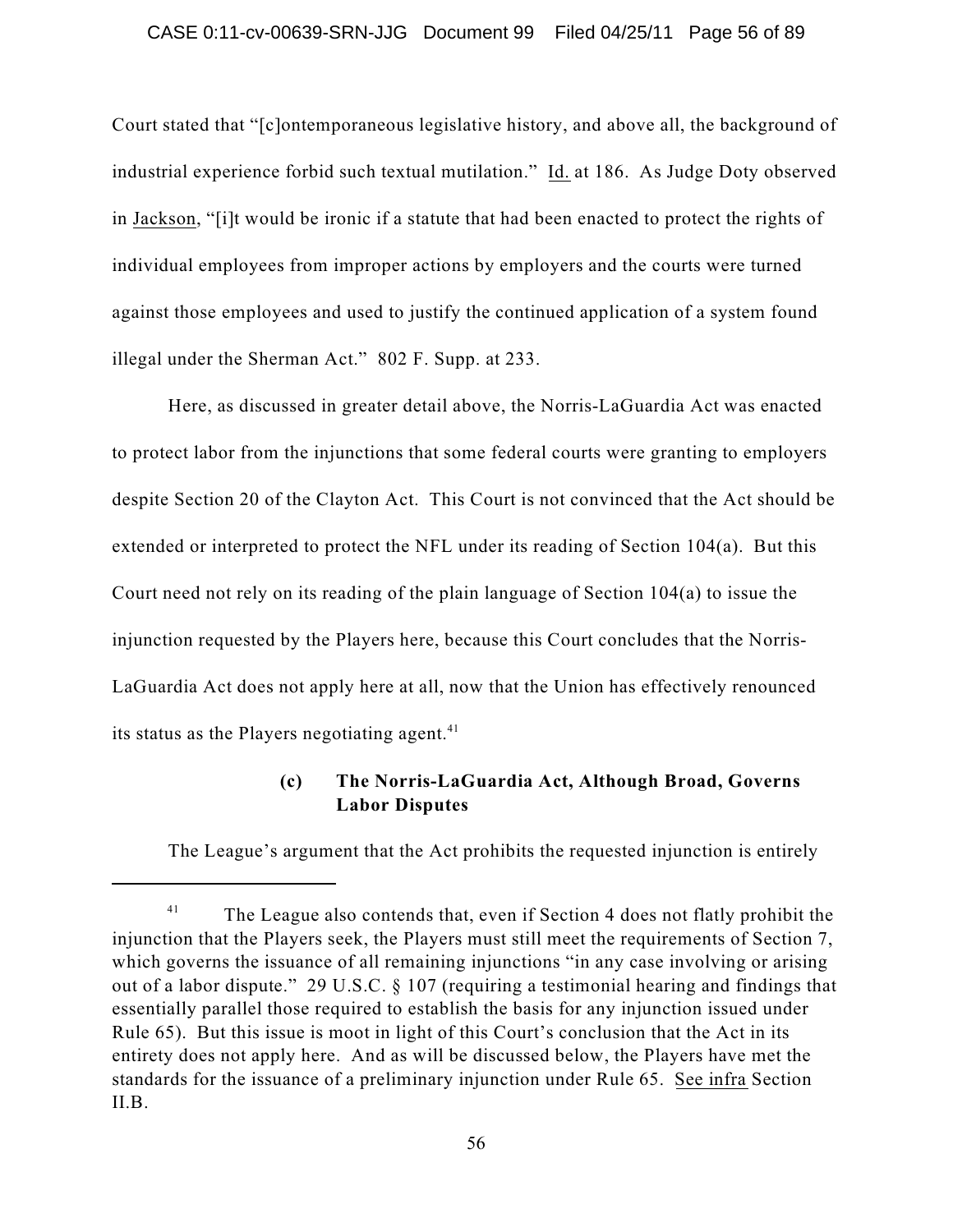dependent on its contention that the present dispute–between itself and the individual Players–is still one involving collective bargaining governed by the federal labor laws. But the CBA has expired and the Union effectively disclaimed its status as the Players' representative for purposes of negotiating labor disputes with the League. The League contends, quite accurately, that the definition of "labor dispute" under the Norris-LaGuardia Act, like that under the Labor Management Relations Act, is quite broad. Under the Norris-LaGuardia Act, a

"labor dispute" includes any controversy concerning terms or conditions of employment, or concerning the association or representation of persons in negotiating, fixing, maintaining, changing, or seeking to arrange terms or conditions of employment, regardless of whether or not the disputants stand in the proximate relation of employer or employee.

29 U.S.C. § 113(c). 42

In particular, the League contends that the present dispute between it and the Players either involves a "labor dispute" or at least "'grows out of' a 'labor dispute.'" (Doc. No. 34, at 19-22 (Mem. at 11-14).) The NFL claims that the Union's "purported disclaimer also does nothing to change the *origins* of this action," that is, that the present action by the individual Players after their Union disclaimed any further role as their agent in collective bargaining is one that "'grow[s] out of' a labor dispute." (Id. at 21 (Mem. at 13) (emphasis in original).)

But the broad definition of a "labor dispute" has uniformly been interpreted by the courts as a dispute between a union and employer, or contextually, in relation to such a

The NLRA, enacted just three years later, defines "labor dispute" in almost 42 identical terms. Id. § 152(9).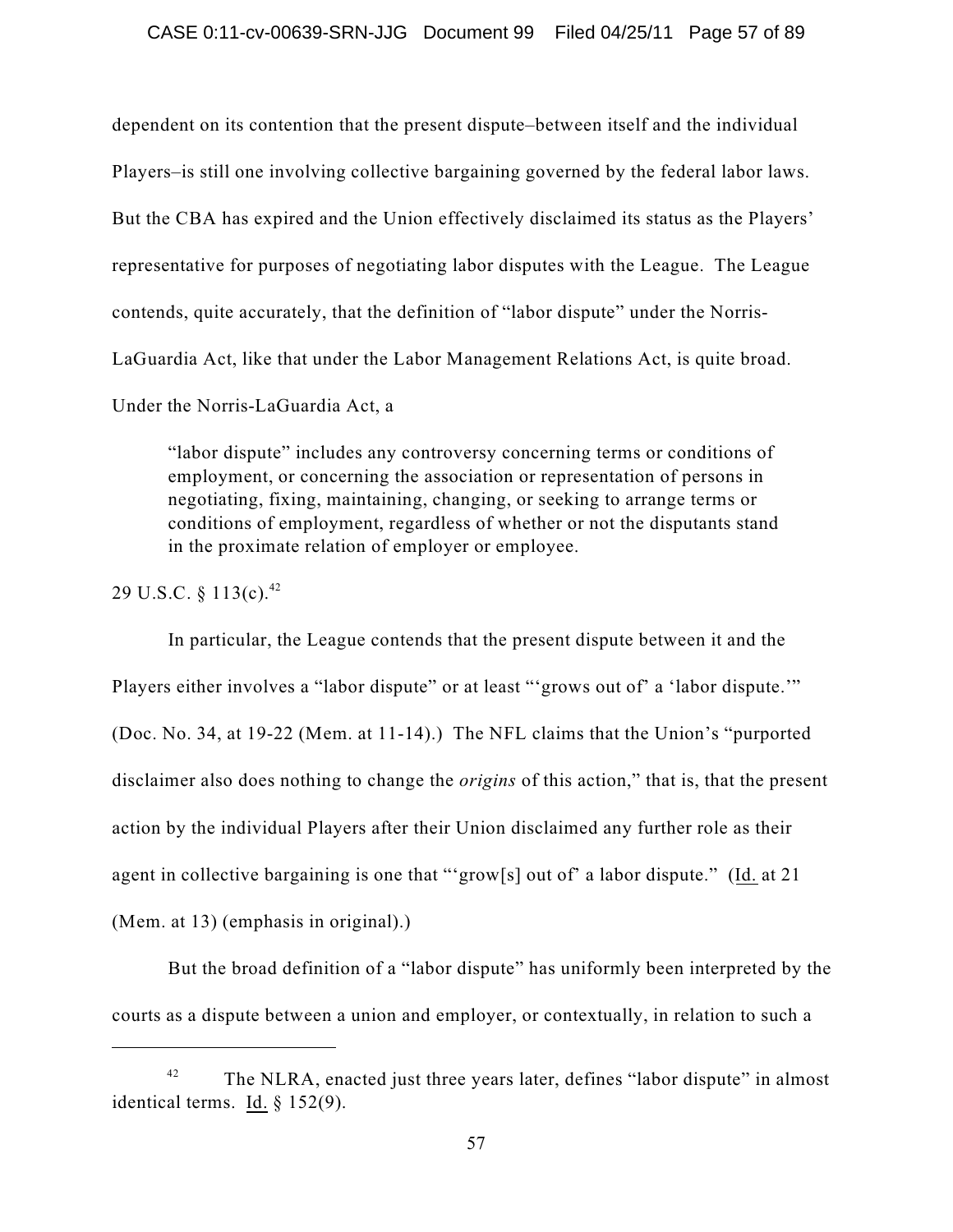dispute. The League has identified no legal support for its attempt to place a *temporal* gloss on that definition, that is, to extend the Act's application not only to parties other than the employer and the union and its member employees at the time a union exists, but also to the realm of non-labor employment disputes after a union ceases to exist as the employees' collective bargaining agent. To propose, as the NFL does, that a labor dispute extends indefinitely beyond the disclaimer of union representation is fraught with peril. For example, in light of the fact that employees come and go over time, it would be patently unfair to impose labor law restrictions or conditions upon employees who began working for the employer only after a union had disclaimed representation of other employees. Similarly, if an employer was in a dispute with its unionized employees over wages or conditions of employment, and the union then disclaimed representation, the dispute would still be governed, under the League's analysis, by labor law for weeks or months, if not years, after the disclaimer.<sup>43</sup>

The League contends that Section 4 applies "regardless of whether or not 43 plaintiffs are represented by a union." (Doc. No. 34, at 20 (Mem. at 12).) The League cites Section 13(a) in support of its position that the "Act applies to disputes between employers and 'employees *or* associations of employees.'" (Id. (emphasis added by the League).) But Section 13(a) provides, in relevant part, that "[a] case shall be held to involve or to grow out of a labor dispute . . . whether such dispute is (1) between one or more employers or associations of employers and one or more employees or associations of employees; (2) between one or more employers or associations of employers and one or more employers or associations of employers; or (3) between one or more employees or associations of employees and one or more employees or associations of employees." 29 U.S.C. § 113(a). Section 13(a) thus casts a wide net, but not wide enough to support the League's position. The NFL seizes on the term "employee" in an attempt to expand the scope of the Act beyond "labor disputes," that is, disputes involving unions. But the phrase "employees or associations of employees" does not mean "individual non-union employees or unions." It is better understood to mean that a "labor dispute" includes all (continued...)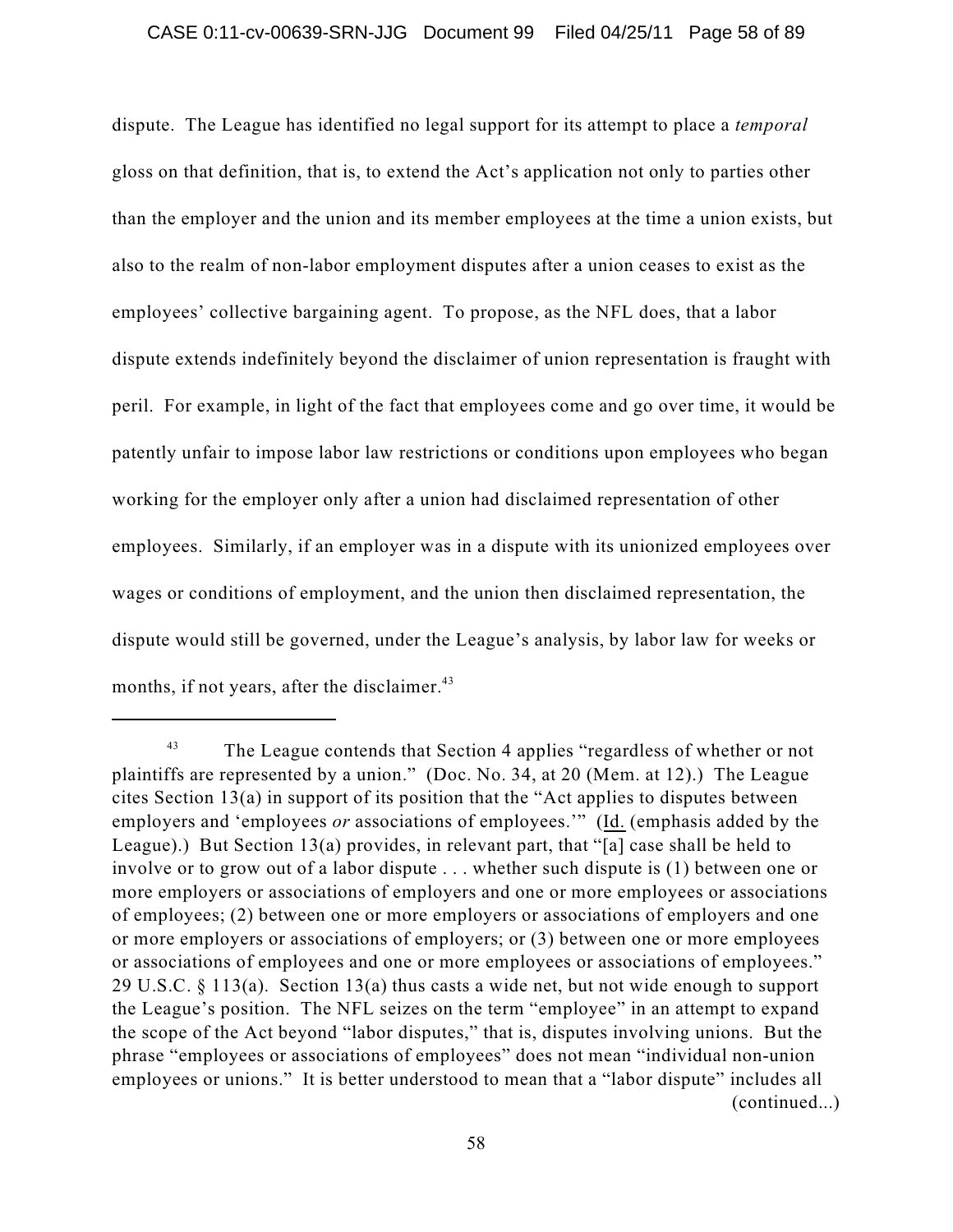### CASE 0:11-cv-00639-SRN-JJG Document 99 Filed 04/25/11 Page 59 of 89

Congress employed its broad definition not to reach conduct by individual employees who have rejected their union as their bargaining agent under labor law, but to reach both "primary activity"–that is, where a union directs pressure against its members' own employer–and "secondary activity"–where a union directs pressure against third parties. Burlington Northern Santa Fe R. Co. v. Int'l Brotherhood of Teamsters Local 174, 203 F.3d 703, 708 ( $9<sup>th</sup>$  Cir. 2000) (*en banc*) (explaining that Congress intended to reject the narrow reading of the Clayton Act provided by the Court in Duplex Printing Press Co. v. Deering, 254 U.S. 443 (1921)).

There is no dispute that where a union is engaged in a dispute with management, the Norris-LaGuardia Act extends beyond those two parties to also encompass those that are not in the immediate relation of employer and employee. Thus, if an organization of fans had picketed the League's premises–while the League and the Union were still negotiating under the collective bargaining umbrella–demanding that the League concede on an issue of free agency, the League might have an argument that the Norris-LaGuardia Act precluded any injunction against those fans.

But here, the Players are not third parties tangential to an ongoing labor dispute so as to be governed by the Act. Rather, the Players–now individual employees (or prospective employees) after having disclaimed their Union–have proceeded outside of the framework of labor law. Cf. Jackson v. National Football League, 802 F. Supp. 226,

 $43$ (...continued)

disputes between an employer and either the union (an "association of employees") or an individual unionized employee or employees (or between two employers or between two such employee(s)).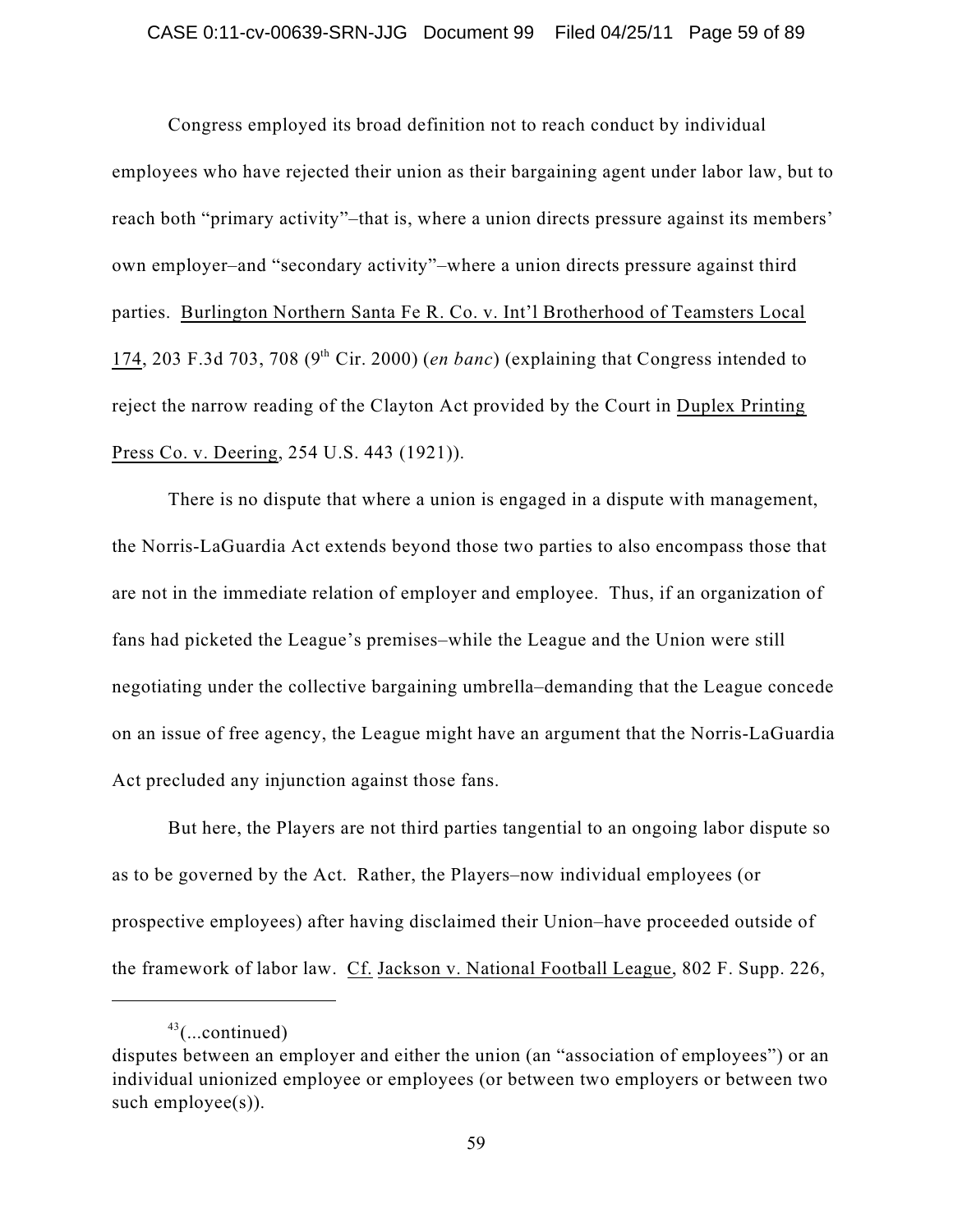233 (D. Minn. 1992) (holding that Norris-LaGuardia Act no longer applies to preclude injunctive relief after court concludes that "any bargaining relationship between players and defendants ended"). $44$  Thus the Players presently are in the same legal position as

The Brady Plaintiffs rely on Boise Cascade Int'l, Inc. v. Northern Minn. 44 Pulpwood Producers Ass'n, 294 F. Supp. 1015 (D. Minn. 1968), for the proposition that the Act does not protect a group boycott. (Doc. No. 41, at 16 (Mem. at 11).) Granted, the court ruled that it was "clear that the Norris-LaGuardia Act . . . does not apply to the facts of this case so as to prevent preliminary injunctive relief. It would seem that this is not a 'labor dispute' in the traditional sense and thus that [A]ct has no application." 294 F. Supp. at 1024. "Rather what is presented . . . is an apparent violation of the Sherman Act by virtue of what appears to be an illegal boycott by what the trier [of] fact ultimately may well find to be a legal organization." Id. at 1024-25 (granting injunction in action asserting claims based on Section 1 of the Sherman Act). And as the court explained, the defendants that the plaintiff sought to be enjoined were not a union, but only "an 'ad hoc' unincorporated association and three individuals." Id. at 1017. These "operators" (essentially individual loggers who "enter individual contracts with [the] plaintiff," a paper mill and wallboard manufacturer) "have never been organized on any sort of group basis before nor presented any concerted or uniform demands to plaintiff." Id. at 1019. Moreover, even though the individual operators formed some sort of informal association, "[t]he operators have been determined *not* to be a labor organization, at least within the meaning of the National Labor Relations Act." Id. (emphasis added). But as the court also explained, these "open market operators meet the classic definition of independent contractors," and were not employees as "[t]hey receive no wages, but merely a price for their product." Id. at 1018. Thus, the court's conclusion that the Norris-LaGuardia Act did not apply because the case did not present a "labor dispute" was based on the fact that the dispute was not a controversy over the terms and conditions of employment, but a dispute over the sale of commodities, that is, the lumber that the defendant "operators" sold to the plaintiff paper mill. The court thus cited in support of its ruling Columbia River Packers Ass'n, Inc. v. Hinton, 315 U.S. 143 (1942), and Los Angeles Meat and Provision Drivers Union, Local 626 v. United States, 371 U.S. 94 (1962). Each of the cases rejected application of the Norris-LaGuardia Act because the disputes did not concern labor, but the sale of goods. Hinton, 315 U.S. at 145 ("That a dispute among businessmen over the terms of a contract for the sale of fish is something different from a 'controversy concerning terms or conditions of employment, or concerning the association . . . of persons . . . seeking to arrange terms or conditions of employment,' [29 U.S.C. § 113], calls for no extended discussion."); see Los Angeles Meat and Provision Drivers Union, 371 U.S. at 102-03 (affirming injunction against grease peddlers because, as in Hinton, they "were sellers of commodities, who became 'members' of the union (continued...)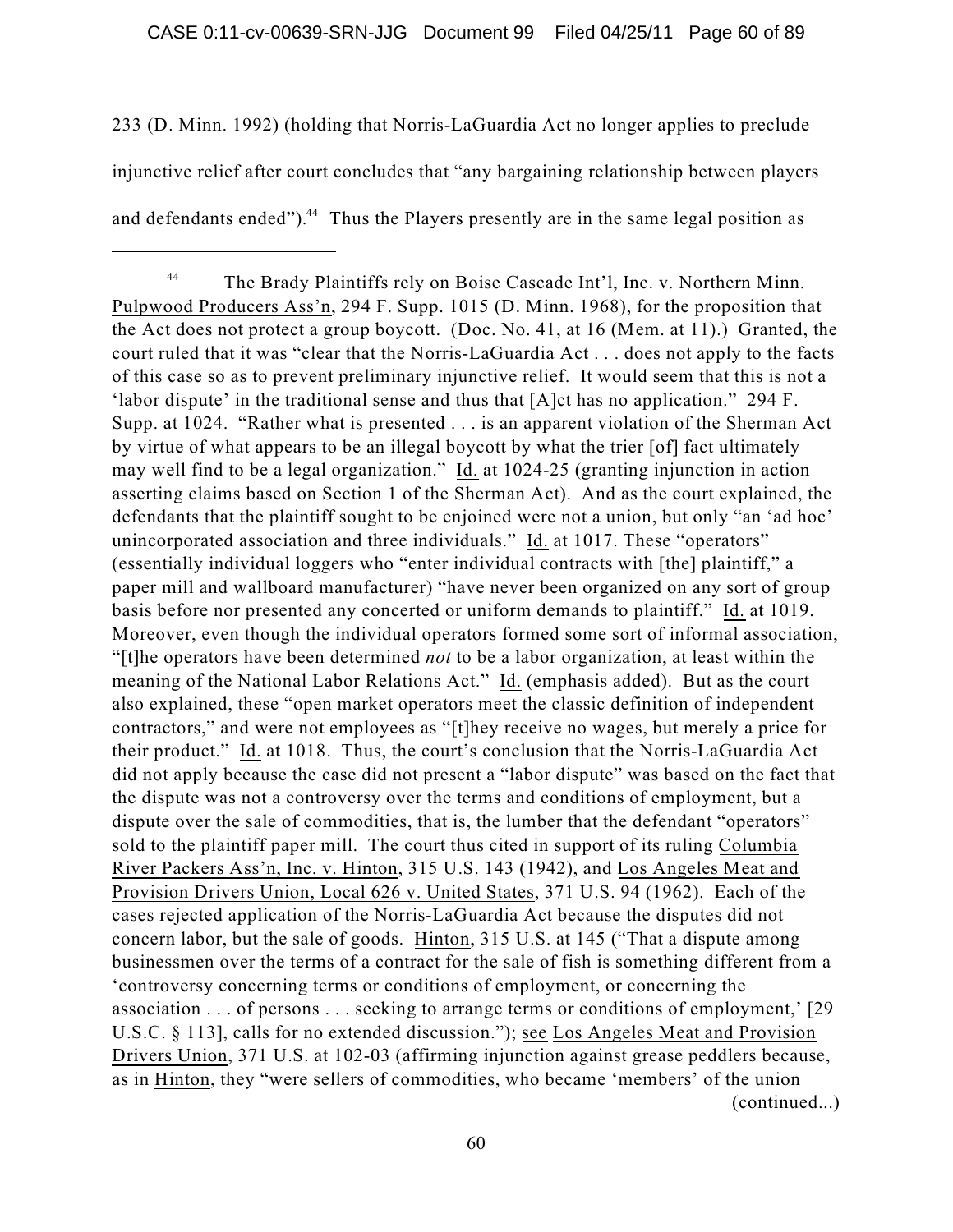employees who are not, and never were, represented by a union. This Court is not convinced that the Norris-LaGuardia Act applies, absent the present existence of a union, so as to prohibit or condition injunctions.

The NFL relies on several cases that it claims support the proposition that the Act prohibits an injunction here in favor of the Players and against the League's "lockout." (Doc. No. 34, at 21-22 (Mem. at 13-14); Doc. No. 75, at 9-10 (Mem. at 4-5).)<sup>45</sup> But even assuming that Section 4(a) extended to protect lockouts in addition to strikes, none of these cases hold that employees may not obtain injunctive relief against their employers

only for the purpose of bringing upon power to bear in the successful enforcement of the illegal combination in restraint of the traffic in yellow grease").

Conversely, the League contends that both sets of Plaintiffs "fail to cite a 45 single case in which an injunction was issued against a lockout." (Doc. No. 75, at 8 (Mem. at 3).) Putting aside whether this is true, it is difficult to conceive of how or why an employer would "lockout" its employees when they are not part of a union. If an employer is unwilling to accept the demands of non-unionized employees, it can simply terminate and replace them (subject, of course, to whatever contracts might apply and the limited prohibitions of employment law such as the Age Discrimination in Employment Act and Title VII). Moreover, the cases relied upon by the NFL do not support its position. The League's reliance on West Gulf Maritime Ass'n v. ILA Deep Sea Local 24 is misplaced because there the *employer* brought the action for injunctive relief seeking to enjoin the union's work stoppage (and to compel arbitration as allegedly required by the collective bargaining agreement). 751 F.2d 721, 724 ( $5<sup>th</sup>$  Cir. 1985). The Fifth Circuit's statement that the Norris-LaGuardia Act "forbids courts to enjoin work stoppages 'in any case involving or growing out of any labor dispute'" is accurate but provides no support for the League's effort to extend that prohibition beyond the context of a labor dispute. Likewise, the case that West Gulf quotes for this proposition also concerned the conventional scenario of an injunction sought by an *employer* against a union and its president. Jacksonville Maritime Ass'n v. Int'l Longshoremen's Ass'n, 571 F.2d 319, 321 ( $5<sup>th</sup>$  Cir. 1978). (Finally, the decision in West Gulf ultimately turned on questions not at issue here: (1) the Boys Town exception to the Norris-LaGuardia Act, and (2) whether the action should be dismissed, transferred or stayed in light of a separate but similar action previously filed in another district.)

 $44$ (...continued)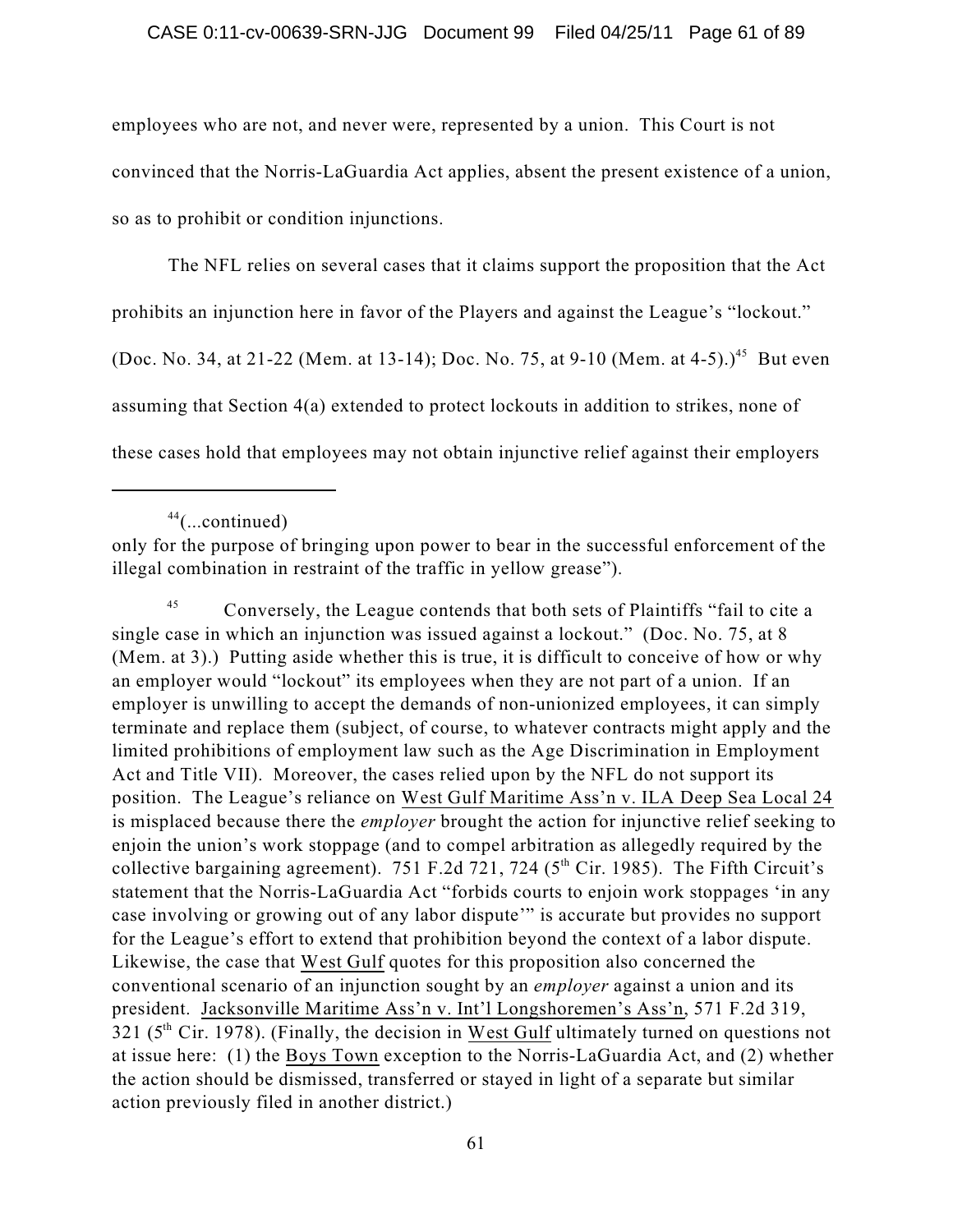after those employees renounce their collective bargaining agent and proceed as individuals against their employers for those employers' concerted refusal to deal with those employees. Indeed, by phrasing the issue in terms of whether the present dispute "grows out of a labor dispute," the NFL fails to offer support or authority for the crucial temporal extension of the definition of "labor dispute" that it proposes.

Similarly, the League contends that "courts have found that the Act bars injunctions in cases in which no union is involved at all." (Doc. No. 34, at 21 (Mem. at 13).) But the Supreme Court's 1938 decision in New Negro Alliance v. Sanitary Grocery Co., 303 U.S. 552 (1938), on which the League relies for this assertion, does not so hold.<sup>46</sup> It only held that the Norris-LaGuardia Act's prohibition against

Nor does the Ninth Circuit's decision in Burlington Northern Santa Fe R. 46 Co. v. Int'l Brotherhood of Teamsters Local 174, which the League also cites in support of its interpretation of the Norris-LaGuardia Act. There the Ninth Circuit stated that "[o]wing to this broad definition, the Supreme Court has found the term 'labor dispute' to capture a wide range of controversies." 203 F.3d 703, 709 n.6. True enough, but all of the other cases the Ninth Circuit then cites, as that court's own assessment highlights, undermine the League's effort here to extend the Norris-LaGuardia Act's prohibition against injunctions to the employment context where the employees have renounced their union. "Bhd. of Maintenance Way Employees, 481 U.S. at 441-42 . . . (holding that Norris-LaGuardia prevents injunctions *against union* picketing of terminals through which employer's trains ran); Jacksonville Bulk Terminals, 457 U.S. at 712 . . . (holding that *union's* refusal to unload goods shipped from the Soviet Union in protest of the Soviet invasion of Afghanistan was a 'labor dispute'); Marine Cooks & Stewards v. Panama Steamship Co., 362 U.S. 365, 370 . . . (holding that *union* dispute with foreign ship over substandard wages and working conditions of employees of foreign employer is a Norris-LaGuardia labor dispute); Order of R.R. Telegraphers v. Chicago N.W. Ry., 362 U.S. 330, 335 . . . (holding that a *union's* demand that no existing position be abolished except by agreement between employer and *union* is a 'labor dispute' under Norris-LaGuardia); Hutcheson, 312 U.S. at 234-35 . . . (holding that jurisdictional dispute between two *unions* is a labor dispute); Milk Wagon Drivers' Union, 311 U.S. at 103 . . . (finding that a dispute between a *union* and an employer over the employer's use of (continued...)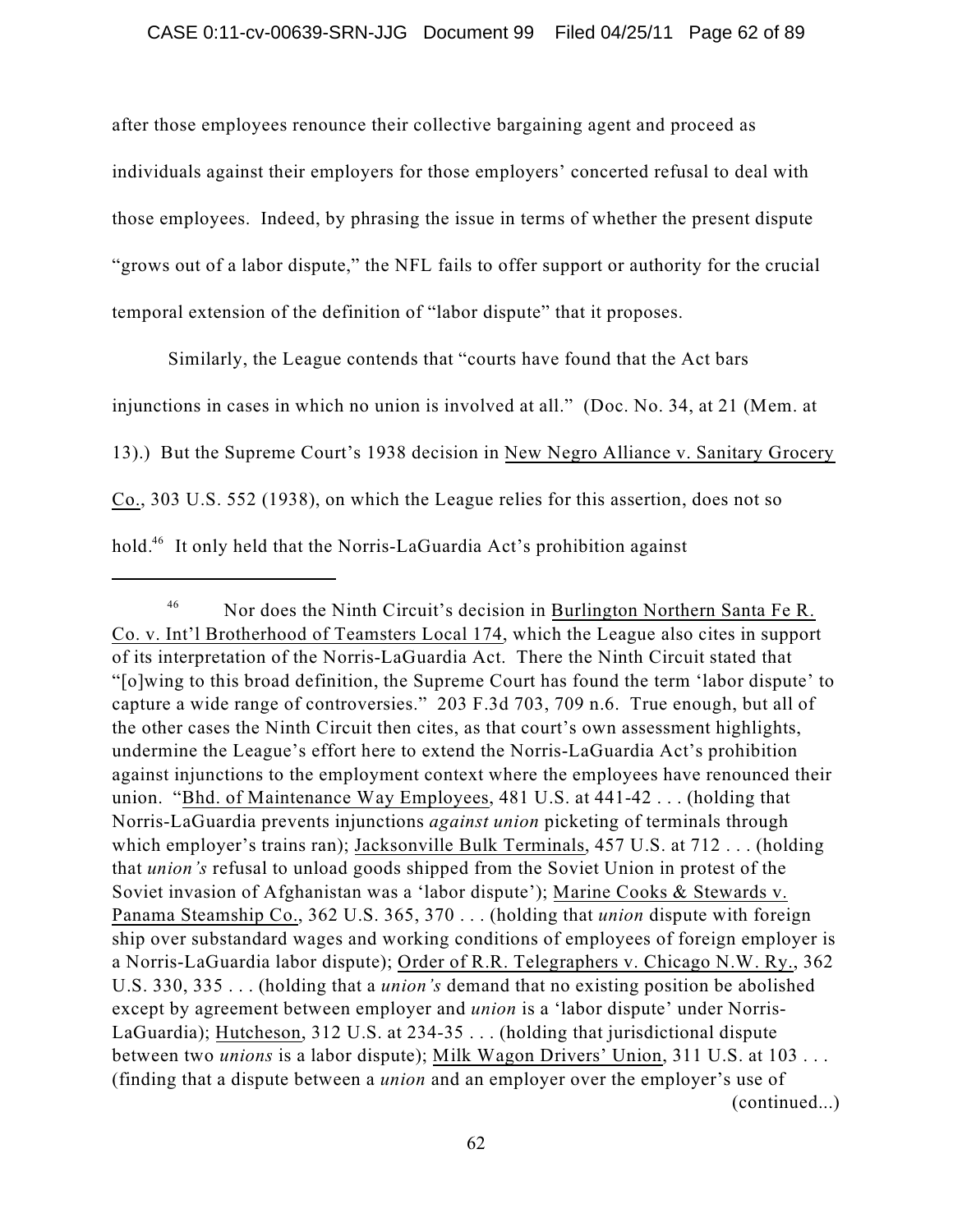### CASE 0:11-cv-00639-SRN-JJG Document 99 Filed 04/25/11 Page 63 of 89

injunctions–consistent with the statutory definition's broad but not unlimited reach–extends beyond the immediate employer-employee relationship to also preclude an injunction against an organization of African-Americans that was picketing the employer, but had no relationship with the employees other than its desire to advance the cause of jobs for African-Americans.

Nor do the cases where injunctions against employers were prohibited provide authority that the Players cannot now pursue injunctive relief against the League. For example, in Chicago Midtown Milk Distributors, Inc. v. Dean Foods Co., the Seventh Circuit addressed an antitrust action brought by non-retail purchasers of dairy products (who then resold them) against two dairy producers, Dean Foods Company and Borden, Inc. 1970 WL 2761, at \*1 (July 9, 1970). In a brief, unpublished, per curiam opinion, the Seventh Circuit only concluded that the record was nonetheless sufficient to conclude "that the plaintiffs are at the least indirectly involved in the *labor dispute currently existing between the union*" and a third seller, Sidney Wanzer & Sons, which then "spread to include Dean and Borden by reason of the latters' lockout as a countermeasure against the strike of Wanzer by" the local union. Id. (emphasis added).<sup>47</sup> Hence, Midtown Milk

 $46$ (...continued)

independent vendors is a labor dispute)." 203 F.3d at 709 n.6 (emphases added) (parallel citations omitted). And in Burlington Northern itself, the Ninth Circuit vacated a preliminary injunction because the Norris-LaGuardia Act prohibited a railway from obtaining an injunction enjoining *a union* from picketing. Id. at 705-07.

The district court had issued a temporary restraining order enjoining 47 defendants from refusing to sell dairy products to the plaintiffs. Id. The Seventh Circuit ruled that a federal district court "is precluded by law from issuing 'any restraining order (continued...)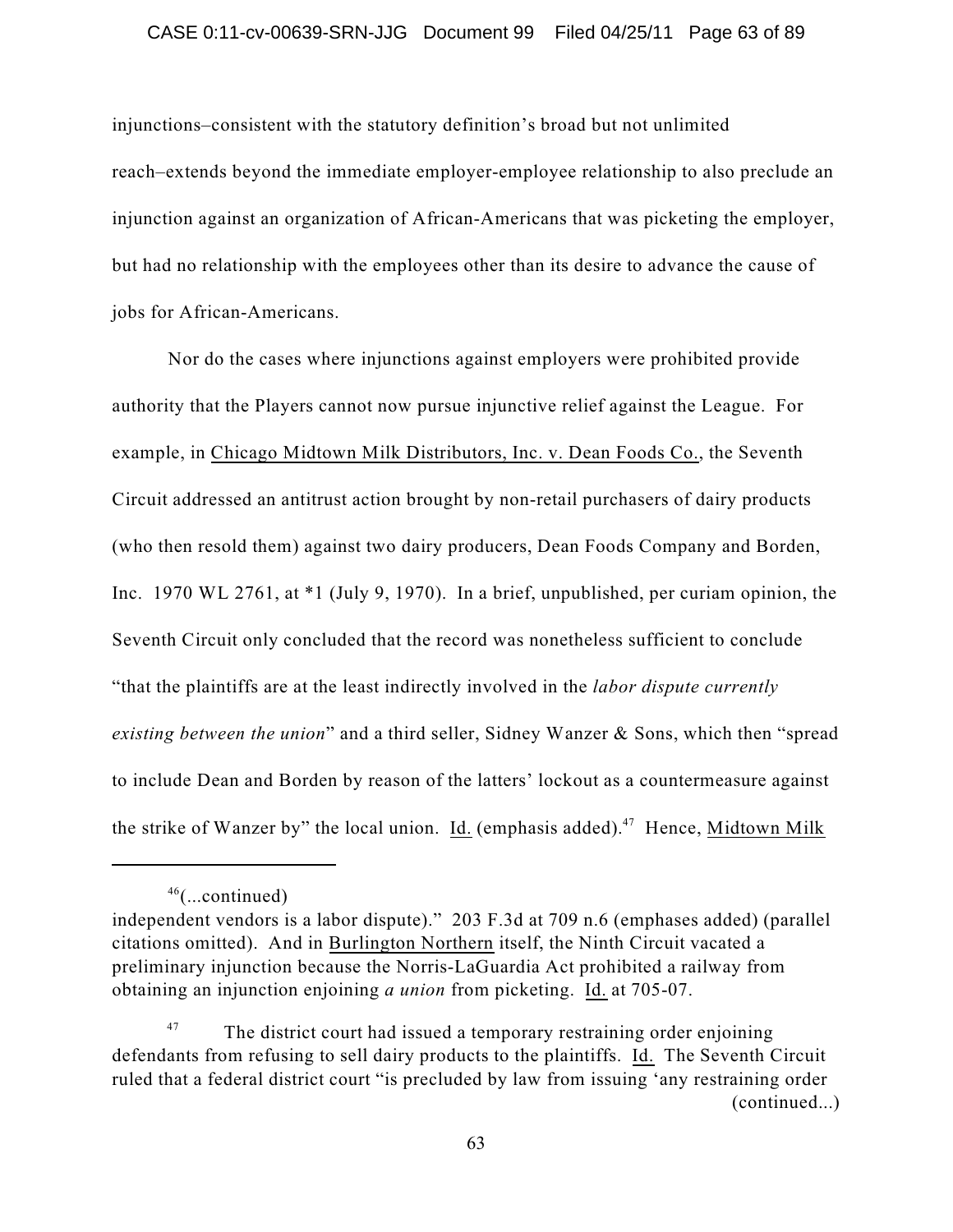is clearly distinguishable because the plaintiffs there were involved, albeit indirectly, in a labor dispute involving a union.

Likewise, the NFL, relies on Automobile Transport Chauffeurs, Etc. v. Paddock Chrysler-Plymouth, Inc., but that case concerned an injunction under the Boys Markets exception to the Norris-LaGuardia Act. 365 F. Supp. 599, 601-02 (E.D. Mo. 1973).<sup>48</sup> Thus–contrary to the NFL's contention that the Automobile Transport Chauffeurs court "held that the Norris-LaGuardia Act prohibits a court from entering an injunction against a lockout" (Doc. No. 75, at 9 (Mem. at 4))–the court instead denied the injunction not because the Norris-LaGuardia Act prohibited it, but simply because "the plaintiff has not

 $47$ (...continued)

or temporary or permanent injunction,' 29 U.S.C. § 101," because the court found that "this is a case involving or growing out of a labor dispute within the meaning of the Norris-LaGuardia Act." Id. The court, citing only the general prohibition of Section 1, did not expressly address whether Section 4(a) of that Act encompassed employer lockouts as well as employee strikes within its prohibition of issuing injunctions against "[c]easing or refusing to perform any work." 29 U.S.C. § 104(a). But even if the Seventh Circuit had expressly considered and ruled that Section 4(a) extends beyond a strike by labor to also include employer lockouts, it is clear that in Midtown Milk a "labor dispute" plainly existed at the time the plaintiffs sought to enjoin the defendants. There the court merely gave the governing statutory language–"involving or growing out of a labor dispute"–the contextually broad scope it plainly possesses to include not only the striking union, but also those, such as the plaintiffs, who were "at the least indirectly involved in the labor dispute *currently existing* between the *union*" and Wanzer. 1970 WL 2761, at \*1. Here, however, the labor dispute has ended, the Players having dissolved their union as their collective bargaining agent.

In Boys Markets, Inc. v. Retail Clerks Union, Local 770, the Supreme Court 48 recognized a limited exception to the prohibition against injunctive relief in labor disputes where parties to a collective bargaining agreement had agreed to arbitrate their disputes. 398 U.S. 235, 253-54 (1970). The Court thus permitted injunctions to enforce that agreement by requiring the recalcitrant party to comply with their agreement, provided, of course, that "issuance of an injunction would be warranted under ordinary principles of equity," including the requirement of irreparable harm. Id. at 254.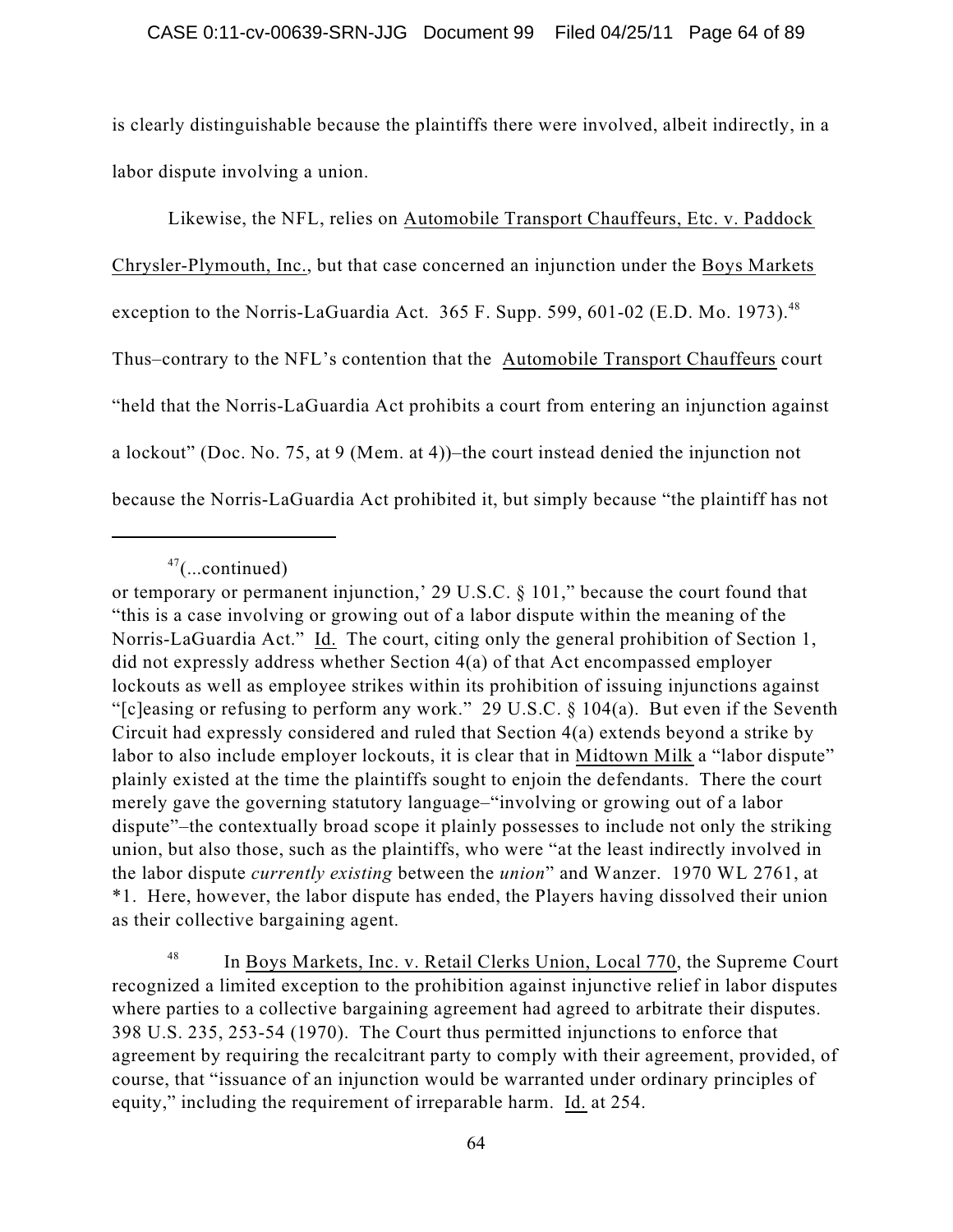### CASE 0:11-cv-00639-SRN-JJG Document 99 Filed 04/25/11 Page 65 of 89

met the requirements for injunctive relief against concerted activity as provided by Section 7 of the Norris-LaGuardia Act and Section 301(a) of the Labor Management Relations Act as interpreted by the United States Supreme Court in Boys Markets, Inc. v. Retail Clerks, 398 U.S. 235 . . . (1970)." 365 F. Supp. at 601-02.<sup>49</sup>

The other cases on which the NFL relies also are confined to situations where a labor dispute presently existed and the courts simply applied the Norris-LaGuardia Act's broad language to also encompass individuals or entities beyond those that were the immediate parties to the labor dispute, that is, the employer and employees. In Plumbers & Steamfitters Local 598 v. Morris, the court likewise addressed an antitrust action by a union and its employees against their employers and a multiemployer collective bargaining agent. 511 F. Supp. 1298, 1303 (E.D. Wash. 1981). There, the court concluded that, under the circumstances, "any indirect effect on competition" fell "within the context of a collective bargaining relationship," such that "Defendants would be entitled to claim [the] nonstatutory exemption."  $\underline{Id}$  at 1307 & n.4.<sup>50</sup> The court found that the plaintiffs "would not be entitled to an injunction" because "this case grows out of a labor dispute as defined in the Norris-LaGuardia Act." Id. at 1311. There, the dispute

Recognizing that Section 7 largely reiterates the general standard for 49 injunctive relief under Rule 65, the court found that the contract at issue "does not provide for arbitration and that the principles of equity, namely occurring and continuing breaches, irreparable injury, and the balancing of hardships, do not warrant the issuance of an injunction." 365 F. Supp. at 602.

The court's holding was confined to granting defendants' motions for 50 summary judgment (or dismissal) on the grounds that, independent of any labor law exemptions from antitrust law, Plaintiffs could not prove any violation of the antitrust laws. Id. at 1305, 1306-07.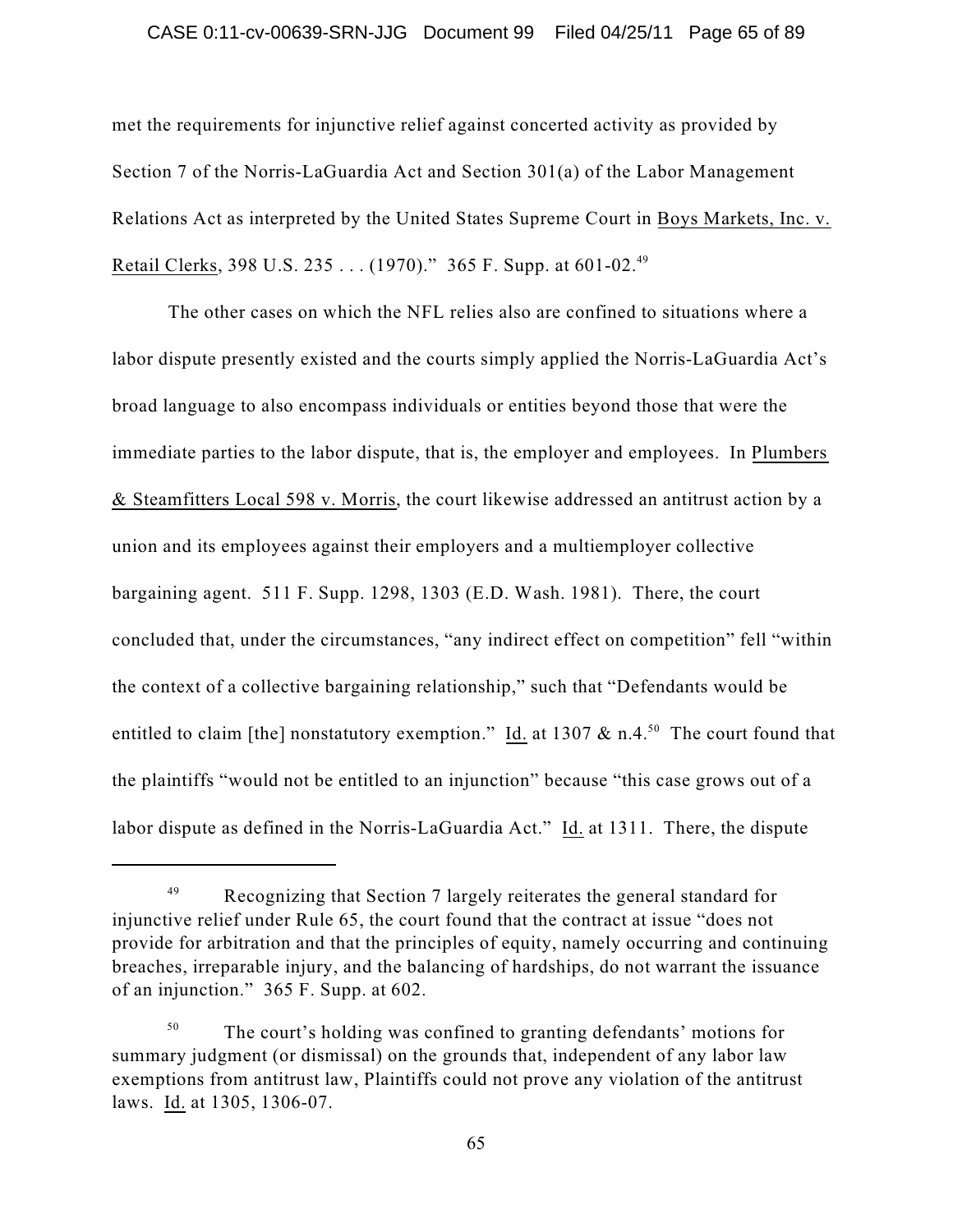was plainly in the context of an *ongoing* labor dispute–that is, a dispute (1) between on the one hand, a union and the employees it represented, and on the other hand, their employers and the multi-employer bargaining agent, and (2) within the context of a collective bargaining agreement. Id. at 1303-04 (explaining relationships between the plaintiffs and defendants and other non-party employers and employer representatives, and that parties had reached a point where the goal of collective bargaining had been "postponed").<sup>51</sup>

In sum, the League provides this Court with no controlling or even persuasive authority for its assertion that the Norris-LaGuardia Act continues to apply in the postcollective bargaining, post-union world of employment law. Any such argument would seem to run headlong into the right of employees, seemingly without exception or limitation, to choose not to organize into a union, or having been once represented by a union, to decertify that organization or otherwise disclaim its function as their negotiating

After the parties reached an "impasse" in their negotiations, each side 51 resorted to their permissible negotiating tools: the union struck all but one of the defendants, and that remaining employer, in conjunction with two others, "locked out" their employees. Id. at 1304-05. In short, insofar as the facts of Plumbers & Steamfitters are analogous to the relationship between the NFL and the Players, the analogy tracks the present dispute only until the factual situation addressed in Brown–that is, only up to the point of impasse that occurred within a collective bargaining context, but *before* the Players disclaimed the Union as their bargaining agent. There was no issue in Plumbers & Steamfitters of the union having disbanded in order to permit the individual employees the right to negotiate independently–and to do so free of the constraint of the nonstatutory labor exemptions from the antitrust laws. Recognizing that "[t]he lawfulness of conduct in the traditional economic struggle between *labor and management* is generally measured under the standards of labor law," the court thus rejected the plaintiffs attempt "to apply the Sherman Act to conduct that [the] Court determines is within the economic heart of labor-management relations." Id. at 1304 (emphasis added).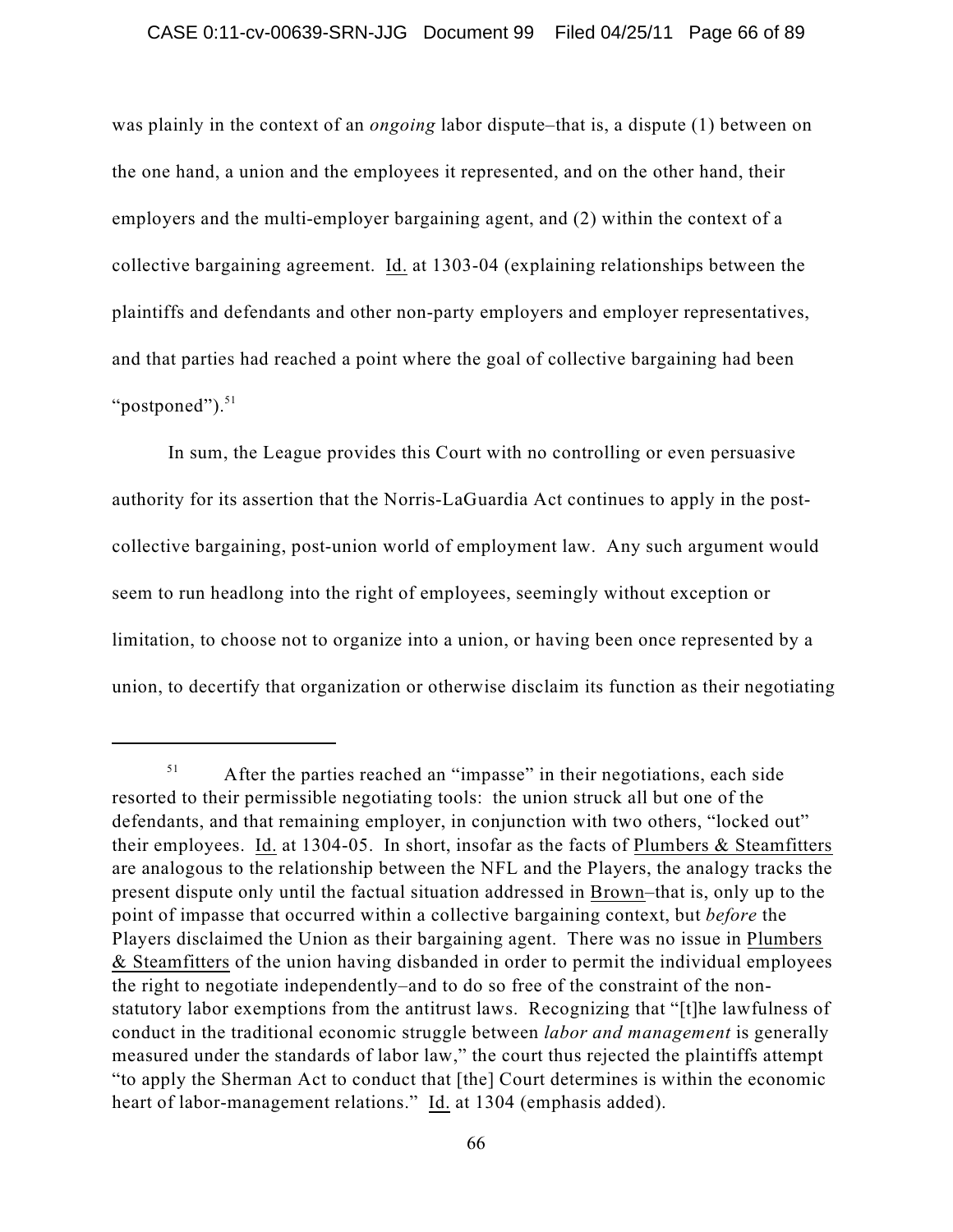### CASE 0:11-cv-00639-SRN-JJG Document 99 Filed 04/25/11 Page 67 of 89

agent. In fact, Judge Doty, in this district, came to the same conclusion in 1992. Jackson v. Nat'l Football League, 802 F. Supp. 226, 233 (D. Minn. 1992) (concluding that the Norris-LaGuardia Act "does not preclude injunctive relief in the present case because such relief will not undermine any labor policy set forth in the Act," once the bargaining relationship ended). This Court is, of course, not the first to have issued injunctive relief against the NFL despite its objections that such relief was precluded by the Norris-LaGuardia Act. White v. NFL, F. Supp. 2d , 2011 WL 706319, \*11 (D. Minn. Mar. 1, 2011) (remanding for consideration of injunctive relief in action alleging League violated SSA with respect to broadcast contracts); NFLPA v. NFL, 598 F. Supp. 2d 971, 978 (D. Minn. 2008) (extending preliminary injunction, over NFL's Norris-LaGuardia argument, against suspensions of players for alleged violations of drug policy); Mackey v.  $NFL$ , 543 F.2d 606, 622-23 ( $8<sup>th</sup>$  Cir. 1976) (affirming judgment awarding injunctive relief, over NFL's Norris-LaGuardia argument, that was sought by the players to set aside the Rozelle Rule as an unreasonable restraint of trade).

Accordingly, this Court holds that the Norris-LaGuardia Act does not apply to the present dispute between the League and the Players, now that the Players have effectively and unequivocally elected to disband the Union and proceed individually, rather than under the labor law umbrella of collective bargaining. Thus, this Court possesses subjectmatter jurisdiction over the dispute, and the Norris-LaGuardia Act does not remove this Court's jurisdiction to award the Players the injunctive relief they presently seek.

67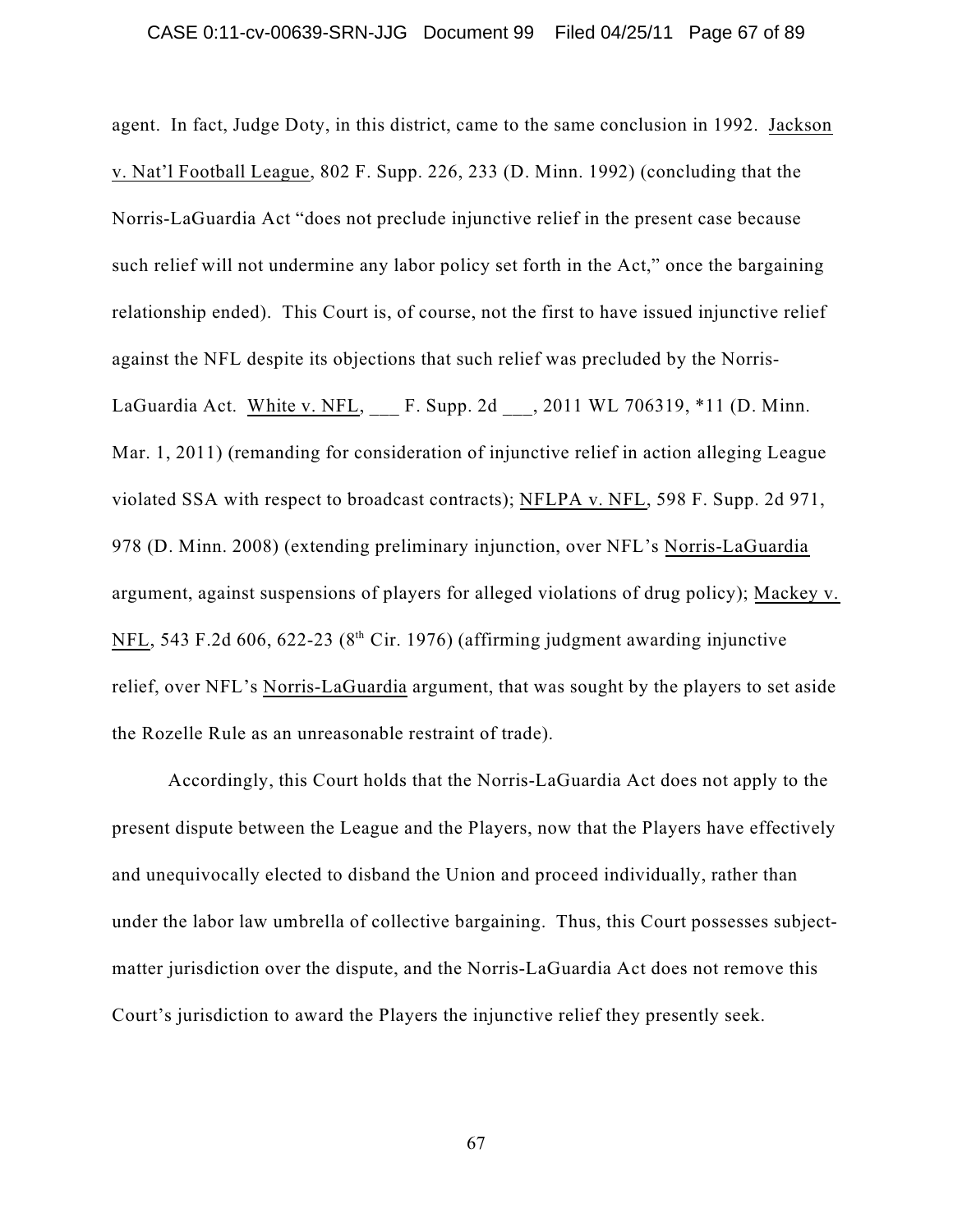# **B. A Preliminary Injunction Under Rule 65 Is Necessary To Prevent The Irreparable Harm To The Players**

As addressed above, this Court has jurisdiction of the overall dispute and there is no need to refer any issue to the NLRB. Having satisfied itself that the Norris-LaGuardia Act does not remove its jurisdiction to award injunctive relief here, this Court now addresses whether the Players' motions for a preliminary injunction are warranted under Rule  $65.^{52}$ 

At the outset, this Court clarifies that the present motion for injunctive relief differs from that in a typical case in which a plaintiff seeks a preliminary injunction. For example, in a patent infringement action, in which the claim, of course, is that the defendant is infringing the plaintiff's patent, the patentee might seek a preliminary injunction enjoining the alleged infringer from selling or distributing the infringing products. In order to grant the motion for a preliminary injunction, the court must assess the patentee's likelihood of success on its claim of infringement.

Here, however, the injunctive relief requested here is limited and does not extend to the majority of the underlying claims. In the present motion, the Brady Plaintiffs are

For purposes of the present motion, the Brady Plaintiffs and the Eller 52 Plaintiffs seek essentially the same relief here–a preliminary injunction prohibiting the League's "lockout." (Doc. Nos. 2, 58, & 60 (characterizing motion as "consistent" with that of Brady Plaintiffs.) The Eller Plaintiffs, however, are in a somewhat different factual position than the Brady Plaintiffs, who are either current or prospective Players. With the exception of Antawan Walker, who was added as a plaintiff in their First Amended Complaint, the Eller Plaintiffs are all retired Players. (Doc. No. 73, ¶¶ 13-17.) But as will be seen, this Court need not reach the Eller Plaintiffs' motion because the Court grants the Brady Plaintiffs' motion, thereby mooting the Eller Plaintiffs' request for the same relief.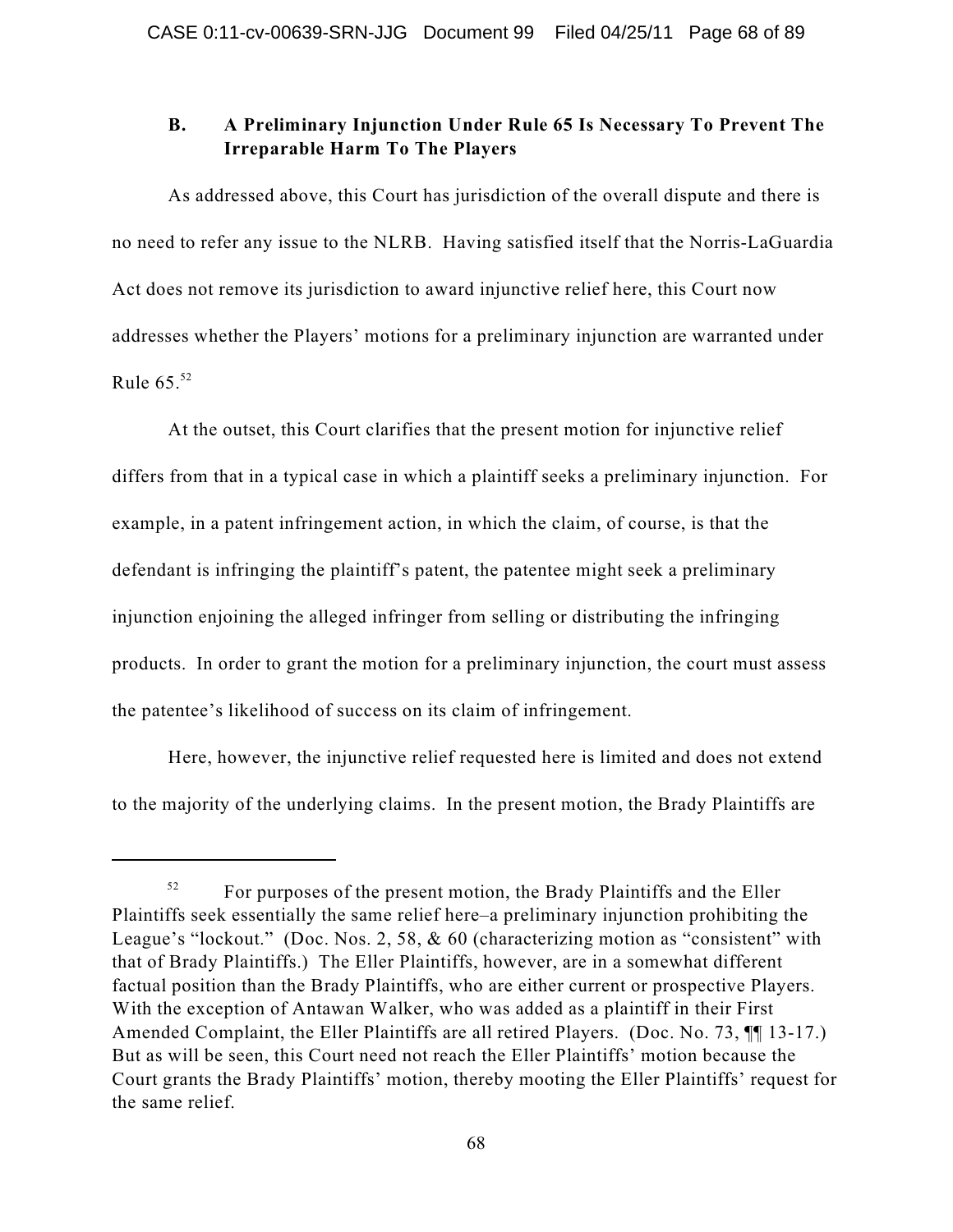not asking this Court to enjoin the NFL's Player restrictions that are alleged to violate the Sherman Act. Rather, the Brady Plaintiffs only ask this Court to enjoin the League's lockout.

A preliminary injunction "is an extraordinary remedy never awarded as a matter of right." Winter v. Natural Res. Def. Council, Inc., 555 U.S. 7, 129 S. Ct. 365, 376 (2008). In Planned Parenthood Minnesota v. Rounds, the *en banc* Eighth Circuit clarified the analysis for preliminary injunctive relief. 530 F.3d 724 (8<sup>th</sup> Cir. 2008) (*en banc*). The court noted that under its earlier *en banc* decision in Dataphase Systems, Inc. v. C L Systems, Inc., issuance of preliminary injunctive relief

depends upon a "flexible" consideration of (1) the threat of irreparable harm to the moving party; (2) balancing this harm with any injury an injunction would inflict on other interested parties; (3) the probability that the moving party would succeed on the merits; and (4) the effect on the public interest.

Rounds, 530 F.3d at 729 (citing 640 F.2d 109, 113 (8<sup>th</sup> Cir. 1981) (*en banc*)). With respect to succeeding on the merits, the Rounds court clarified that unless the movant is seeking to enjoin "government action based on presumptively reasoned democratic processes," courts "should still apply the familiar 'fair chance of prevailing' test." Id. at 732. The "fair chance" standard is less demanding than the "likely to prevail" standard applicable to injunctions sought against governmental action such as a statute, and a "fair chance of prevailing" does not require a greater than fifty per cent likelihood of prevailing on the merits. See Rounds, 530 F.3d at 731 (quoting Dataphase, 640 F.2d at 113).<sup>53</sup>

The application of the four-factor analysis must be a "flexible" one. 53 Rounds, 530 F.3d at 729 n.3. Thus any "effort to apply the probability language with (continued...)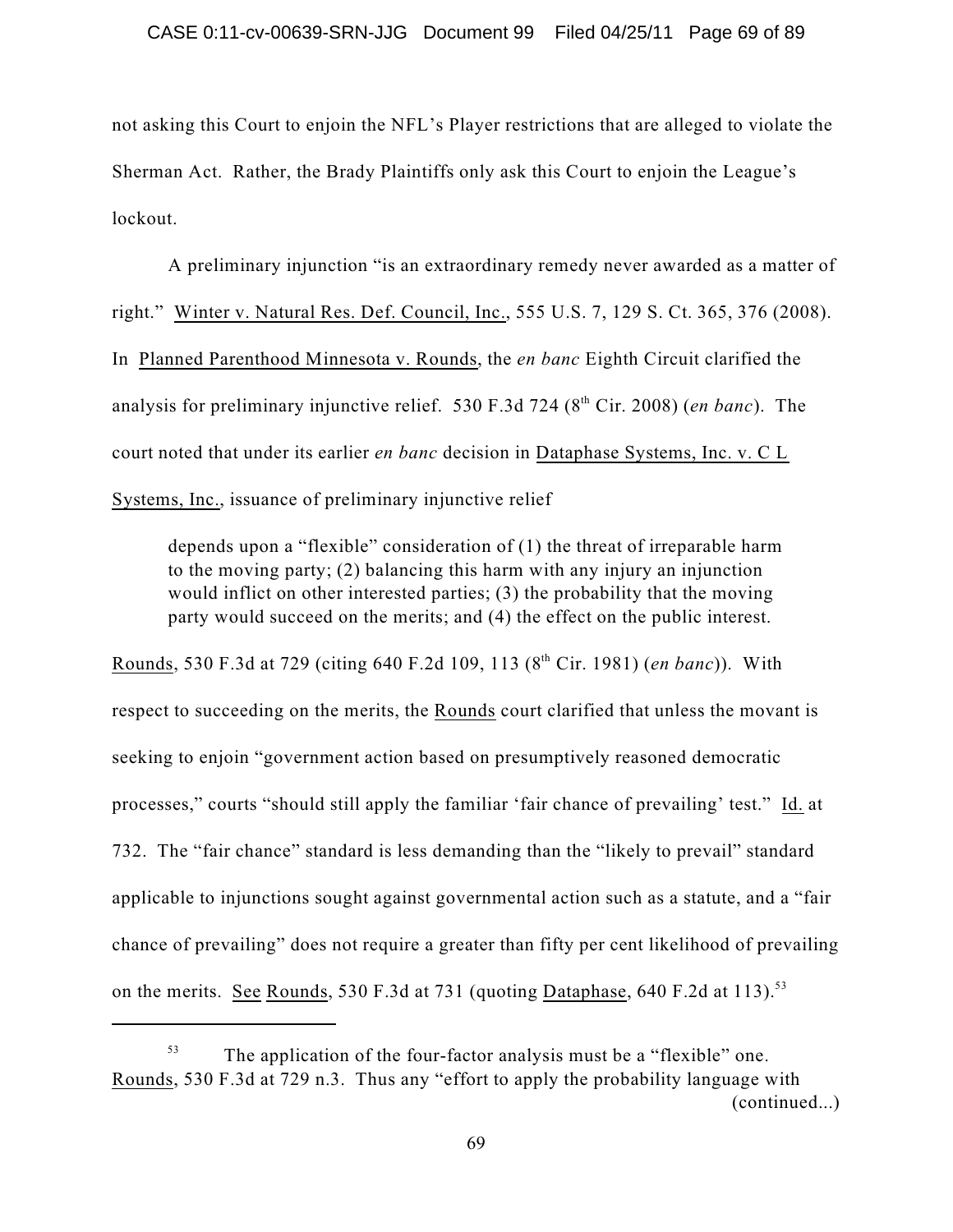The other key factor in any analysis of preliminary injunctive relief is, of course, irreparable harm. Chicago Stadium Corp. v. Scallen, 530 F.2d 204, 206 (8th Cir. 1976). Indeed, "'[t]he basis of injunctive relief in the federal courts has always been irreparable harm and inadequacy of legal remedies." Rounds, 530 F.3d at 732 n.5. Thus, lack of irreparable harm will preclude preliminary injunctive relief regardless of the other factors. Dataphase, 640 F.2d at 114 n.9 ("[T]he absence of a finding of irreparable injury is alone sufficient ground for vacating the preliminary injunction."). Therefore, to warrant a preliminary injunction, the moving party must demonstrate a sufficient threat of irreparable harm. Bandag, Inc. v. Jack's Tire & Oil, Inc., 190 F.3d 924, 926 (8th Cir. 1999) (per curiam); see, Winter, 555 U.S. 365, 129 S. Ct. at 375-76 (explaining that its "frequently reiterated standard requires plaintiffs seeking preliminary relief to demonstrate that irreparable injury is *likely* in the absence of an injunction" (emphasis in

 $53$ (...continued)

mathematical precision is misplaced." Dataphase, 640 F.2d at 113. Thus, courts usually apply a "sliding-scale" approach. See generally 11A Charles Alan Wright et al., Federal Practice and Procedure § 2948.3 (2d ed. 1995) (explaining flexible relationship between success on the merits and irreparable injury). The Supreme Court's recent decision in Winter v. Natural Resources Defense Council, Inc. does not undermine the application of this flexible analysis here. In Winter, the Court held that the requisite showing of irreparable harm may not be lessened to a mere "'possibility' of irreparable harm" based upon "a strong likelihood of prevailing on the merits." 555 U.S. at \_\_, 129 S. Ct. at 375. In other words, while the overall analysis of the four relevant factors is generally a flexible one, a likelihood of actual irreparable harm remains essential and the movant's burden on that factor may not be diminished based on a strong showing of the other three factors. Id. at \, 129 S. Ct. at 391-92 (Ginsburg, J., dissenting) (explaining that because "[f]lexibility is a hallmark of equity jurisdiction," the "Court has never rejected [the sliding-scale] formulation, and I do not believe it does so today"). As was discussed above and now here, the Brady Plaintiffs have made a very strong showing of irreparable harm that is not only likely, but presently ongoing, and they have more than a negligible chance of prevailing on the merits.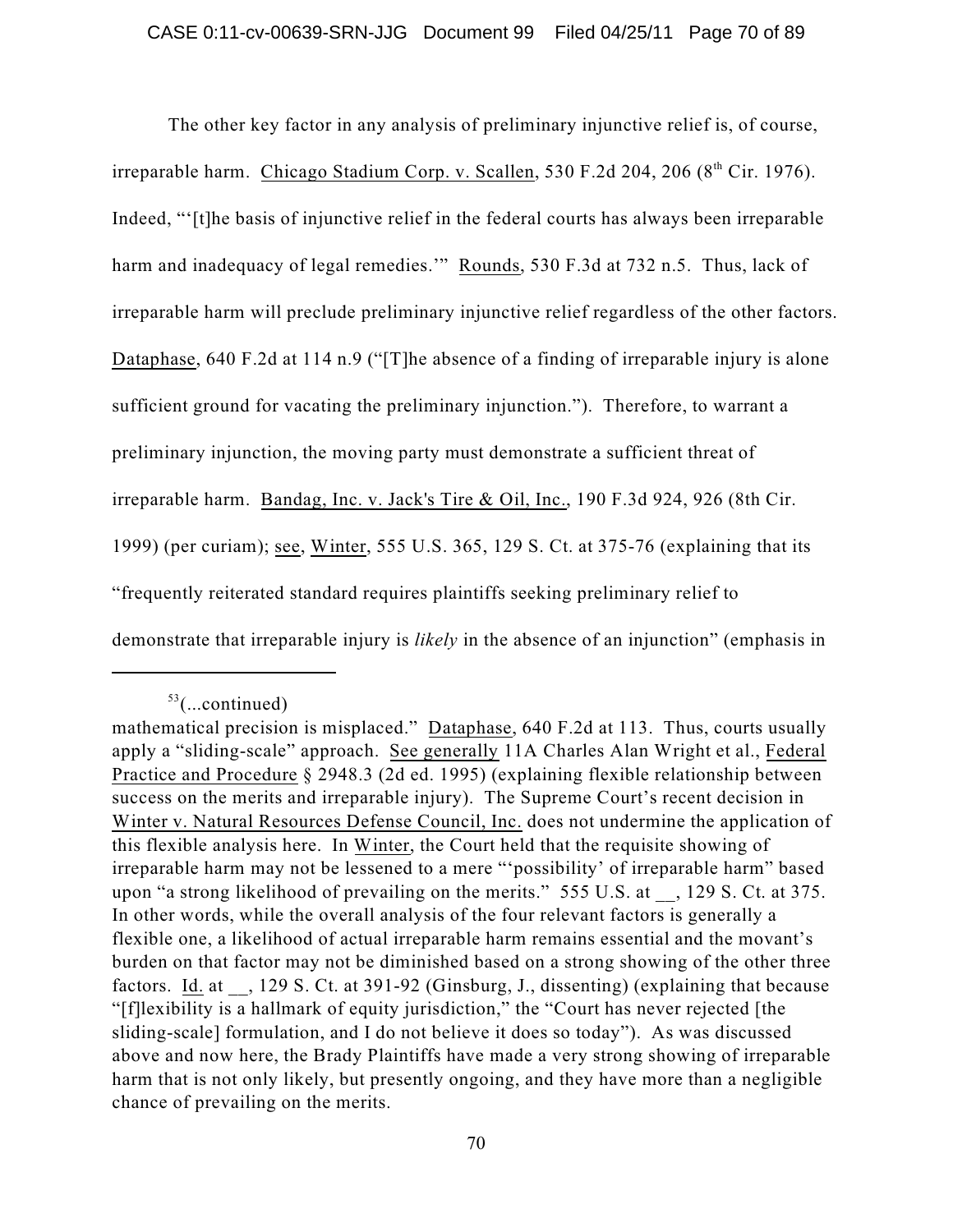original)).

Beyond these two key factors of irreparable harm and success on the merits, the other two relevant factors are the balance between that harm and the harm injunctive relief would cause to the other litigants and the public interest. Dataphase, 640 F.2d at 114; accord Watkins, Inc. v. Lewis, 346 F.3d 841, 844 (8th Cir. 2003) (quoting Dataphase). The League contends that none of the four factors relevant to the decision to award preliminary injunctive relief favor the Plaintiffs. (Doc. No. 34, at 36 (Mem. at 28).) This Court disagrees.

In applying these factors, this Court must "flexibly weigh the case's particular circumstances to determine whether the balance of equities so favors the movant that justice requires the court to intervene." Hubbard Feeds, Inc. v. Animal Feed Supplement, Inc., 182 F.3d 598, 601 (8th Cir. 1999). The burden of establishing the four Dataphase factors lies, of course, with the party seeking injunctive relief. Watkins, 346 F.3d at 844.

# **1. The Players Have Demonstrated They Are Suffering, And Will Continue To Suffer, Irreparable Harm**

Here, even on the present preliminary record, the Brady Plaintiffs have shown not only that they likely would suffer irreparable harm absent the preliminary injunction, but that they are in fact suffering such harm now.<sup>54</sup> "Irreparable harm occurs when a party has no adequate remedy at law, typically because its injuries cannot be fully compensated

As relevant here, the record discloses no genuine issues of material fact in 54 dispute. The irreparable injuries the Players are incurring are significant and, in effect, established by previous litigation. The NFL's arguments to the contrary are legally based, not factually based.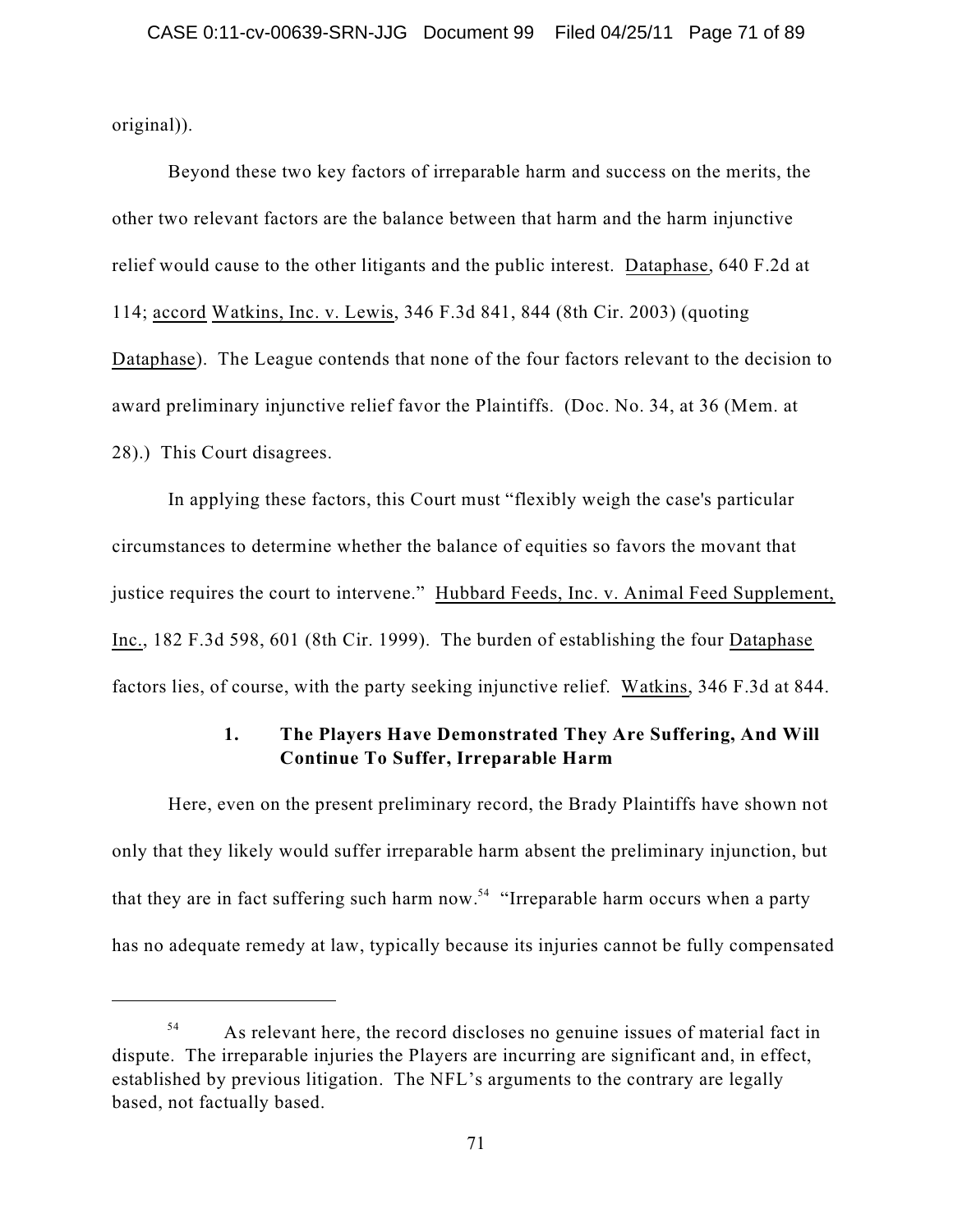through an award of damages." Gen. Motors Corp. v. Harry Brown's, LLC, 563 F.3d 312, 318-19 (8th Cir. 2009).

The NFL argues that the Players will not suffer irreparable harm in the absence of injunctive relief. While strenuously arguing that the non-statutory labor exemption bars Plaintiffs' antitrust claims, the NFL contends that if, however, the antitrust laws do apply, the availability of treble damages will adequately compensate Plaintiffs. Focusing on Plaintiffs' alleged economic injuries, the NFL argues that any deprivation of contracted salaries or bonuses is "obviously compensable in monetary damages." (Doc. No. 34, at 51 (Mem. at 43).) As to Plaintiffs' alleged non-economic injuries, the NFL impliedly argues that the Players will suffer no harm from career-ending injury or physical wear and tear, if they are locked out of the season. (Id.) Finally, the NFL contends that there is no merit to the Players' claim that "they face immediate irreparable harm in not being able to practice with or work out with their teammates." (Id. at 52 (Mem. at 44).)

This Court finds the NFL's arguments unpersuasive. The Court recognizes that the employment relationship between the parties reflects a commercial enterprise producing substantial income for both parties. But the particular facts of this case refute any argument that damages alone would suffice to compensate the Players if this Court were not to issue such injunctive relief.

As recognized by the district court in the parties' earlier litigation in this district, the various restrictions imposed by the League over the several decades of this on-going dispute often inflict irreparable injury on the Players. Nat'l Football League Players

72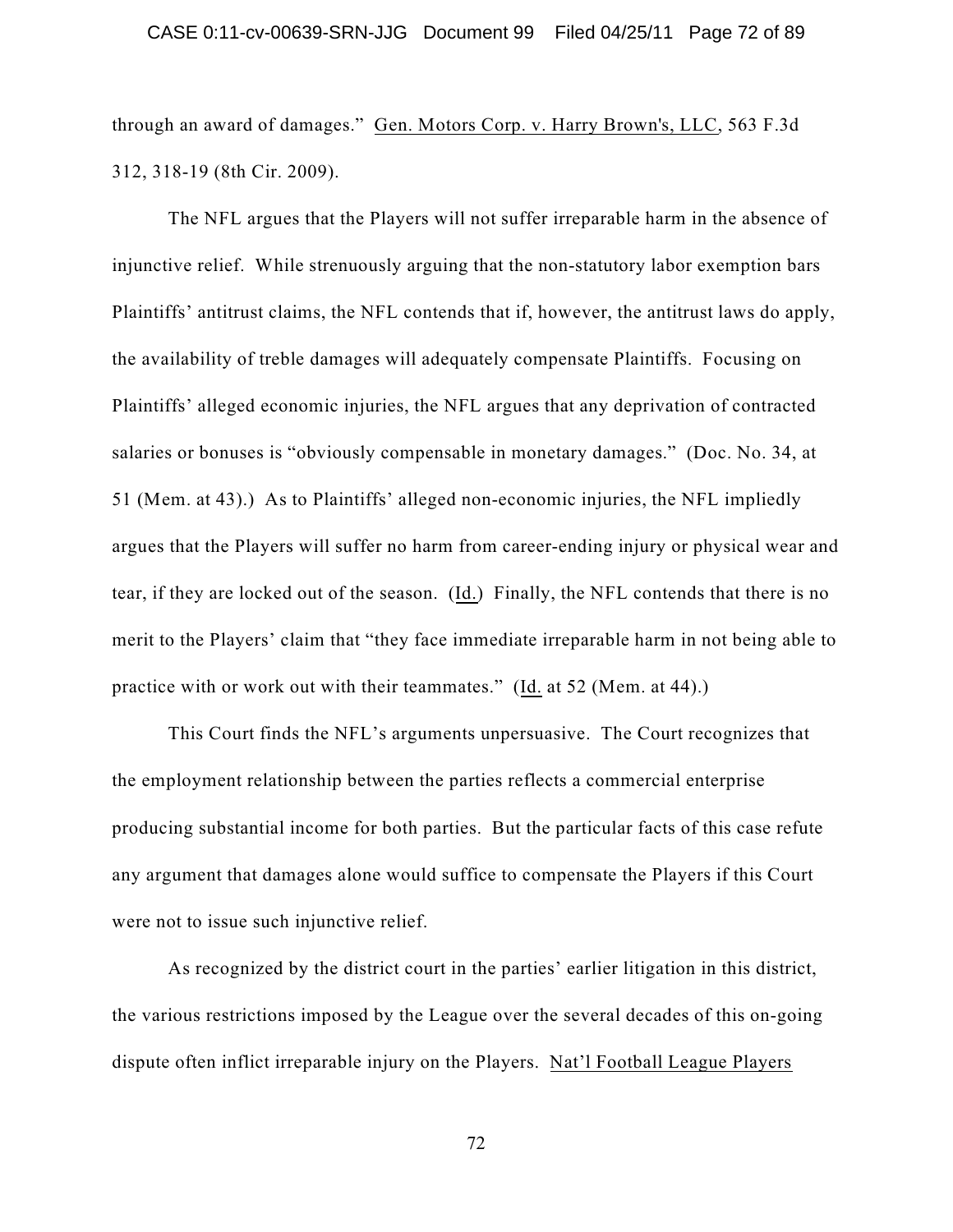Ass'n v. Nat'l Football League, 598 F. Supp.2d 971, 982 (D. Minn. 2008); Jackson v. Nat'l Football League, 802 F. Supp. 226, 231 (D. Minn. 1992); see also Powell v. Nat'l Football League, 690 F. Supp. 812, 818 (D. Minn. 1988) (denying injunctive relief for unrestricted free agency rules, but finding that at least some of the players would likely suffer irreparable injury as a result of the NFL's restriction). Specifically as to professional football players, this Court has found that "[t]he existence of irreparable injury is underscored by the undisputed brevity and precariousness of the players' careers in professional sports, particularly in the NFL." Jackson, 802 F. Supp. at 231 (citing Linseman v. World Hockey Ass'n, 439 F. Supp. 1315, 1319 (D. Conn. 1977) ("[The career of a professional athlete is more limited than that of persons engaged in almost any other occupation. Consequently the loss of even one year of playing time is very detrimental.").

Moreover, this Court has observed that the threat of irreparable harm has been found, and preliminary injunctive relief granted, in cases in which professional athletes' ability to play, or to play for their team of choice, was threatened. Id. (citing McCourt v. California Sports, 460 F. Supp. 904, 912 (E.D. Mich.1978) (enjoining operation of player reserve system and finding that hockey player suffered irreparable harm when he was traded as compensation for another player), vacated on other grounds, 600 F.2d 1193 (6th Cir.1979); Linseman, 439 F. Supp. at 1319-20 (granting injunctive relief and finding that money could not adequately compensate player for the loss of his ability to play professional hockey for one season); Bowman v. National Football League, 402 F. Supp.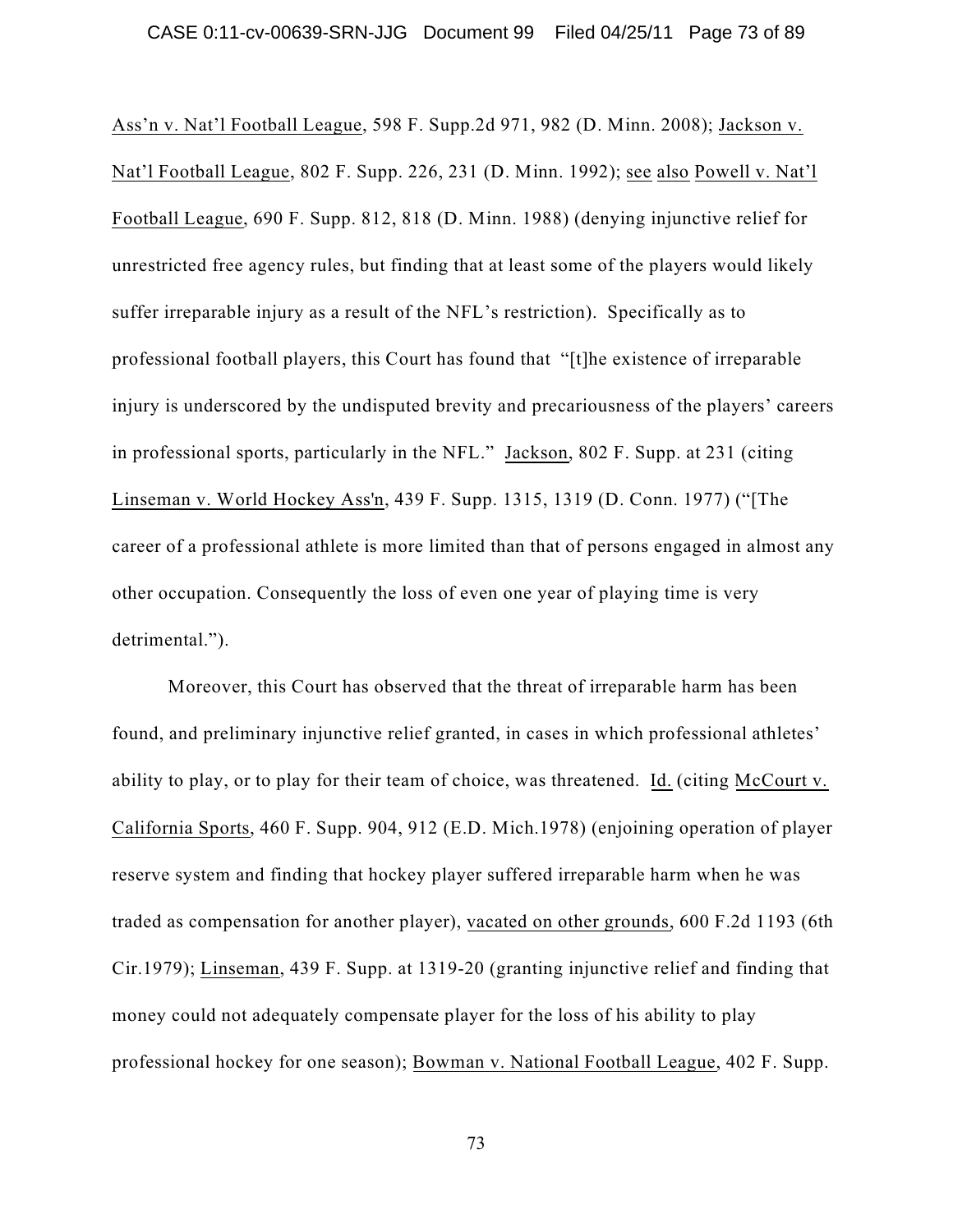754, 756 (D. Minn. 1975) (recognizing players suffered irreparable harm when the NFL's boycott of former World Football League players prevented them from playing); Denver Rockets v. All-Pro Management, Inc., 325 F. Supp. 1049, 1057 (C.D. Cal. 1971) (enjoining NBA rule that prohibited players from signing with NBA until four years after high school graduation and recognizing that "a professional basketball player has a very limited career")).

Once again, the threat of harm shown by the Brady Plaintiffs here, including lost playing time, constitutes irreparable harm. Declarations submitted by the Brady Plaintiffs in support of the instant motion attest to the likelihood of both collective and individualized harm occasioned by a lockout. Richard Berthelsen, the NFLPA's General Counsel, contends that this harm is not fully compensable by damages, due to the relatively short careers of most NFL players. (Berthelsen Decl. ¶ 29.) Moreover, players' unique abilities and circumstances compound the difficulty in determining the salary and benefits that each player might have earned in a competitive market. (Id.) A common refrain in the declarations offered by the Brady Plaintiffs' agents and others is that the careers of NFL players are of short duration, typically less than four years. (Bauer Decl. ¶ 11; Agnone Decl. ¶ 9; Berthelsen Decl. ¶ 30; Condon Decl. ¶ 12; Cornrich Decl. ¶ 7; McElroy Decl. ¶ 13; Schwartz Decl. ¶ 14.)

Plaintiffs contend that the brevity of professional football players' careers is due to both the ever-present risk of career-ending injury and the constant physical wear and tear on players' bodies – risks faced by every NFL player. (Id.) In addition, Plaintiffs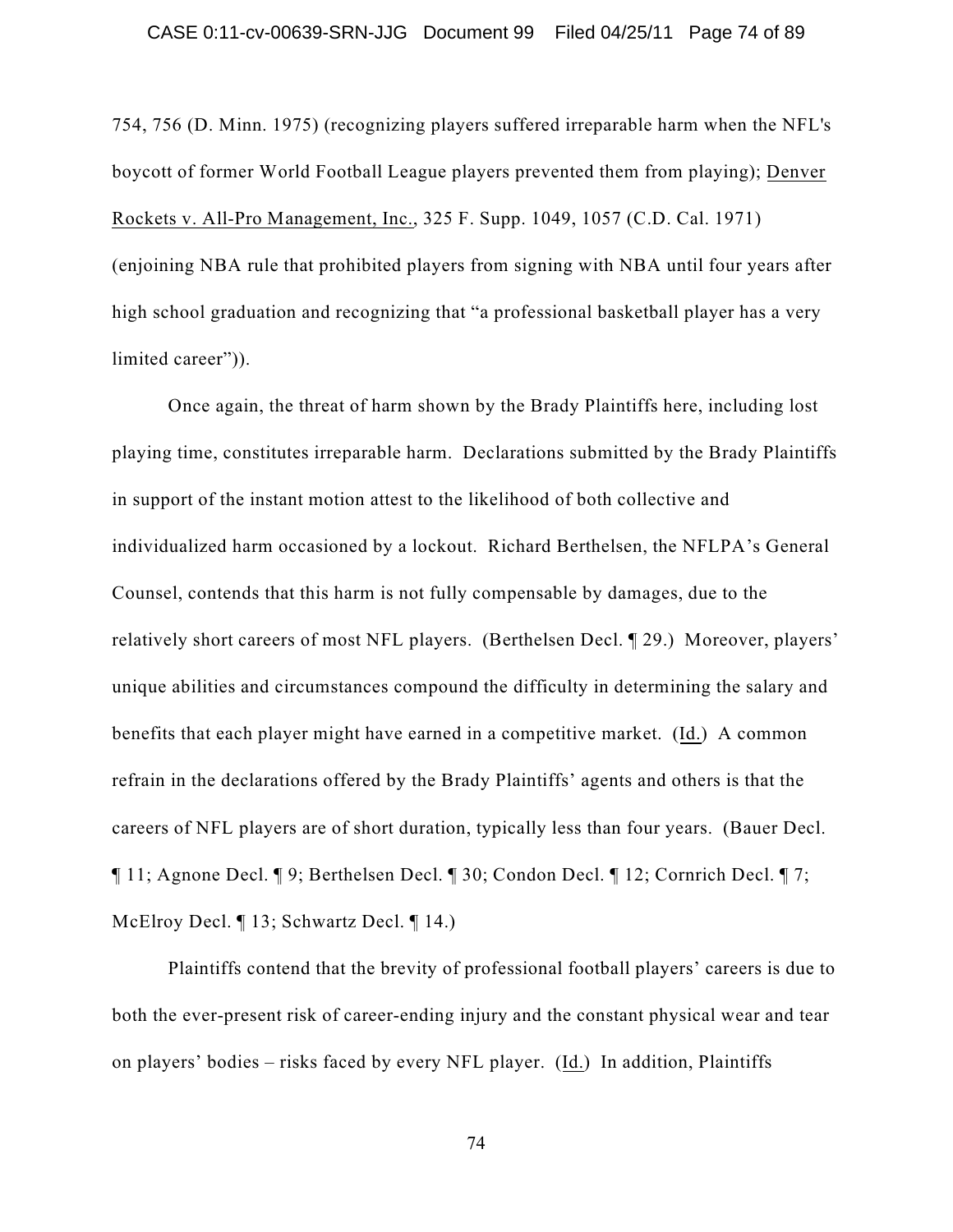maintain that they must constantly demonstrate their skill and value on the practice and playing fields. (Bauer Decl. ¶ 12; Agnone Decl. ¶ 10; Berthelsen Decl. ¶ 31; Condon Decl. ¶ 14; Cornrich Decl. ¶ 8; McElroy Decl. ¶ 14; Schwartz Decl. ¶ 15.) Because of this constant pressure to prove their physical and economic worth, Plaintiffs submit that the loss of an entire year in a short professional athletic career cannot be recaptured. (Bauer Decl. ¶ 12; Agnone Decl. ¶ 10; Berthelsen Decl. ¶¶ 31 35; Condon Decl. ¶ 13; Cornrich Decl. ¶ 8; McElroy Decl. ¶ 14; Schwartz Decl. ¶ 15; Decl. of Donald Yee ¶ 8.) Moreover, time spent off the playing and practice fields diminishes players' skills. (Bauer Decl. ¶ 12; Agnone Decl. ¶ 10; Berthelsen Decl. ¶ 31; Condon Decl. ¶ 13; Cornrich Decl. ¶ 8; Schwartz Decl. ¶ 15; Yee Decl. ¶ 8.) In the course of sitting out a season, this diminishment in skills could shorten or end the careers of some players. (Agnone Decl. ¶ 10; Condon Decl. ¶ 13; Cornrich Decl. ¶ 8; McElroy Decl. ¶ 14; Schwartz Decl.  $\P$  15.) Thus, there is no dispute that, based on the typically short duration of their professional careers and the constant risk of injury, Plaintiffs have shown it likely that they will suffer irreparable harm if injunctive relief is not granted.

Plaintiffs have also demonstrated the threat of more particularized irreparable harm related to their status as free agents, under-contract players, or rookies. Plaintiffs Vincent Jackson, Logan Mankins, Peyton Manning, Ben Leber and Mike Vrabel, are not under the terms of a current contract, and are ostensibly free agents. An unrestricted free agent is free to negotiate and sign with any team in the NFL–a status which typically entails more competition for a player's services, and therefore, higher compensation.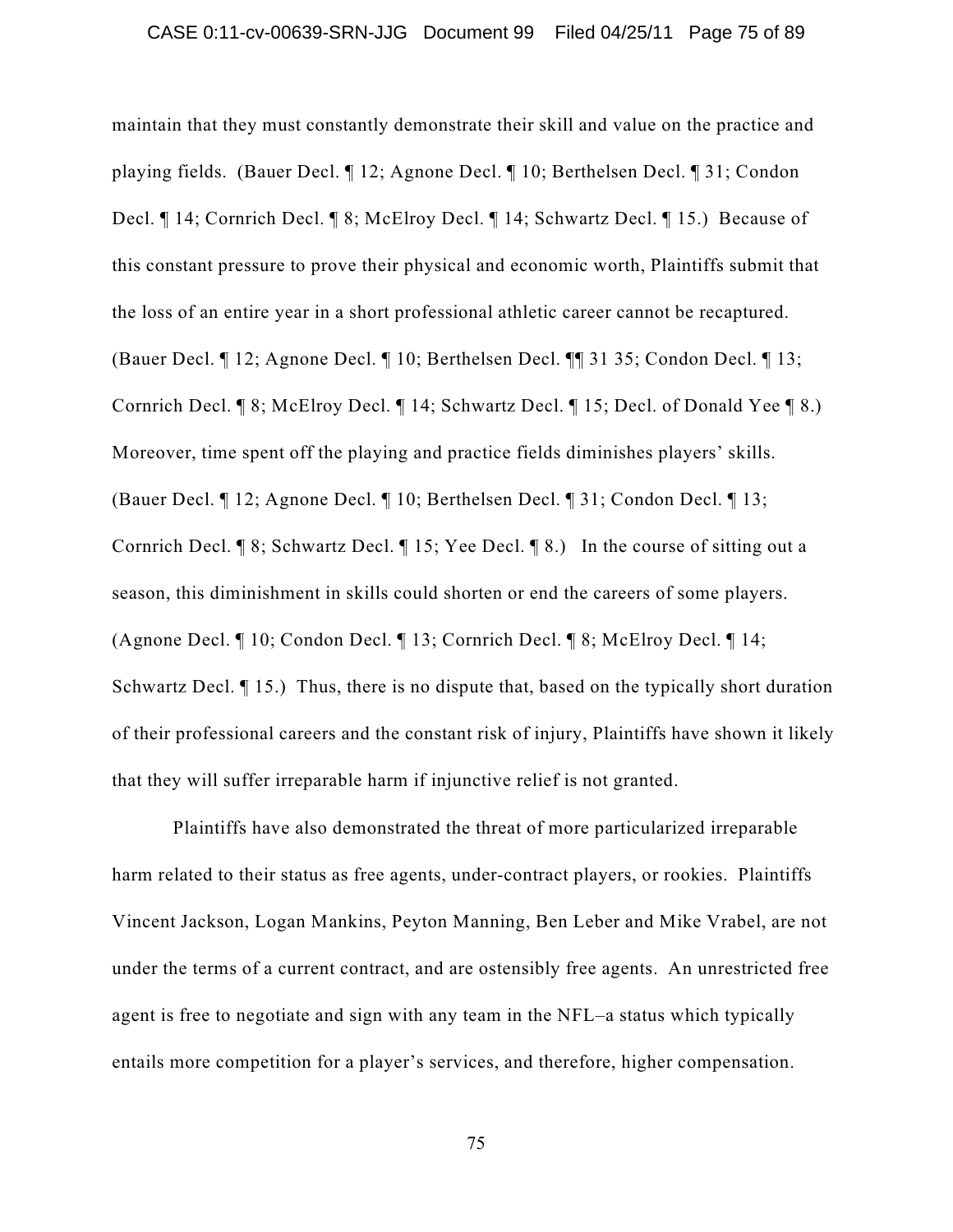(See McElroy Decl. ¶ 7.) Under a lockout, however, these five free agent players are in a state of contractual limbo, unable to negotiate a contract with any team. The employment contracts for Jackson, Mankins, Manning, Leber and Vrabel expired on March 3, 2011. (See Schwartz Decl. ¶ 11; Bauer Decl. ¶ 6; Condon Decl. ¶¶ 3-4; McElroy Decl. ¶¶ 3, 7; Cornrich Decl. ¶¶ 4-5.) However, just a few weeks prior to the expiration of three of these five players' contracts, their respective teams sought to change the players' status. Peyton Manning received a letter from his team, the Indianapolis Colts, in February 2011, purporting to designate him an "Exclusive Franchise Player" under the CBA, which would restrict him from signing a contract with any other NFL team for 2011 season. (Condon Decl. ¶ 4.) Players Jackson and Mankins received similar letters in February from their respective teams, purporting to designate them as "Franchise Players" under the CBA.<sup>55</sup> (Schwartz Decl.  $\P$  11; Bauer Decl.  $\P$  6.)

The facts as to Jackson and Mankins present a particularly compelling showing of the threat of irreparable harm. Both Jackson and Mankins, 2005 rookies, had hoped to become unrestricted free agents in 2010, but due to the NFL's opting out of the CBA in 2008, the NFL's unrestricted free agency period was increased to six years. In light of the NFL's rule change, Jackson and Mankins ultimately became restricted free agents. (See Schwartz Decl. ¶ 6; Bauer Decl. ¶ 5.) Mankins' agent contends that "the opt-out locked Mr. Mankins into a tender system of restricted free agency for the 2010 NFL

<sup>&</sup>lt;sup>55</sup> While the term "Franchise Player" was a designation under the SSA, Plaintiffs allege that there is no agreement between Defendants and Players as to the enforcement of such a term after the expiration of the SSA and CBA. (Complaint ¶ 76.)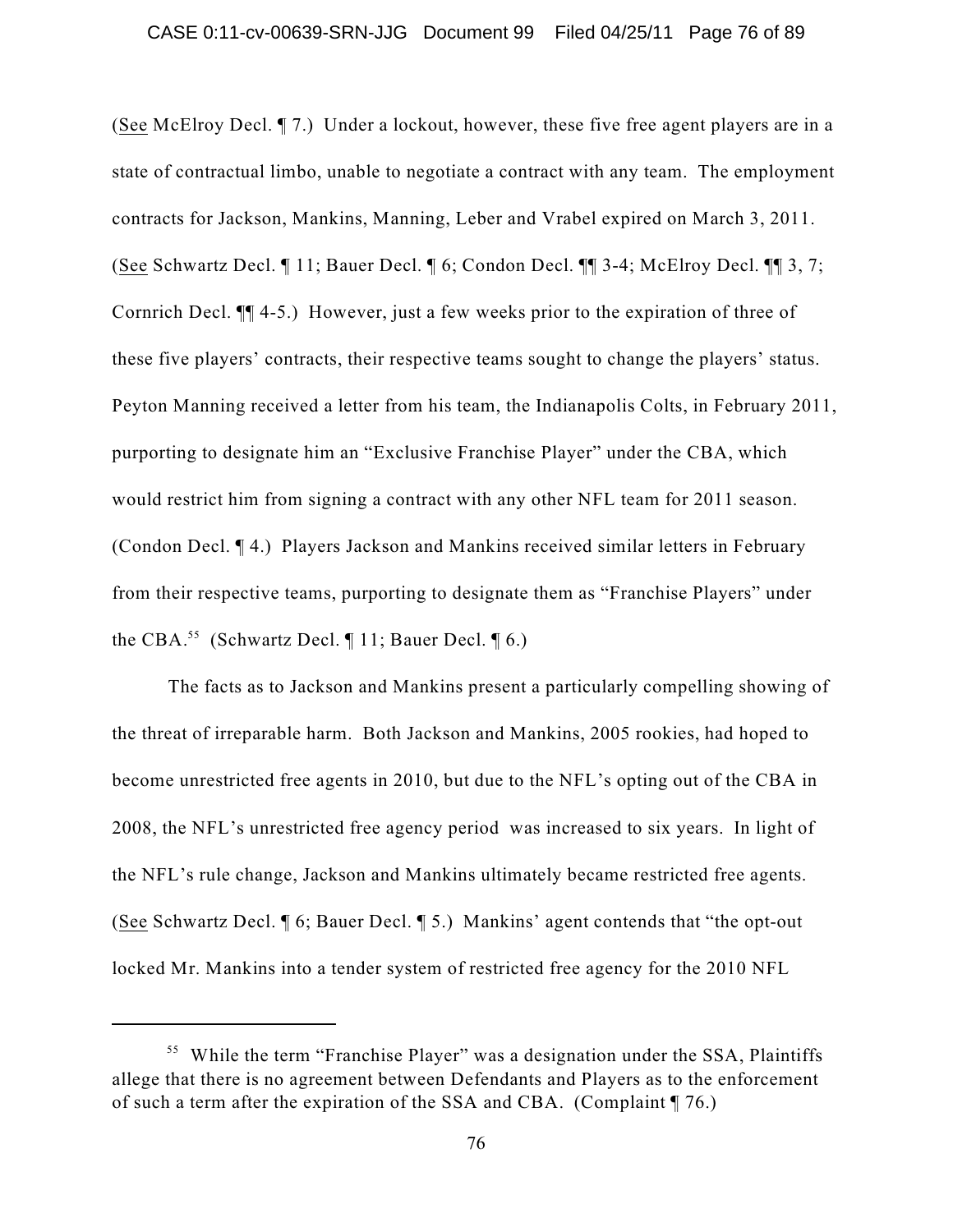#### CASE 0:11-cv-00639-SRN-JJG Document 99 Filed 04/25/11 Page 77 of 89

season under which the Patriots [Mankins' team] enjoyed the unilateral option to retain Mr. Mankins' services under a one-year contract at cost substantially below market value." (Bauer Decl. ¶ 5.)

Jackson, a 2010 restricted free agent, was similarly unable to negotiate with any teams other than the San Diego Chargers, for whom he had played since he was drafted in 2005. (Schwartz Decl. ¶ 7.) The Chargers tendered a one-year contract, reduced to the absolute minimum amount of \$682,000 for the 2010 season. Ultimately, Jackson filed a grievance against the Chargers, which was resolved by a settlement permitting Jackson to seek offers from other teams, subject to the Chargers and the other team working out a trade. (Id. ¶ 8.) Jackson subsequently negotiated a two-year tentative agreement with the Minnesota Vikings in which he would receive \$8 million, prorated for the number of games played in the 2010 season, and \$10 million in the 2011 season. The Vikings would also have agreed to no further restrictions on Jackson at the end of that period. (Id. ¶ 9.) However, because the Chargers refused to trade Jackson, he signed the Charger's minimum tender offer in order to ensure his status as a free agent at the end of the 2010 season. (Id. ¶ 10.) Jackson, who was the most valuable receiver for the Chargers for the remainder of the 2010 season, received \$280,824 in base salary for the number of games played in the season. (Id.)

Even if Manning, Mankins and Jackson are limited to negotiating with their most recent respective teams, they, like Leber and Vrabel, have shown that, under a lockout, they are unable to negotiate and market their services in any respect. A lockout "deprives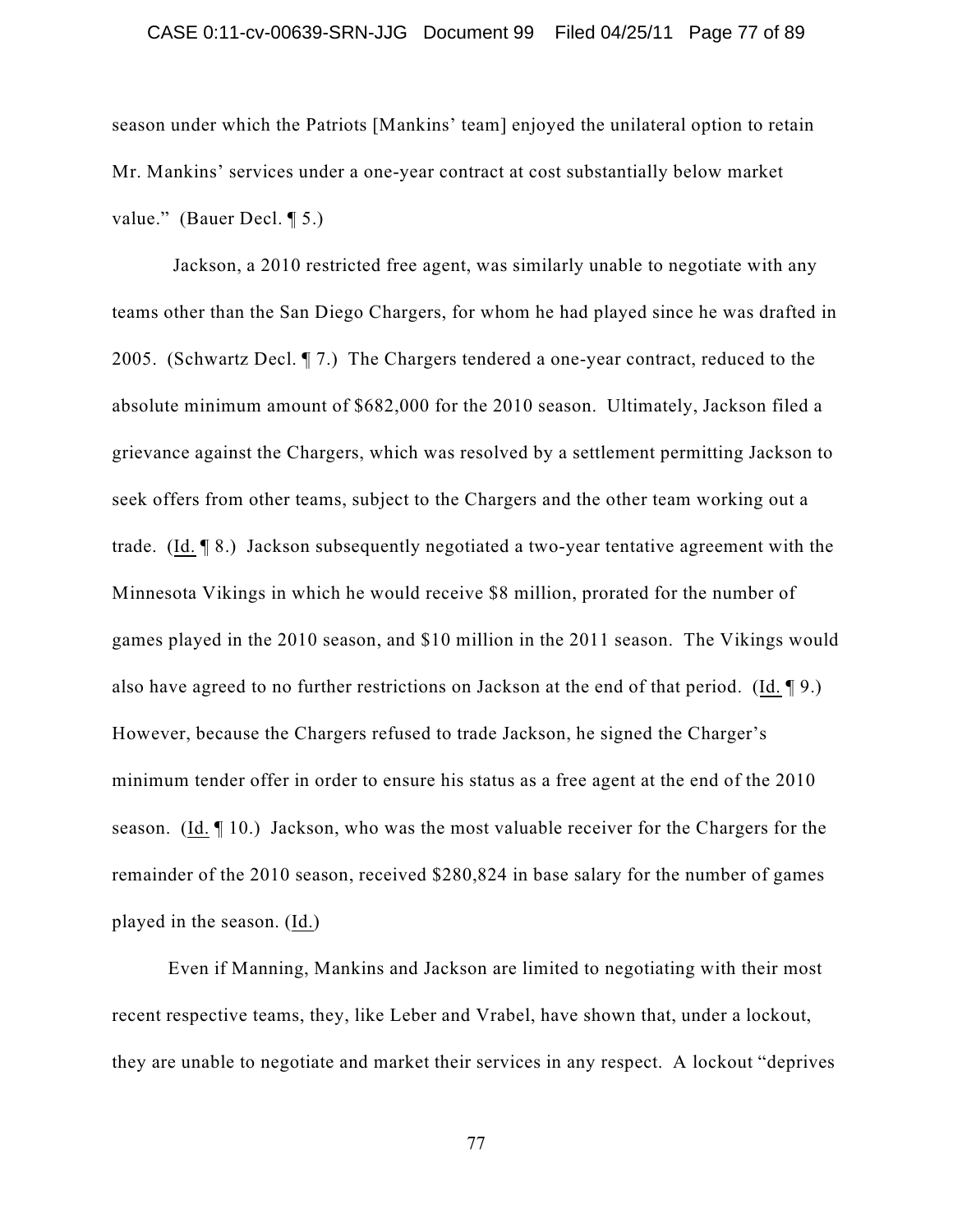#### CASE 0:11-cv-00639-SRN-JJG Document 99 Filed 04/25/11 Page 78 of 89

them of new contracts that would be negotiated in a free market, whose precise terms will be impossible to recreate." (Schwartz Decl. ¶ 16; Bauer Decl. ¶ 13; Cornrich Decl. ¶ 9.) Therefore, there can be no real dispute that all of the free agent players–Jackson, Leber, Mankins, Manning and Vrabel–have demonstrated a sufficient threat of irreparable harm warranting the issuance of injunctive relief.

In addition to the free agent Plaintiffs, rookie players contend that they face particular harms unique to their status as entering players. Entering players who are forced to forego a season, will, Plaintiffs contend, "miss out on a year of experience and exposure that comes from playing against NFL-level competition and receiving NFLlevel coaching, both of which are a must for young players." (Berthelsen Decl. ¶ 32.) Moreover, they maintain that if the 2011 season is canceled, rookies will be an unfair disadvantage when they must compete subsequently against a new group of rookies who have had the benefit of a full season's worth of active competition. (Id.; Doc. No. 8) (Decl. of John Branion) ¶ 11.) In addition, the loss of a year in a young player's career may diminish that player's value in the future, as "[y]oung players often maximize their value by negotiating extensions of their current contracts before they reach free agency." (Berthelsen Decl. ¶ 32; Branion Decl. ¶ 15.)

Plaintiff Vonn Miller, a college football player at Texas A & M, has chosen to enter the 2011 NFL draft and, as an All-American 2010, All-Big 12 honoree and Butkus Award 2010 recipient, his agent avers that he is likely to be one of the first players selected. (Branion Decl. ¶ 7.) Under a lockout, Miller's agent attests that his client will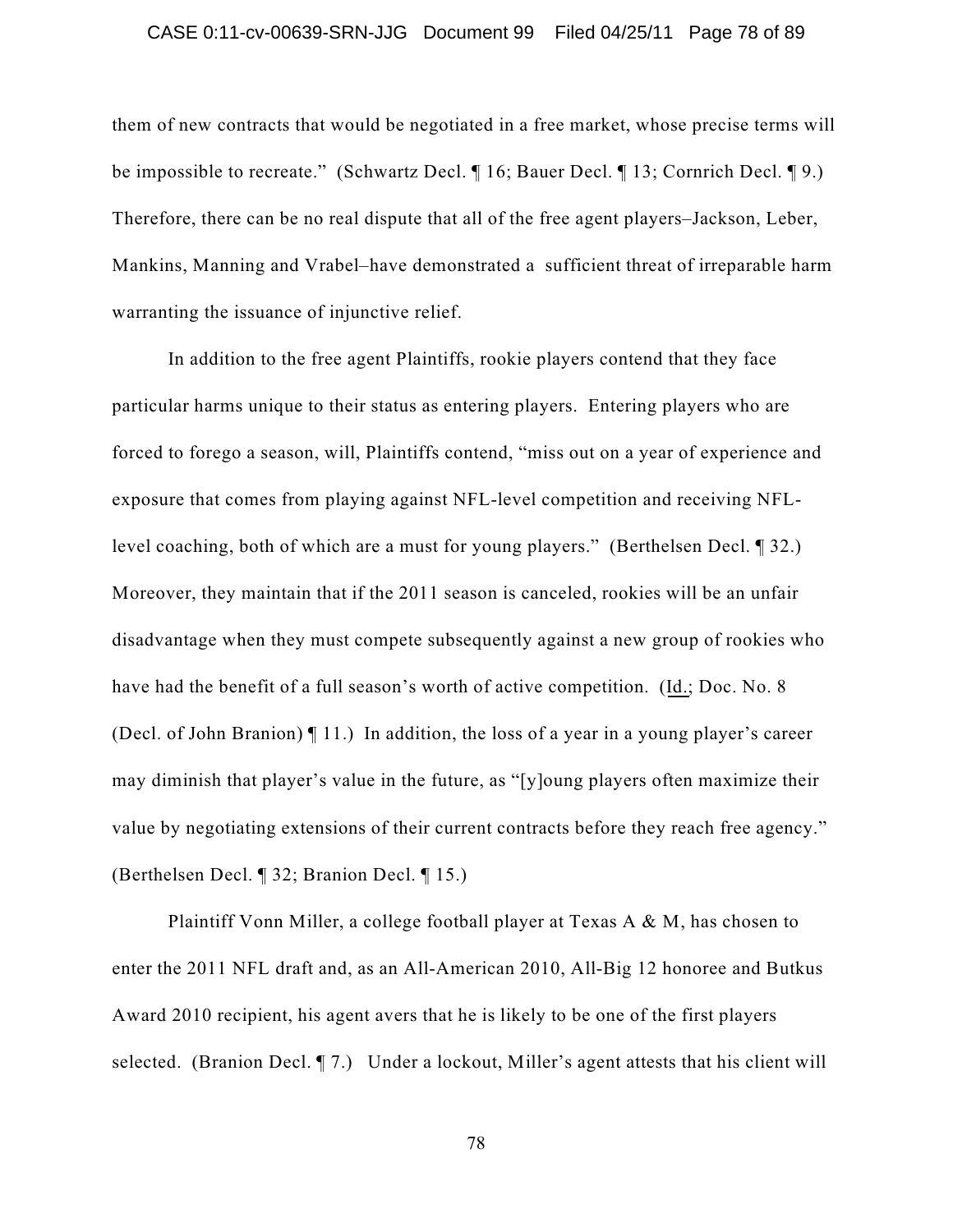#### CASE 0:11-cv-00639-SRN-JJG Document 99 Filed 04/25/11 Page 79 of 89

not only lose the experience of NFL-level competition and coaching, but, by foregoing training camp, Miller risks losing the opportunity of becoming a starting player, or even to make the team. (Branion Decl. ¶ 11.) Thus, it is clear that Plaintiffs have demonstrated a threat of irreparable harm as to rookie players.

Finally, the under-contract Plaintiffs–Tom Brady, Drew Brees, Brian Robison and Osi Umenyiora–contend that they face particular harms as well. Mr. Umenyiora, a defensive end, was selected to the Pro Bowl in 2005 and 2007, was a member of the New York Giants Superbowl championship team, and in, 2010, set the NFL record for most forced fumbles in a single season. (Agnone Decl. ¶ 3.) Because his current contract with the Giants runs through the 2012 season, Umenyiora's agent attests that the 2011 season is a critical season, both in terms of Umenyiora's performance and his ability to negotiate the terms of his next contract at a time when he most marketable. (Id. ¶ 11.) This lost opportunity, he contends, is irreparable. (Id.) Players Brady, Brees and Robison also point to Defendants' refusal to pay amounts owed under their respective contracts and the refusal to allow them to report to work in support of their showing of irreparable harm. (Yee Decl. ¶ 9; Condon Decl. ¶ 15; McElroy Decl. ¶ 16.)

In sum, the Brady Plaintiffs have met their burden of showing that it is likely that they will suffer irreparable harm absent the preliminary injunction. The facts of this case, and similar decisions by this Court and others, refute Defendants' argument that money damages alone would sufficiently compensate Plaintiffs if this Court were not to issue injunctive relief.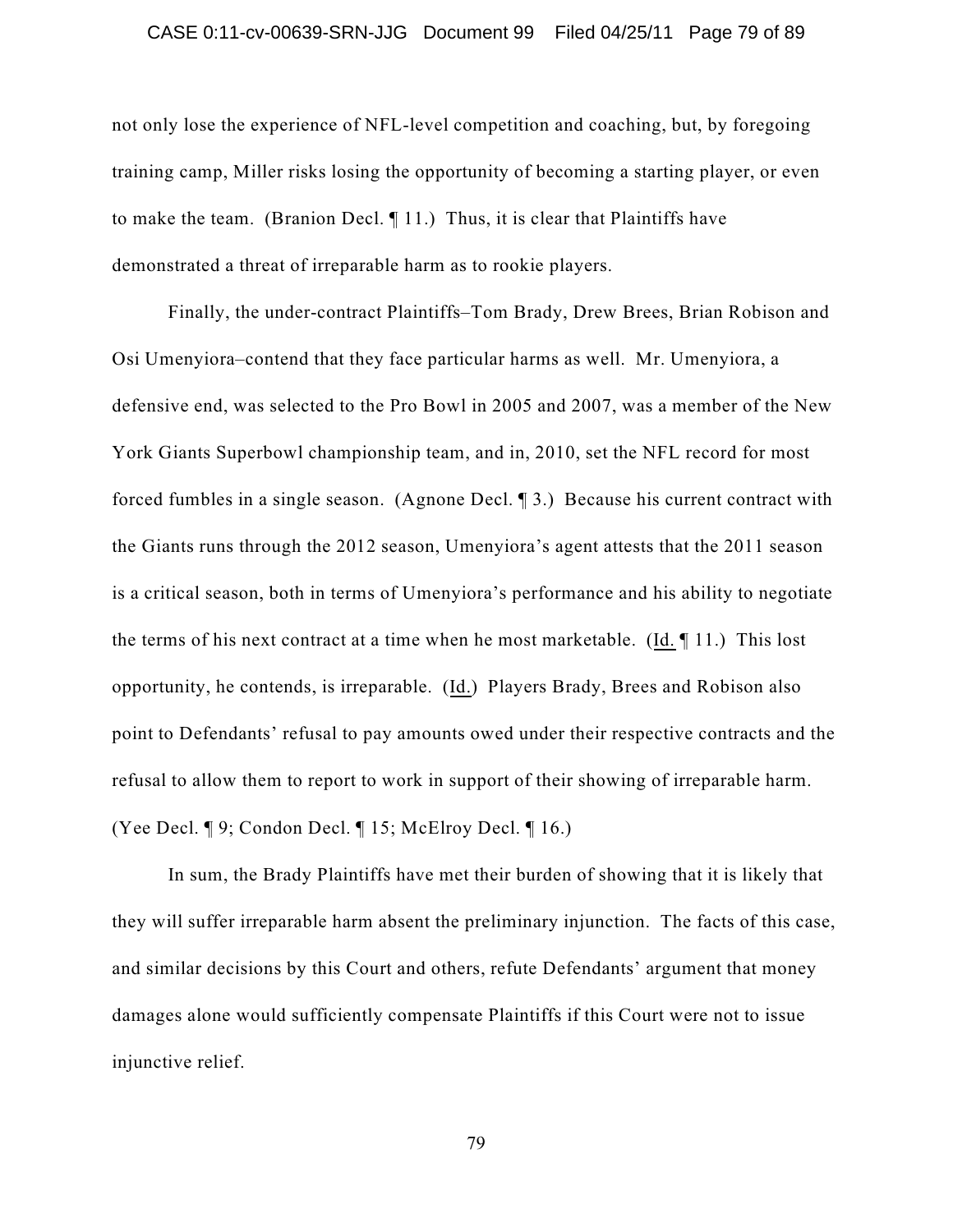# **2. The Irreparable Harm To The Players Outweighs Any Harm An Injunction Would Cause the NFL**

A related Dataphase factor requires this Court to balance the harm alleged by Plaintiffs against the harm an injunction would cause other parties. Rounds, 530 F.3d at 729 (citing Dataphase, 640 F.2d at 113). The NFL argues that the balance of harms weighs in their favor, because if the Court grants the requested injunction, the NFL "undoubtedly would be subject to additional antitrust claims." (Doc. No. 34, at 53 (Mem. at 45) (citing Ruocco Decl. ¶ 5).)

But the requested injunction at issue is confined solely to the NFL's lockout. This Court is not addressing the merits of the Players' other antitrust claims–those regarding Player restraints. This Court is not presently addressing whether the non-statutory antitrust exemption would still apply, after the NFLPA's unequivocal disclaimer of representation, to the mandatory terms of collective bargaining, that is, the terms and conditions of the Players' employment. And in issuing a *preliminary* injunction against the lockout, this Court is, of course, only ruling that the Brady Plaintiffs have a fair chance of prevailing on that particular claim. Such an injunction is not an adjudication that the NFL is liable for any antitrust violation.

The NFL's argument that an order of this Court enjoining the lockout will cause the League harm because such an order will necessarily expose them to antitrust liability is unpersuasive. Insofar as such liability would flow from the League's lockout violating the Sherman Act, the League cannot predicate harm on the results of its illegal conduct. Insofar as such liability would flow from the League being found liable on the other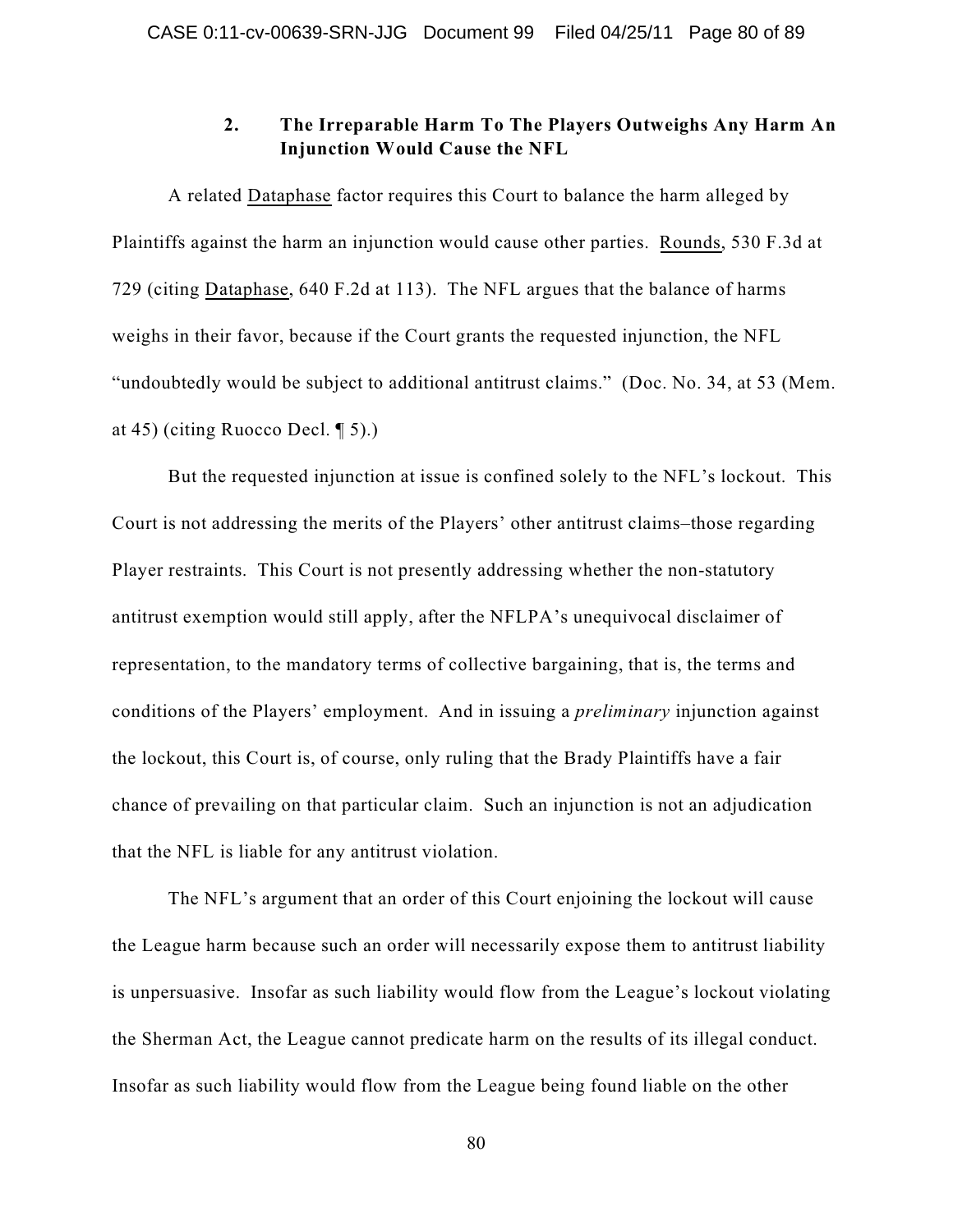#### CASE 0:11-cv-00639-SRN-JJG Document 99 Filed 04/25/11 Page 81 of 89

claims of the Brady Plaintiffs' Complaint, the alleged harm is entirely speculative as this Court is not presently addressing those claims.

The League also contends that "an injunction would lead" to "the more favorably situated teams signing the best players" and thus "harm the NFL by destroying the competitive balance that is essential" to its business. (Doc. No. 34, at 54-55 (Mem. at 46- 46).) But again, that argument rests on the misconception that an injunction against the lockout addresses the merits of the Players' antitrust claims regarding the various Player restraints such as "'restrictions on player free agency.'" (Id. (quoting Complaint, ¶ 132).) This Court is not presently addressing the merits of the antitrust claims regarding Player restrictions and is not ruling on whether the non-statutory labor exemption shields the League from such claims.

## **3. The Players Have Established A Fair Chance of Success on The Merits**

As noted above, where, as here, the movant has made a strong showing of irreparable harm, and that such injury plainly outweighs that which would be imposed on the other party if the injunction is granted, the movant need only show that they have a "fair chance of prevailing" on their claims. Planned Parenthood Minn., N.D., S.D. v. Rounds, 530 F.3d 724, 732 (8th Cir. 2008). Obviously, "[a]n injunction cannot issue if there is no chance on the merits." Mid-Am. Real Estate Co. v. Ia. Realty Co., 406 F.3d 969, 972 (8th Cir. 2005). The question is not, however, whether Plaintiffs have "prove[n] a greater than fifty percent likelihood that [they] will prevail," PCTV Gold, Inc. v. SpeedNet, LLC, 508 F.3d 1137, 1143 (8th Cir. 2007), but rather whether any of their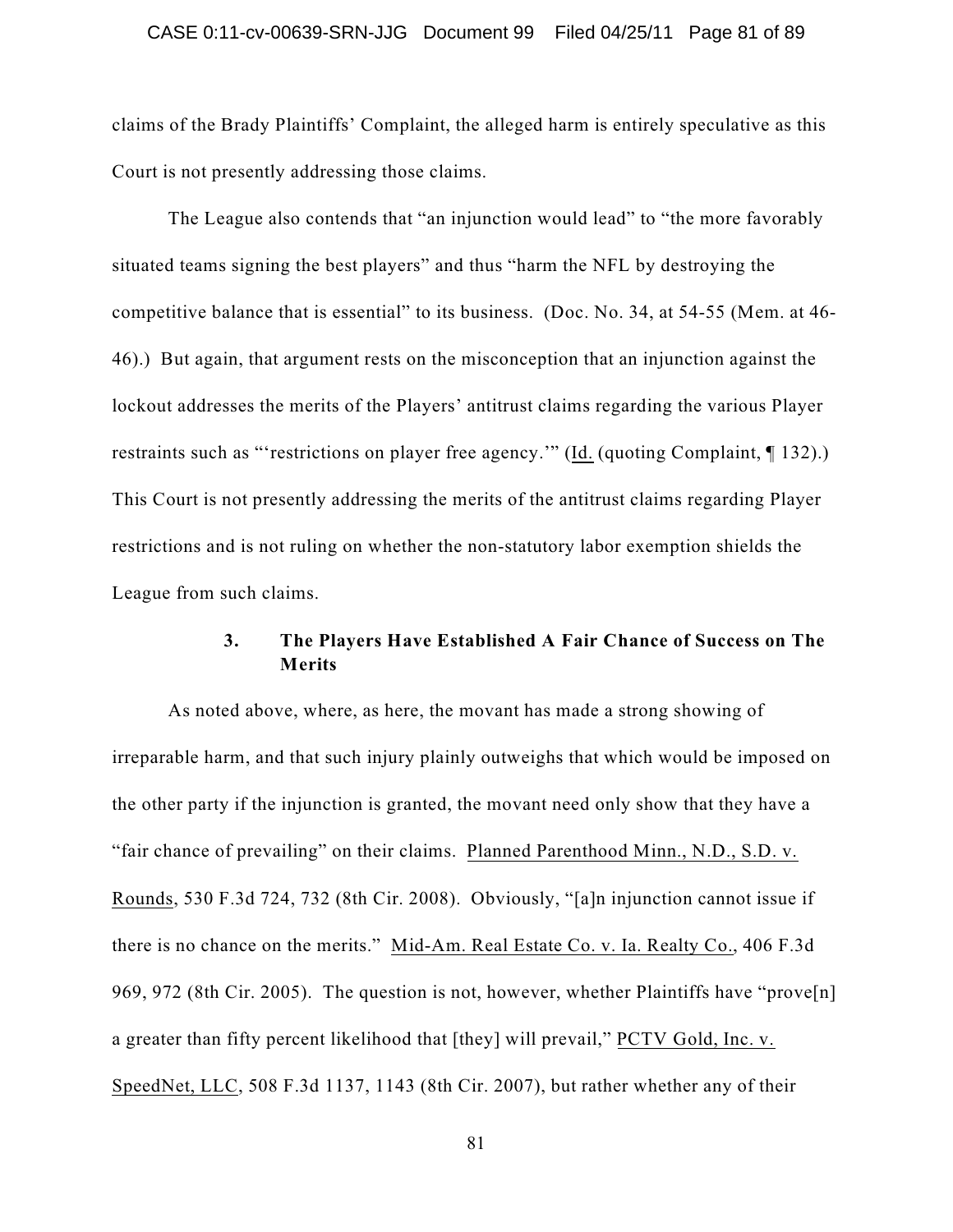#### CASE 0:11-cv-00639-SRN-JJG Document 99 Filed 04/25/11 Page 82 of 89

claims provide a "fair ground for litigation," Watkins, 346 F.3d at 844. "In considering the likelihood of the movant prevailing on the merits, a court does not decide whether the movant will ultimately win." PCTV Gold, 508 F.3d at 1143.

And as discussed in Section II.A, there are no jurisdictional impediments to this action. This Court need not defer to the NLRB to conclude that the Union's disclaimer, having been unequivocal and made in good faith, is effective to remove this action from the reach of the Norris-LaGuardia Act.

The NFL argues that the Brady Plaintiffs cannot show a likelihood of success on the merits because: (1) the nonstatutory labor exemption protects lockouts by multiemployer bargaining units; (2) the exemption continues to apply until the challenged conduct is sufficiently distant in time and in circumstances from the collective bargaining process; (3) the exemption protects the challenged lockout from antitrust scrutiny; and (4) Plaintiffs' 'waiver' argument lacks merit. (Doc. No. 34 at 10-12 (Mem. at 2-4).)

As clarified above, although the Brady Plaintiffs' Complaint asserts that various restrictions imposed by the NFL on the Players violate the Sherman Act (and that the NFL has breached certain contractual obligations), the injunctive relief requested here does not extend to the merits of most of those claims. (Doc. No. 1 (Complaint) ¶¶ 116-60 (asserting three Sherman Act claims, one claim for breach of contract, two claims for tortious interference with existing or prospective contractual relations, and one declaratory judgment claim).) Rather, the Players' motion is confined to a very precise and narrow issue regarding only one of the antitrust claims–whether the NFL may lock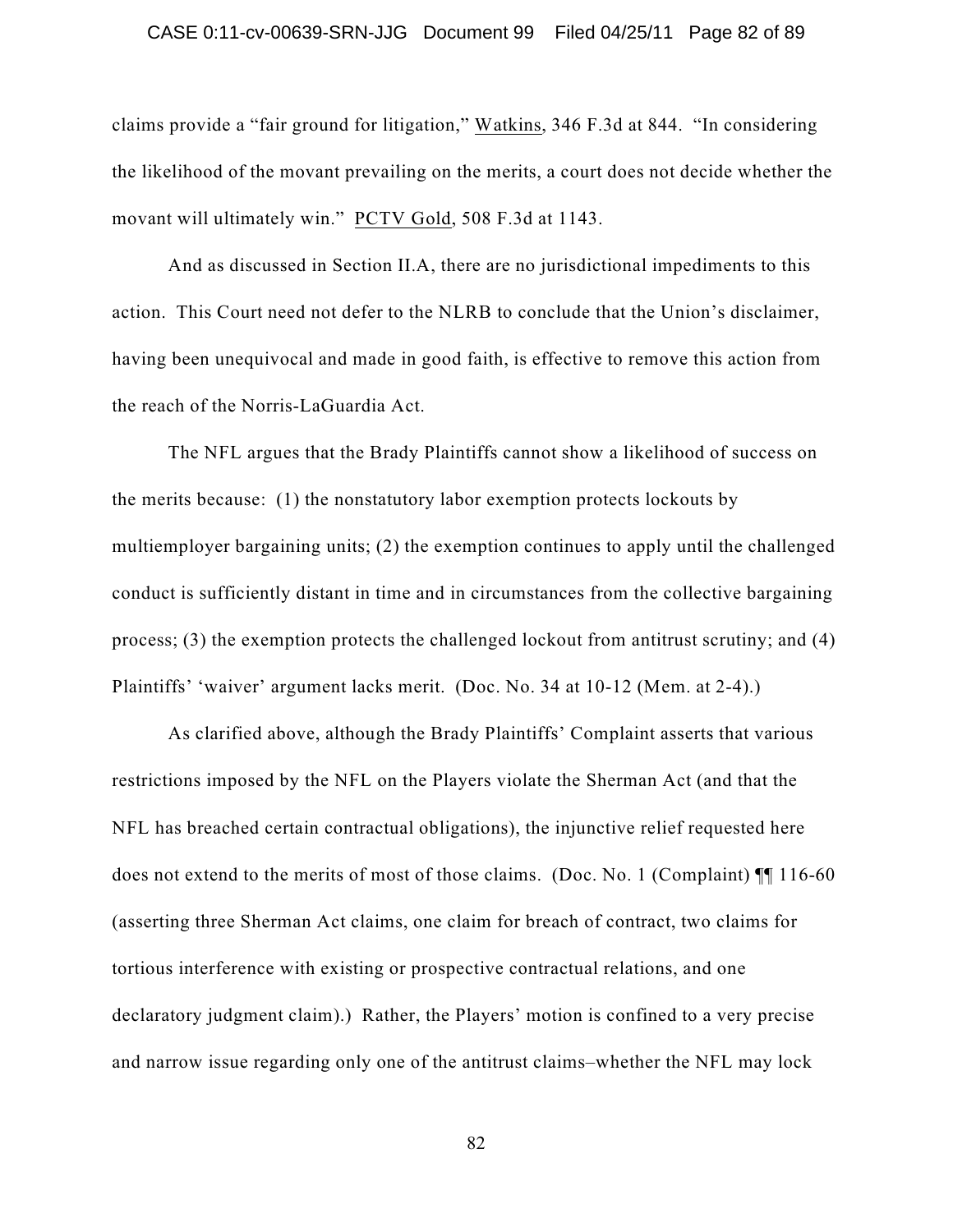#### CASE 0:11-cv-00639-SRN-JJG Document 99 Filed 04/25/11 Page 83 of 89

out the Players after the NFLPA disclaimed its role in serving as their collective bargaining agent.

In ruling upon that request for injunctive relief, this Court need not–and does not–address whether the non-statutory labor exemption still applies so as to shield the NFL from the Players' other antitrust claims, that is, those regarding the various restraints the League imposes on the Players. Resolution of the issue of whether the exemption precludes relief on the NFL's various Player restraints must await another day. As the Supreme Court explained in Jewel Tea, that exemption protects from antitrust scrutiny, in the context of a labor dispute, only agreements that address the terms and conditions subject to mandatory collective bargaining. The present motion requires this Court only to address whether that exemption protects the League's lockout.

The Players allege that the lockout itself violates Section 1 of the Sherman Act. (Doc. No. 1 (Complaint, Count I) ¶¶ 116-24.) As the Players contend, the NFL's lockout "constitutes an agreement among competitors to eliminate competition for the services of major league professional football players" in the relevant United States market, which operates "as a perpetual horizontal group boycott and price-fixing agreement" that is either a *per se* violation of Section 1 or, under the Rule of Reason, a concerted refusal to deal that constitutes an unreasonable restraint of trade. (Id. ¶¶ 117-20.)

As the Brady Plaintiffs observe, the NFL does "not contest that their 'lockout' is a *per se* unlawful group boycott and price-fixing agreement in violation of antitrust law." (Doc. No. 41, at 6 (Mem. at 1).) Rather, the NFL's defense is confined to their argument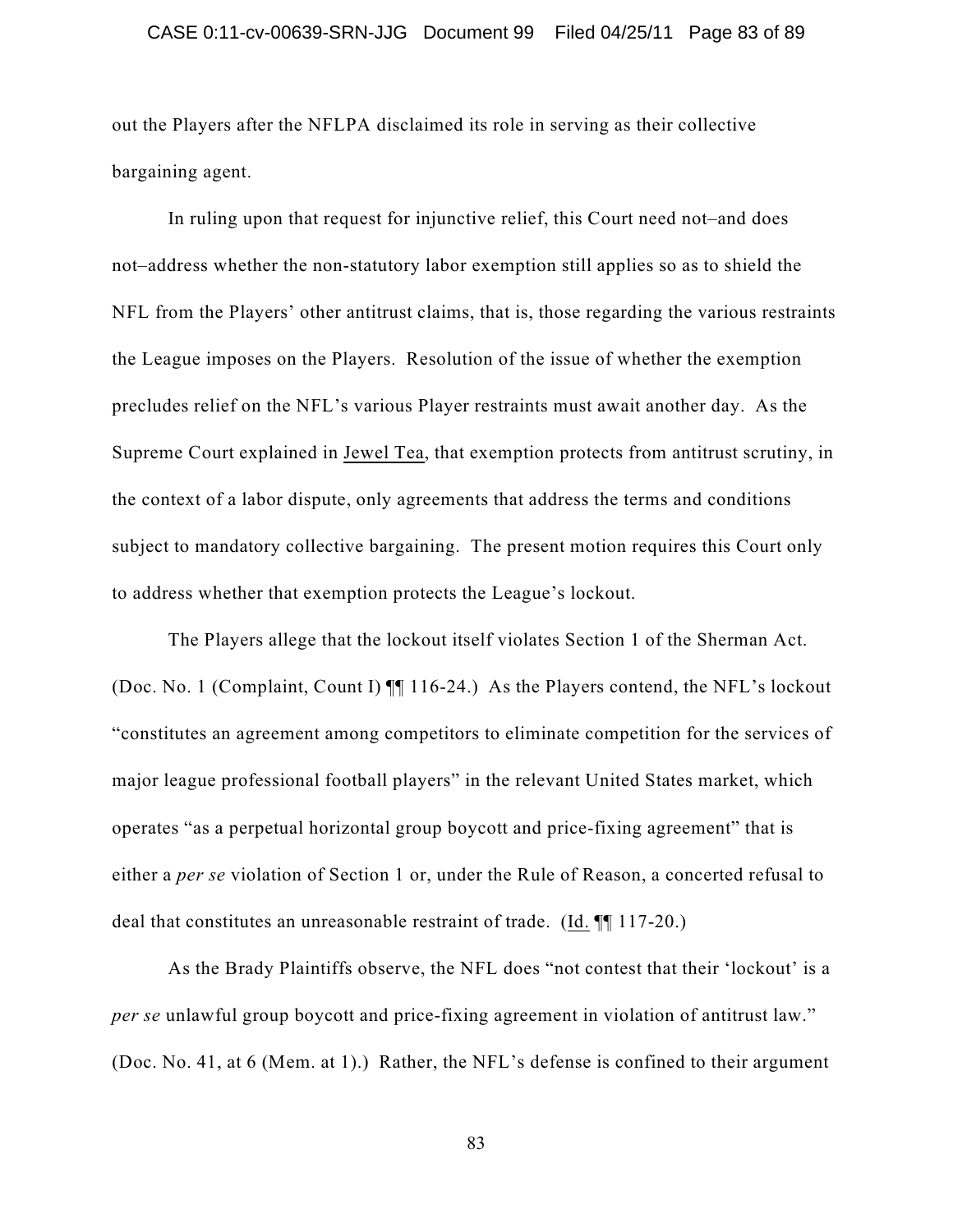#### CASE 0:11-cv-00639-SRN-JJG Document 99 Filed 04/25/11 Page 84 of 89

that the non-statutory labor exemption from antitrust liability continues to protect the League because the NFLPA's disclaimer was invalid and ineffective and that resolution of that issue is for the NLRB and not this Court. Because this Court has disposed of those arguments, the NFL presently has identified no defense against Count I of the Brady Plaintiffs' Complaint. That the policies and decisions of the individual teams constitute "concerted action" seems plain. Cf. American Needle, Inc. v. National Football League,

U.S.  $\phantom{0}$ , 130 S. Ct. 2201, 2212-17 (2010). Accordingly, the Brady Plaintiffs have established the requisite fair chance of success on the merits of their claim in Count I that the lockout now constitutes a violation of Section 1 of the Sherman Act.

As discussed above with respect to the validity of the Union's disclaimer, the League's reliance on Brown for the proposition that the exemption still applies is misplaced. Brown concerned an impasse occurring within the context of a collective bargaining relationship that likely could continue. Here, in contrast, the parties have left the collective bargaining framework entirely. Although it remains to be decided whether the nonstatutory labor exemption still applies to protect the League from antitrust claims regarding player restraints, it is clear that the holding of Brown, which is confined to impasse, offers no absolute shield against such claims.

Both the Supreme Court in Brown and the Eighth Circuit in Powell, while rejecting impasse as the point where the labor exemption terminates, nevertheless recognized that the exemption does not extend *ad infinitum*. Brown v. Pro Football, 518 U.S. 231, 250 (1996) ("Our holding is not intended to insulate from antitrust review every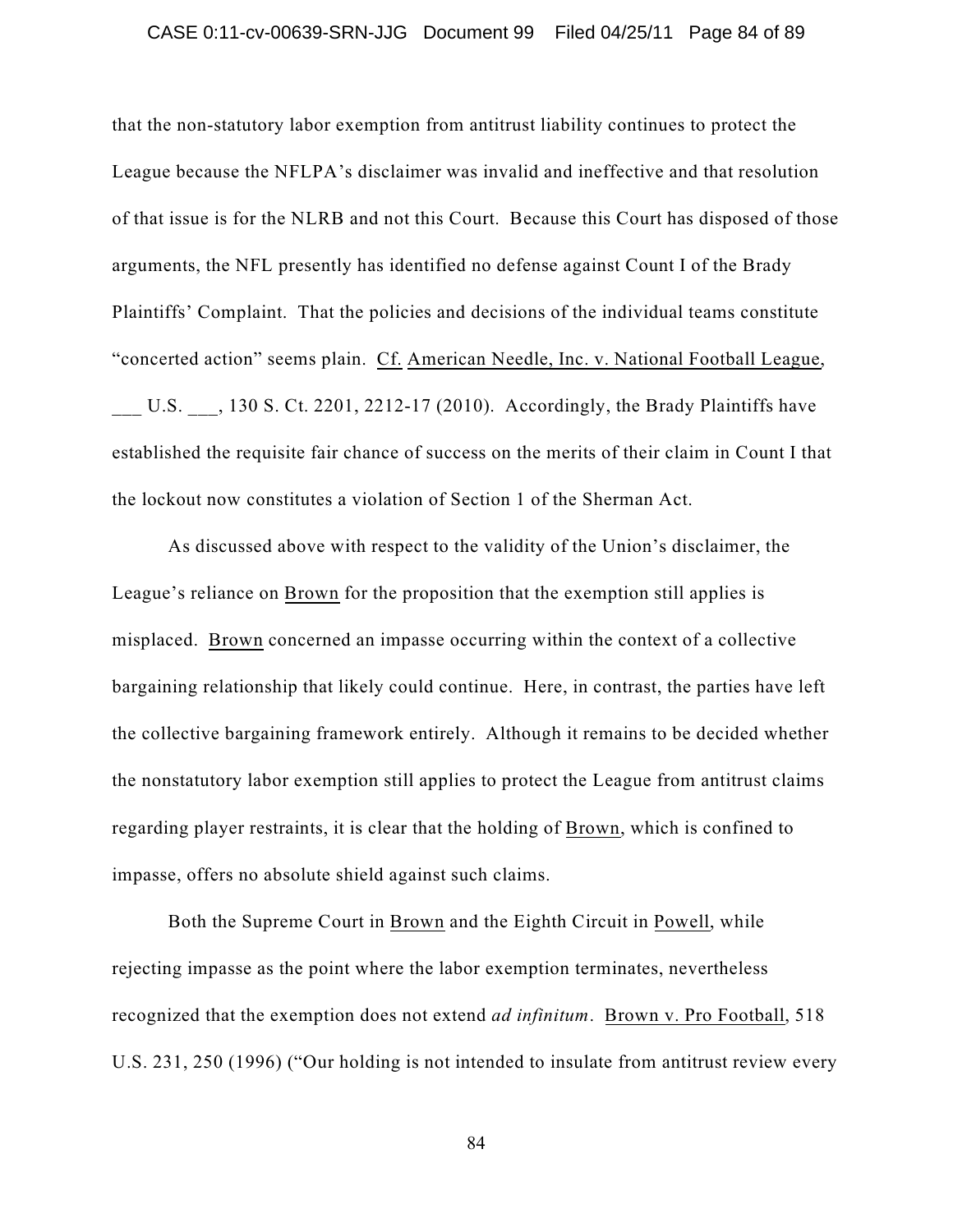joint imposition of terms by employers."); Powell, 930 F.2d 1293, 1303 (8<sup>th</sup> Cir. 1989) (rejecting view that once a collective bargaining agreement is entered, "management is forever exempt from the antitrust laws"). Moreover, the Supreme Court noted that the court below had suggested that the exemption ends upon "collapse of the collectivebargaining relationship, as evidenced by decertification of the union." Brown, 518 at 250.

And as Judge Doty ruled in McNeil, once the union disclaims its role as the bargaining agent for its members or formally obtains decertification, the protection provided employers by the non-statutory labor exemption is lifted. 764 F. Supp. 1351, 1357-58 (D. Minn. 1991). Although Judge Doty was not addressing the issue of a lockout, the factual context in which he was ruling provides no basis to distinguish his decision because, under his broad ruling, the exemption is lifted entirely. The fact that substantial time had passed in McNeil since the Union's disclaimer is not controlling here, because Judge Doty did not condition his ruling on the legal effect of disclaimer based on any such temporal restrictions.

Moreover, as the Eighth Circuit recognized in Mackey, the exemption does not protect any and all actions by employers. Rather, federal labor policy trumps the contrary policies of the antitrust laws only where, among other requirements, the agreement sought to be exempted concerns mandatory subjects of collective bargaining. 543 F.2d 606, 614  $(8<sup>th</sup> Cir. 1976).$ <sup>56</sup> The dispute at issue here, however, is not one regarding wages, hours or

As the Supreme Court later clarified, the non-statutory, or "implicit," labor (continued...)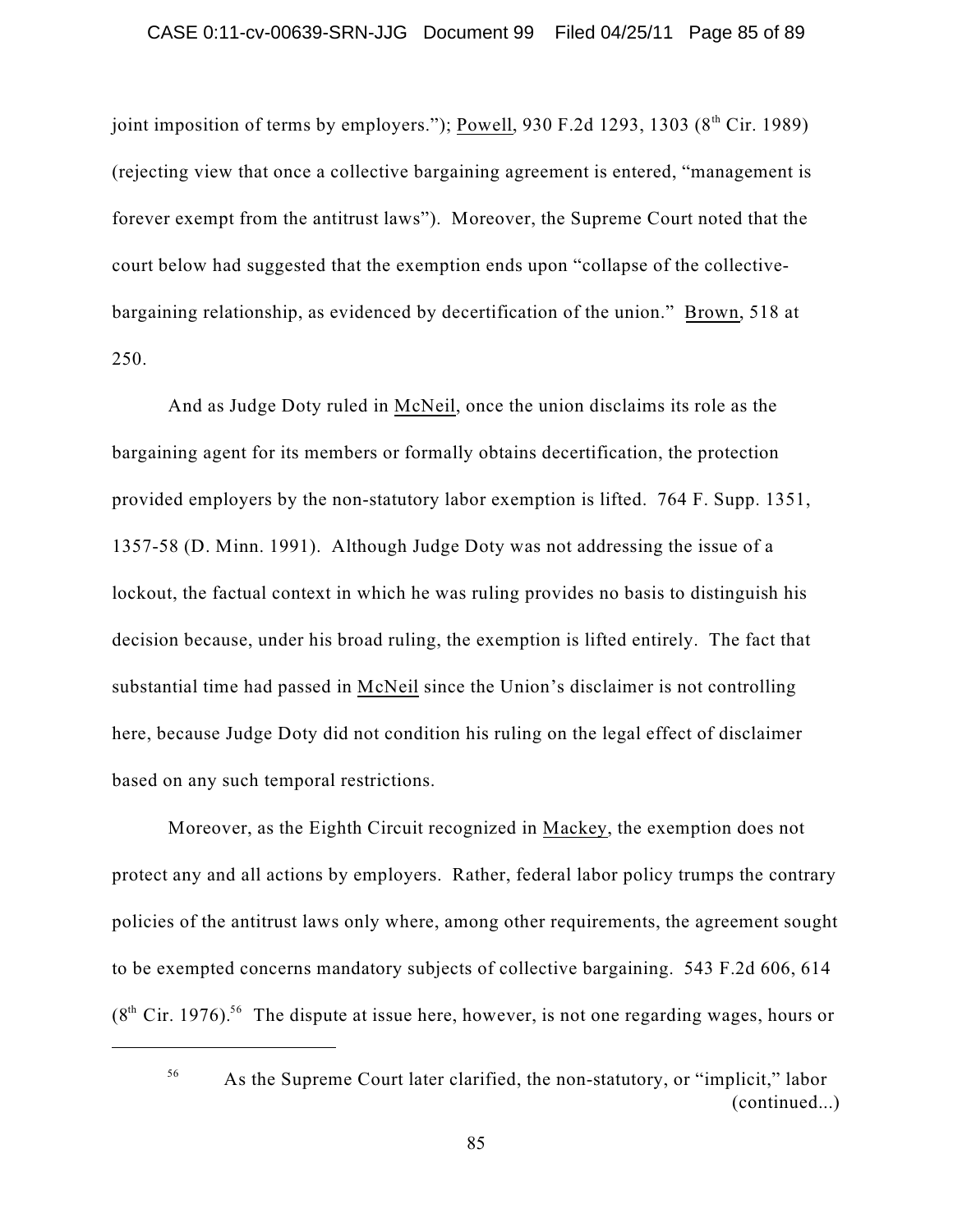conditions of employment. See 29 U.S.C. § 158(d) (providing that mandatory subjects of bargaining pertain to 'wages, hours and other terms and conditions of employment"). A lockout is not a substantive term or condition of employment. Rather, it is a procedural tool that the courts permit an employer to use to pressure a union back to the bargaining table. American Ship Building Co. v. NLRB, 380 U.S. 300, 310-11 (1965) (holding lockouts are a permissible negotiating tactic (within limits) for the purpose of bringing economic pressure on union). The union, in turn, has the right to strike to pressure the employer back to the table.

As the Supreme Court explained in Jewel Tea, the propriety of the exemption is a function of what terms and conditions the labor laws require employers and unions to bargain over. 381 U.S. 676, 689 (1965). The issue is whether the particular restriction at issue "is so intimately related to wages, hours and working conditions that the unions' successful attempt to obtain that provision through bona fide, arm's-length bargaining in pursuit of their own labor union policies, . . ., falls within the protection of the national labor policy" so as to be exempt from the Sherman Act. Id. at 689-90. The NFL has identified no legal authority, controlling or otherwise, that stands for the proposition that the non-statutory labor exemption from antitrust liability, extends to protect the labor negotiation tool of a "lockout," as opposed to a mandatory term of collective bargaining,

 $56$ (...continued)

exemption is not strictly confined "to labor-management *agreements*." Brown, 518 U.S. at 243 (emphasis in original) (citing the lower court's opinion). Rather, the exemption is based on the collective-bargaining "*process*," "not merely on the *product* of that process–the collective bargaining agreement." Brown, 50 F.3d at 1050.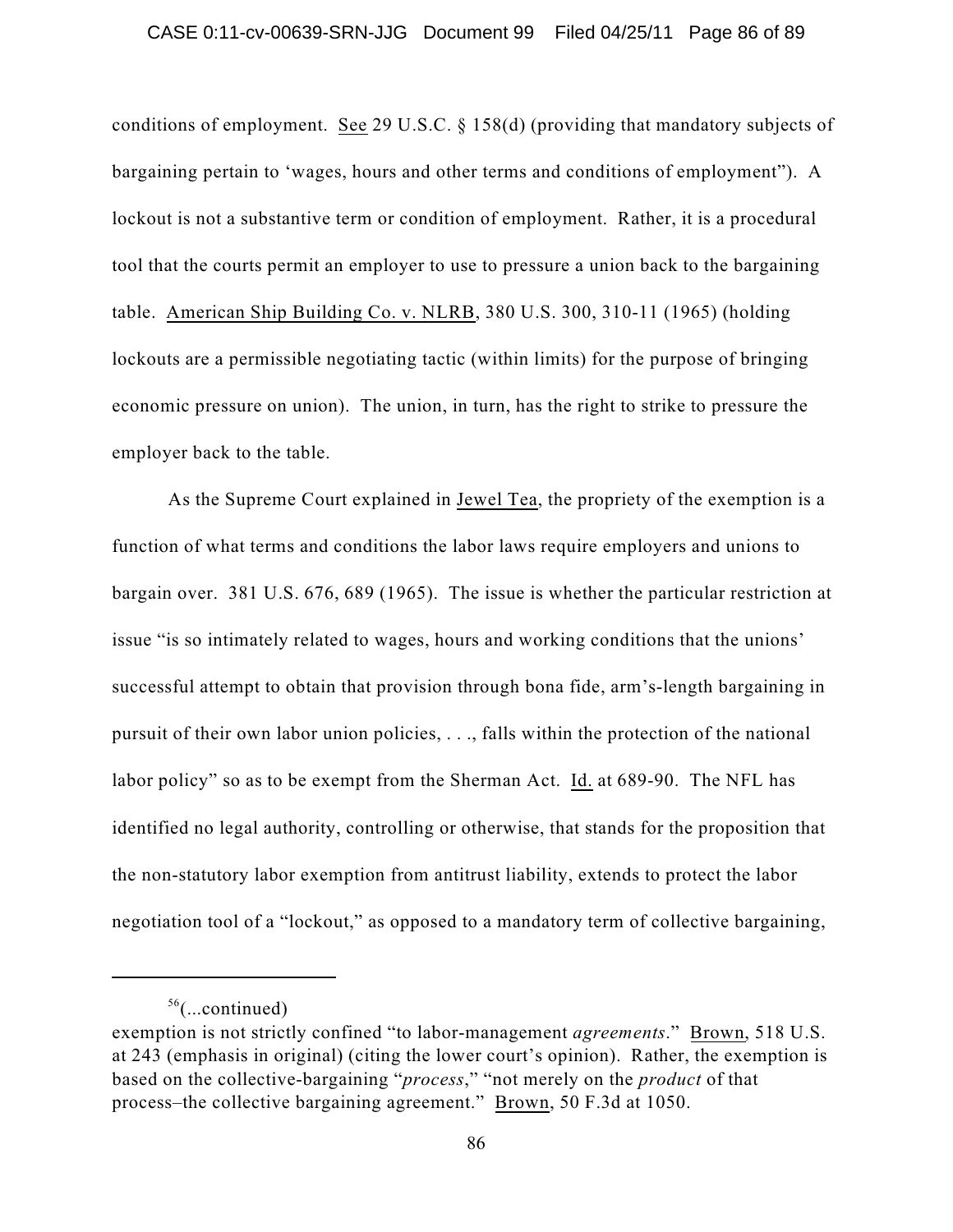after a union has disclaimed any further representation of its members.

## **4. The Public Interest Does Not Favor The "Lockout"**

The final factor in this analysis is consideration of the public interest. Indeed, the Supreme Court has reiterated that courts "'should pay particular regard for the public consequences in employing the extraordinary remedy of injunction.'" Winter, 555 U.S. at \_\_, 129 S. Ct. at 376-77. Here, the NFL argues that labor law policies in favor of collective bargaining weigh against any injunction and that any countervailing antitrust policies must give way. (Doc. No. 34, at 55-57 (Mem. at 47-49).)

But because the Union's disclaimer is valid and effective, the labor law policies of collective bargaining must give way to the antitrust policies in favor of competition. On an economic level, the public has an interest in the enforcement of the Sherman Act, which, by seeking to ensure healthy competition in the market, has a broad impact beyond the immediate parties to this dispute. Moreover, the public ramifications of this dispute exceed the abstract principles of the antitrust laws, as professional football involves many layers of tangible economic impact, ranging from broadcast revenues down to concessions sales. And, of course, the public interest represented by the fans of professional football–who have a strong investment in the 2011 season–is an intangible interest that weighs against the lockout. In short, this particular employment dispute is far from a purely private argument over compensation.

The Brady Plaintiffs have made a strong showing that allowing the League to continue their "lockout" is presently inflicting, and will continue to inflict, irreparable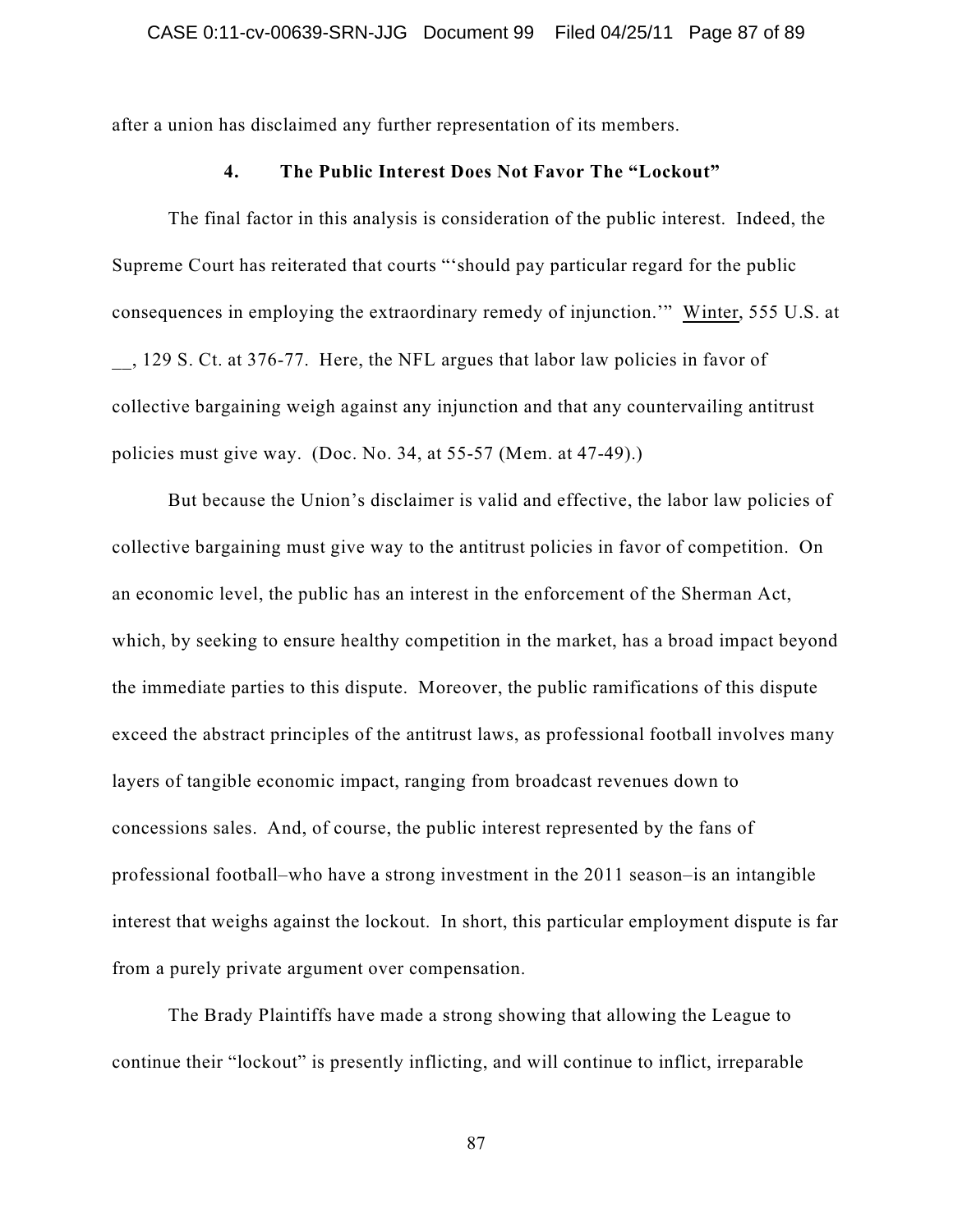harm upon them, particularly when weighed against the lack of any real injury that would be imposed on the NFL by issuing the preliminary injunction. The public interest favors the enforcement of the antitrust laws and their underlying pro-competition policy, and the countervailing labor-law policy favoring collective bargaining is no longer implicated here. Finally, the Brady Plaintiff's "fair chance of success" on the merits of the lockout–which again does not require that success is "likely" or even greater than fifty percent–shifts the balance decisively in favor of issuing the injunction against the lockout. 57

### **III. ORDER**

The nation's labor laws have always applied only where an action involves or grows out of a labor dispute. Such a labor relationship exists only where a union exists to bargain on behalf of its members. Where those employees effectively renounce the union as their collective bargaining agent–and accept the consequences of doing so–and elect to proceed in negotiating contracts individually, any disputes between the employees and their employers are no longer governed by federal labor law. Likewise, the Norris-LaGuardia Act, which applies only to preclude some injunctions in the context of "labor

As noted above, although the two motions for a preliminary injunction seek 57 the same relief, the two groups of Plaintiffs are in different factual circumstances. Thus with respect to the Eller Plaintiffs, the NFL contends that their motion for a preliminary injunction "suffers from all of the legal deficiencies that undermine the *Brady* plaintiffs' motion plus one more"–that is, "the *Eller* plaintiffs do not–and cannot–allege antitrust injury" and thus lack standing (Doc. No. 75, at 6-7 (Mem. at 1-2).) But in light of the fact that this Court grants the Brady Plaintiffs' motion for a preliminary injunction, it need not reach, at this time, these additional issues because an order enjoining the NFL's purported "lockout" also inures to the Eller Plaintiffs' benefit and thus moots their motion.